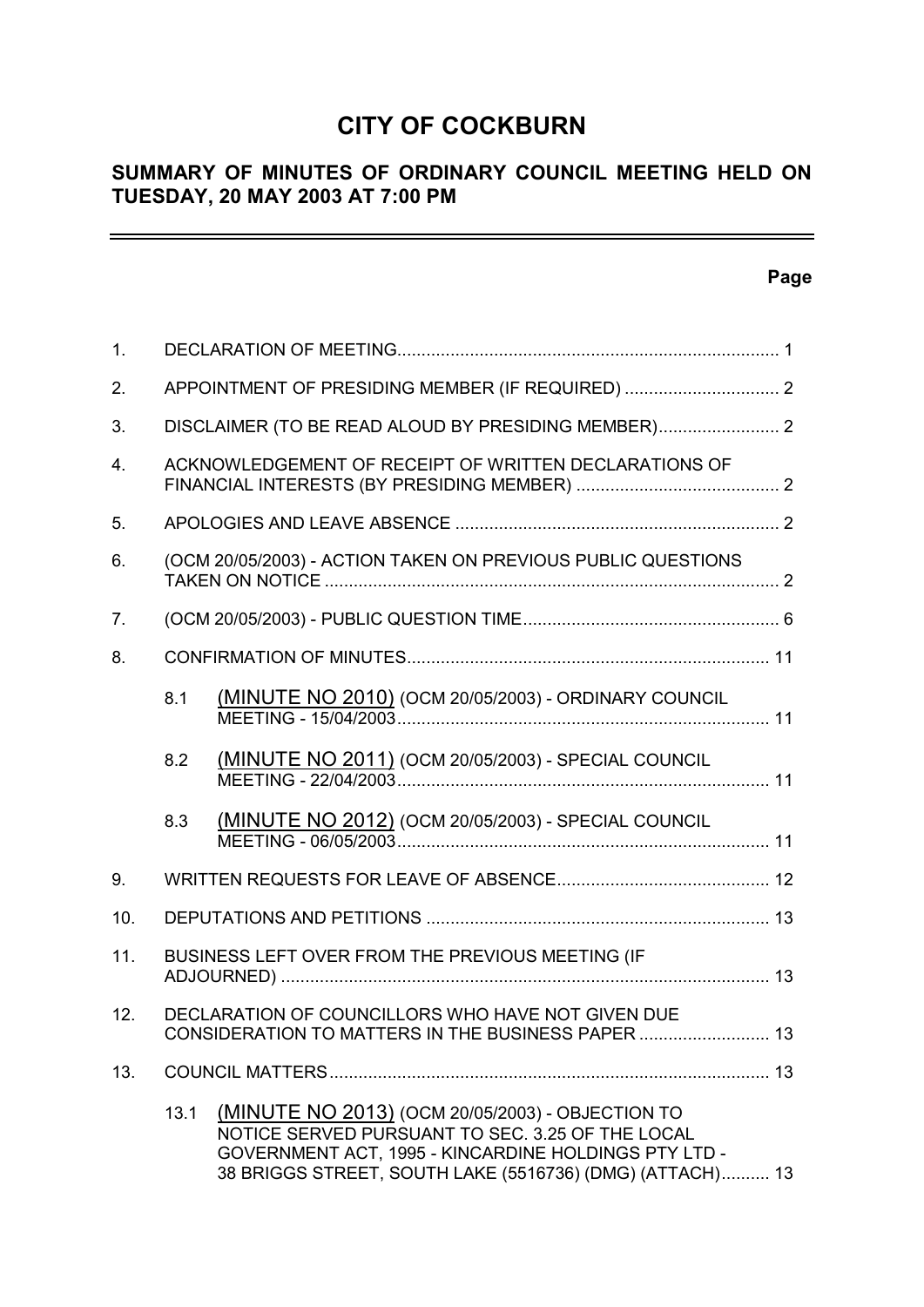|     | 13.2 | (MINUTE NO 2014) (OCM 20/05/2003) - STAFF/COUNCIL<br>ACCOMMODATION NEEDS - CIVIC CENTRE (4605; 1951; 4609;                                                                                                              |  |
|-----|------|-------------------------------------------------------------------------------------------------------------------------------------------------------------------------------------------------------------------------|--|
|     | 13.3 | (MINUTE NO 2015) (OCM 20/05/2003) - DELEGATED<br>AUTHORITIES, POLICIES AND POSITION STATEMENTS<br>COMMITTEE - 23 APRIL, 2003 (1054) (DMG) (ATTACH)  19                                                                  |  |
|     | 13.4 | (MINUTE NO 2016) (OCM 20/05/2003) - DELEGATED<br>AUTHORITIES, POLICIES AND POSITION STATEMENTS<br>COMMITTEE - 23 APRIL, 2003 (1054) (DMG) (ATTACH)  21                                                                  |  |
|     | 13.5 | (MINUTE NO 2017) (OCM 20/05/2003) - DELEGATED<br>AUTHORITIES, POLICIES AND POSITION STATEMENTS<br>COMMITTEE - 23 APRIL, 2003 - ITEM 14.2 - PROPOSED POLICY                                                              |  |
| 14. |      |                                                                                                                                                                                                                         |  |
|     | 14.1 | (MINUTE NO 2018) (OCM 20/05/2003) - PROPOSED SINGLE<br>HOUSE - LOT 205 (NO. 10) RICHARDSON ROAD, COOGEE                                                                                                                 |  |
|     |      | 14.2 (MINUTE NO 2019) (OCM 20/05/2003) - INVESTIGATION INTO<br>THE REQUIREMENT THAT ALL NEW RESIDENCES INSTALL                                                                                                          |  |
|     | 14.3 | (MINUTE NO 2020) (OCM 20/05/2003) - ROAD CLOSURES<br>PROPOSED PORT COOGEE AGREEMENT AREA PURSUANT TO<br>SECTION 58 OF THE LAND ADMINISTRATION ACT 1997                                                                  |  |
|     | 14.4 | (MINUTE NO 2021) (OCM 20/05/2003) - MUNICIPAL HERITAGE<br>INVENTORY REVIEW 2002/03 (3317083) (MR) (ATTACH)  31                                                                                                          |  |
|     | 14.5 | (MINUTE NO 2022) (OCM 20/05/2003) - COOGEE BEACH<br>SURF LIFE SAVING CLUB - SITE OPTIONS (8004) (SMH)                                                                                                                   |  |
|     | 14.6 | (MINUTE NO 2023) (OCM 20/05/2003) - SOUTH BEACH<br>STRUCTURE PLAN - ENDORSEMENT BY WESTERN<br>AUSTRALIAN PLANNING COMMISSION (9653) (SMH) (ATTACH) 41                                                                   |  |
|     | 14.7 | (MINUTE NO 2024) (OCM 20/05/2003) - PROPOSAL TO<br>UPGRADE WOODMAN POINT WASTE WATER TREATMENT                                                                                                                          |  |
|     | 14.8 | (MINUTE NO 2025) (OCM 20/05/2003) - TOWN PLANNING<br>SCHEME NO 3 - SCHEME AMENDMENT NO. 8 - LOTS 85 AND 86<br>(17 & 19) WINTERFOLD ROAD, HAMILTON HILL - OWNER:<br>CHURCHES OF CHRIST IN WA (INC) - APPLICANT: THOMPSON |  |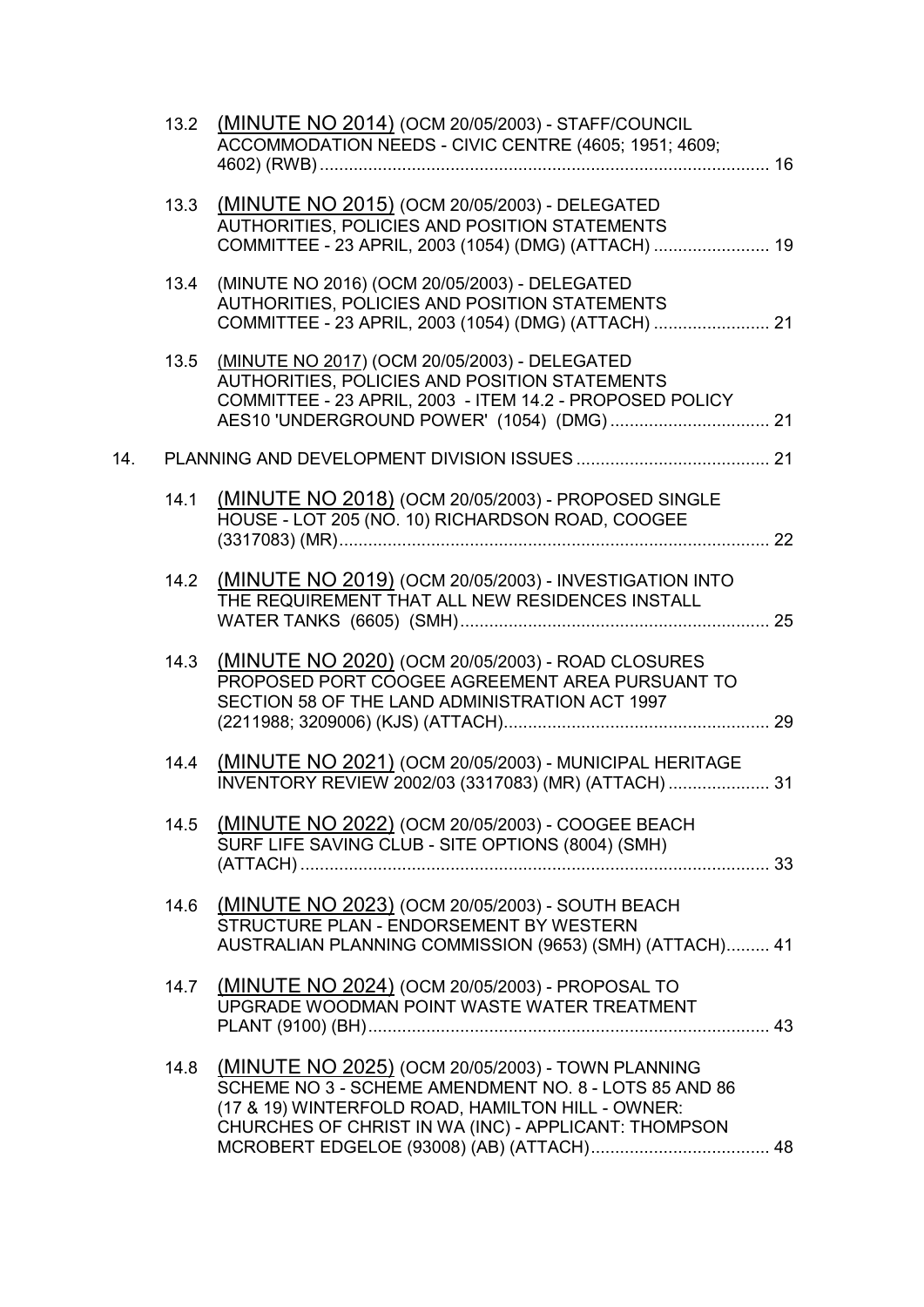|     | 14.9 | (MINUTE NO 2026) (OCM 20/05/2003) - PROPOSED HOME<br>BUSINESS (SIGNS & GRAPHICS) - LOT 34 (65A) OCEAN ROAD,<br>COOGEE - OWNER/APPLICANT: JOHN ERNEST LYUS (3309764)                                                                                                                      |
|-----|------|------------------------------------------------------------------------------------------------------------------------------------------------------------------------------------------------------------------------------------------------------------------------------------------|
|     |      |                                                                                                                                                                                                                                                                                          |
|     |      | 14.10 (MINUTE NO 2027) (OCM 20/05/2003) - OUTBUILDING<br>REPLACEMENT - LOT 304 (356) WATTLEUP ROAD, WATTLEUP -<br>OWNER/APPLICANT: CARL PACEY (412803) (ACB) (ATTACH)  56                                                                                                                |
|     |      | 14.11 (MINUTE NO 2028) (OCM 20/05/2003) - PROPOSED PAW<br>CLOSURE - LITTLE RUSH CLOSE/BLACKTHORNE CRESCENT,<br>SOUTH LAKE - APPLICANT: COLIN & DEBBIE ARKWRIGHT                                                                                                                          |
|     |      | 14.12 (MINUTE NO 2029) (OCM 20/05/2003) - REVISED STRUCTURE<br>PLAN - TINDAL AVENUE, YANGEBUP - PORTION OF DA4 (CELL<br>9) YANGEBUP - OWNER: VARIOUS (9620) (SOS) (ATTACH) 66                                                                                                            |
|     |      | 14.13 (MINUTE NO 2030) (OCM 20/05/2003) - CHANGE OF USE OF<br>EXISTING BOTTLESHOP TO INCORPORATE TAVERN BARS AND<br>DINING AREA - LOT 301 (1) ROCKINGHAM ROAD, HAMILTON<br>HILL - OWNER: KEE VEE PROPERTIES PTY LTD - APPLICANT:<br>THOMPSON ONG & ASSOCIATES (2212274) (CP) (ATTACH) 71 |
|     |      | 14.14 (MINUTE NO 2031) (OCM 20/05/2003) - PROPOSED OVERSIZED<br>ANCILLARY ACCOMMODATION - LOT 57 GUTTERIDGE ROAD,<br>BANJUP - OWNER: P H & S L CLARK - APPLICANT: DALE                                                                                                                   |
|     |      | 14.15 (MINUTE NO 2032) (OCM 20/05/2003) - MONTESSORI SCHOOL<br>EXPANSION - 4 HOMESTEAD AVENUE, BIBRA LAKE -<br>OWNER/APPLICANT: BLUE GUM MONTESSORI CHILDREN'S                                                                                                                           |
|     |      | 14.16 (MINUTE NO 2033) (OCM 20/05/2003) - MANAGEMENT OF                                                                                                                                                                                                                                  |
| 15. |      |                                                                                                                                                                                                                                                                                          |
|     | 15.1 | (MINUTE NO 2034) (OCM 20/05/2003) - LIST OF CREDITORS                                                                                                                                                                                                                                    |
|     | 15.2 | (MINUTE NO 2035) (OCM 20/05/2003) - REVIEW OF RESERVE                                                                                                                                                                                                                                    |
|     | 15.3 | (MINUTE NO 2036) (OCM 20/05/2003) - DRAFT PRINCIPAL<br>ACTIVITIES PLAN 2003/04 - 2006/07 (5406) (ATC) (ATTACH) 98                                                                                                                                                                        |
|     | 15.4 | (MINUTE NO 2037) (OCM 20/05/2003) - FREMANTLE HOUSING<br>ASSOCIATION INC. - OBJECTION AGAINST REFUSAL TO ALLOW                                                                                                                                                                           |
| 16. |      |                                                                                                                                                                                                                                                                                          |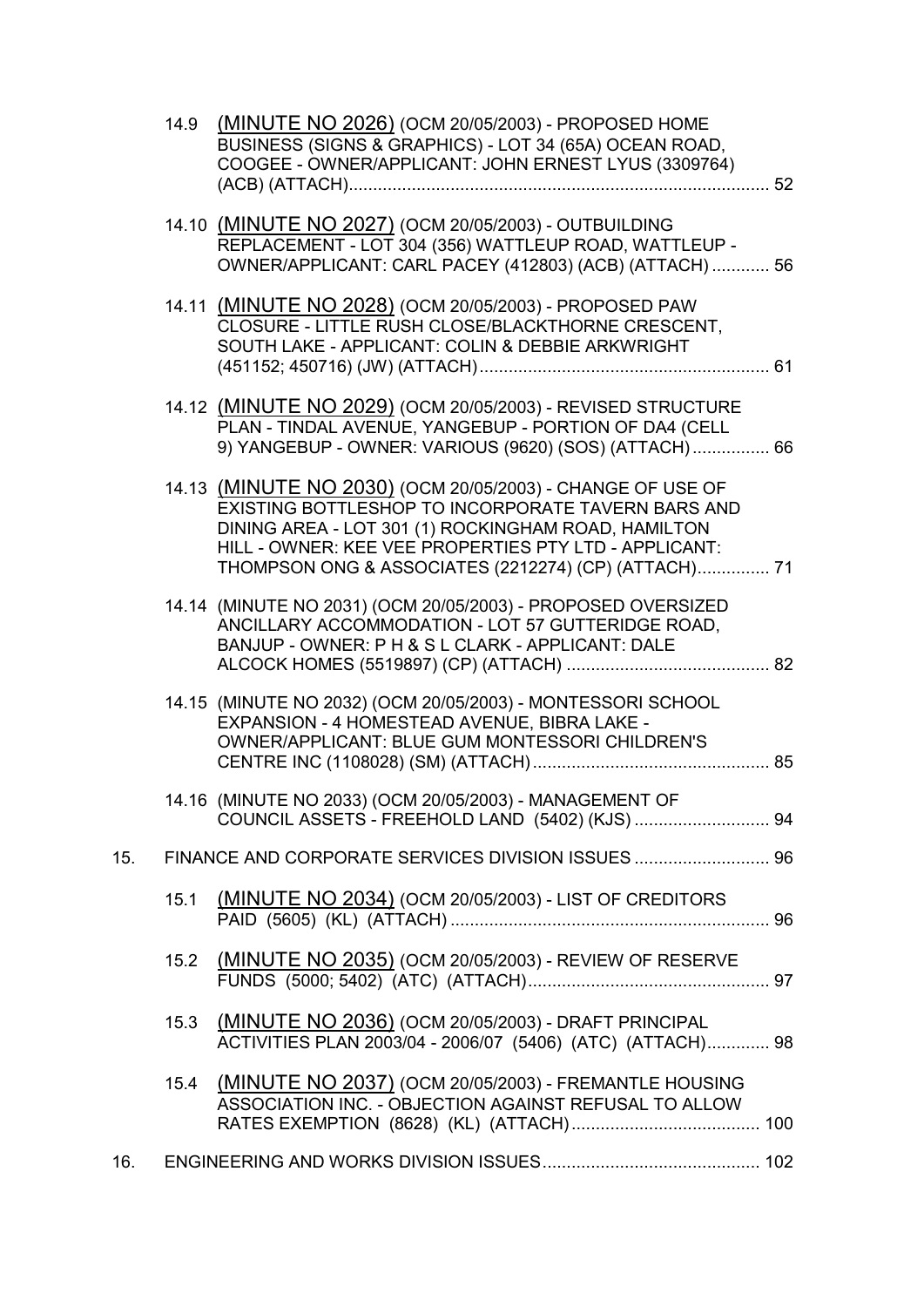|     | 16.1 | (MINUTE NO 2038) (OCM 20/05/2003) - REGIONAL<br>RESOURCE RECOVERY CENTRE - RRRS LEVY (4900) (BKG)                                                                                                                   |  |
|-----|------|---------------------------------------------------------------------------------------------------------------------------------------------------------------------------------------------------------------------|--|
|     |      | 16.2 (MINUTE NO 2039) (OCM 20/05/2003) - OPTIONS AVAILABLE TO<br>THE COUNCIL TO INCREASE ITS WATER USAGE EFFICIENCY                                                                                                 |  |
|     | 16.3 | (MINUTE NO 2040) (OCM 20/05/2003) - SOUTH JANDAKOT                                                                                                                                                                  |  |
|     | 16.4 | (MINUTE NO 2041) (OCM 20/05/2003) - TENDER NO. 08/03 -<br>SUPPLY AND INSTALLATION OF CAPPING SYSTEM TO<br>HENDERSON LANDFILL (4900) (RNJ) (ATTACH) 119                                                              |  |
|     | 16.5 | (MINUTE NO 2042) (OCM 20/05/2003) - TENDER NO. 07/2003 -<br>BRIDGE CONSTRUCTION AND ASSOCIATED ROADWORKS -<br>SPEARWOOD AVENUE (YANGEBUP ROAD/BARRINGTON                                                            |  |
| 17. |      |                                                                                                                                                                                                                     |  |
|     | 17.1 | (MINUTE NO 2043) (OCM 20/05/2003) - MARKETING POSITION                                                                                                                                                              |  |
|     | 17.2 | (MINUTE NO 2044) (OCM 20/05/2003) - BEELIAR (PANORAMA                                                                                                                                                               |  |
|     | 17.3 | (MINUTE NO 2045) (OCM 20/05/2003) - PROPOSED<br>DONATION - KWINANA HERITAGE GROUP (1032) (DMG) 130                                                                                                                  |  |
|     | 17.4 | (MINUTE NO 2046) (OCM 20/05/2003) - NOTICE OF MOTION:<br>SENIORS DROP IN CENTRE - CIVIC CENTRE LESSER HALL                                                                                                          |  |
|     |      | 17.5 (MINUTE NO 2048) (OCM 20/05/2003) - SOUTH LAKE LEISURE<br>CENTRE FEE STRUCTURE 2003/04 (8143) (SH)  134                                                                                                        |  |
| 18. |      |                                                                                                                                                                                                                     |  |
| 19. |      | MOTIONS OF WHICH PREVIOUS NOTICE HAS BEEN GIVEN  137                                                                                                                                                                |  |
| 20. |      | NOTICES OF MOTION GIVEN AT THE MEETING FOR CONSIDERATION                                                                                                                                                            |  |
| 21. |      | NEW BUSINESS OF AN URGENT NATURE INTRODUCED BY DECISION                                                                                                                                                             |  |
|     | 21.1 | (MINUTE NO 2049) (OCM 20/05/2003) - PROPOSED OFFICE &<br>WAREHOUSE - (MARINE INDUSTRY TECHNOLOGY PARK -<br>AUSTRALIAN MARINE COMPLEX) - LOTS 1 & 30 COOGEE ROAD,<br>LOTS 2 & 3 RUSSELL ROAD, MUNSTER (3411021) (MR) |  |
|     |      |                                                                                                                                                                                                                     |  |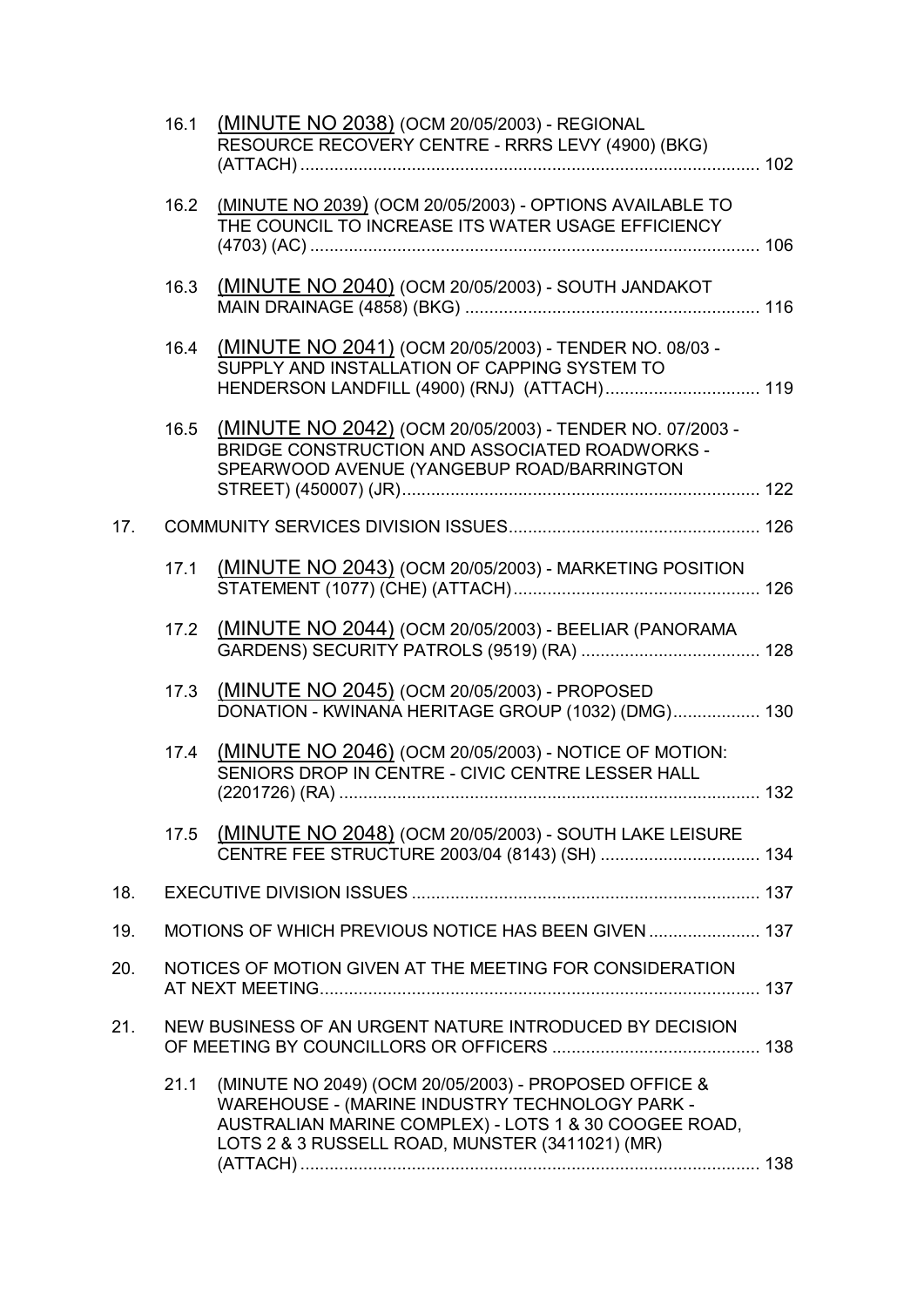|     |    | 21.2 (MINUTE NO 2050) (OCM 20/05/2003) - EARTHWORKS - CITY OF<br>COCKBURN - LAND EXCHANGE PORTION LOT 9050 BARTRAM<br>ROAD, SUCCESS - GOLD ESTATES OF AUSTRALIA (1903) (KJS) 149 |
|-----|----|----------------------------------------------------------------------------------------------------------------------------------------------------------------------------------|
| 22. |    | MATTERS TO BE NOTED FOR INVESTIGATION, WITHOUT DEBATE 151                                                                                                                        |
|     |    |                                                                                                                                                                                  |
| 24. |    | (MINUTE NO 2051) (OCM 20/05/2003) - RESOLUTION OF COMPLIANCE                                                                                                                     |
|     | 25 |                                                                                                                                                                                  |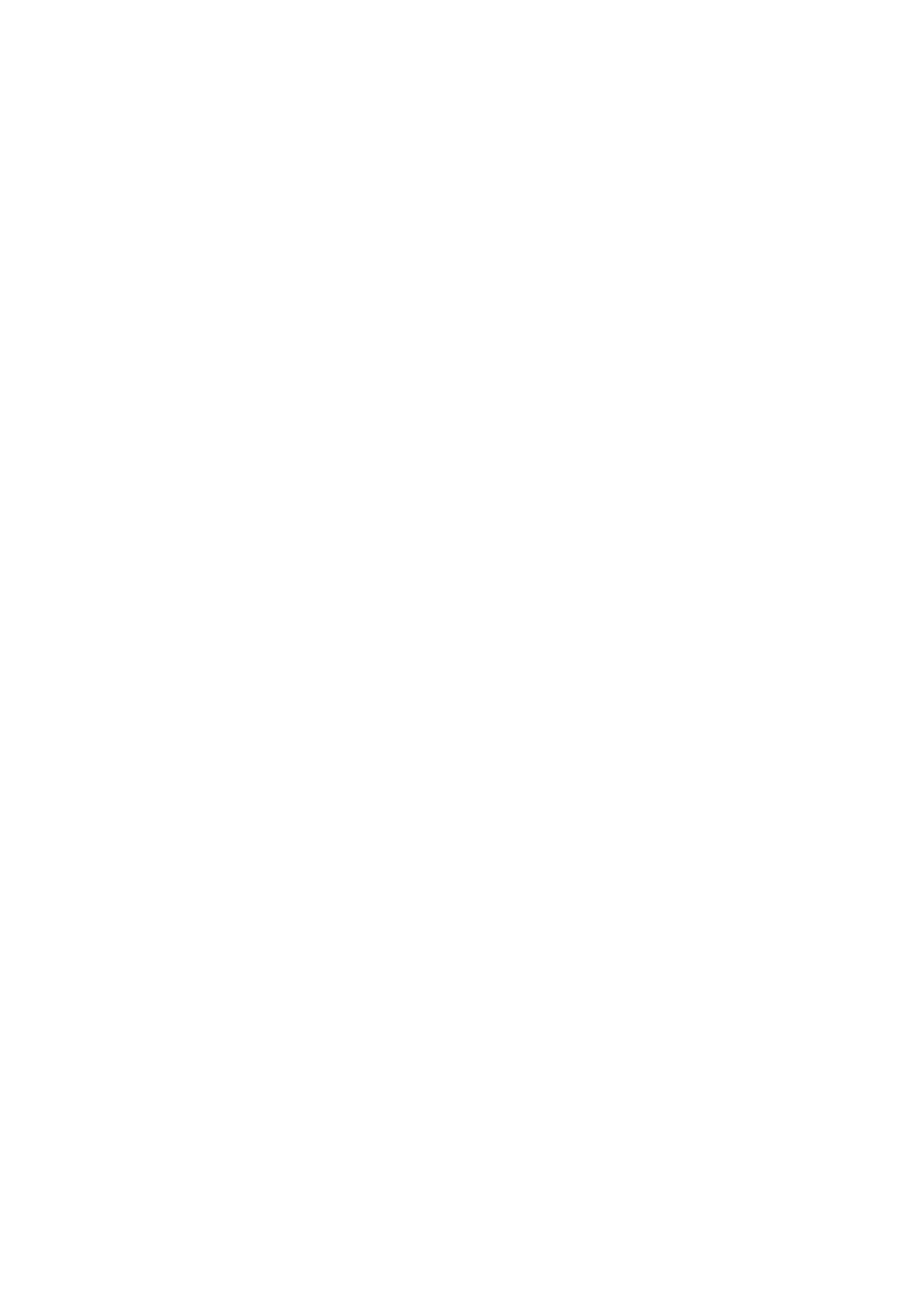# **CITY OF COCKBURN**

## **SUMMARY OF MINUTES OF ORDINARY COUNCIL MEETING HELD ON TUESDAY, 20 MAY 2003 AT 7:00 PM**

#### **PRESENT:**

#### **ELECTED MEMBERS**

| Mr S Lee            | Mayor        |
|---------------------|--------------|
| Mr R Graham         | Deputy Mayor |
| Ms A Tilbury        | Councillor   |
| Mr I Whitfield      | Councillor   |
| Mr A Edwards        | Councillor   |
| Mr K Allen          | Councillor   |
| Ms L Goncalves      | Councillor   |
| Mrs S Limbert       | Councillor   |
| Mr M Reeve-Fowkes - | Councillor   |
| Mrs V Oliver        | Councillor   |

## **IN ATTENDANCE**

| Mr R. Brown    | $\overline{\phantom{0}}$ | <b>Chief Executive Officer</b>             |
|----------------|--------------------------|--------------------------------------------|
| Mr D. Green    | $\sim 100$               | <b>Director, Community Services</b>        |
| Mr A. Crothers | $\blacksquare$           | Director, Finance & Corporate Services     |
| Mr S. Hiller   | $\overline{\phantom{a}}$ | Director, Planning & Development           |
| Mr B. Greay    | $\overline{\phantom{0}}$ | Director, Engineering & Works              |
| Mrs B. Pinto   | $\overline{a}$           | Secretary/PA, Finance & Corporate Services |
| Mr C. Ellis    | $\overline{\phantom{a}}$ | <b>Communications Manager</b>              |
|                |                          |                                            |

## **1. DECLARATION OF MEETING**

The Presiding Member declared the meeting open at 7.00 pm.

Mayor Lee stated that there were two presentations to be made.

Representatives from the South Coogee Volunteer Bush Fire Brigade presented a cheque for \$2,258.05, so that Council can forward it to FESA for assistance given to the Canberra Bush Fire Recovery efforts.

Mr Warwick Hemsley, Managing Director of Peet and Company, which has been sponsoring the Art and Craft Exhibition organised by the Cockburn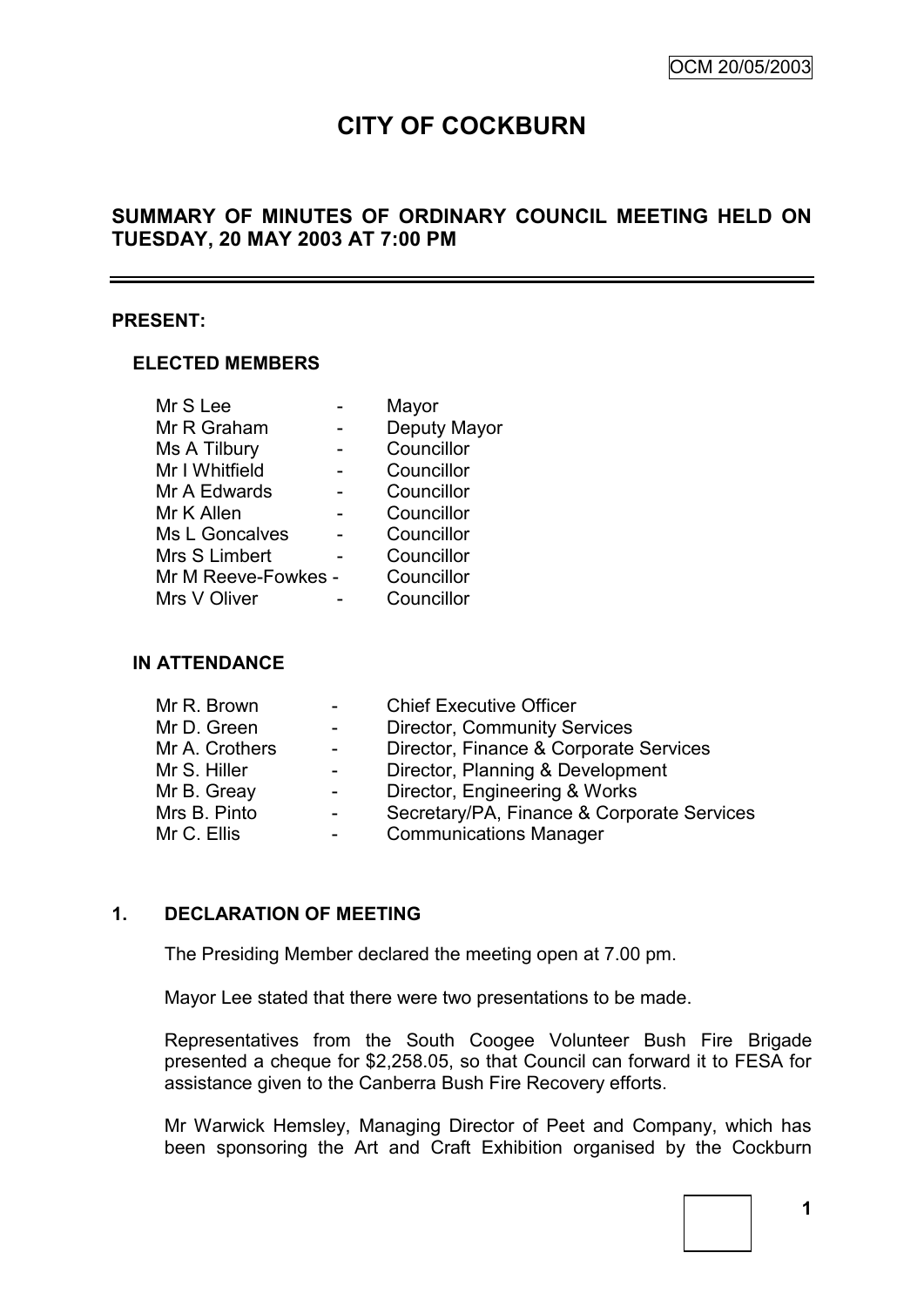Community and Cultural Council, also made a presentation of two paintings, in the presence of Mr Bill Wallington of the Cultural Council.

Mayor Lee thanked both, the South Coogee Volunteer Bush Fire Brigade and Mr Hemsley for their presentations.

## **2. APPOINTMENT OF PRESIDING MEMBER (If required)**

## **3. DISCLAIMER (To be read aloud by Presiding Member)**

Members of the public, who attend Council Meetings, should not act immediately on anything they hear at the Meetings, without first seeking clarification of Council's position. Persons are advised to wait for written advice from the Council prior to taking action on any matter that they may have before Council.

## **4. ACKNOWLEDGEMENT OF RECEIPT OF WRITTEN DECLARATIONS OF FINANCIAL INTERESTS (by Presiding Member)**

Nil

## **5. APOLOGIES AND LEAVE ABSENCE**

Nil

## **6. (OCM 20/05/2003) - ACTION TAKEN ON PREVIOUS PUBLIC QUESTIONS TAKEN ON NOTICE**

**Greg Paterson – Ordinary Council Meeting – 15 April 2003 –** Mr Paterson asked a number of questions regarding the future use of Len Packham Reserve. The following response was provided in writing :-

#### **Q Has the City of Cockburn committed to transferring use of Len Packham Reserve to Education Department?**

**A** Council at its meeting held on 17 December 2003 resolved unanimously to support the proposal for a new primary school on Len Packham Reserve to replace the three existing Primary Schools subject to five conditions being met. To date the conditions have not been met and there are a number of processes that need to be completed before a portion of the Reserve could be transferred to the Education Department and the school constructed thereon. A copy of the Agenda item is attached for your information.

## **Q Who has been consulted in this process ?**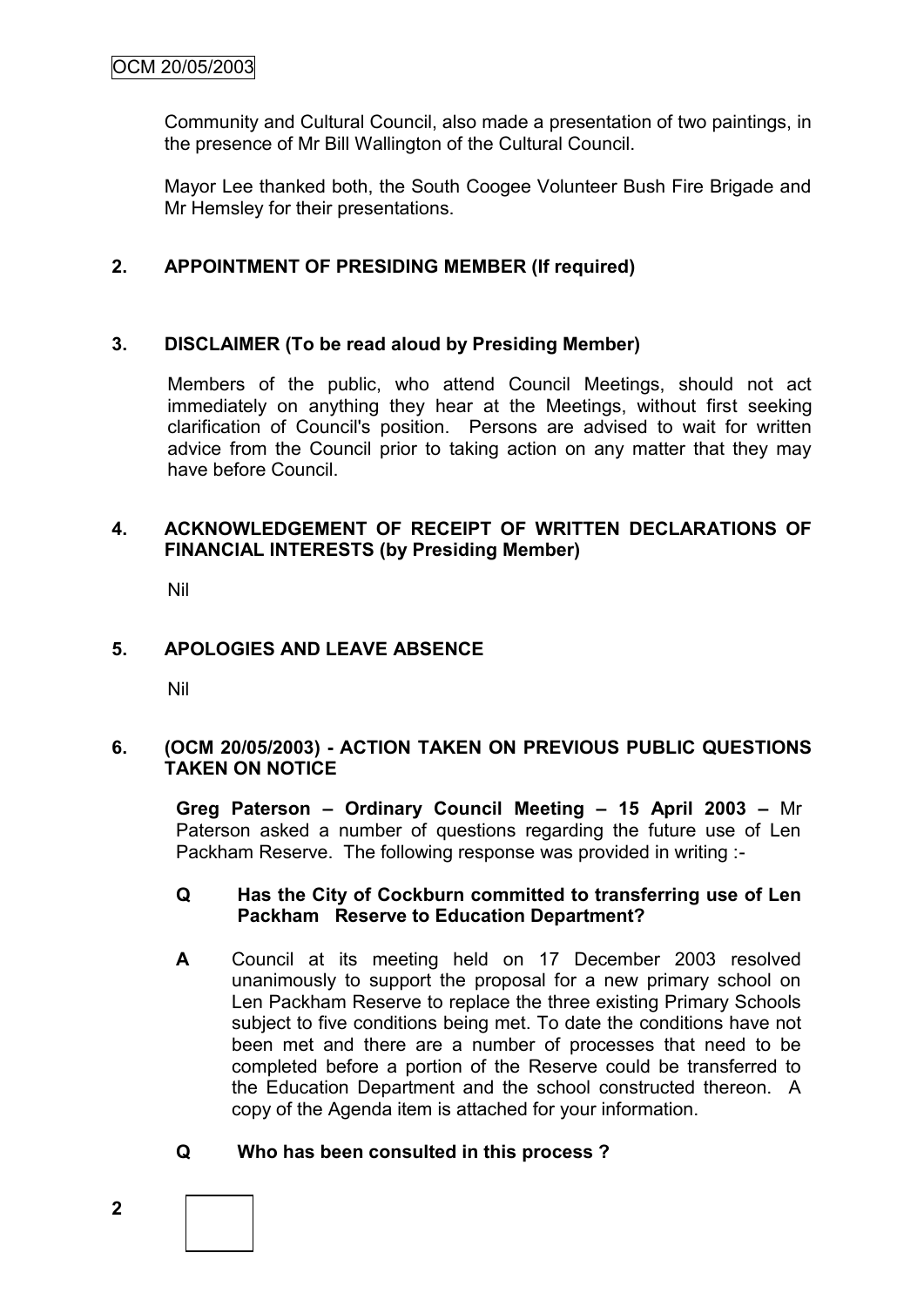**A** The Education Department has undertaken extensive consultation regarding the future of the three Primary Schools in Coolbellup and the development of a new school on portion of Len Packham Reserve as part of the Local Area Planning Process. At the recent Council meeting Sandra Walker from the Coolbellup Primary School provided a long list of consultation measures undertaken by the Education Department including news paper ads in the local papers and notes going home with the students. The attached newspaper article from the Cockburn Gazette dated 3 September 2002 provided details of a public meeting on this matter that was held on 7 September 2002. The article clearly states that one of the options to be canvassed was the development of a new school on portion of Len Packham Reserve.

## **Q What are the results of this consultation?**

**A** The consultation process regarding the future of the primary schools in Coolbellup was undertaken by the Education Department and accordingly you will need to direct this question to them. However we understand that each of the school communities supported the development of a new school on portion of Len Packham Reserve in preference to the Coolbellup and Koorilla sites which resulted in the Education Department formally seeking Councils views on this matter.

## **Q Which stakeholders have not been consulted and why?**

**A** The consultation process undertaken by the Education Department was extensive and open to all stakeholders and members of the public including those outside the school community. There are further processes to be undertaken that will require consultation with stakeholders.

## **Q Why has there not been notice of this action in Cockburn Soundings?**

**A** The unanimous decision of Council to advise the Education Department that it would conditionally support the development of a primary school on a portion of Len Packham Reserve has been well publicised in the local media. The Education Department has run with the consultation process to date with the school and general community. At the time that the City begins its consultation process on the proposal it will amongst other means advertise the proposal in the Cockburn Soundings.

## **Q Is there a problem with financing the management of Coolbellup's Parks and Reserves?**

**A** There has been a considerable amount of money spent on the upgrading of Coolbellup"s passive reserves with this work now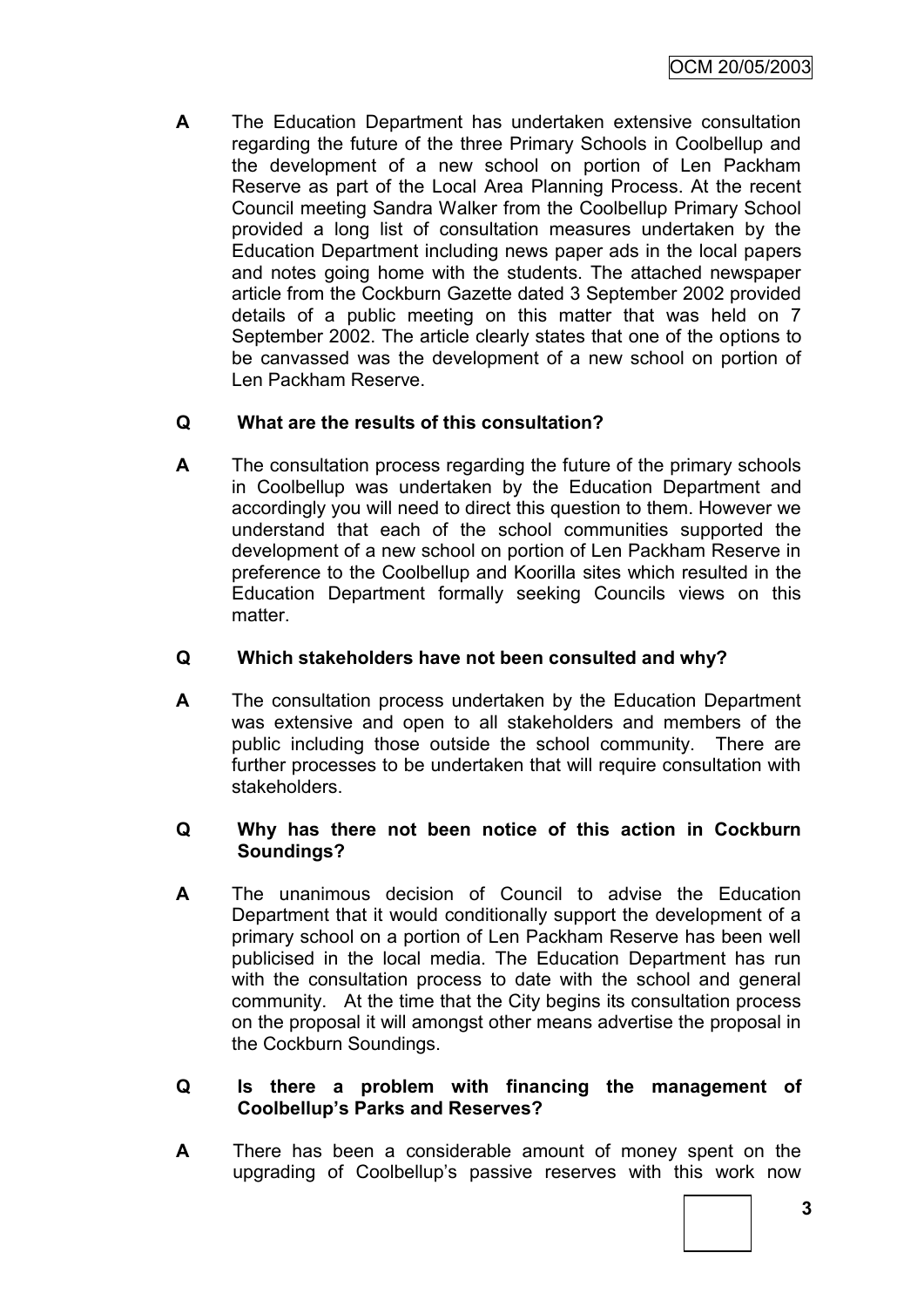almost complete. As this work has only recently been completed it is difficult to ascertain the average annual cost of the maintenance of Coolbellup"s passive reserves. It is understood that the thrust of the question is more to do with the cost of maintenance of active reserves for which more accurate cost figures are available.

Over the past two financial years approximately \$90,000 has been spent on the upgrading of Tempest Park. The annual cost of maintenance of Tempest Park was \$29,163 in 2001/02, which is a good indication of the average annual cost.

Len Packham Reserve had a maintenance cost of \$52,819 for 2001/02, which translates to a cost of \$10,500/ha. If the proposed primary school was to proceed on portion of Len Packham Reserve it is possible that approximately \$25,000 would be saved on the maintenance of the active sports area. This however, would be counted by expenditure on the area of land created for public open space as part of any land swap arrangements to maintain the required level of public open space and an upgrading of the garden and park areas associated with the possible upgrading of the built facilities on the reserve.

The City can afford to continue to maintain Len Packham Reserve as it now stands. The issue is whether the continued maintenance of all of Len Packham Reserve as active open space is the best use of funds given the usage levels by clubs and the previously expressed community desire to secure further bushland in the locality.

## **Q How will our community be compensated for the loss of organised recreation space ?**

**A** The Minister for Education in a press release dated 12 March 2003 and subsequent news paper articles has consistently said that alternative open space will be provided to compensate for the loss at the Len Packham Reserve. A copy of the Ministers press release is attached.

In addition to the open space to compensate that taken up by the new school on Len Packham Reserve, the Western Australian Planning Commission will be requested to require the normal 10% open space to be provided in respect to each of the existing school sites if they are to be subdivided for residential purposes.

On this basis and if for example the school takes 2.5 ha of Len Packham Reserve, the additional amount of POS that would be required to be provided within Coolbellup would be as follows;

| Len Packham Reserve replacement                  | $2.5$ ha     |
|--------------------------------------------------|--------------|
| 3 primary schools at 0.4 ha each (10% of 4.00ha) | 1.2 ha       |
|                                                  | Total 3.7 ha |

**4**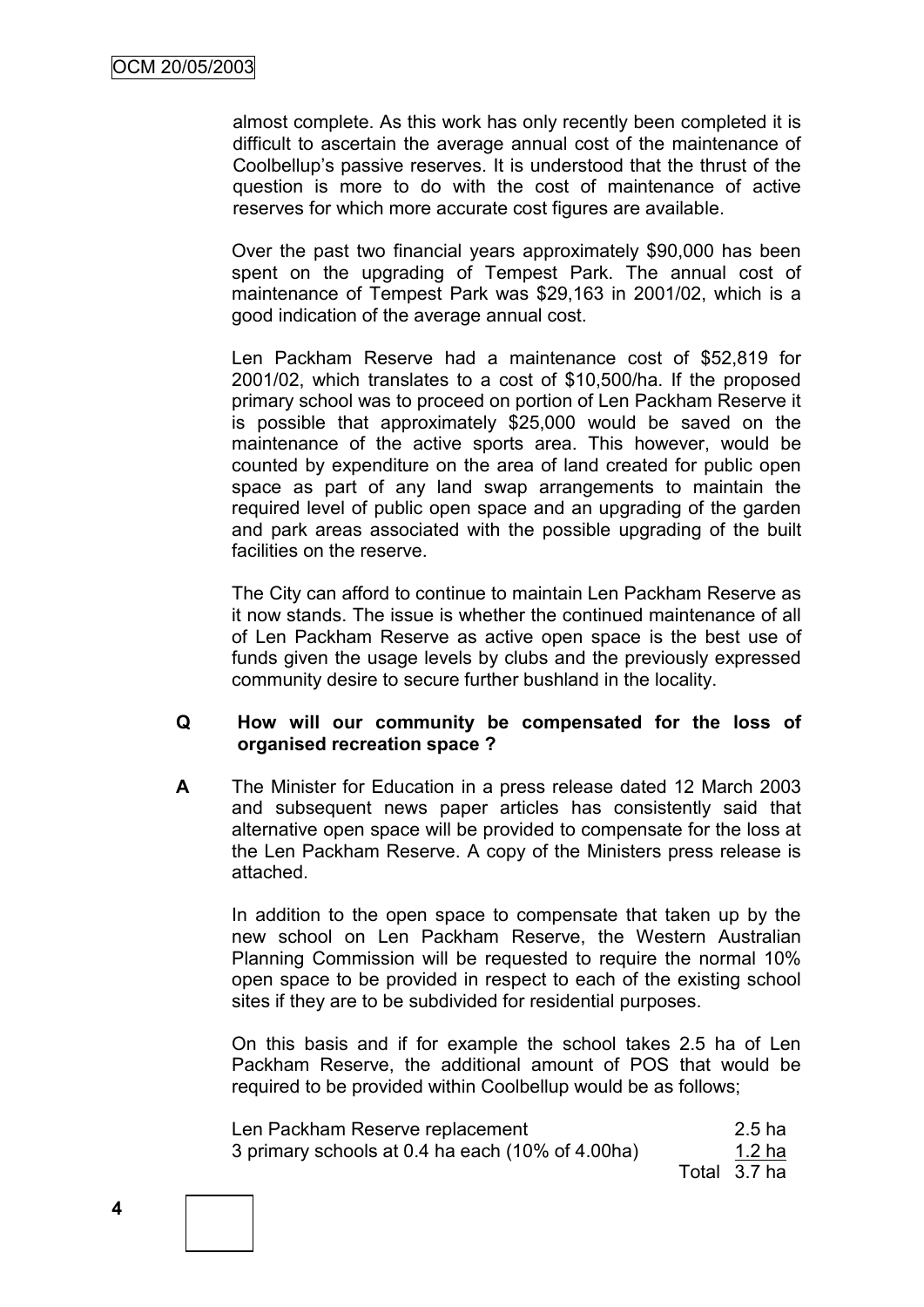The question of where this open space should be located should be undertaken as part of the overall community consultation process. The open space could be provided in part on each of the previous primary school sites, more on one site than another if there is a deficiency of open space in a particular area or to get some bush land at the corner of Forrest and Stock Roads which is a previously stated community objective that was established through the New Living project community consultation process. Another alternative may be to use some of the funds to upgrade public open space in Coolbellup through a cash in lieu arrangement.

There has been no discussion on the replacement open space with the Education Department except that Council will require replacement open space for any portion of Len Packham Reserve that is used for the school and in respect to the three existing school sites if they are subdivided or developed.

## **Q Will Council guarantee community access to facilities if a school is built on Len Packham Reserve?**

**A** The Centenary Hall, Coolbellup Library, Coolbellup Community Centre and Burdiya Hall are all accessible to the public and will remain so even if the proposed primary school on Len Packham Reserve was to proceed. Should Council decide to upgrade or consolidate this infrastructure it will remain under the control and management of the City and hence accessible to the public.

As advised above should the Education Department proceed to build the school on portion of Len Packham Reserve there will be a replacement area of public open space. It is a direction from Council at its meeting of the  $17<sup>th</sup>$  of December 2002 which stated:

*"the location of the school and its ovals allows for the shared use of ovals and the establishment of club/change rooms for use by the general community and to accommodate current users of the reserve and clubrooms."*

It is the clear intent of Council that the oval space will be shared with the Education Department and also be available to the public. The Council has similar arrangements in place with the Education Department with other schools in the area and the arrangement has proven to be very satisfactory for all concerned.

We are currently in the process of confirming the current users and the extent of usage of Len Packham Reserve. From our enquires we understand that contrary to claims in the media, that the Bibra Lake Soccer Club is no longer operating and the Western Knights are not using the reserve. We will be contacting the Coolbellup Junior Soccer Club in the near future to obtain copies of the fixtures for all

**5**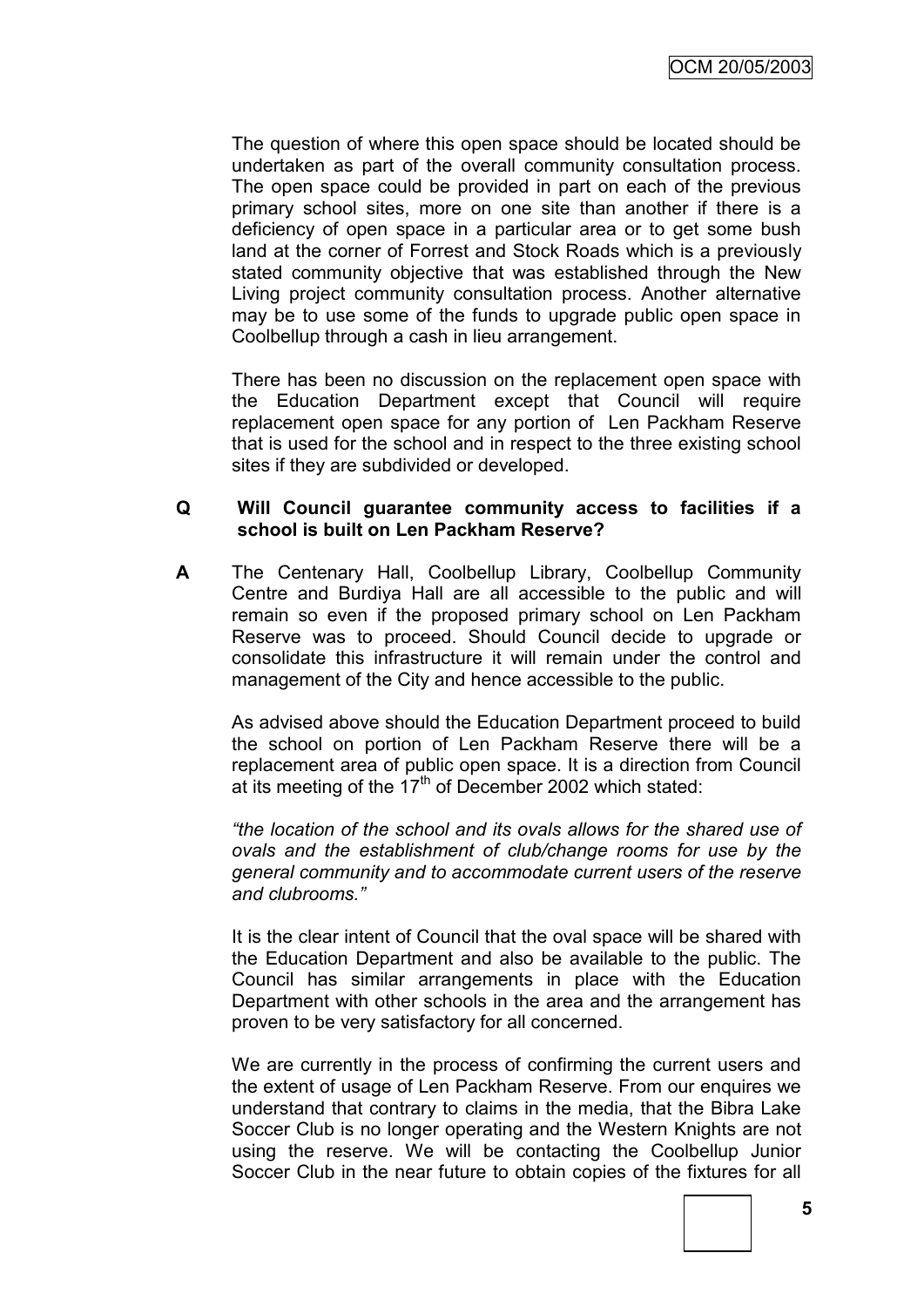their teams and training times and for the Glory Junior Development Group. This information will in part assist in assessing the active recreation needs of the community.

## **Q Do Councillors believe adequate consultation has taken place regarding this issue?**

**A** This is a question that would need to be put directly to the Councillors individually for a response. However I would point out that there is further public consultation to be undertaken as part of the Coolbellup Town Centre Precinct study which includes Len Packham Reserve and subsequent formal processes if the proposal is to proceed.

The Town Centre Precinct study includes a design workshop that will involve the Department of Planning and Infrastructure Major Places and Urban Design branch, Department of Housing and Works, Education Department, representatives from all community organisations and individual community representatives. The workshop is likely to be undertaken in June or July 2003 and subject to Council approval, will be made available for community comment. Any changes to the use of the Len Packham Reserve will need to be approved by DOLA following public comment and any zoning changes will require the processing of an amendment to Councils Town Planning Scheme No 3 which likewise would be advertised for public comment.

## **7. (OCM 20/05/2003) - PUBLIC QUESTION TIME**

**Colin Crook,** Spearwood asked how much advertising money will Council be handing over to the Cockburn Herald in this financial year? Mayor Lee replied that he has no answer at the present time and will take it on notice.

**Patrick Thomson**, Spearwood asked the Chief Executive Officer whether he had received any written notices of amendments to any of the items on tonight's Agenda? The Chief Executive Officer replied that he had received some amendments. Mr Thomson then queried why the public was not provided with these amendments? The Chief Executive Officer replied at this stage he was unaware whether the Elected Members intended to move them or not. Mr Thomson stated that in his opinion, in recent times, when there was any contentious issue raised, a briefing was given in the agenda with a position being indicated by Council, then the public arrive at the meeting to find that the amendment is introduced that totally changes the whole nature of the position. Mayor Lee replied that the recommendations contained in the Agenda are Officers recommendations. The Council present will make a decision of what its position is. Mr Thomson continued to express concern in the manner in which the amendments were made,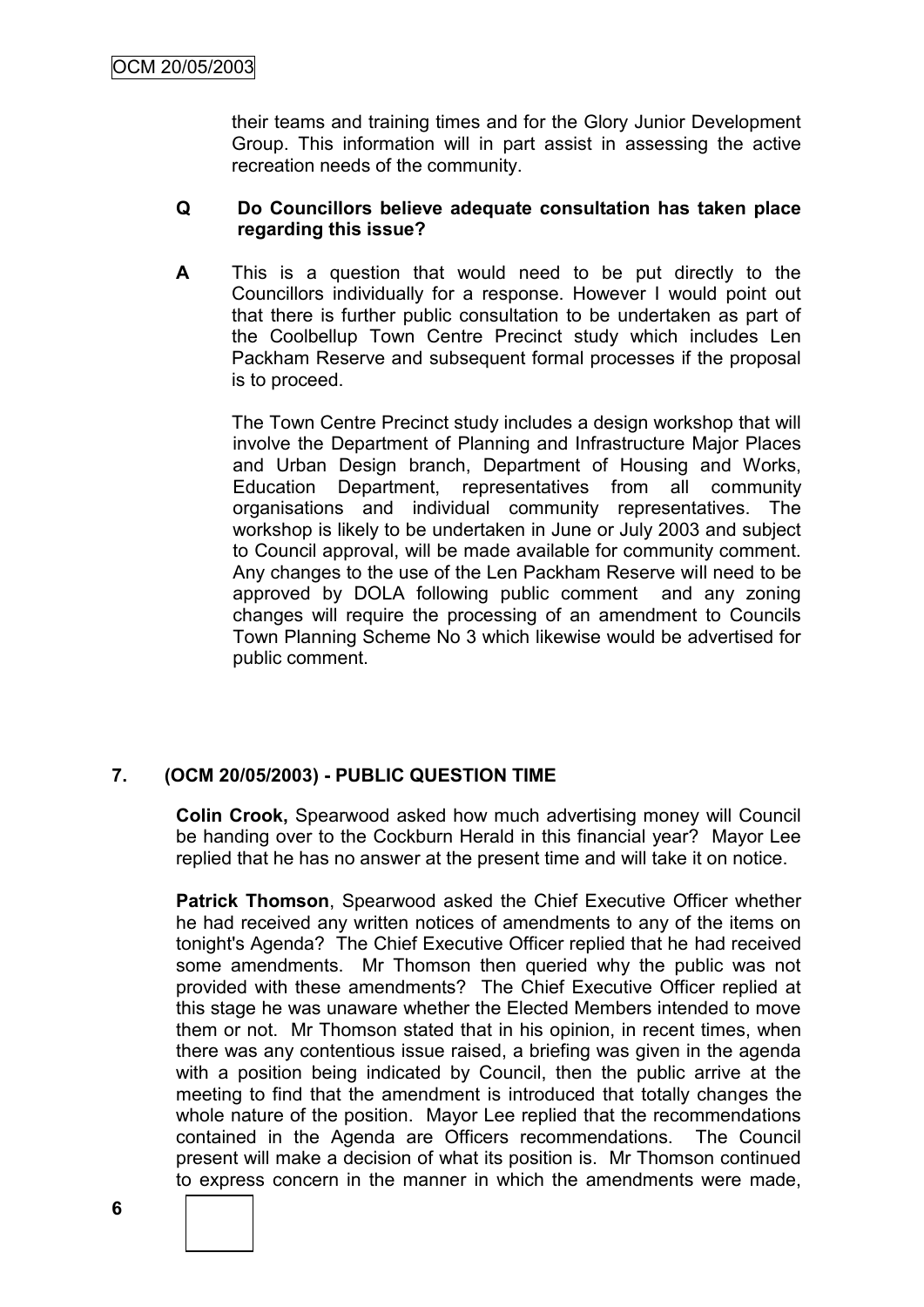which entirely changed the Officer's recommendation as set out in the Agenda. At the conclusion of Mr Thomson's 3 minutes, Mayor Lee requested him to take his seat.

Mayor Lee thanked Mr Thomson for his comments.

**Steve Hessy**, Kwinana Progress Association mentioned that he had a few questions which he would like answered.

- Q1. Has the Mayor attended any dinners in restaurants with Cockburn Cement Management over the last 12 months?
- A1. Mayor replied that he had a lunch date with Mr Gareth Ward.
- Q2. Was the issue of burning tyres discussed at any of these dinners?
- A2. The issue of burning tyres was discussed and he made Mr. Ward clear of his position, which was that until the community brings forward alternative solutions in relation to burning tyres, it is not something he would be supporting.
- Q3. Has the Mayor attended Cockburn Cement's private box at any sports function in the last 12 months? Was the issue of burning tyres discussed?
- A3. Mayor replied that he has attended the Cockburn Cement's private box. The issue of burning tyres was not discussed. It was only discussed on two occasions, at a meeting in his office with a number of Elected Members, the local member and himself and it was also discussed at a luncheon meeting.
- Q4. Has the Mayor ever been offered a trip to the UK to view a Cockburn Cement plant that is currently burning tyres?
- A4. Mayor replied, no.
- Q5. What is the Mayor's position on burning of tyres at Cockburn Cement?
- A5. Mayor replied that until the community comes forward with a proposal to burn alternative fuels he will not be supporting the burning of alternative fuels, be it cotton waste, old firewood or rubber tyres.

**Ron Kimber**, Munster tabled a brochure on "Miniature Guide on How to Protect Media Bias and Propaganda". He felt that this brochure should be made available in the Libraries, considering what has been published in relation to the flood waters from rising seas that took place in Hamilton Hill,

**7**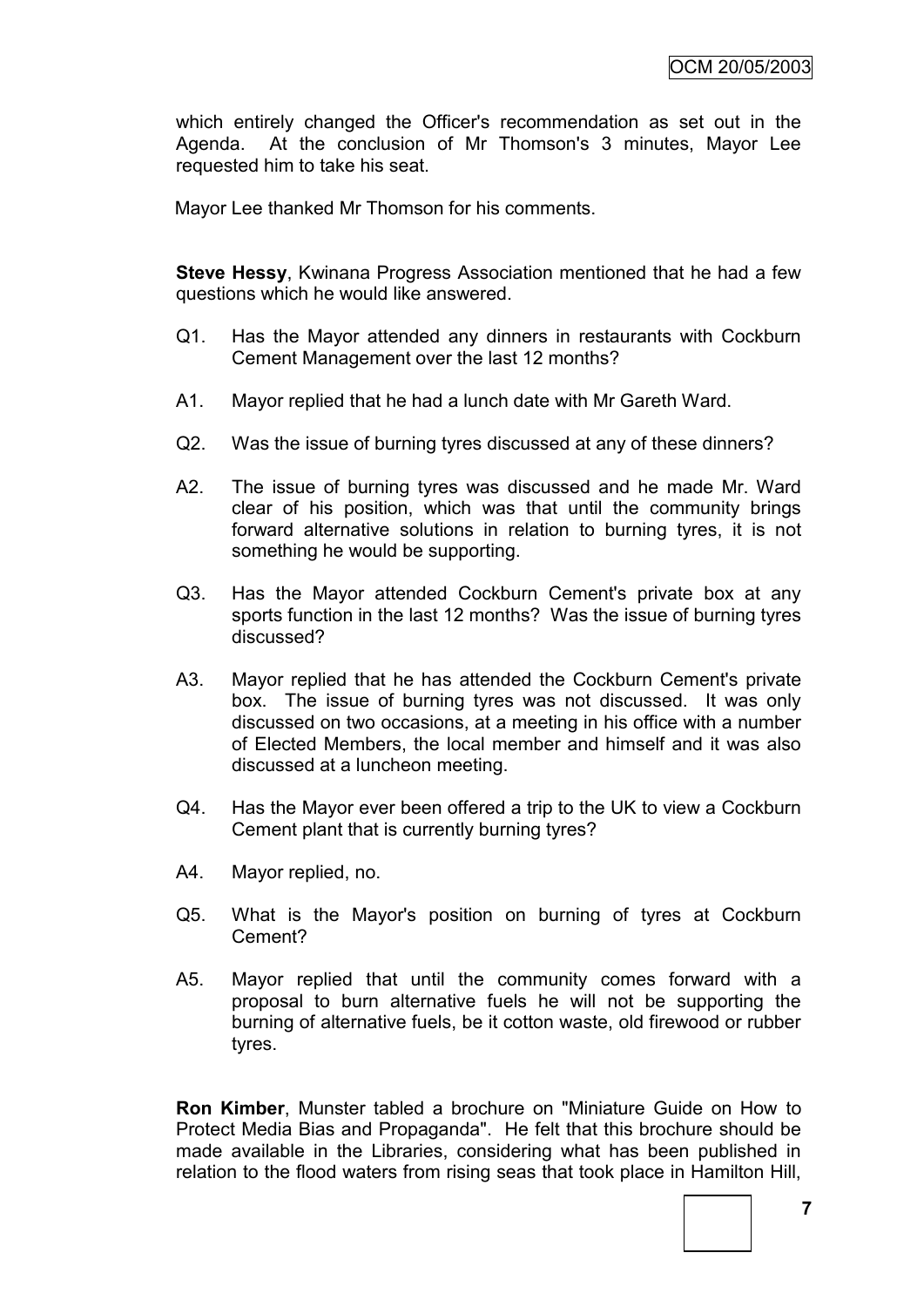heavy metals on South Beach to name a few.

He stated that in relation to the burning of tyres, the Minister for the Environment has also put on record her statement regarding burning tyres. He said that if anyone needs to know about Cockburn Cement they should contact the people at the Cockburn Cement Community Working Group.

**Gregg Patterson**, Coolbellup stated that Council offered the community's central recreation reserve, the Len Packham Reserve to the Education Department. Council's proposal to the Education Department was to build the primary school on the central recreation reserve. This proposal saw all three school sites turned into housing developments. In the Minutes of the Ordinary Council Meeting of 17 December 2002, Minute No.1880, the report stated that Len Packham Reserve was under-utilised. Mr Patterson asked how was under-utilised quantified? He also asked on what scientific basis is this assumption made that this reserve is under-utilised? He said he handed Council and the Minister a petition with about 350 signatures. He said that there is a great deal of concern in Coolbellup about this proposal, and that the residents are unaware of such a proposal and had concerns about loss of the reserve.

Mayor Lee thanked Mr Patterson for his comments and stated that his queries would be taken on notice and he would be provided with a written answer.

**Wally Spry**, ratepayer of Bibra Lake spoke on behalf of his wife and local residents within the vicinity of the Blue Gum Montessori School. He presented a petition stating that the residents were opposed to the extensions at the Blue Gum Montessori School. He said that there were many concerns on various issues, such as major traffic hazards, zoning, inadequate space for 150 children, inadequate buffer zones, noise pollution and inadequate education facilities.

The main objection of the opposition to the extensions was that the site was inappropriate for a primary school, which reflects the fact that the school would still use the Club rooms at Mellor Park.

Mayor Lee thanked Mr Spry for his comments.

**Chris Thompson**, Architect spoke on behalf of Kee Vee Properties, who had an application before Council in relation to Item 14.13. He pointed out that the Officer's recommendation was for the application to be refused, on the basis of related developments on that site, which were not completed in accordance with an earlier agreement made with Council.

The reason for Kee Vee Properties asking Council to reconsider the application was in the documentation circulated to all Elected Members

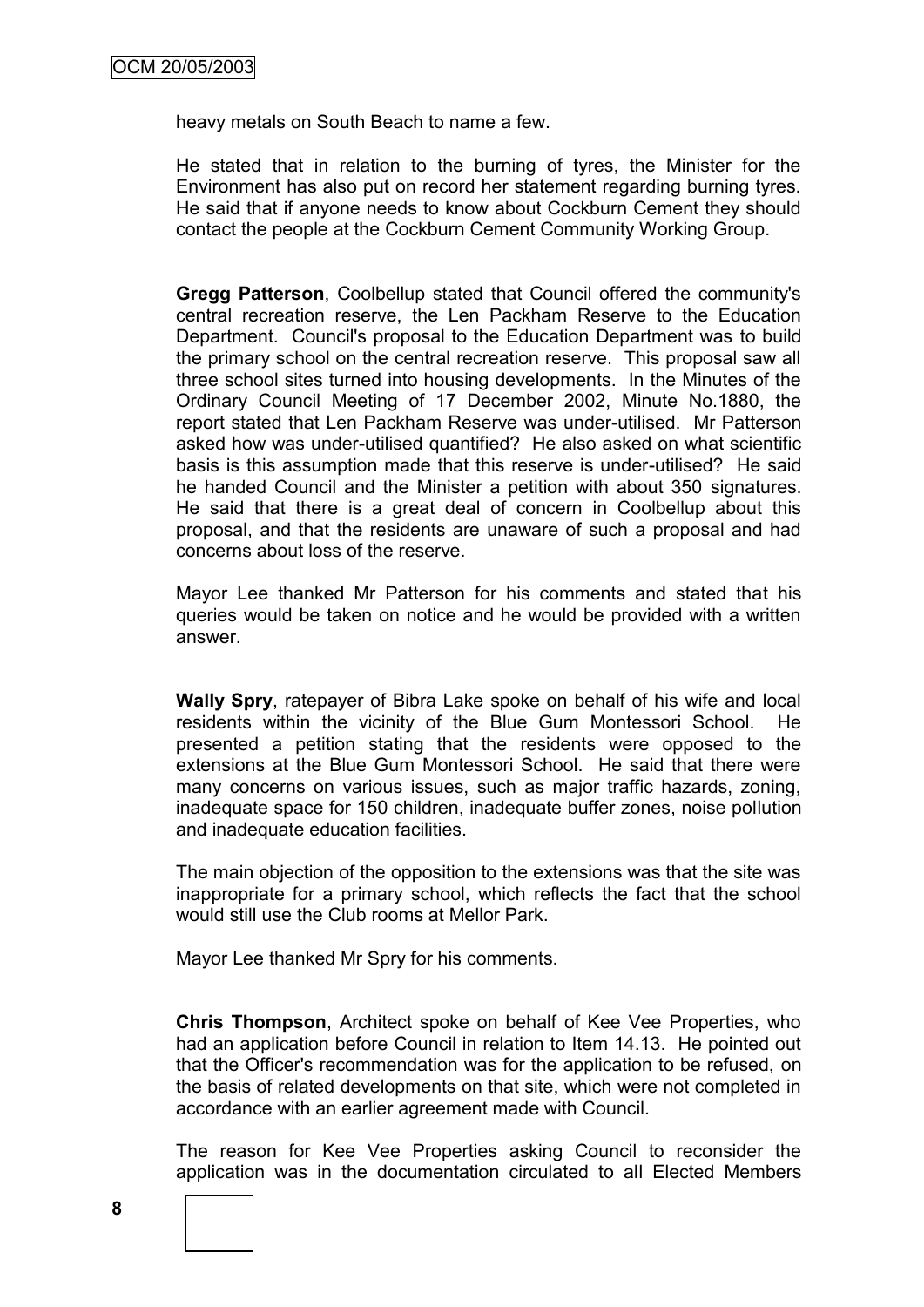today. He said that due to litigation in the Supreme Court in the last three years, all activity on the Newmarket Inn site had ceased and litigation is still continuing.

Mr Thompson stated that based on the above and also information provided to Elected Members, he requested Council to reject the Officer's recommendation and grant approval to the change of use with similar conditions to those applied in their application of March 2001.

**Warren Tascey**, spoke in relation to the Blue Gum Montessori School. He commended the officers for the recommendation proposed, in particular to sub-clause (8), which limits the number of children to 100. He sought clarification on Special Condition 10 and requested an interpretation of that, such that, if a teacher needed to drop by and pick-up some material or drop something off, that would not be considered to be school related activity. Director, Planning and Development replied that it was certainly not Council's intention to cover actions such as this.

**Jenny Moyles**, co-Principal of Blue Gum Montessori School, and also a resident of Cockburn. She gave a brief history of the School and outlined the level of support and community spirit since its inception.

Mayor lee thanked Ms. Moyles.

**Teresa Bocking**, is a parent of Blue Gum Montessori School and ratepayer of Cockburn. She asked Elected Members if they were aware that the School was in its 16th year at the same location and in this time there had been no complaint in relation to noise from children. She said there were only 6 objections from the 14 submission responses. She queried whether Elected Members had established whether the residents on the petition actually lived close enough to be effected by the School to any real extent or whether the petition had been signed after the signatories had read and understood the conditions?

Mayor Lee thanked Ms. Bocking for her input.

**Linda Sauzier**, Bibra Lake spoke in support to the extensions to the Blue Gum Montessori School as her child attends the School. She said she does not experience any traffic issues. As with any school zone, there are only minor hiccups at peak times, so this was nothing out of the usual.

Mayor Lee thanked Ms. Sauzier.

**Andrew Sullivan**, Coogee Coastal Action Coalition (C.C.A.C.) spoke in relation to Item 14.5. He said the C.C.A.C. supports and welcomes the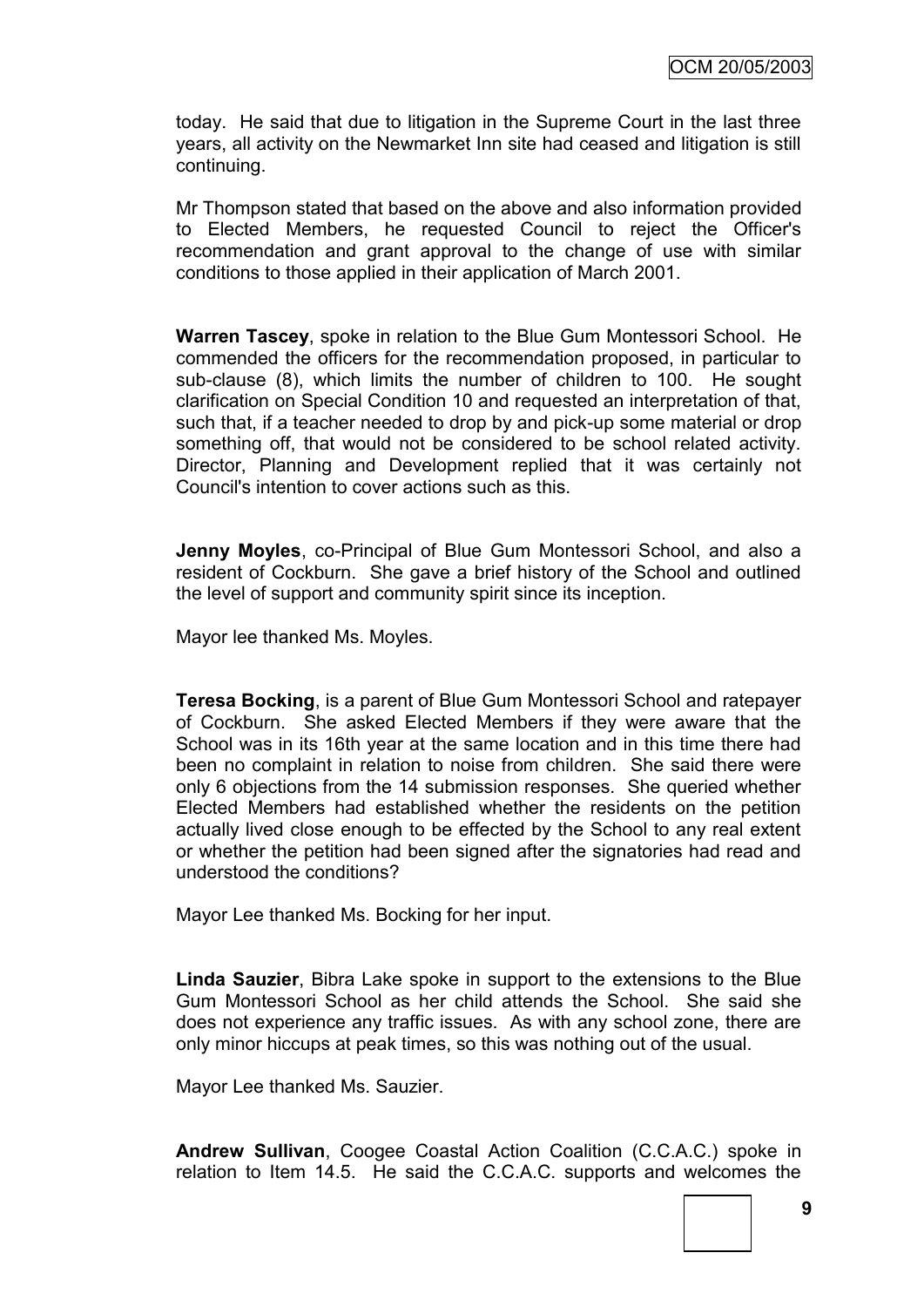opportunity that exists for a Surf Life Saving Club to be built. He emphasised that it was important that a right decision was made as to the Club's location. He mentioned that at this stage, they have not as yet decided on a preferred site, but will certainly be considering this in the near future, during the consultation period. He indicated that they would like to be part of the consultation process and for all of the sites to be considered. The Group felt that Port Coogee may be an appropriate site to be considered for the future Surf Life Saving Club. He suggested that the Port Coogee site could be one of the sites the community could comment on. He strongly urged Council to consider Port Coogee as one of the locations for the Club.

Mayor Lee thanked Mr Sullivan for his input.

**Colin Crook**, Spearwood spoke in relation to item 14.6 - South Beach Urban Village Structure Plan. He raised concern about the connectivity of roads and felt that Council should press hard to have a decent road from Cockburn through to Marine Terrace. Mr Crook queried about the submissions made on this issue and the weighting that Council gave in making the submission.

Mayor Lee replied that Cockburn had always been a strong supporter of the development. As far as connectivity was concerned this matter was before Council. Council has made a number of recommendations and submissions. Director, Planning and Development stated that the Plan adopted by Council was one that came from the workshops that had large public input and that particular Plan at the time did not have a connection between Cockburn and Fremantle. However, during the processes within Fremantle Council a connection was made between the two districts by joining to South Terrace. That remains in the Plan today. This Council had to re-adopt the Plan to include the connection and that is what is before Council tonight. The only change in the Plan is a minor change to the additional connection to Rollinson Road which had been instructed by the WAPC.

Mayor Lee thanked Mr. Crook.

**Patrick Thomson**, Spearwood had concerns with regard to Item 14.7 in relation to the Government invitation to Cockburn to accept the sewage and grease trap waste that was not accepted at Brookdale, to be emptied into Cockburn Sound. He asked whether it was Council's policy to contaminate Cockburn Sound? Mayor Lee replied that was not the case. He then questioned why was Council accepting this report and not opposing the upgrade to this facility? Mayor Lee replied that it was the Officer's recommendation and as a Council it does not have to support it. Mayor Lee requested Director, Planning and Development to respond, to which he said that this item came before Council as a request to advise what position it proposes to take in respect to this particular proposal. The Environmental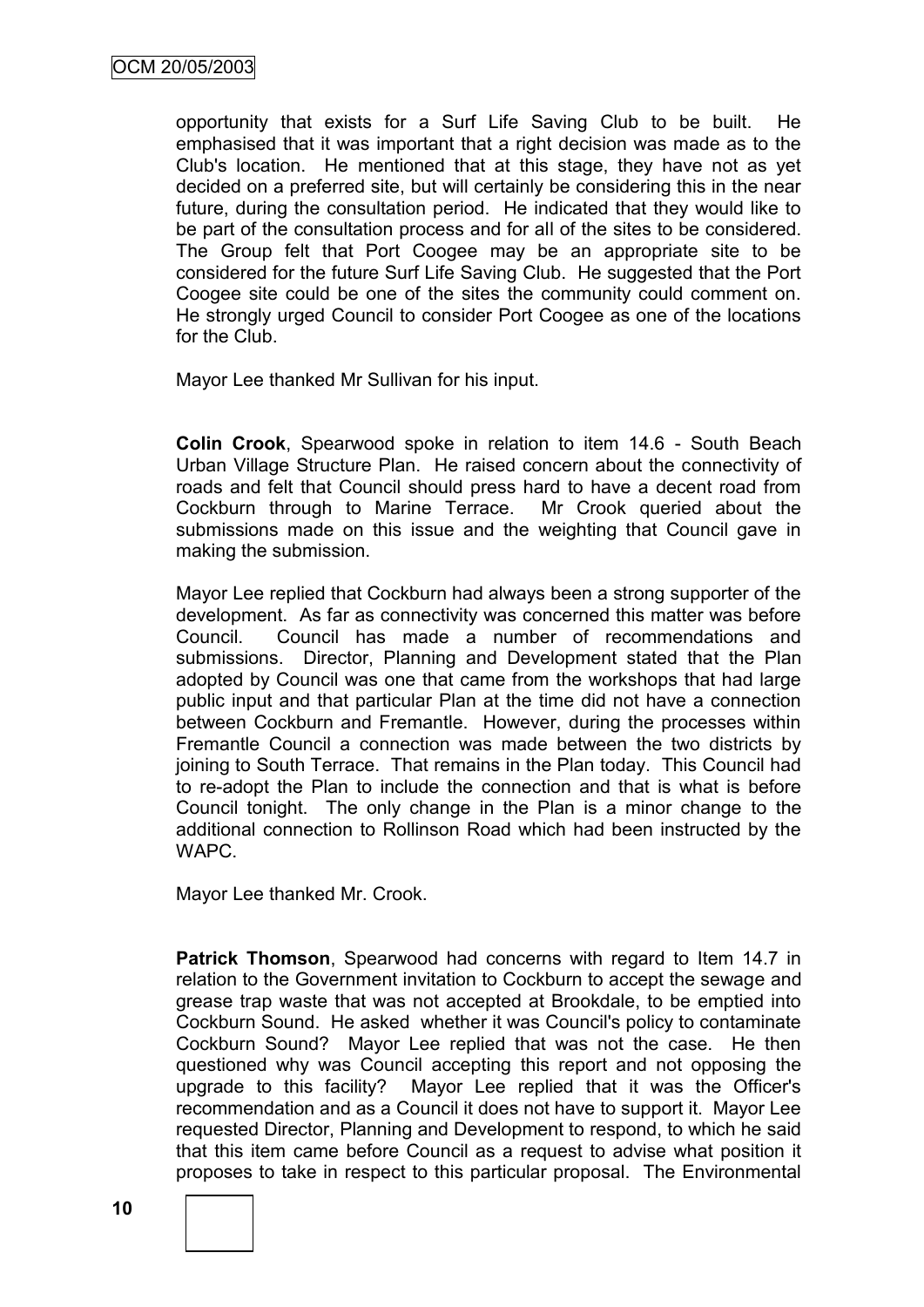Department scrutinised various aspects of the proposal and felt so long as it complied with environmental conditions, and did not affect the neighbourhood, then it was a reasonable part of the Brookdale site to receive.

Mayor Lee thanked Director, Planning and Development and Mr Thomson and stated that the matter is before Council and will be dealt with at the appropriate time.

## **8. CONFIRMATION OF MINUTES**

#### **8.1 (MINUTE NO 2010) (OCM 20/05/2003) - ORDINARY COUNCIL MEETING - 15/04/2003**

## **RECOMMENDATION**

That the Minutes of the Ordinary Council Meeting held on Tuesday, 15 April 2003 be accepted as a true and accurate record.

## **COUNCIL DECISION**

MOVED Clr M Reeve-Fowkes SECONDED Clr S Limbert that that the recommendation be adopted.

**CARRIED 10/0**

#### **8.2 (MINUTE NO 2011) (OCM 20/05/2003) - SPECIAL COUNCIL MEETING - 22/04/2003**

## **RECOMMENDATION**

That the Minutes of the Special Council Meeting held on Tuesday, 22 April 2003 be accepted as a true and accurate record.

## **COUNCIL DECISION**

MOVED Clr M Reeve-Fowkes SECONDED Clr V Oliver that the recommendation be adopted.

**CARRIED 10/0**

**8.3 (MINUTE NO 2012) (OCM 20/05/2003) - SPECIAL COUNCIL MEETING - 06/05/2003**

## **RECOMMENDATION**

That the Minutes of the Special Council Meeting held on Tuesday, 6 May 2003, be accepted as a true and accurate record.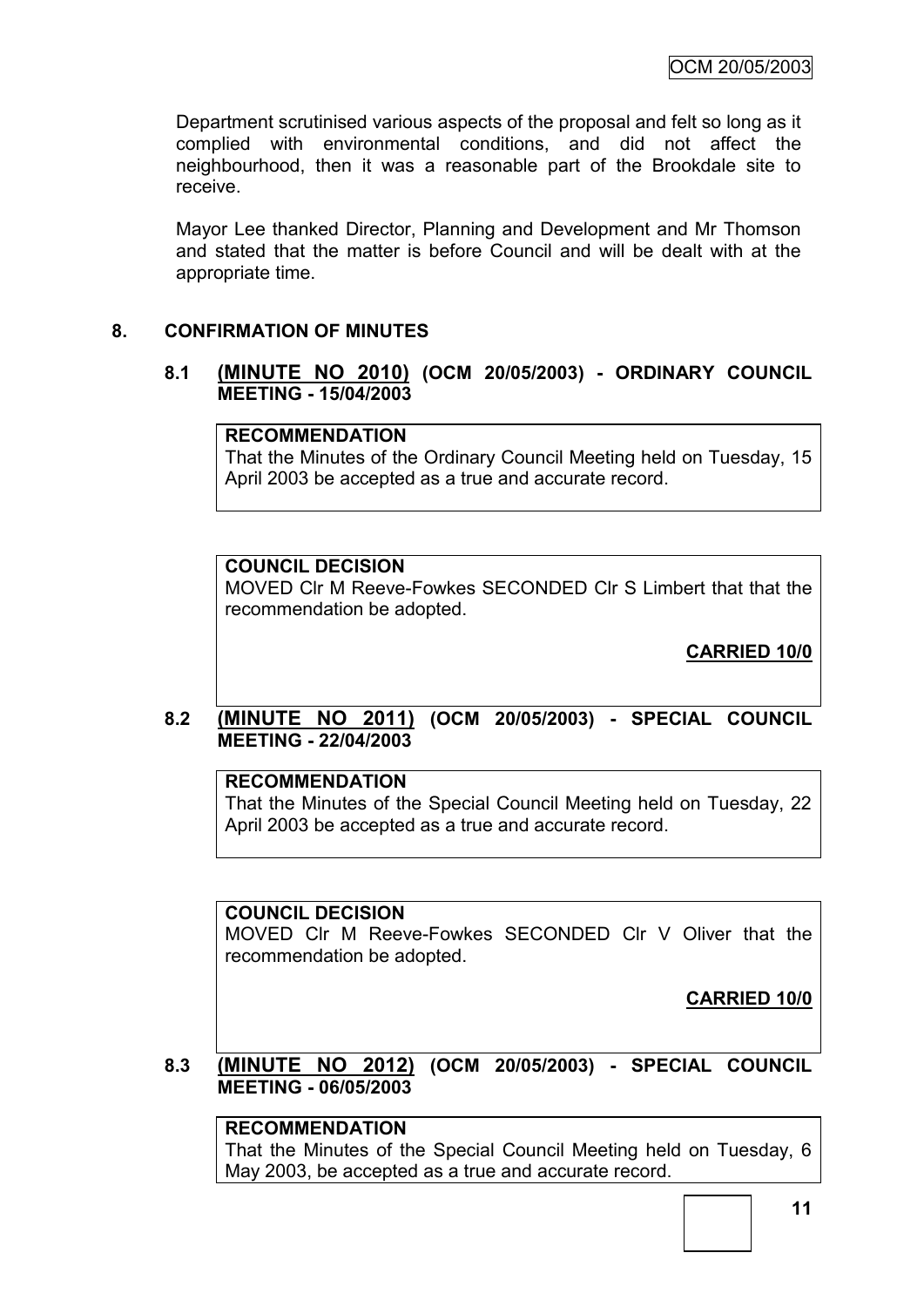## **COUNCIL DECISION**

MOVED Clr M Reeve-Fowkes SECONDED Clr K Allen that the Minutes of the Special Council Meeting held on Tuesday, 6 May 2003 be accepted as a true and accurate record, subject to amending the background section of the report for Item 9.10, Minute No.1967 as follows:

21.1 (MINUTE NO 1967) (OCM 18/03/2003) - COOGEE BEACH - ESTABLISHMENT OF CAFÉ/KIOSK - RESERVE 46664 - APPOINTMENT OF A PROJECT MANAGER (3319158) (DMG)

MOVED Clr A Edwards SECONDED Clr I Whitfield that Council:

- (1) call for tenders from suitably qualified and experienced Project Managers to manage the Coogee Café/Kiosk project in the Powell Road Reserve, Coogee on a phased basis;
- (2) authorise the Chief Executive Officer to assess and appoint a suitably qualified and experienced Project Manager for the Coogee Café/Kiosk project; and
- (3) request the Chief Executive Officer provide a written report at the end of each phase to Council.

**CARRIED BY ABSOLUTE MAJORITY OF COUNCIL 8/0**

## **CARRIED 10/0**

## **Explanation**

The description shown in the background section of the Officer's Report did not correctly reflect the 'Minute Number', 'Subject' and the 'Mover and Seconder' of the motion as outlined in the Minutes of the Ordinary Council Meeting of 18 March 2003.

## **9. WRITTEN REQUESTS FOR LEAVE OF ABSENCE**

**12**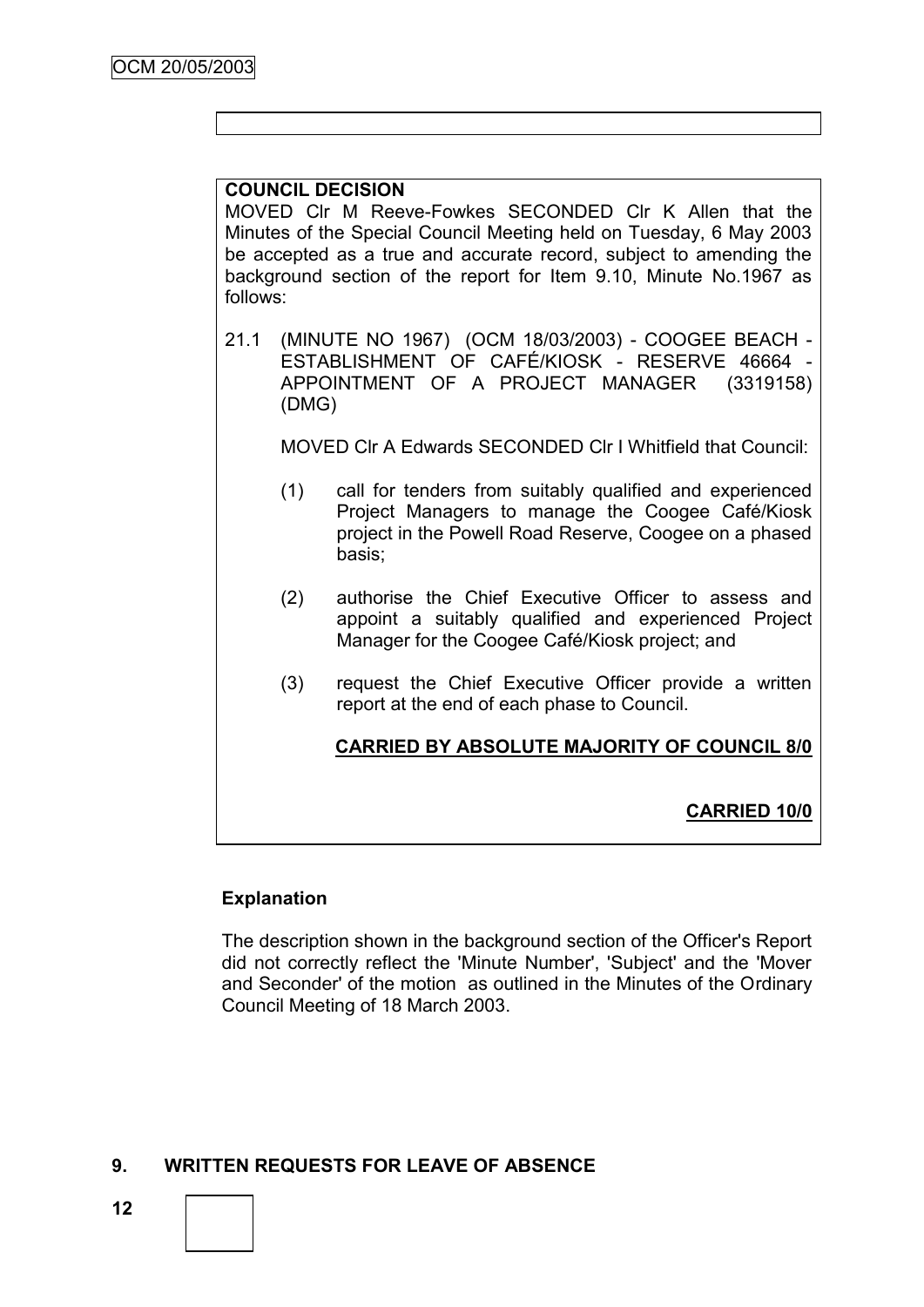Nil

## **10. DEPUTATIONS AND PETITIONS**

Nil

## **11. BUSINESS LEFT OVER FROM THE PREVIOUS MEETING (If adjourned)**

Nil

## **12. DECLARATION OF COUNCILLORS WHO HAVE NOT GIVEN DUE CONSIDERATION TO MATTERS IN THE BUSINESS PAPER**

Nil

## **13. COUNCIL MATTERS**

**13.1 (MINUTE NO 2013) (OCM 20/05/2003) - OBJECTION TO NOTICE SERVED PURSUANT TO SEC. 3.25 OF THE LOCAL GOVERNMENT ACT, 1995 - KINCARDINE HOLDINGS PTY LTD - 38 BRIGGS STREET, SOUTH LAKE (5516736) (DMG) (ATTACH)**

## **RECOMMENDATION**

That Council inform the owners of 38 Briggs Street, South Lake, that:

- (1) the objection lodged against the Notice served on them pursuant to Sec. 3.25 of the Local Government Act, 1995, (the Act) is dismissed, and
- (2) removal of all disused materials on the land, not otherwise in keeping with the natural vegetation, is required to be undertaken by 9 June, 2003, unless an appeal is lodged pursuant to Sec. 9.7 of the Act.

## **COUNCIL DECISION**

MOVED Clr S Limbert SECONDED Clr I Whitfield that the recommendation be adopted.

**CARRIED 10/0**

**Background**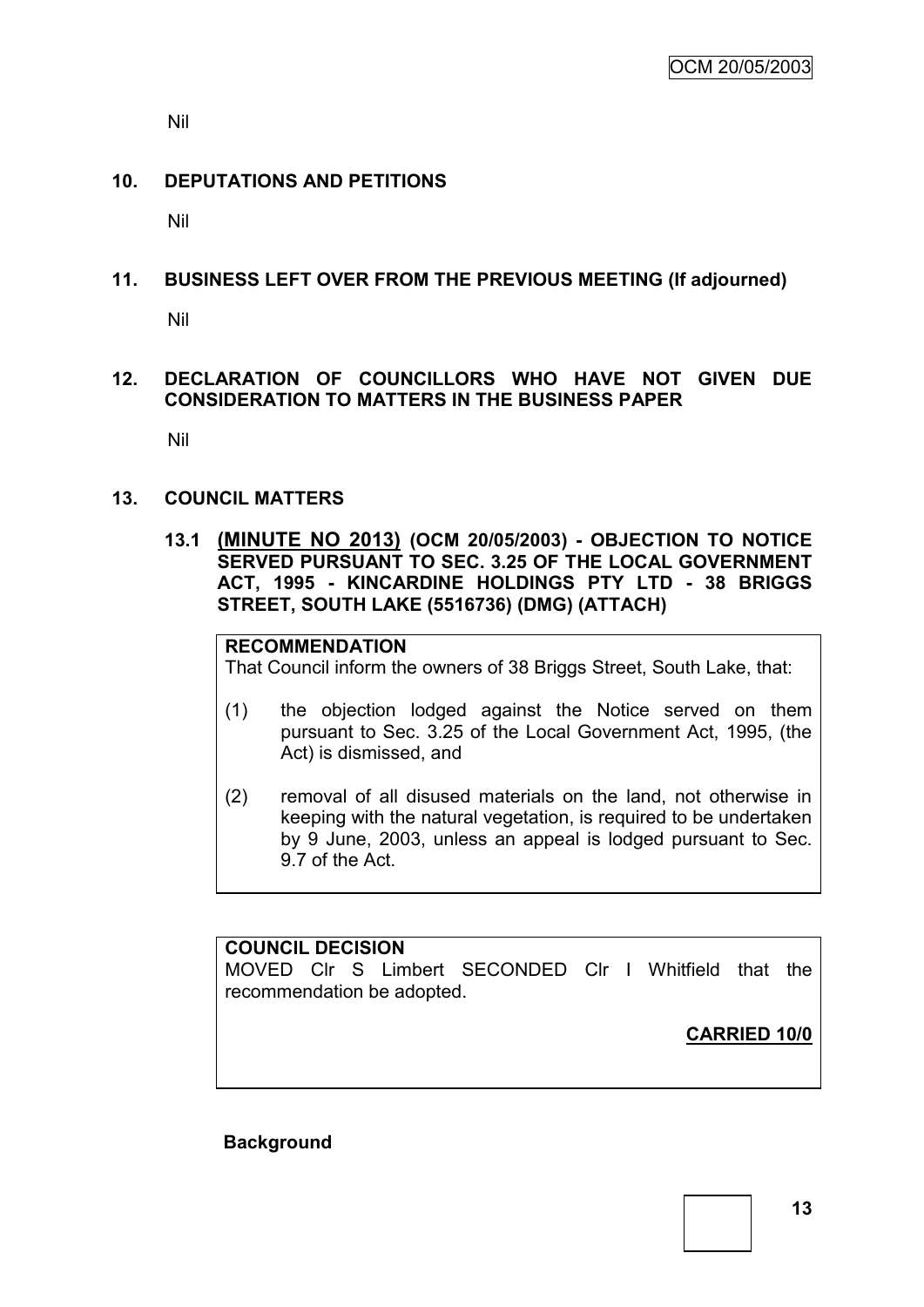As a result of an increase in complaints received by Council on the unsightly state of some properties within the District, a programme aimed at identifying properties deemed as unacceptable and having the concerns rectified, was initiated.

The programme was notified to the public through the local newspapers and, more recently 'Cockburn Soundings', explaining the primary reason for this action was to promote Council"s Mission Statement and encourage conformity throughout the District with its ideals.

From that point on, properties were identified as being sub-standard through a number of sources, being reports from either members of the public, Elected Members or staff.

Affected property owners were originally sent a letter seeking their cooperation in addressing the concerns highlighted.

If, following a period of time allowed for remediation works to be undertaken, the property was still unsightly, the owner of the property was served with a Notice pursuant to Sec. 3.25 of the Act, requiring specific works to be undertaken to correct the identified problem. Should the recipient of the Notice disagree with its requirements, an Objection or Appeal against the decision may be lodged, pursuant to Sec. 9.5 or Sec. 9.7 of the Act.

## **Submission**

An objection has been lodged by the owner of 38 Briggs Street, South Lake against the Notice requiring the removal of all disused materials from the property.

## **Report**

The property at 38 Briggs Street, South Lake was identified as containing unsightly material during a routine inspection of the district. A letter requesting the removal of unsightly vegetation was sent to the landowner however, no action was taken and subsequently a Notice requiring the removal of the vegetation from the property was sent.

The owner lodged an objection against the requirement citing the land is a broad acre lot containing natural vegetation not uncommon to other similar sized properties in the District. Upon inspection of the property, it was difficult to imagine how the landowner could remove the vegetation without removing a substantial number of thriving trees and bushes which have obviously been located on the property for many years. Only a large scale clear felling operation would satisfy the requirements of the original Notice.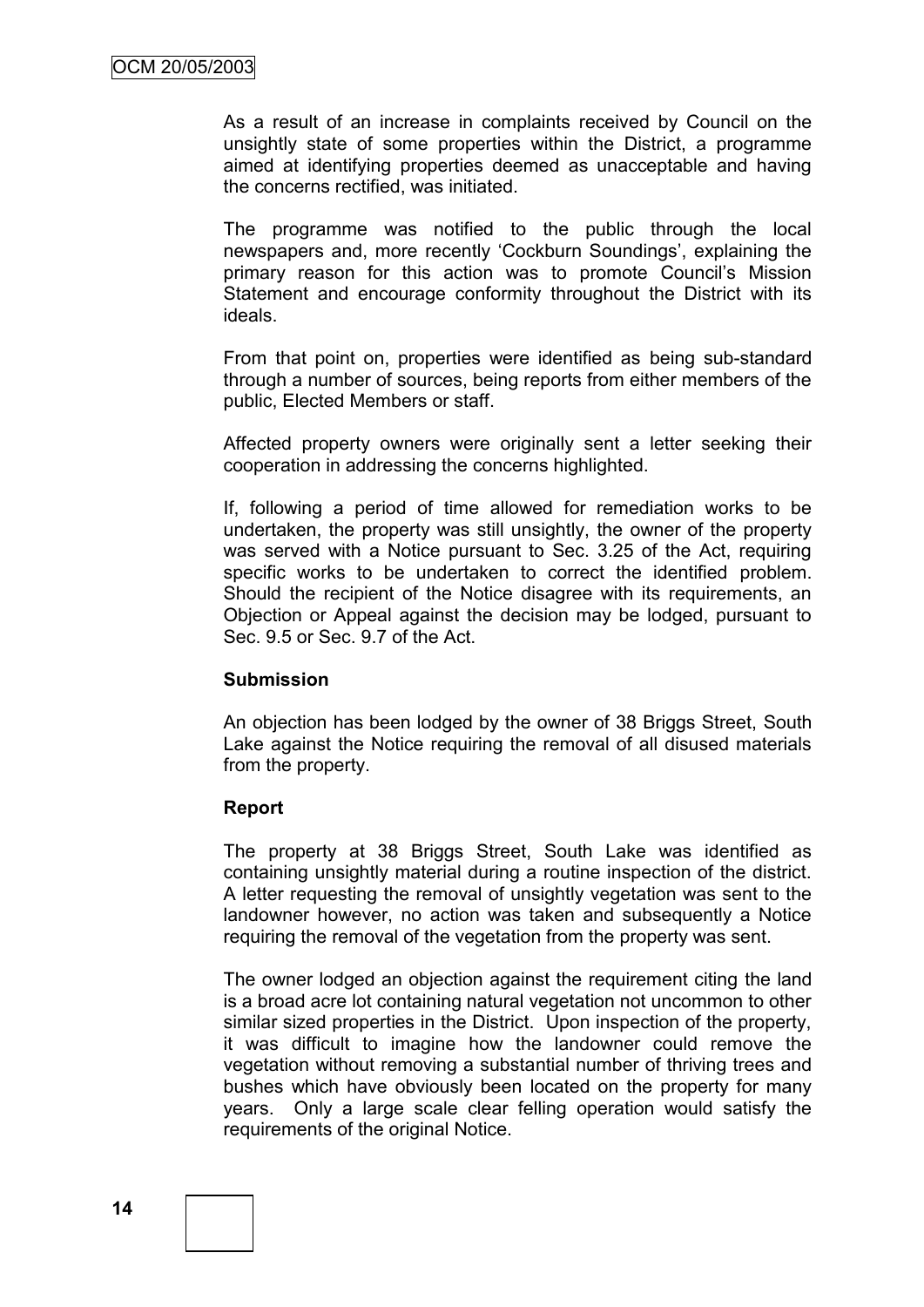While acknowledging that there is some untidy tracts of overgrown vegetation on the property, it is doubtful whether selective cosmetic clearing would raise the overall standard of appearance.

However, there were signs of disused materials (tin, iron etc) which have either been dumped on the site in the past or are the result of past dilapidated structures which have since fallen into disrepair. This material is unsightly and should be removed. This requirement should be able to be undertaken with minor effort by the landowner and a Notice should be issued to this effect. Once the offending material is removed, it is considered that the land in its otherwise natural state, will be left in an acceptable condition.

Accordingly, at its March ordinary meeting, Council resolved to revoke its Notice for the removal of vegetation and substituted it with a Notice to remove all disused materials on the land, not otherwise in keeping with the natural vegetation.

The owners have objected to the Notice on the grounds that they may have use for the materials and consider that they have been unfairly singled out for treatment, however, do not specify any further information in support of their case.

It is difficult to imagine the materials identified as being "disused" as being useful for anything, however even if this is the case, it is no reason why they should remain on site as a public eyesore.

The issue of being singled out is not valid because the property was identified in a routine inspection of the District, along with several others, some of which have been subject to Notices and many others which have since been cleared to Council's satisfaction.

Therefore it is considered the objection is baseless and should be dismissed by Council.

#### **Strategic Plan/Policy Implications**

Council"s Mission Statement "To make the district of the City of Cockburn the most attractive place to live, work and visit in the Perth Metropolitan Area" refers.

#### **Budget/Financial Implications**

Any costs incurred by Council in ensuring compliance with the Notice will be recoverable from the owner.

#### **Legal Implications**

Part 3 Division 3 Subdivision 2 and 3 and Part 9 Division 1 of the Local Government Act, 1995, refers.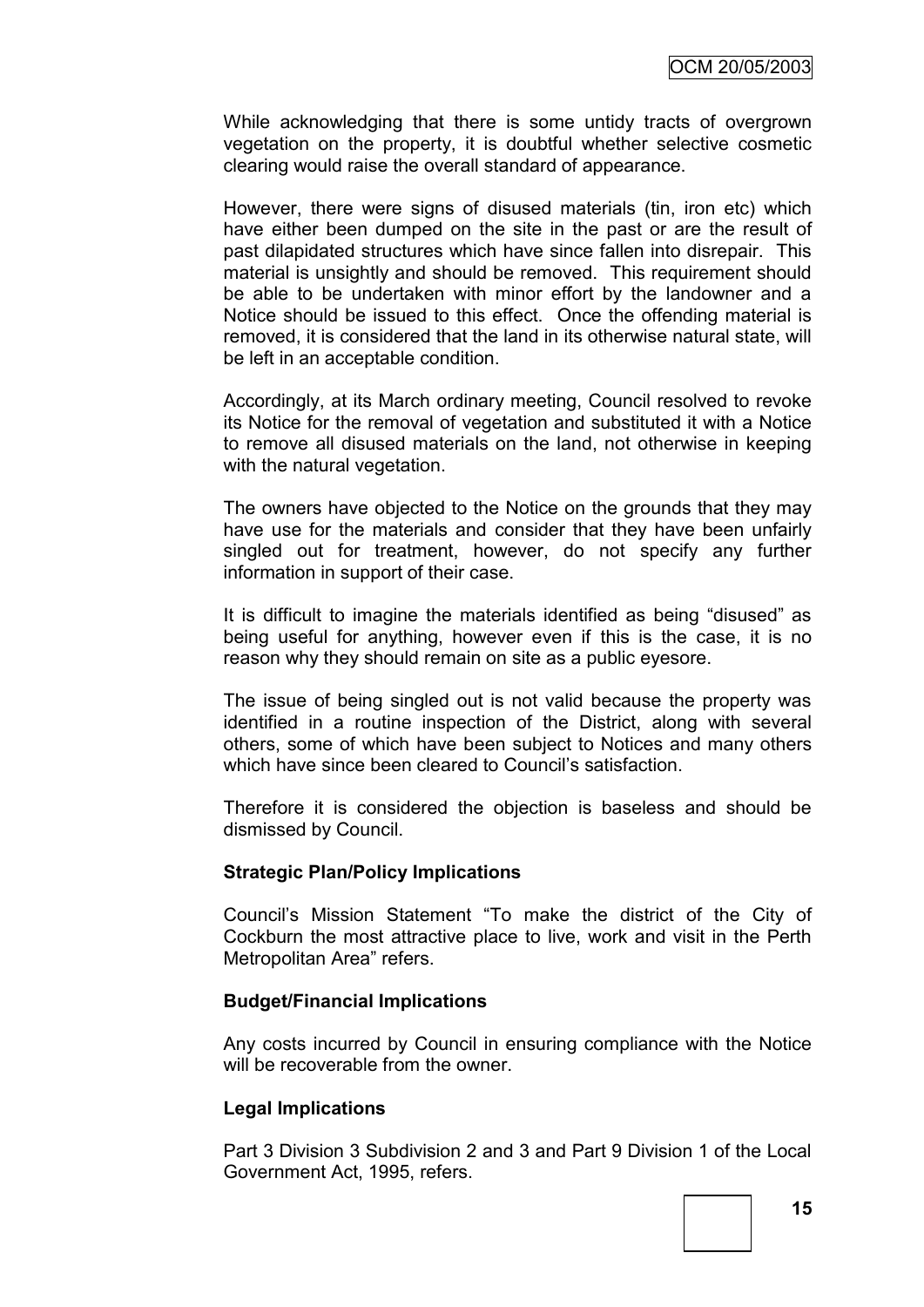## **Community Consultation**

Advertising of the programme to target unsightly properties was undertaken through local newspapers and more recently "Cockburn Soundings".

## **Implications of Section 3.18(3) Local Government Act, 1995**

Nil

## **13.2 (MINUTE NO 2014) (OCM 20/05/2003) - STAFF/COUNCIL ACCOMMODATION NEEDS - CIVIC CENTRE (4605; 1951; 4609; 4602) (RWB)**

#### **RECOMMENDATION** That:

- (1) Council budget for funds in the 2003/04 and 2004/05 financial years, to allow for the provision of either:
	- 1. a new Council Chamber and Reception facilities on the Civic Centre site at Spearwood with refurbishment of the existing Elected Members area for administrative purposes.

OR

- 2. extensions to the existing administration building and office modifications for administrative purposes.
- (2) an architectural firm be engaged to provide preliminary advice on the provision of a new Council Chambers and Reception facilities, together with the refurbishment of the existing Elected Members area for administrative purposes; and
- (3) no further consideration of refurbishing the existing Elected Members area be undertaken unless Council determines accordingly.

## **COUNCIL DECISION**

MOVED Clr V Oliver SECONDED Clr K Allen that:

(1) Council budget for funds in the 2003/04 and 2004/05 financial years, to facilitate additions to the Administration Centre to cater for a more functional civic area and for future administrative requirements;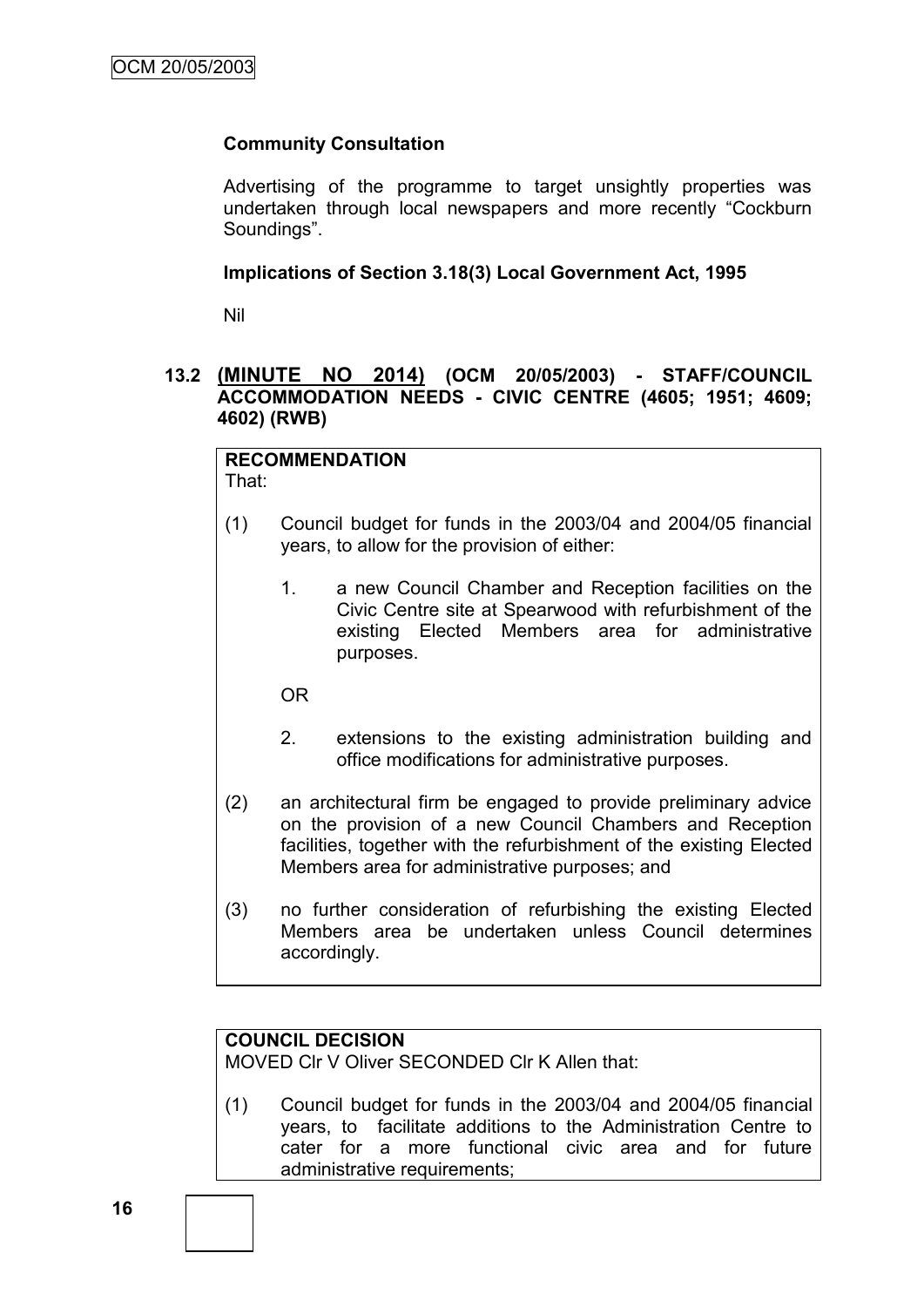- (2) Council engage an architectural firm, by tender, to develop initial preliminary schematic design options and costings and to provide a full suite of architectural services in respect of the selected option; and
- (3) no further consideration of refurbishing the existing Elected Members area be undertaken unless Council determines accordingly.

## **CARRIED BY ABSOLUTE MAJORITY OF COUNCIL 10/0**

## **Explanation**

It would be of benefit in terms of cost and continuity of architectural design to appoint an architect through the full tender process to progress the envisaged works. The tender documentation scope of works can be structured to allow Council considerable flexibility in directing the appointed Architect to develop schematic designs and costings for various scenarios prior to a decision to proceed with the agreed works being made. The option will always be available for the Council to terminate the contract with the Architect at any time during the process should it decide to do so.

## **Background**

Stage 1 of the Council Chambers/Elected Members area and administration building was approved by way of a Building Licence for the works on 10 February 1978.

Stage 2, providing for additional officer accommodation was constructed in 1992 after commencing design process in 1990.

This Council has determined that it will not be relocating the Council Administration Centre to Cockburn Central.

Council has funds in the budget for the provision of a lift to facilitate access to the Elected Members area for people with disabilities, with additional funds for refurbishment. Total funds budgeted are \$178,000.

## **Submission**

N/A

**Report**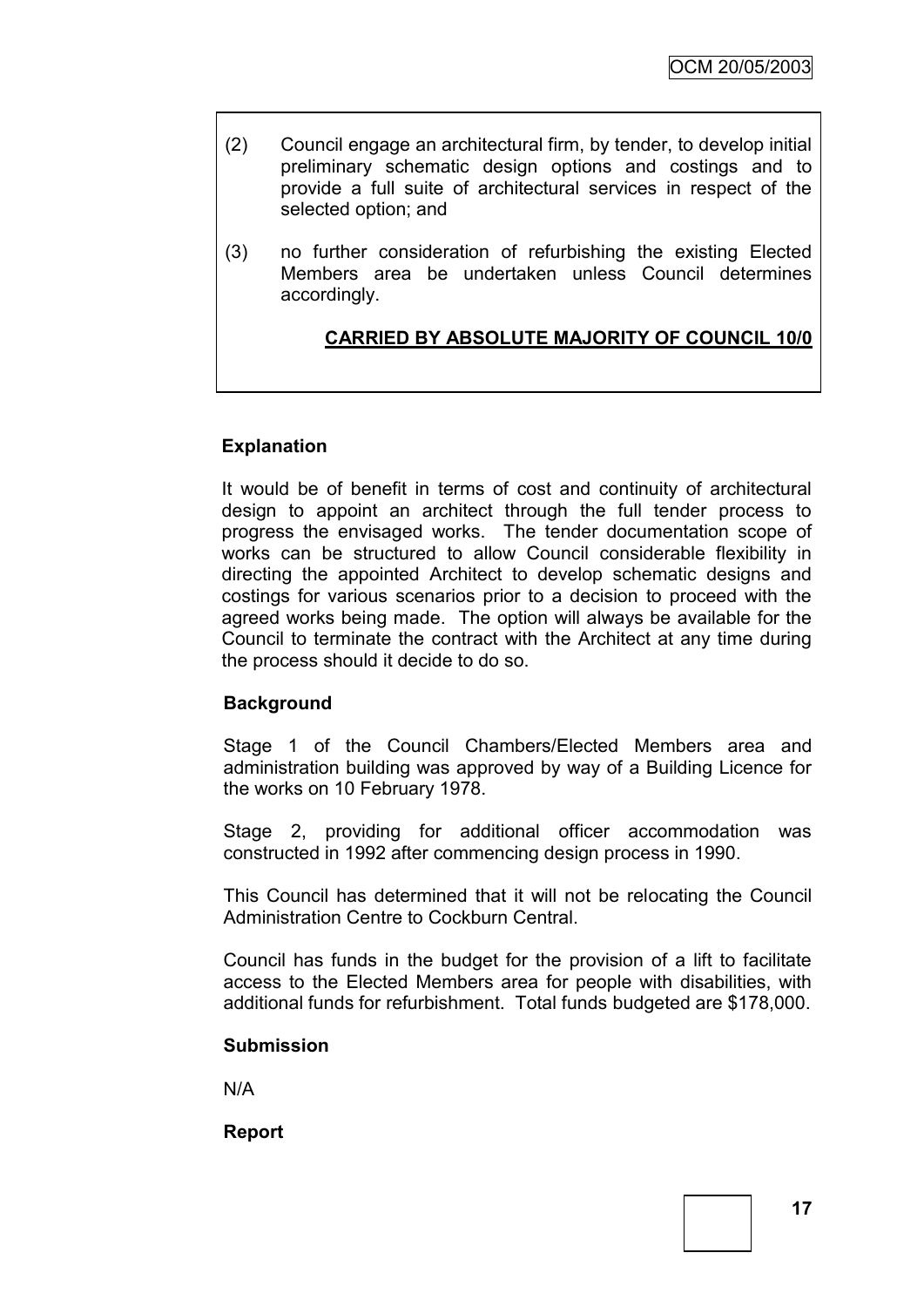An officer"s report was presented to Elected Members and considered at a workshop on 23 April 2003. The purpose of the report was to identify anticipated staff growth over the next ten(10) years and provide options for accommodating for the growth.

The paper provided for an estimated increase of 38 staff resulting in a need of some 500-700m<sup>2</sup> of accommodation. The options canvassed in the report are:

- Add to the North end of stage 1 to provide for revamped Elected Members area and office accommodation.
- Add to the south of the existing building (Stage 2) for office accommodation.
- Relocate the library to the Civic Hall and use the existing library for office accommodation.
- Use the Civic Hall for office accommodation.
- Relocate the Elected Members area to the Civic Hall and use the vacated area for office accommodation.
- Contract out new positions.
- Lease office space.

A proposal to build a new library on the site and use the existing library for office accommodation was raised at the Workshop. The Workshop was advised that Bernard Seeber Architect had provided a detailed estimate of between \$356,000 and \$675,000 (GST inclusive) to refurbish the Elected Members area. The refurbishment would provide for disabled persons access and more modernised appearance of the Elected Members area.

Given that the functionality of the Elected Members area was designed in the late 70"s and on the suggestion of the CEO, the common view of the members present at the Workshop, was that a further option be considered, that being of building a new Elected Members area facilitating greatly enhanced functionality, with the existing Elected Members area being used for future staff accommodation.

The recommendation provides for the provision of funds regardless of the final option taken.

It is proposed that an architect be engaged to provide preliminary advice on the construction of a new single storey Elected Members area, consisting of Council Chambers, function areas and meeting rooms.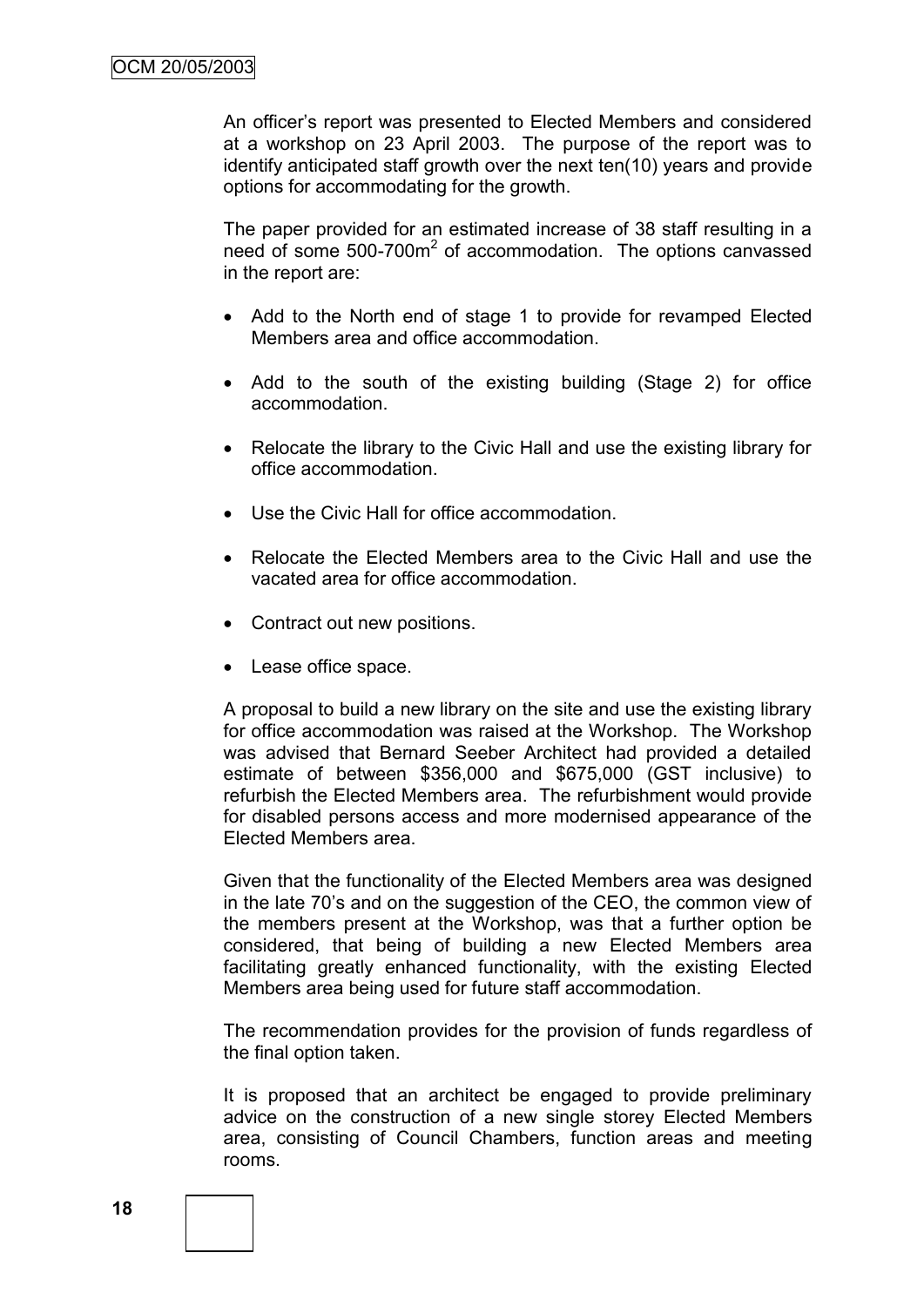A part of the brief will be to ascertain the suitability of using the existing Elected Members area as office accommodation and to give advice on improving the functionality of the existing office accommodation including the main reception desk.

Until such time as Council determines a final position in regard to new/additional accommodation, no further action should be taken on the refurbishment of the existing Elected Members area.

## **Strategic Plan/Policy Implications**

Key Result Area "Managing Your City" refers.

## **Budget/Financial Implications**

Council has provided \$178,000 for refurbishment of the Council Chambers area and the provision of disabled access. The Draft Principal Activities Plan to be considered at this meeting, provides for a total of \$3million over years 2003/04 and 2004/05 for the extension of the Administration Building, plus an additional \$150,000 for the refurbishment of the Council Chambers area.

Funds for the appointment of an architect to provide preliminary advice is available in the CEO"s Consultancy Account.

## **Legal Implications**

N/A

## **Community Consultation**

The Principal Activities Plan will be advertised which would provide funds for the 2003/04 and 2004/05 financial years.

## **Implications of Section 3.18(3) Local Government Act, 1995**

Nil

## **13.3 (MINUTE NO 2015) (OCM 20/05/2003) - DELEGATED AUTHORITIES, POLICIES AND POSITION STATEMENTS COMMITTEE - 23 APRIL, 2003 (1054) (DMG) (ATTACH)**

#### **RECOMMENDATION**

That Council receives the Minutes of the Delegated Authorities, Policies and Position Statements Committee dated 23<sup>rd</sup> April 2003, and adopts the recommendations contained therein.

## **TO BE CARRIED BY AN ABSOLUTE MAJORITY OF COUNCIL**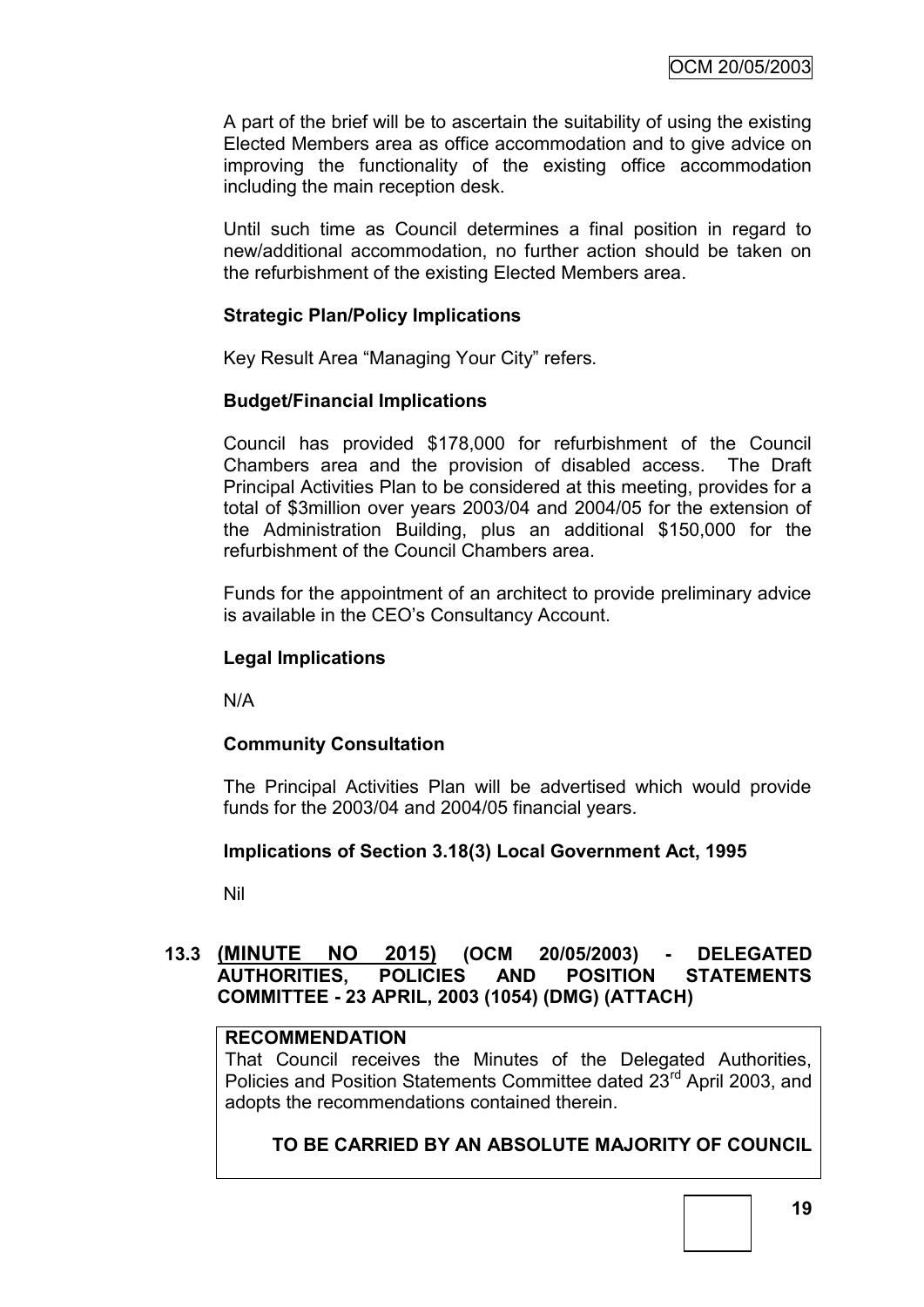# **COUNCIL DECISION**

MOVED Mayor S Lee SECONDED Deputy Mayor R Graham that the Minutes of the Delegated Authorities, Policies and Position Statements Committee be presented.

## **CARRIED 10/0**

## **Background**

The Delegated Authorities, Policies and Position Statements Committee conducted a meeting on 23rd April 2003. The Minutes of the Meeting are required to be presented to Council and its recommendations considered by Council.

### **Submission**

The Minutes of the Delegated Authorities, Policies and Position Statements Committee Meeting is attached to the Agenda. Items dealt with at the Committee Meeting form the Minutes of that Meeting.

#### **Report**

The Committee recommendations are now presented for consideration by Council and if accepted, are endorsed as the decisions of Council.

Any elected Member may withdraw any item from the Committee Meeting for discussion and propose an alternative recommendation for Council"s consideration.

Any such items will be dealt with separately, as provided for in Council"s Standing Orders.

## **Strategic Plan/Policy Implications**

Key Result Area "Managing Your City" refers.

## **Budget/Financial Implications**

Committee Minutes refer.

## **Legal Implications**

Committee Minutes refer.

## **Community Consultation**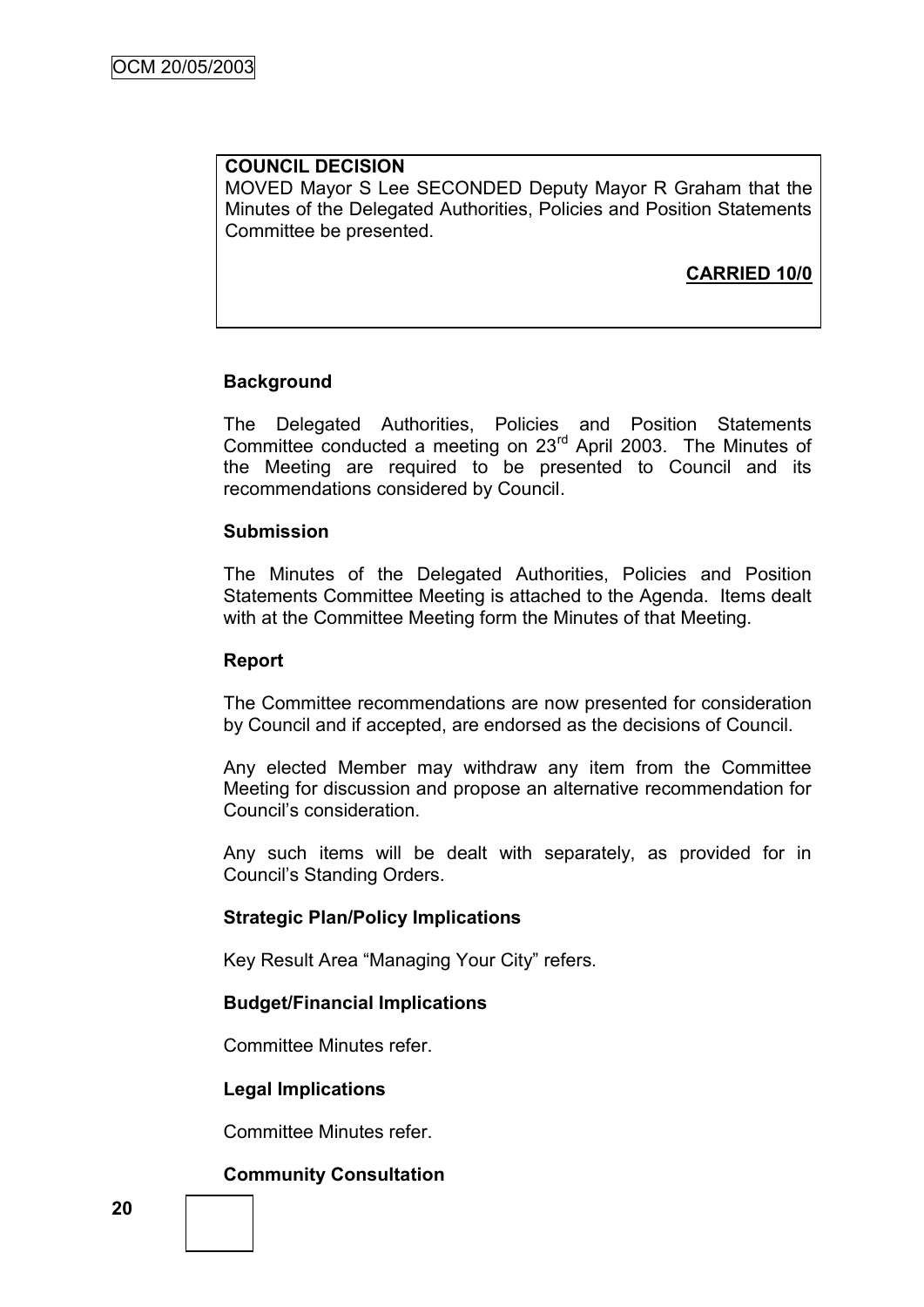Committee Minutes refer.

## **Implications of Section 3.18(3) Local Government Act, 1995**

Committee Minutes refer.

## **13.4 (MINUTE NO 2016) (OCM 20/05/2003) - DELEGATED AUTHORITIES, POLICIES AND POSITION STATEMENTS COMMITTEE - 23 APRIL, 2003 (1054) (DMG) (ATTACH)**

#### **COUNCIL DECISION**

MOVED Clr A Tilbury SECONDED Clr A Edwards that the Minutes of the Delegated Authorities, Policies and Position Statements Committee Meeting held on 23 April 2003 be received and the recommendations therein adopted, with the exception of Item 14.2 which is to be dealt with separately.

**CARRIED 10/0**

## **13.5 (MINUTE NO 2017) (OCM 20/05/2003) - DELEGATED AUTHORITIES, POLICIES AND POSITION STATEMENTS COMMITTEE - 23 APRIL, 2003 - ITEM 14.2 - PROPOSED POLICY AES10 'UNDERGROUND POWER' (1054) (DMG)**

## **COUNCIL DECISION**

MOVED Deputy Mayor R Graham SECONDED Clr K Allen that the Committee recommendation be adopted subject to Point (3) being amended to read:

(3) by deleting the words 'can be' from sub-clause(c) and substituting the word 'being'.

## **CARRIED BY ABSOLUTE MAJORITY OF COUNCIL 10/0**

#### **Explanation**

A minor correction was required to allow the word 'obtained' to remain in the sub-clause.

## **14. PLANNING AND DEVELOPMENT DIVISION ISSUES**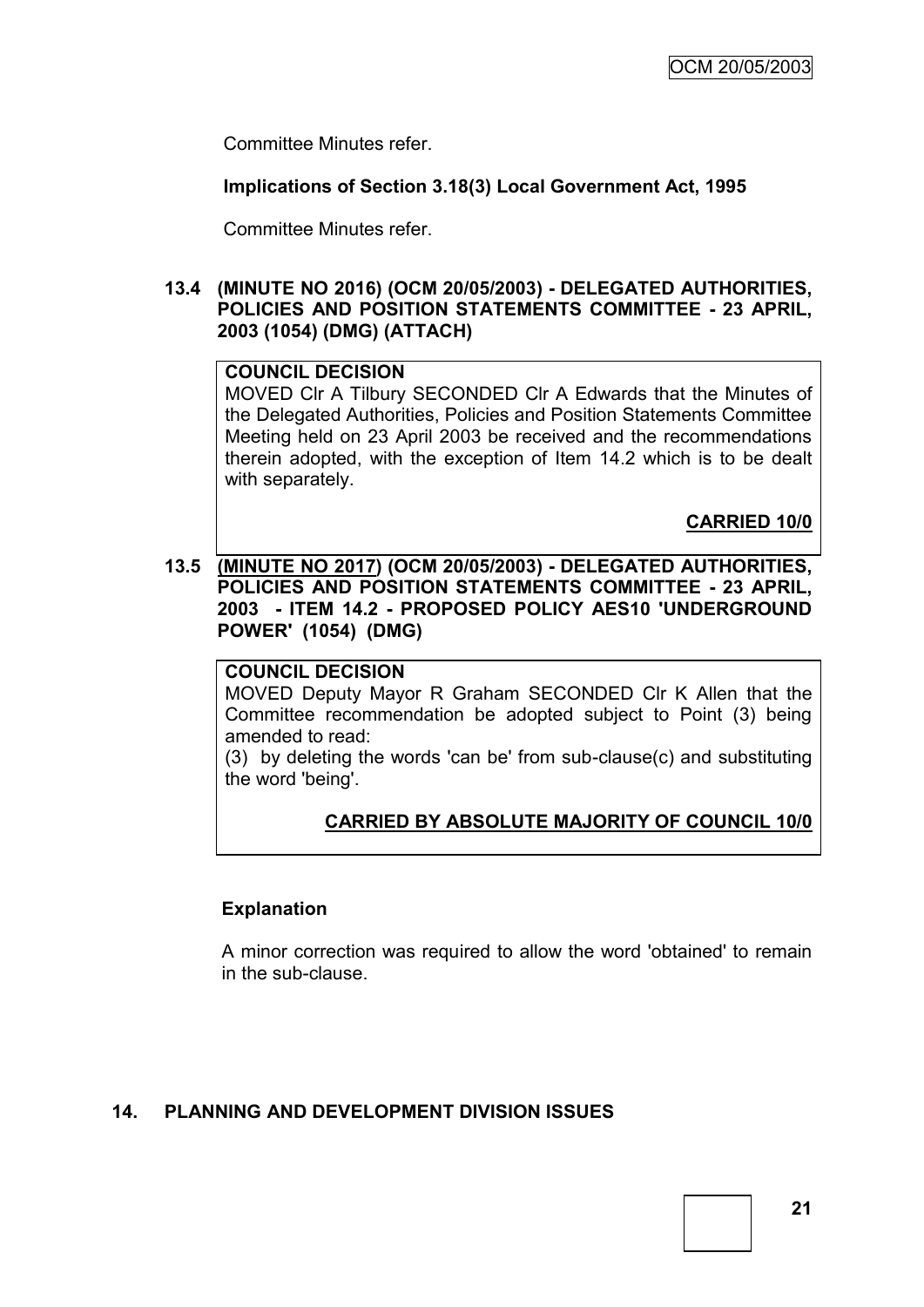## **14.1 (MINUTE NO 2018) (OCM 20/05/2003) - PROPOSED SINGLE HOUSE - LOT 205 (NO. 10) RICHARDSON ROAD, COOGEE (3317083) (MR)**

#### **RECOMMENDATION** That Council:

(1) not require the applicant to amend the proposal to reduce the finished floor level of the ground floor to FFL 10.55 and reposition the house to a front setback of 5.5 metres average;

(2) approve the revised proposal for a single house – Lot 205 (No 10) Richardson Road, Coogee, subject to the following conditions:-

## Standard Conditions:

- 1. Development may be carried out only in accordance with the terms of the application as approved herein and any approved plan.
- 2. Nothing in the approval or these conditions shall excuse compliance with all relevant written laws in the commencement and carrying out of the development.
- 3. Retaining wall(s) being constructed in accordance with a suitably qualified Structural Engineer's design and a building licence being obtained prior to construction.
- 4. No activities causing noise and/or inconvenience to neighbours being carried out after 7.00pm or before 7:00am, Monday to Saturday, and not at all on Sunday or Public Holidays.

## Footnote

The development is to comply with the requirements of the Building Code of Australia.

(3) issue a Schedule 9 notice of approval accordingly.

## **COUNCIL DECISION**

MOVED Clr S Limbert SECONDED Clr A Tilbury that the recommendation be adopted.

**CARRIED 10/0**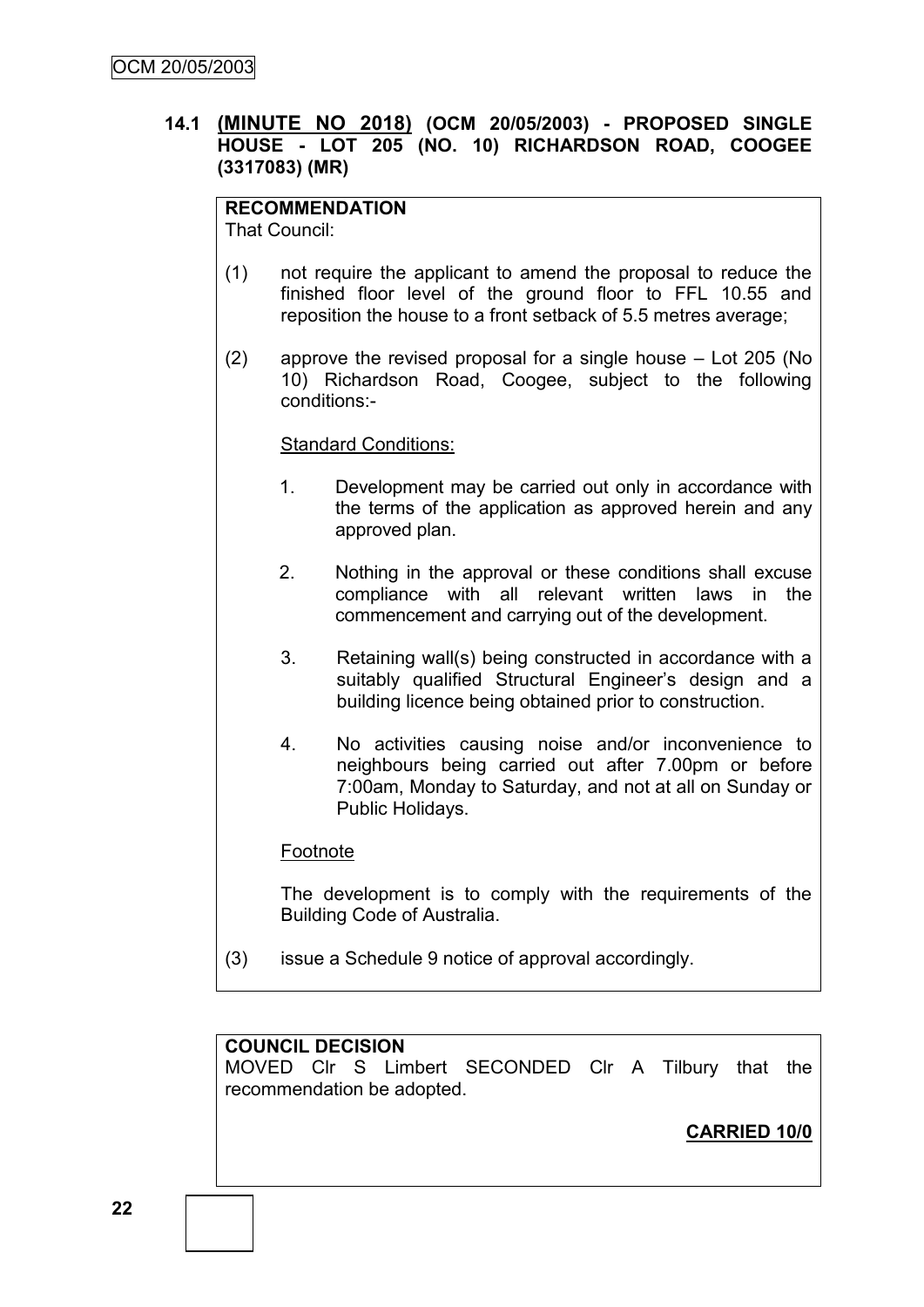## **Background**

| ZONING:           | MRS:                       | Urban                    |  |
|-------------------|----------------------------|--------------------------|--|
|                   |                            | TPS3:   Residential R20  |  |
| <b>LAND USE:</b>  |                            | <b>Existing Dwelling</b> |  |
| APPLICANT:        | Zorzi Builders Pty Ltd     |                          |  |
| <b>OWNER:</b>     |                            | Joseph Negulic           |  |
| LOT SIZE:         | 1023m <sup>2</sup>         |                          |  |
| <b>USE CLASS:</b> | Single House "P" Permitted |                          |  |

Council at its Ordinary Meeting on 18 March 2003 (Item 14.10) considered an application for a single house and resolved to:

- *"(1) request the applicant to amend the proposal to reduce the finished floor level of the ground floor to FFL 10.55 and reposition the house to a front setback of 5.5 metres average measured from the front wall of the house;*
- *(2) upon submission of amended plans complying with (1) above, delegate authority to the Principal Planner to approve the proposal for a single house – Lot 205 (No 10) Richardson Road, Coogee, subject to the following conditions:-*

## *STANDARD CONDITIONS:*

*1. Development may be carried out only in accordance with the terms of the application as approved herein and any approved plan.*

*that the recommendation be adopted.*

- *2. Nothing in the approval or these conditions shall excuse compliance with all relevant written laws in the commencement and carrying out of the development.*
- *3. Retaining wall(s) being constructed in accordance with a suitably qualified Structural Engineer"s design and a building licence being obtained prior to construction.*
- *4. No activities causing noise and/or inconvenience to neighbours being carried out after 7.00pm or before 7:00am, Monday to Saturday, and not at all on Sunday or Public Holidays.*

## *SPECIAL CONDITIONS*

*5. The ground floor FFL to be reduced to 10.55 and the front setback being reduced to a minimum of 5.5 metres measured from the front wall of the house.*

**23**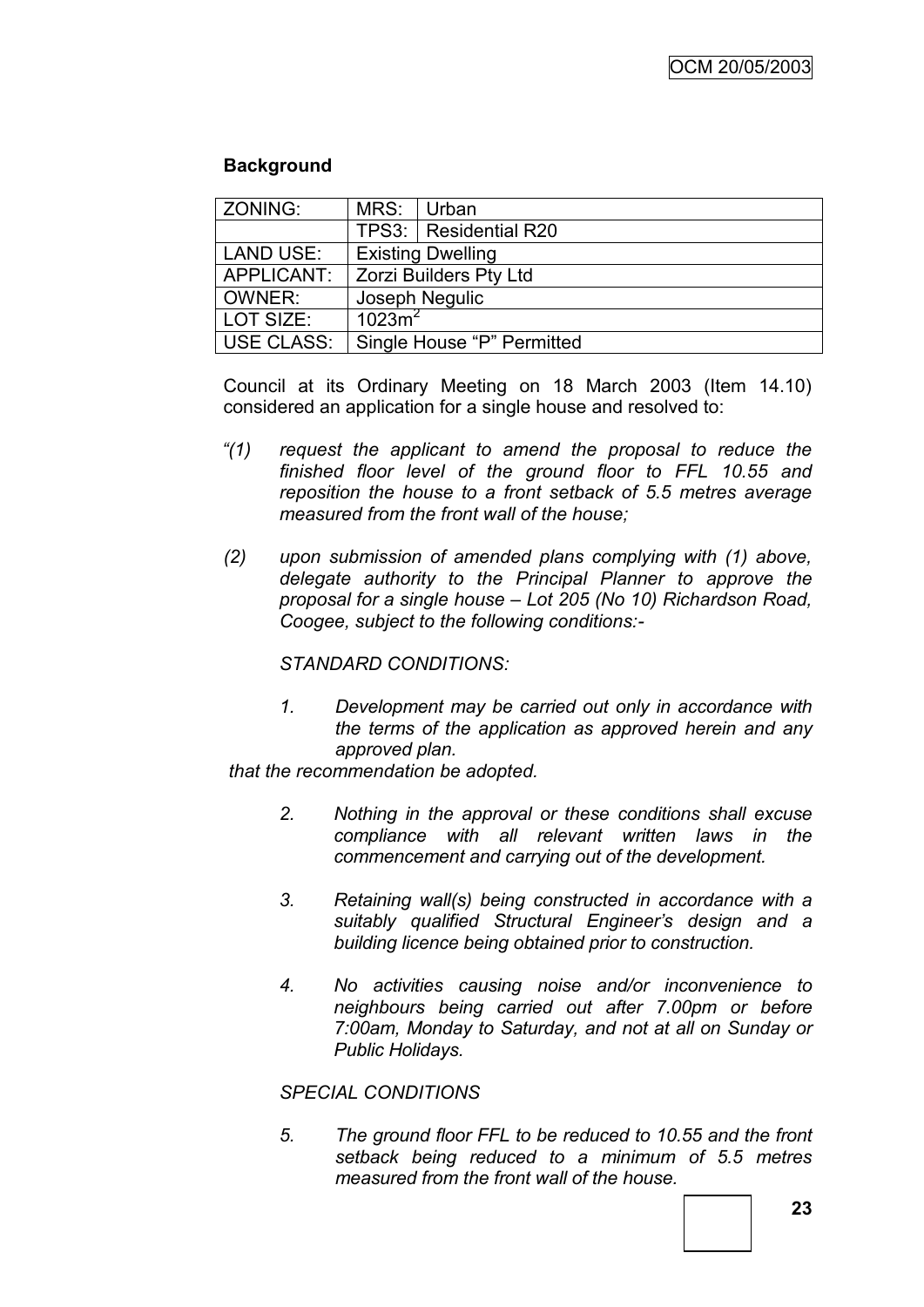*6. Issue a Schedule 9 notice of approval accordingly.*

#### *FOOTNOTE*

*1. The development is to comply with the requirements of the Building Code of Australia*."

The Council"s decision in this regard was made to address the objections received from the neighbour at 12A Richardson Road, regarding the potential impact on the amenity of their property in respect to maintenance of some views and reducing the potential overshadowing impacts from the house design.

#### **Submission**

*"Our proposal requires both the ground and upper floors of the existing proposal, to be moved 1 metre further north from the southern boundary. This would achieve a 1 metre wide greater viewing angle to Cockburn sound (only 839mm would be achieved by moving the residence forward 2.182 metres as per special condition 5) and would also reduce over shadowing to the southern property by the same amount as reducing the overall height by 1 metre. The overshadowing to the southern property, of 12A and 12B Richardson Road, would then comply with Element 9 – Design for Climate of the Residential Design Codes. Please refer to the attached plans for our revised proposal.*

The applicant has requested that the Council consider the revised proposal at the next available ordinary meeting of the Council.

#### **Report**

Although the Council determined the application at its meeting held on 18 March 2003, the Council can reconsider the matter and may either approve the proposal (with or without conditions) or refuse the proposal.

The applicant seeks reconsideration of Special Condition No 5 of approval, which sought to reduce the front setback and height of the house to reduce the impact of overshadowing and assist in retaining some views from the adjoining property. An alternative solution has been proposed to achieve the same objective of the Council decision dated 18 March 2003 and comply with the owners desire for an undercroft garage as set out below.

The revised plans address the objections received from the adjoining owner at 12A Richardson Road as an alternative to their request for the ground floor FFL to be reduced to 10.55 and the front setback being reduced to a minimum of 5.5 metres average from the front wall of the house. The net effect of the revised proposal is the same reduced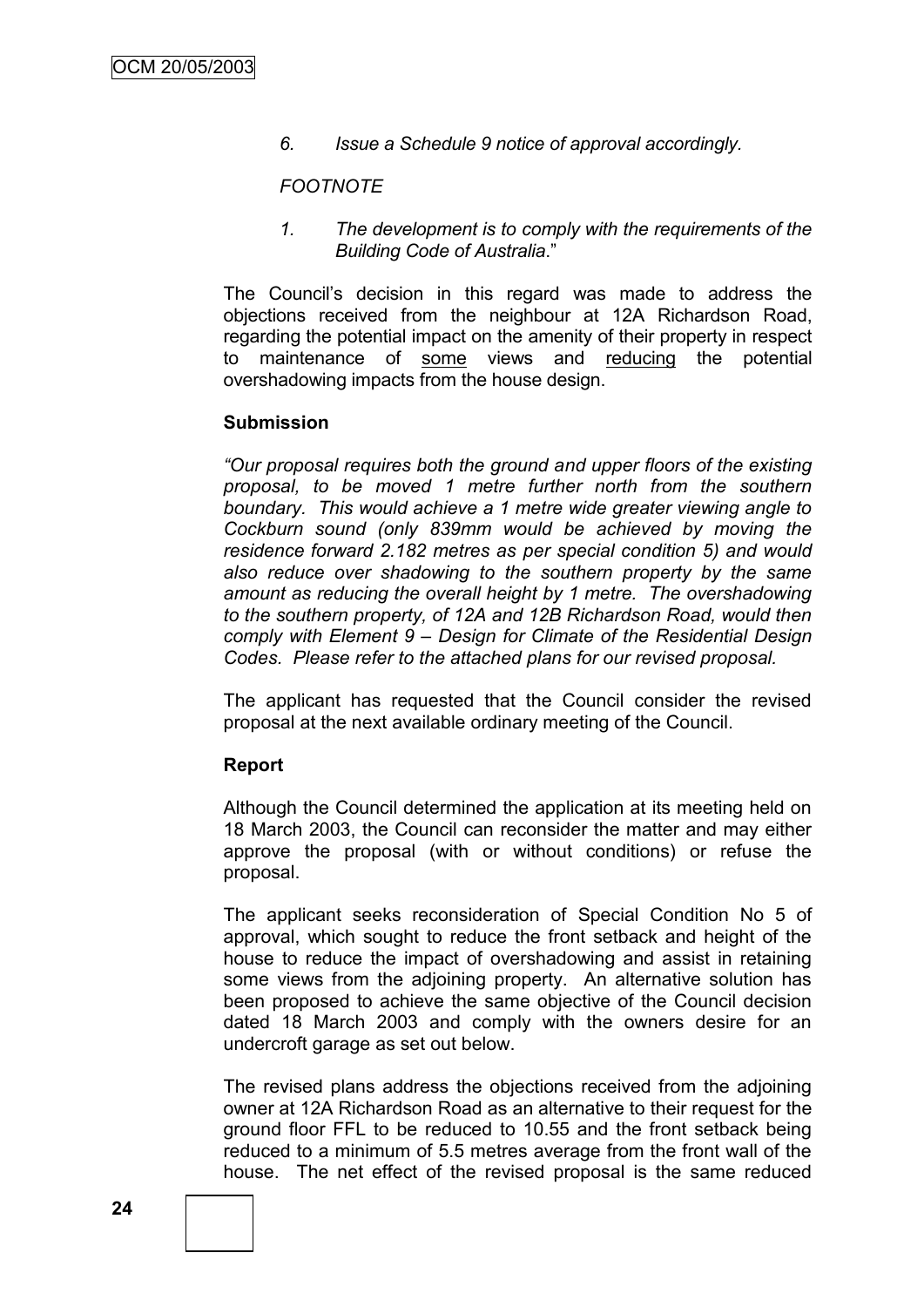impact of overshadowing and improved view aspect from 12A and 12B. For this reason it is not considered necessary to refer the revised proposal back to the adjoining neighbours for comment since their concerns are already known and can be addressed using this alternative approach. Nevertheless this remains an option open to the Council.

## **Strategic Plan/Policy Implications**

The Corporate Strategic Plan Key Result Areas which apply to this item are:-

2. Planning Your City "To ensure that the planning of the City is based on an approach which has the potential to achieve high levels of convenience for its citizens."

## **Budget/Financial Implications**

Council's decision is appealable. Legal representation may be required if an appeal is lodged with the Tribunal.

## **Legal Implications**

N/A

**Community Consultation**

N/A

**Implications of Section 3.18(3) Local Government Act, 1995**

Nil.

## **14.2 (MINUTE NO 2019) (OCM 20/05/2003) - INVESTIGATION INTO THE REQUIREMENT THAT ALL NEW RESIDENCES INSTALL WATER TANKS (6605) (SMH)**

**RECOMMENDATION** That Council:

(1) receive the report; and

(2) not pursue the matter of requiring that all new residences within the City of Cockburn install water tanks to complement the existing potable water supply.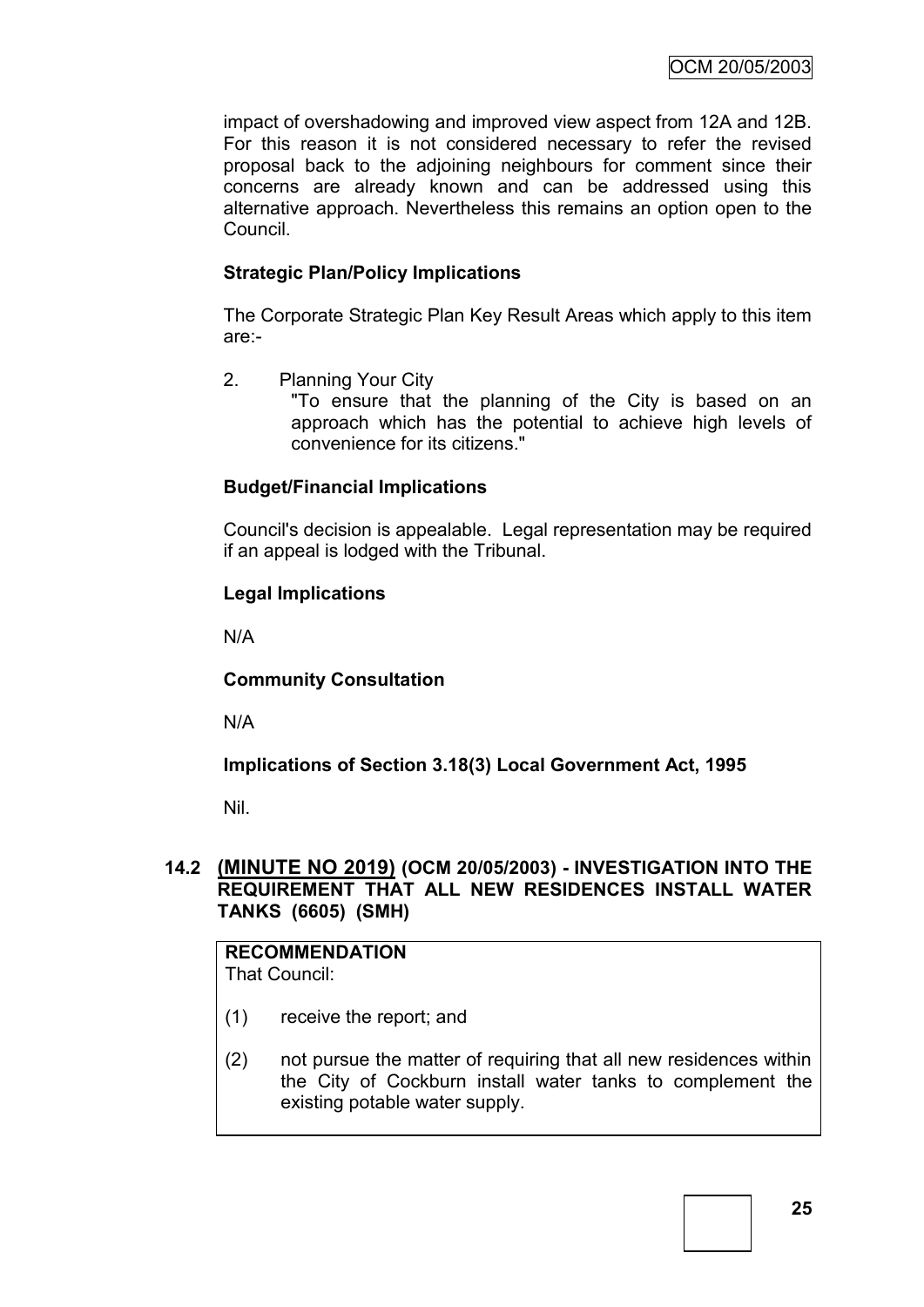## **COUNCIL DECISION**

MOVED Clr S Limbert SECONDED Clr A Tilbury that the recommendation be adopted.

## **CARRIED 10/0**

#### **Background**

At the Council meeting held on 15 April 2003, the following item was listed under "Matters To Be Noted for Investigation Without Debate":-

"Mayor Lee requested officers to investigate the feasibility/legality of requiring that all new residences within the City of Cockburn, be provided with water tanks to complement the existing potable water supply. The report is to include details of the existing government rebates etc for provision of water tanks, type/size of tank required in relation to lot size etc."

#### **Submission**

N/A

#### **Report**

The State Government has recently introduced a rebate scheme as an incentive for households to conserve water.

It is estimated that an average of 350,000 litres of water is used by each metropolitan household per year. This water is used for showers, washing machines and toilets, which together represent 39% of daily usage. The watering of gardens and lawns uses about 47% of water supplies over the year but increasing to 70% during summer.

In an effort to encourage householders to save water the Government"s rebate scheme applies to the installation of shared garden bores, rainwater tanks, shower heads and AAAA rated washing machines.

In respect to rainwater tanks, the Government estimates that around 40,000 litres of water could be collected from a 100 $m<sup>2</sup>$  roof area each year and used to supply part of your household"s water needs.

The Waterwise rebate is available for tanks with a capacity greater than 600 litres. A rebate of \$50 applies for tanks between 600 – 1,999 litres, and a rebate of \$150 applies for tanks over 2,000 litres.

An additional rebate of \$150 is available for tanks with a capacity greater than 2,000 litres if they are plumbed in by a licensed plumber for use in a toilet and/or washing machine.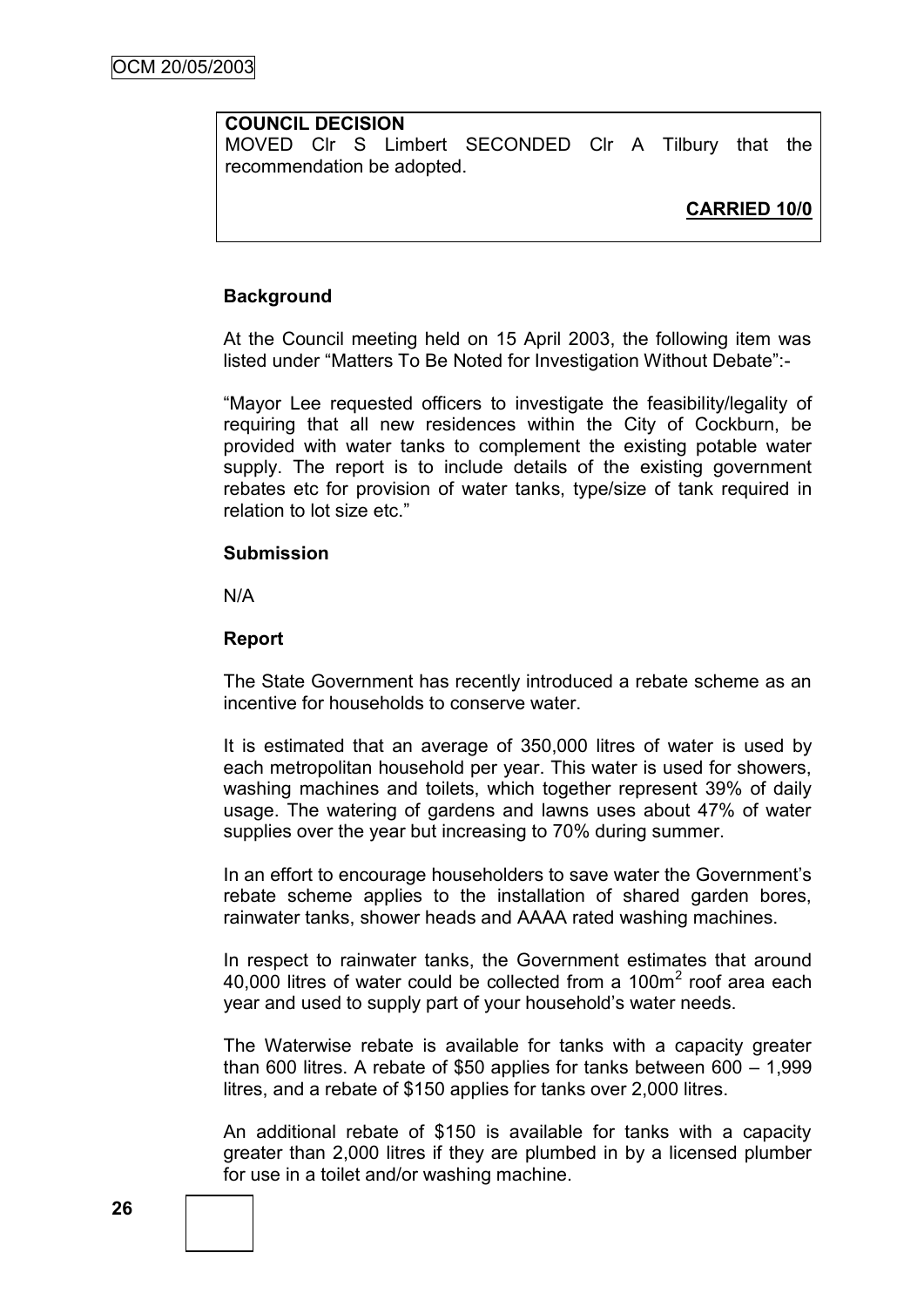A 2500 litre domestic poly tank would cost around \$600 plus installation.

A 2,500 litre domestic poly tank would cost \$2,600 to be installed.

The rebate only applies to residences which are on scheme water. It may apply to rural residences that receive water deliveries from a scheme water source, as determined by the Water Corporation.

Most of the rural, rural living and resource zoned land within the district is not supplied with water reticulation (mains water) and therefore is not eligible for the rebate.

Under the Council"s Town Planning Scheme No. 3, Clause 5.10 applies to the provision of either a potable (usually a bore) source or rainwater tank as a condition of development in the rural and resource zones, namely:-

- *"5.10.1 Water Supply*
	- *(a) Where reticulated water supply is not provided to a lot the landowner or the subdivider shall be responsible for providing a potable water supply where it is proposed to use the land for the agistment of stock or for residential purposes.*
	- *(b) Where it is proposed to use the land for residential purposes and a potable water supply is not available then the landowner shall be responsible for providing a rainwater storage tank with a minimum capacity of 90,000 litres."*

This clause is the only power the Council has to require the provision of a rainwater tank, where a potable water supply is not provided. A potable source could be a bore, freshwater stream or mains reticulation.

The Council has no other powers to require householders to install water tanks.

Because the State Government does not have the power to require householders to install water tanks, it has introduced a rebate incentive scheme.

The Council could pursue the creation of a local law to require the installation of water tanks, however, the "fairness" of this imposition would be assessed by the Department for Local Government before being determined by the Minister. Given the State's incentive approach, it would be unlikely for an individual local government to gain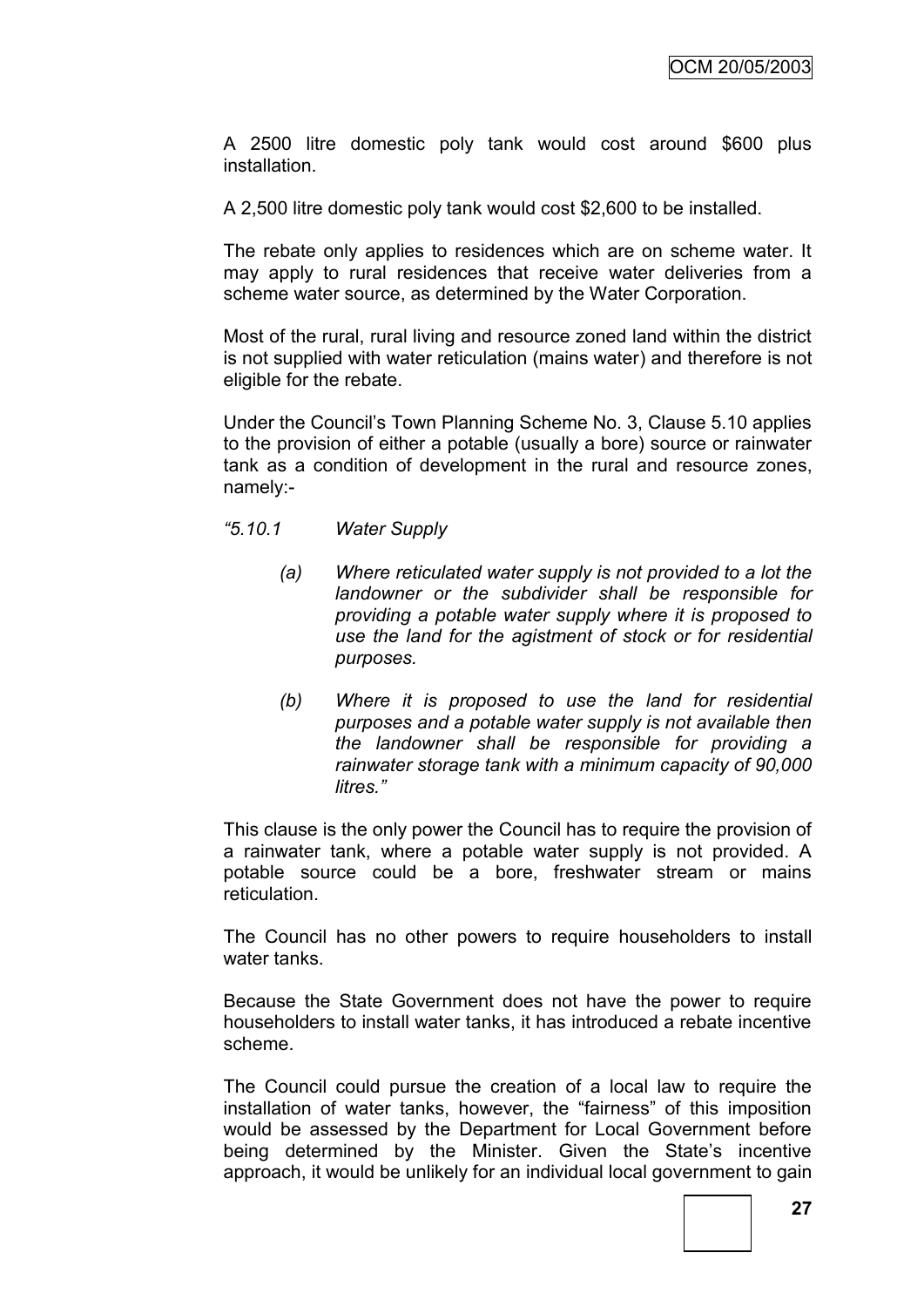approval for a mandatory local law, or an amendment to the Local Scheme requiring the installation of water tanks.

The Council could consider an amendment to the local scheme to require all dwellings to install a water tank. Should this be agreed to by the Minister, this would require all dwellings to lodge a planning application and the installation of the tank inspected. This would place a significant burden on the Statutory Planning Service or Building Service given that not all dwellings require planning approval (exempt under both the MRS and local scheme) and dwellings are not inspected on completion, except for those on strata titles. As the provision would be mandatory, additional resources may be required to administer this requirement.

Despite the State"s rebate initiatives to encourage the installation of rainwater tanks, the Department of Health has advised that although it supports the use of rainwater tanks in urban areas for all non-potable uses, the community should be made aware that there might be an increased risk of pollution by airborne chemical and microbiological contamination in an urban environment. This advice was issued on 7 March 2003.

Given this, it can be seen that rainwater collection may contribute towards water conservation, but may also contribute to the increased risk to public health, should the water be used as a potable source.

Based on the foregoing, it is recommended that the Council not pursue a requirement that all new residences within the district provide water tanks to complement the existing potable water supply.

The decision for either existing or new residents to install a rainwater tank should be made by individual households, based on their own circumstances and requirements, having regard for the State Government"s rebate scheme.

#### **Strategic Plan/Policy Implications**

N/A

## **Budget/Financial Implications**

N/A

## **Legal Implications**

Except for Clause 5.10 of Town Planning Scheme No. 3, the Council does not have the power to require property owners to install rainwater tanks. However an amendment to the scheme could be contemplated under Clause 5.8.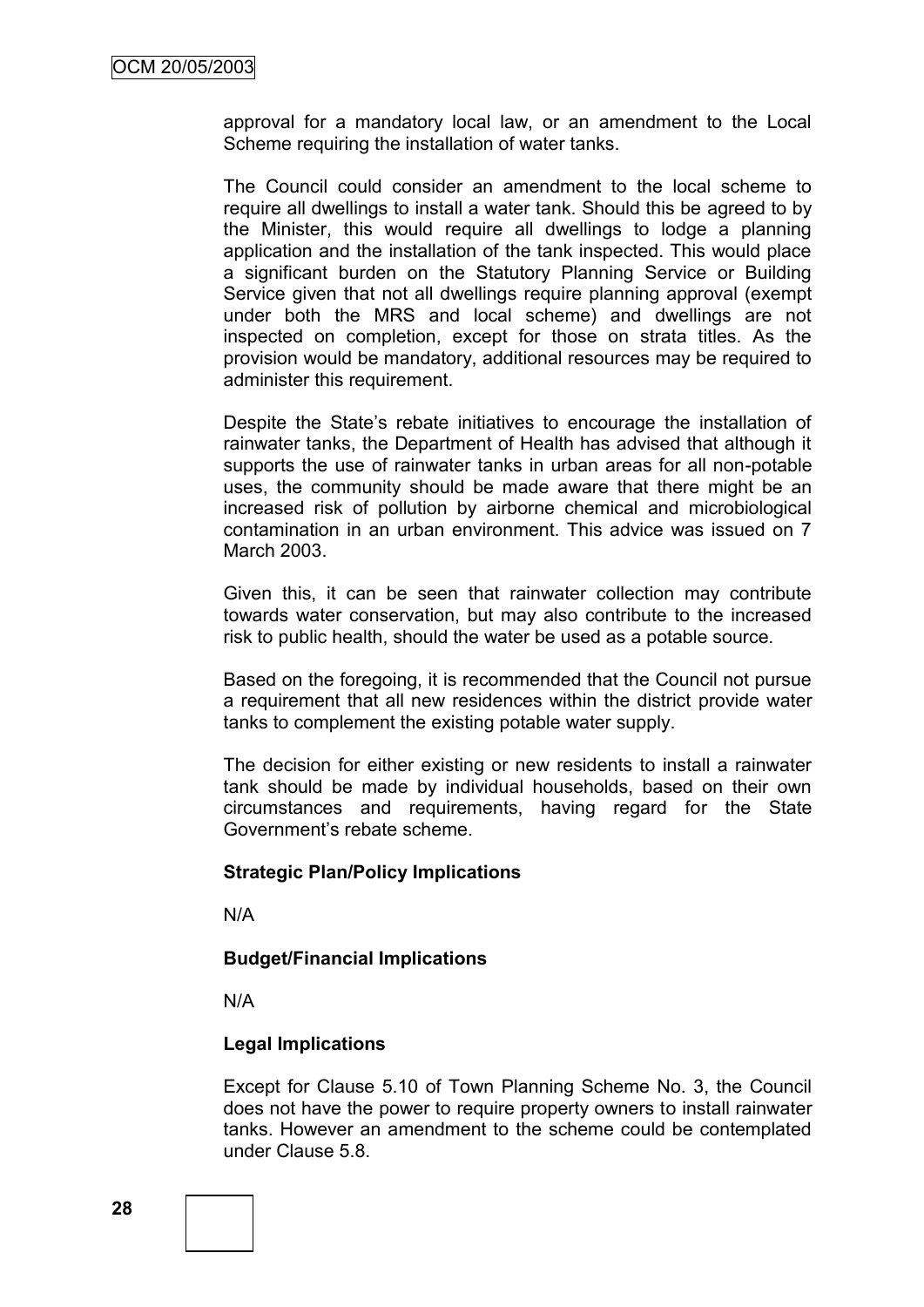The Council could propose a local law to require existing and/or new residents to install rainwater tanks, but this would be subject to Ministerial approval.

## **Community Consultation**

No community consultation has been undertaken in association with the preparation of this item. However, should the Council decide to proceed with a local law, public consultation would be required as part of the adoption process.

## **Implications of Section 3.18(3) Local Government Act, 1995**

Nil.

## **14.3 (MINUTE NO 2020) (OCM 20/05/2003) - ROAD CLOSURES PROPOSED PORT COOGEE AGREEMENT AREA PURSUANT TO SECTION 58 OF THE LAND ADMINISTRATION ACT 1997 (2211988; 3209006) (KJS) (ATTACH)**

## **RECOMMENDATION**

That Council:

- (1) request that the Department of Land Administration close Ahoy Road, portion of Robb Road and unnamed road off Cockburn Road;
- (2) request that the Department of Land Administration close portion of Ocean Road; and
- (3) initiate (1) above, after a written undertaking has been received from the Western Australian Planning Commission that public access via Ocean Road be maintained up until the deviated Cockburn Road has been constructed.

## **COUNCIL DECISION**

MOVED Clr S Limbert SECONDED Clr A Tilbury that the recommendation be adopted.

**CARRIED 10/0**

## **Background**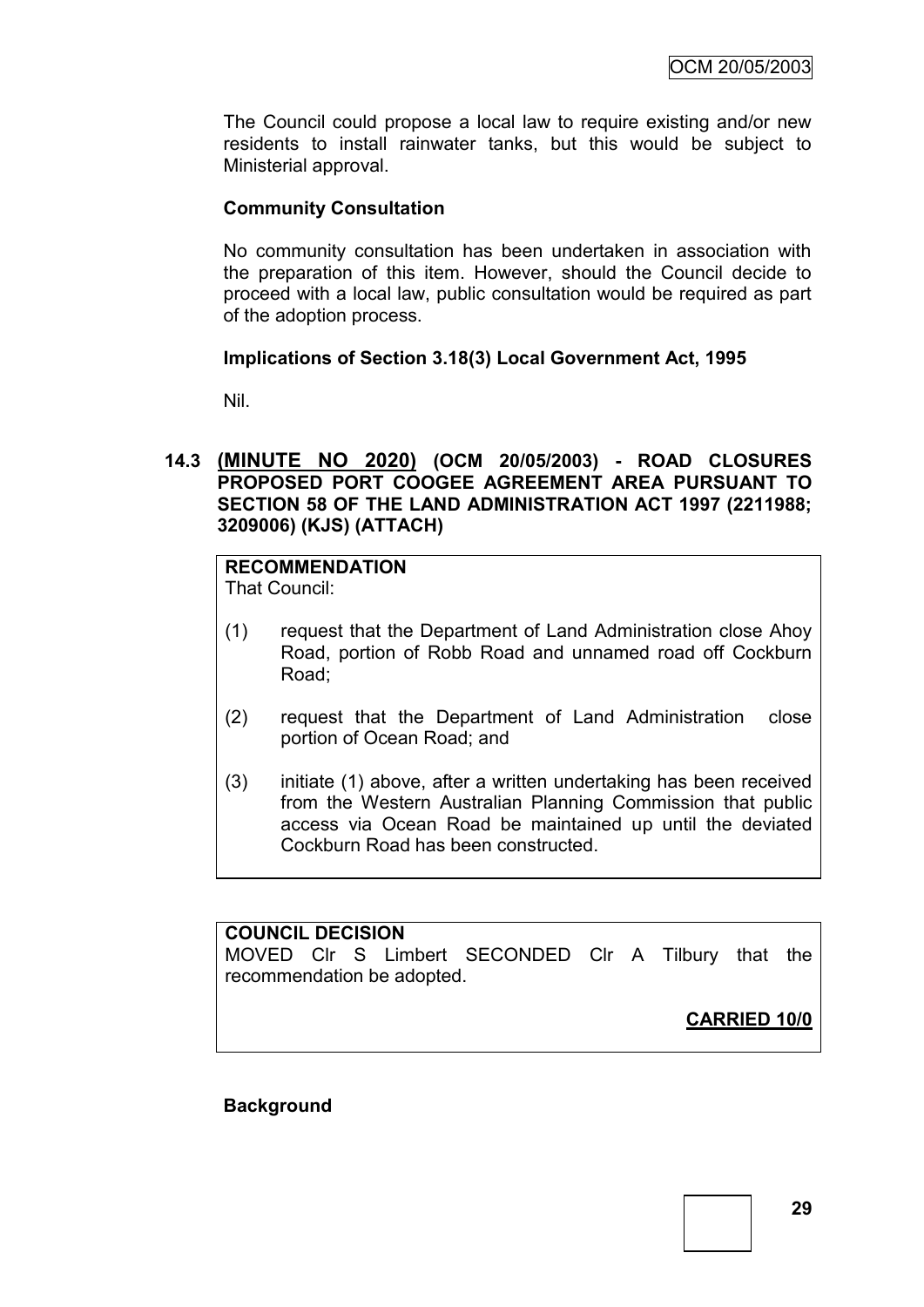The Western Australian Planning Commission has requested these road closures to fulfil obligations pursuant to the State Agreement with the developers of the Port Coogee Development.

#### **Submission**

A letter of request has been received from the Western Australian Planning Commission.

## **Report**

The agreement that the State has with the developers of Port Coogee requires that all of the land be made available. WAPC, acting for the State, has identified the extent of road reserve within the development area that will require closure.

The tenure of the land must be such that a transaction can be effected. The road reserves need to be closed and revested as crown land. The State can then sell the land to the developer. The legal process of road closure and revesting undertaken by local government and DOLA can take a considerable time. It is for this reason that the process has been commenced early in the development cycle.

The proposed closures were advertised in the Herald Newspaper with a period given for the receival of objections. There were approximately 20 phone and written objections to the closures. The main objection being that the closure of Ocean Road would make access to the coastline more difficult. Inquiry with officers at the Department for Planning and Infrastructure indicate that the deviation and construction of Cockburn Road would be undertaken before Cockburn Road within the development area was closed.

Discussion held with Department for Planning and Infrastructure officers reveals that there is no clear understanding by the developer on how access via Ocean Road through to Cockburn Road could be maintained before the deviated Cockburn Road becomes operational.

When the developer has taken possession a means to maintain access may be able to be arranged.

Once a satisfactory solution has been developed the request in respect to Ocean Road can be forwarded to DOLA.

## **Strategic Plan/Policy Implications**

The Corporate Strategic Plan Key Result Areas which apply to this item are:-

2. Planning Your City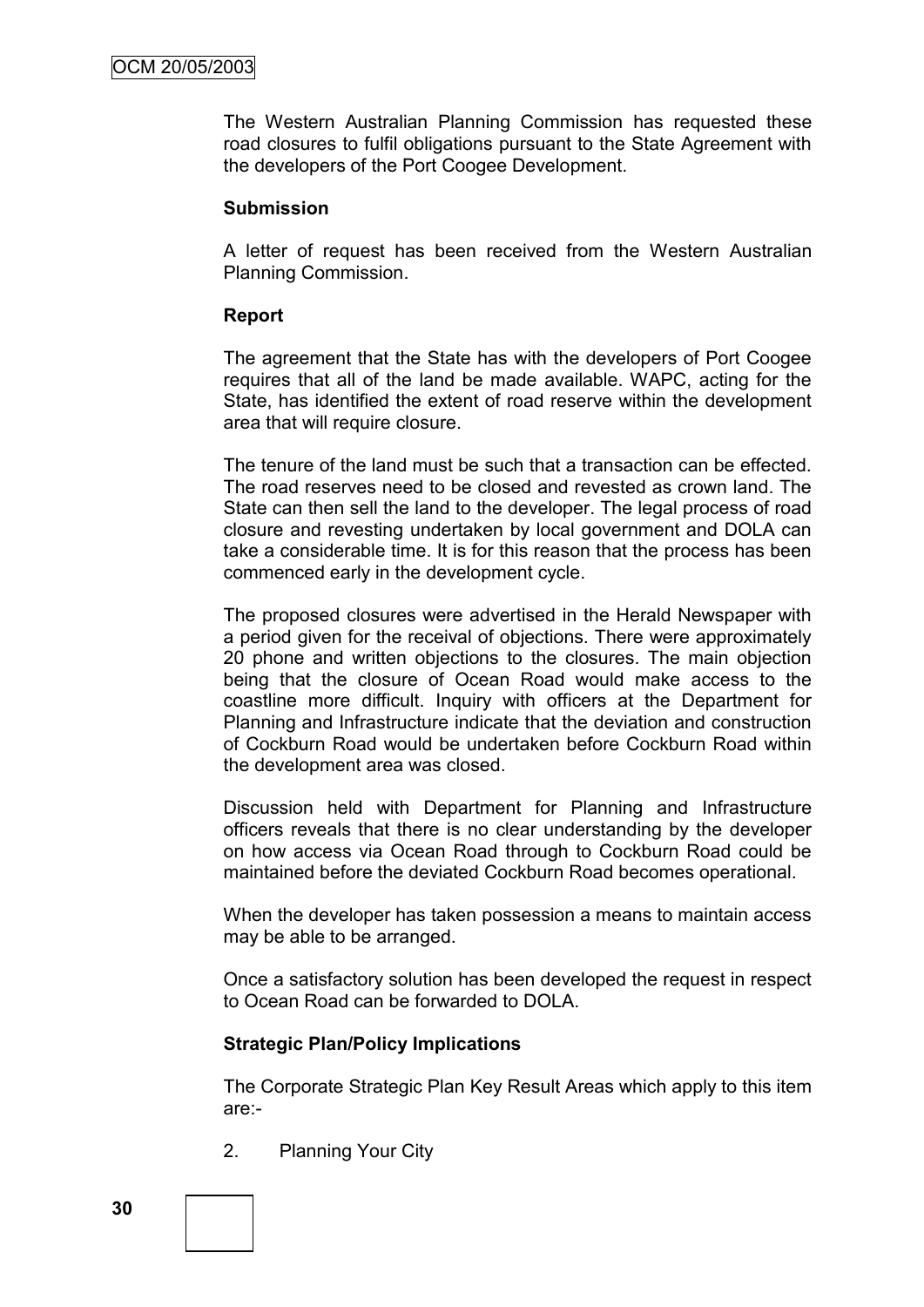*"To ensure that the planning of the City is based on an approach which has the potential to achieve high levels of convenience for its citizens."*

## **Budget/Financial Implications**

The WAPC paid the costs of the advertising in the Herald Newspaper.

## **Legal Implications**

N/A

## **Community Consultation**

Has been advertised in Herald Newspaper for public comment.

## **Implications of Section 3.18(3) Local Government Act, 1995**

Nil.

## **14.4 (MINUTE NO 2021) (OCM 20/05/2003) - MUNICIPAL HERITAGE INVENTORY REVIEW 2002/03 (3317083) (MR) (ATTACH)**

**RECOMMENDATION** That Council:

- (1) adopt the draft review list for the purpose of seeking public comments following which the Municipal Inventory Review List be referred to the next available meeting; and
- (2) advise Heritage Today Consultants accordingly.

## **COUNCIL DECISION**

MOVED Clr S Limbert SECONDED Clr A Tilbury that the recommendation be adopted.

**CARRIED 10/0**

## **Background**

On 28 January 1997 the Council resolved to adopt the Municipal Heritage Inventory subject to a few modifications.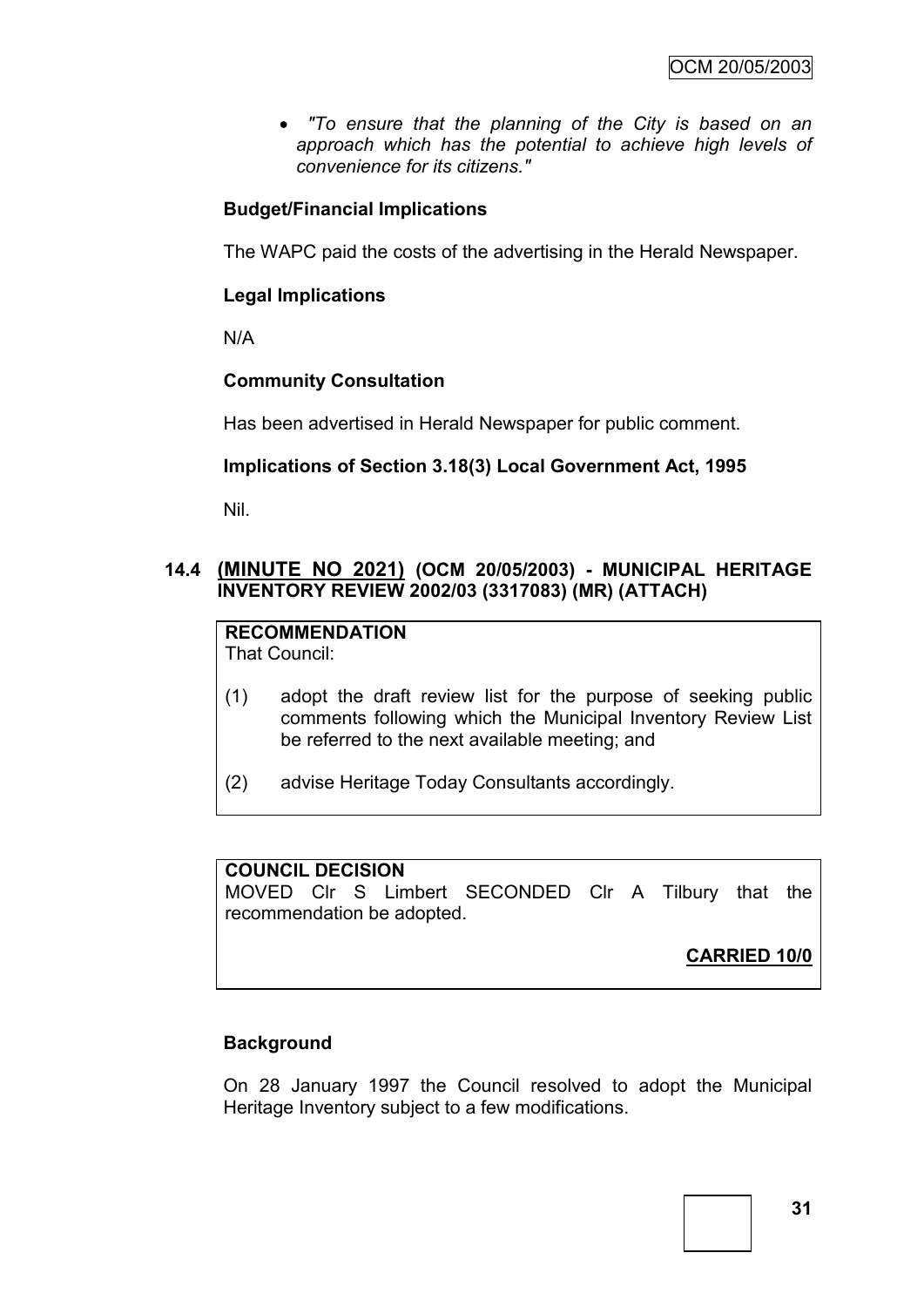In June 2002 the City engaged Heritage Today to review the City"s Municipal Heritage Inventory, based on the review list on page 11 of the adopted Municipal Inventory.

The Naval Base Caravan Park was added to the Municipal Inventory following the initial adoption of the Inventory in 1997. It is not the intention to review this entry as such. It is only sought to ensure that the original Inventory document remains unchanged. The review list then forms a second volume that will contain a comprehensive site specific assessment together with a photo of each place.

#### **Submission**

The review list includes 22 additional places of cultural heritage significance. A further list of significant trees is recommended for entry onto the Municipal Heritage Inventory. A complete review list is contained in the agenda attachments.

#### **Report**

Section 45 of the Heritage of Western Australia Act 1990 requires the Council to compile and maintain a list of buildings of cultural heritage significance. The application of the Inventory to include places of natural heritage significance by already including significant wetlands and trees, will broaden the register.

The Act requires the Council to review the Inventory every 4 years. This legal obligation will be fulfilled by the completion of the review list by the publishing of a second volume to the original Municipal Heritage Inventory Report.

In accordance with the Heritage Council's Guidelines for preparing Municipal Inventories and the Act it is proposed that the Council adopt the review list for the purposes of advertising. This would involve notifying the affected owners advising them of the proposed entry of the property onto the Municipal Heritage Inventory and seeking comments within 30 days. An advertisement would also be placed in the local newspapers circulating in the district advising of the review list being available for public viewing at the City"s Administration Centre.

Following receipt of any public comments on the review list a final report will be prepared to the Council with recommendations on the final recommended list.

A copy of draft place record forms for each place being considered for entry onto the Municipal Inventory will also be made available on request of Elected Members.

A Heritage Council brochure has been included in the agenda attachments which explains what a Municipal Inventory is and what it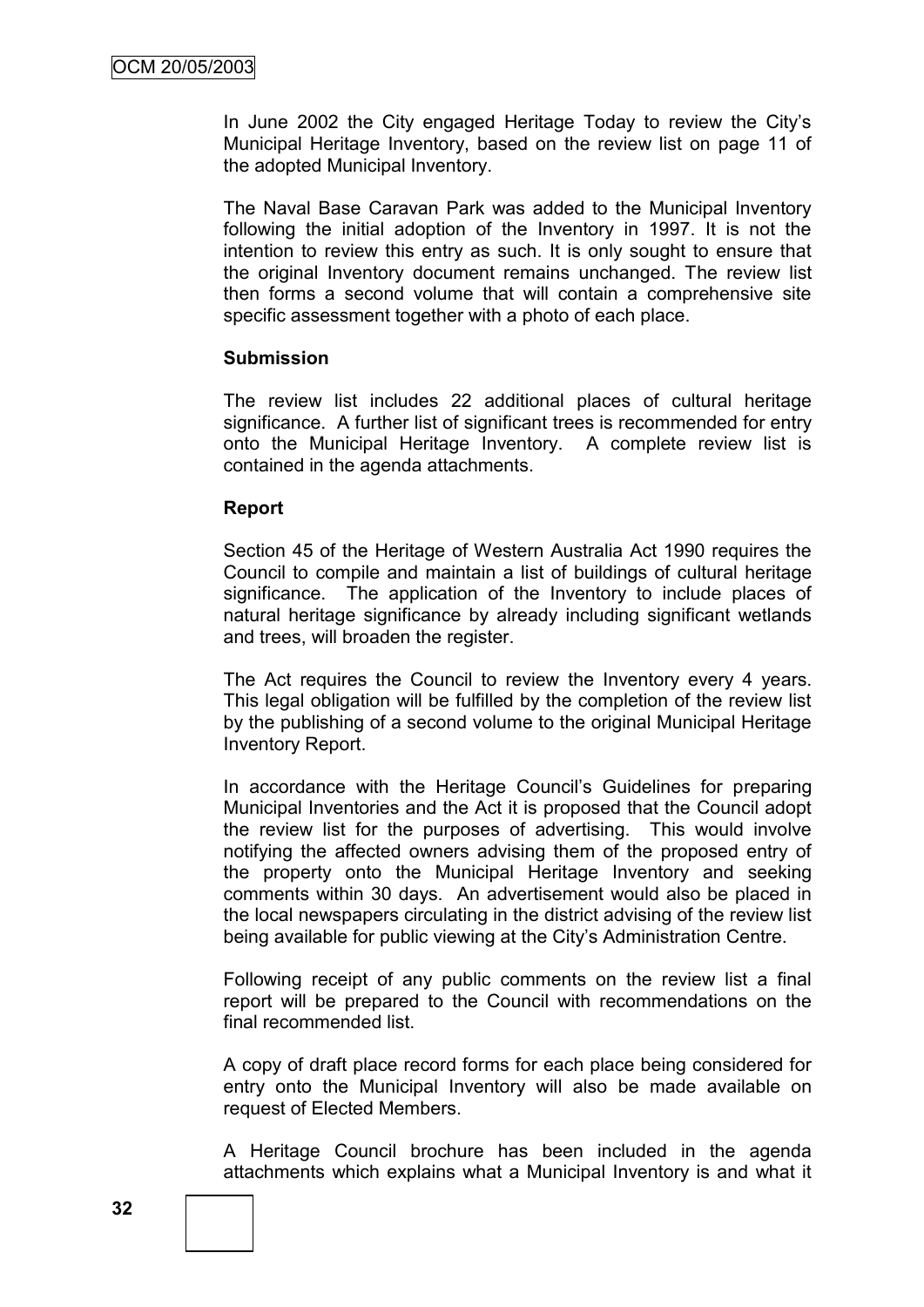means to owners. Entry onto the Inventory would trigger a requirement in Town Planning Scheme No 3 for planning approval prior to any changes or redevelopment of the site. The Council can then have due regard to the Inventory in its considerations of development that would affect the place.

## **Strategic Plan/Policy Implications**

The Corporate Strategic Plan Key Result Areas which apply to this item are:-

3. Conserving and Improving Your Environment *"To conserve the character and historic value of the human and built environment."*

## **Budget/Financial Implications**

The cost of reviewing the Municipal Inventory is \$6500 from the Statutory Planning Services budget 2002/03. These funds have been used to pay for the services of Heritage Today.

## **Legal Implications**

The Municipal Inventory review fulfils a requirement of section 45 of the Heritage of WA Act.

## **Community Consultation**

The Municipal Inventory Review involves public consultation on the draft review list before the Council decides on what additional places to include onto the Inventory.

## **Implications of Section 3.18(3) Local Government Act, 1995**

Nil.

# **14.5 (MINUTE NO 2022) (OCM 20/05/2003) - COOGEE BEACH SURF LIFE SAVING CLUB - SITE OPTIONS (8004) (SMH) (ATTACH)**

# **RECOMMENDATION**

That Council:

- (1) receive the report;
- (2) support Option C4 site, located on the foredune, west of Poore Grove car park and south of the Coogee Caravan Park as the preferred location for the establishment of the Coogee Beach Surf Life Saving Club premises, for the purpose of seeking public comment;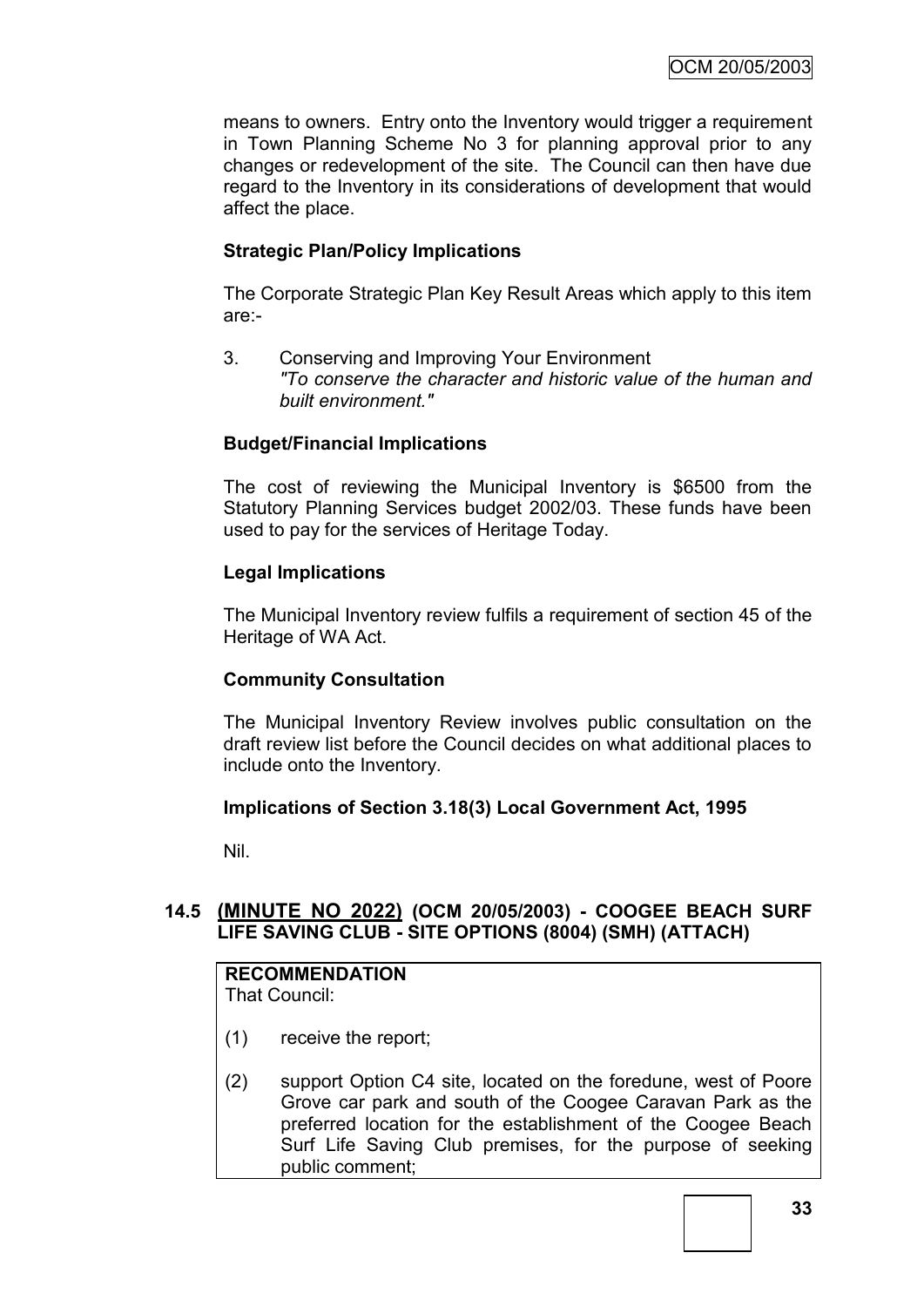- (3) advise the Club of the Council"s decision;
- (4) advertise the preferred location for public comment in the local newspaper for a period of not less than 21 days, and erect a sign on the preferred site advising the public of the proposal;
- (5) following the close of the public comment period:
	- 1. Council reconsider the preferred option C4 and finalise its position in respect to the preferred location of the proposed Coogee Beach Surf Life Saving Club premises.
	- 2. advise the Club of its decision, so that the Club can proceed to gain all the necessary approvals as required by the Council resolution dated 18 June 2002.

#### **COUNCIL DECISION**

MOVED Deputy Mayor R Graham SECONDED Clr I Whitfield that Council:

- (1) receive the report;
- (2) support Option C4 site, located on the fore dune west of Poore Grove car park and south of the Coogee Caravan Park, as the preferred location for the establishment of the Coogee Beach Surf Life Saving Club premises;
- (3) write to the Department of Planning & Infrastructure, Department of Environmental Protection and Conservation & Land Management, advising of the proposal and seeking a preliminary response as to the level of support that such a proposal is likely to receive should a formal application be lodged;
- (4) subject to supportive responses being received from (3) above, the Chief Executive Officer is to:
	- 1. Commission a suitably qualified consultant(s) to advise on coastal engineering and environmental issues.
	- 2. Through tenders, appoint an Architect to develop schematic designs and costings with the scope within the tender to provide a full or partial suite of Architectural Services to the extent required.
- (5) advise the Department of Conservation & Land Management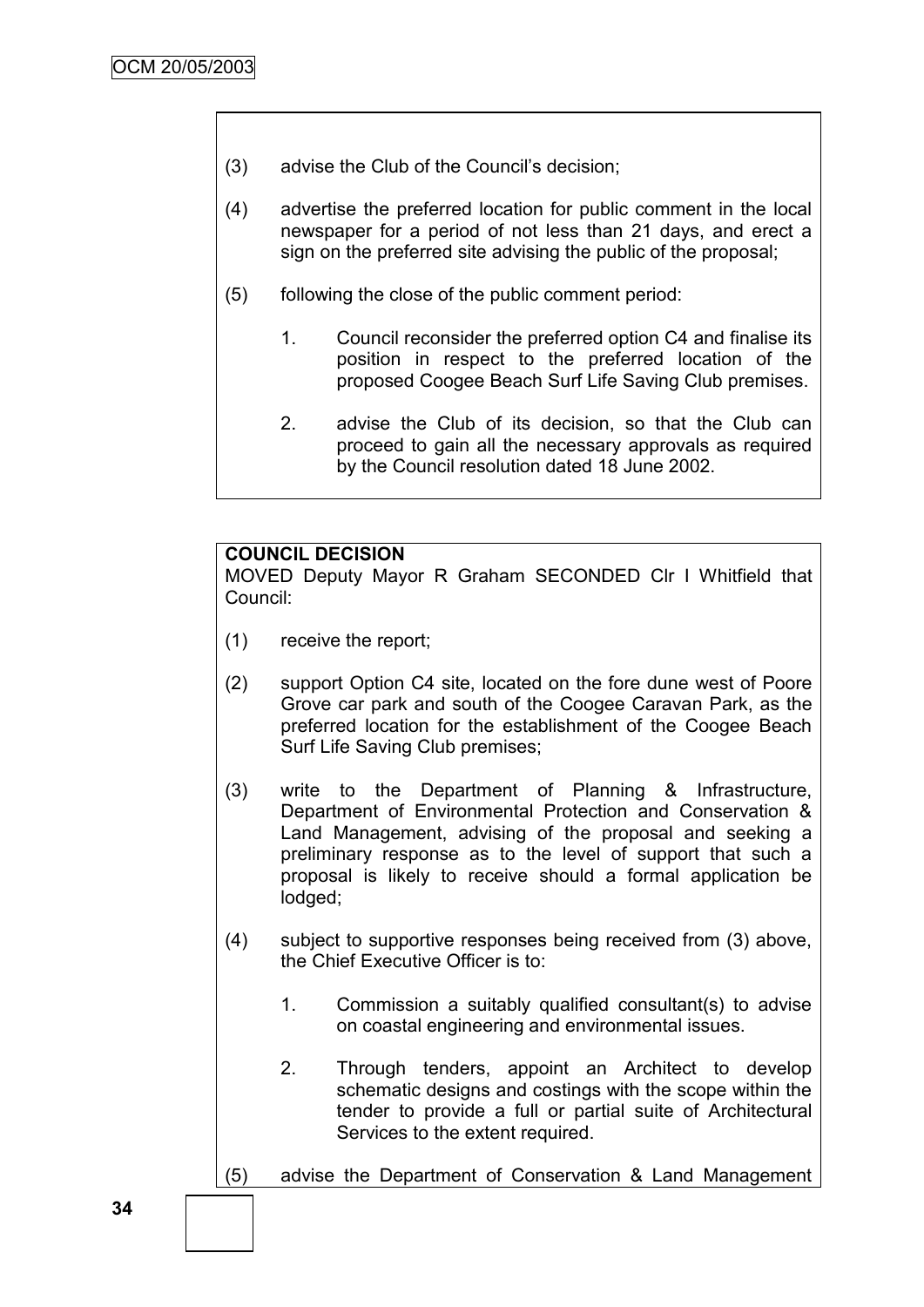that it is prepared to proceed with the excision of a portion of the Woodman Point Reserve (R40184) for vesting as a recreational reserve in the City of Cockburn, to include Poore Grove and an area sufficient to accommodate the needs of the Coogee Beach Surf Life Saving Club and facilities for the general public to access the adjoining beach area, with all costs and administrative processes to be borne by CALM;

- (6) allocate \$100,000 in the 2003/04 budget for consultancies in relation to the development of a surf life saving club at Coogee Beach.
- (7) advise the Club of Council"s decision;

# **CARRIED BY ABSOLUTE MAJORITY OF COUNCIL 10/0**

# **Explanation**

The City Administration met with executive members of the Coogee Beach Surf Life Saving Club to discuss a means by which the development of club facilities at Coogee Beach could best proceed. From the discussions it was evident that some indication from the relevant State Government Authorities on the suitability of the proposed site needs to be sought and more detailed schematic design and costing for the Club facilities and requisite support infrastructure were required. As ultimately the Club facilities will be on land under the control of the City and is likely to involve a significant financial commitment by the City, Council needs to have a role in working with the club to achieve the best outcome. When there is more detailed designs and costs for the proposed Coogee Beach Surf Life Saving Club facilities available, the matter can be submitted for Council consideration with an agreed process to be followed should the matter proceed.

# **Background**

The most recent decision made by the Council in respect to the Coogee Beach Surf Life Saving Club was made at its meeting held on 18 June 2002.

- *"(1) supports the Coogee Beach Surf Life Saving Club taking responsibility of the area of the beach between the Woodman Point Jetty to James Rock in accordance with the requirements of the Western Australian Surf Life Saving Association;*
- *(2) approves the Coogee Beach Surf Life Saving Club having use of the old First Aid Room on Powell Road, Coogee provided that it takes responsibility for all service costs, minor internal and external maintenance including cleaning of the building;*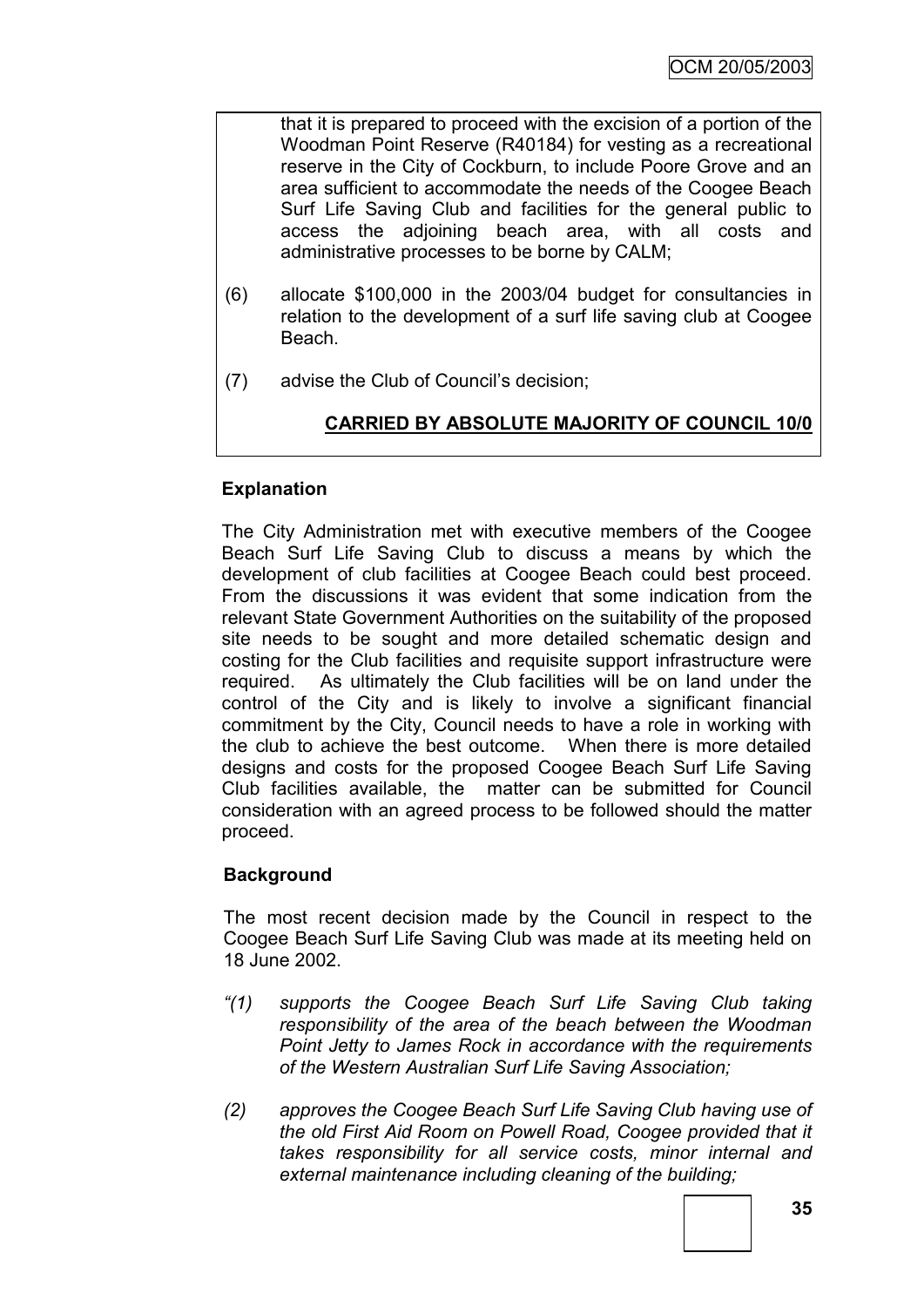- *(3) supports the proposed location for the Coogee Beach Surf Life Saving Club rooms as per the attached plan on the understanding that the Club will seek all the necessary approvals for the construction of the facilities to proceed;*
- *(4) allocate for consideration on the 2002/03 budget a sum of up to \$32,000 for the purchase of essential equipment for a Surf Life Saving Club, approved for purchase by Council, provided that the Council contribution is matched on a dollar for dollar basis with other funds and the equipment is only used by the Coogee Beach Surf Life Saving Club unless the City approves the use by another organisation, is capable of being securely stored at Coogee Beach and is returned to Council in the event that the Club ceases to operate; and*
- *(5) advise the Coogee beach Surf Life Saving Club that Council is:*
	- *1. prepared to give consideration to contributing up to a maximum of \$300,000, subject to Budget constraints on a dollar for dollar basis for the construction of surf club rooms on Coogee Beach provided that all necessary approvals have been gained.*
	- *2. not prepared to support the inclusion of a public restaurant within the proposed facility.*

#### *Explanation*

*The First Aid Room will not be large enough to accommodate the club. By deleting the words and the Club membership is in excess of 400 members for 2 successive years, leaves it open to the Club to negotiate with Council on an appropriate time to build."*

On 4 February 2003, representatives of the surf club made a comprehensive power point presentation to Elected Members prior to the AGM.

Subsequent to this, a briefing was held with senior staff and Elected Members, to discuss possible site options for the club, given some concerns about environmental considerations and the potential conflict with the Council's proposed Coogee Beach Kiosk/Restaurant development adjacent to Coogee Jetty.

To aid discussion 3 sets of options were presented for consideration, namely:-

 **Option A A1** On the foredunes, north of the existing Coogee Beach car park and abutting the proposed Port Coogee Marina development .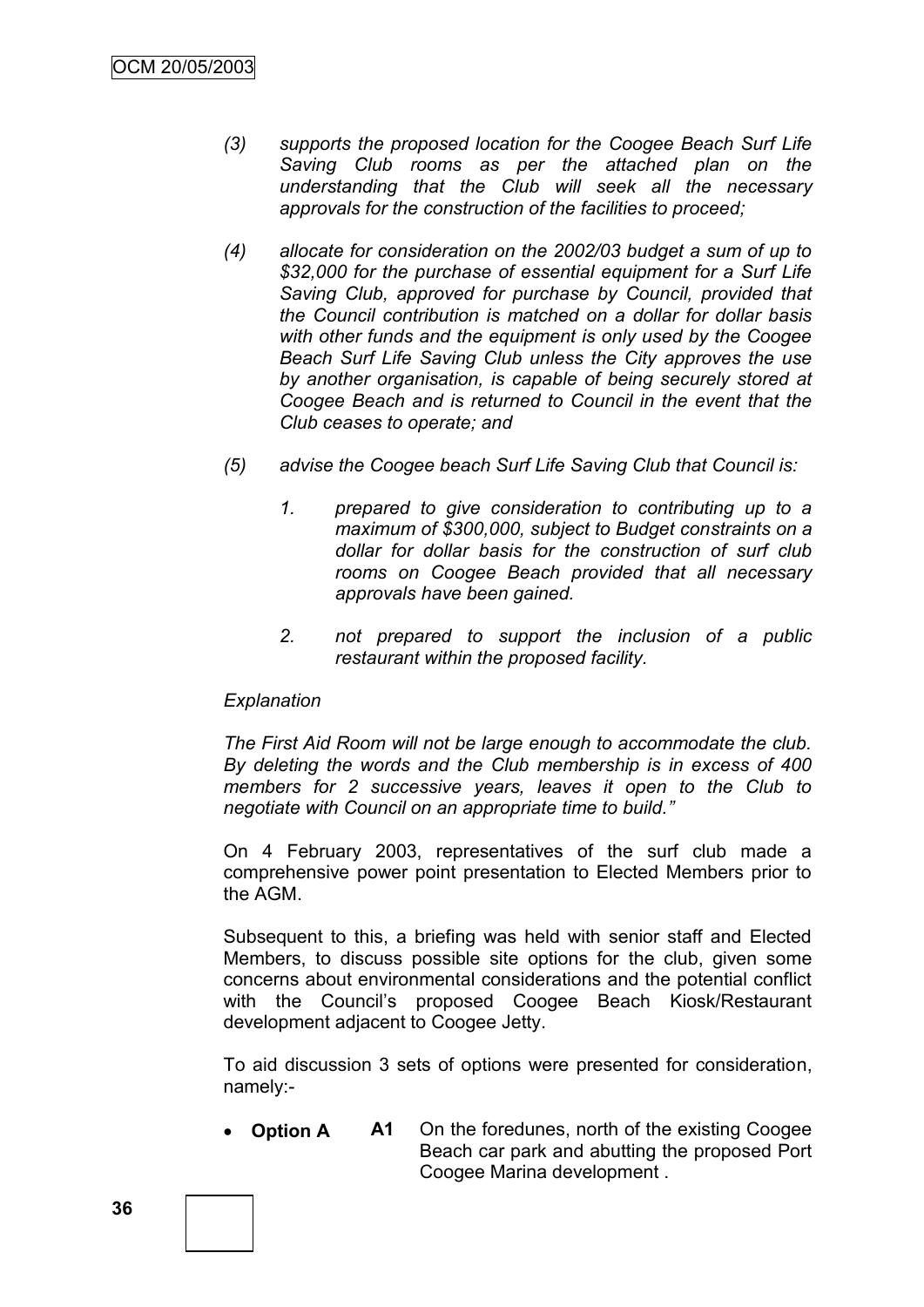- **A2** On the foredunes, west of the northern end of the existing Coogee Beach car park, just south of the Port Coogee Marina development. (The originally promoted site for the club)
- **Option B B1** On the foredune, north of the pedestrian path to Coogee Jetty.
	- **B2** On the foredune, south of the pedestrian path to Coogee Jetty, as a co-joint development with the proposed Coogee Kiosk/Restaurant.
	- **B3** On the grassed area behind the Coogee Beach Shop north of the pedestrian path to Coogee Jetty.
- **Option C C1** On the foredune, west of the Poore Grove car park and south of the Coogee Beach Caravan Park.
	- **C2** Behind the foredune, north of the Poore Grove car park and south of the Coogee Beach Caravan Park.
	- **C3** On the foredune, immediately west of the Poor Grove car park and within the Woodman Point Reserve.
	- **C4** On the foredune, immediately west of the Poore Grove car park, located in a natural depression between Options C1 and C3. (Note: C4 has been added since the presentation)

A plan of the site options is attached to the agenda.

All of the sites, with the exception of Options C3 and C4, are located wholly within Reserve R24306, which is an "A" Class reserve, vested in the City of Cockburn.

Site Options C3 and C4, are located within or partially within the Woodman Point Reserve R40184 and under the control of CALM.

All the sites are located within the Parks and Recreation Reserve under the MRS.

## **Submission**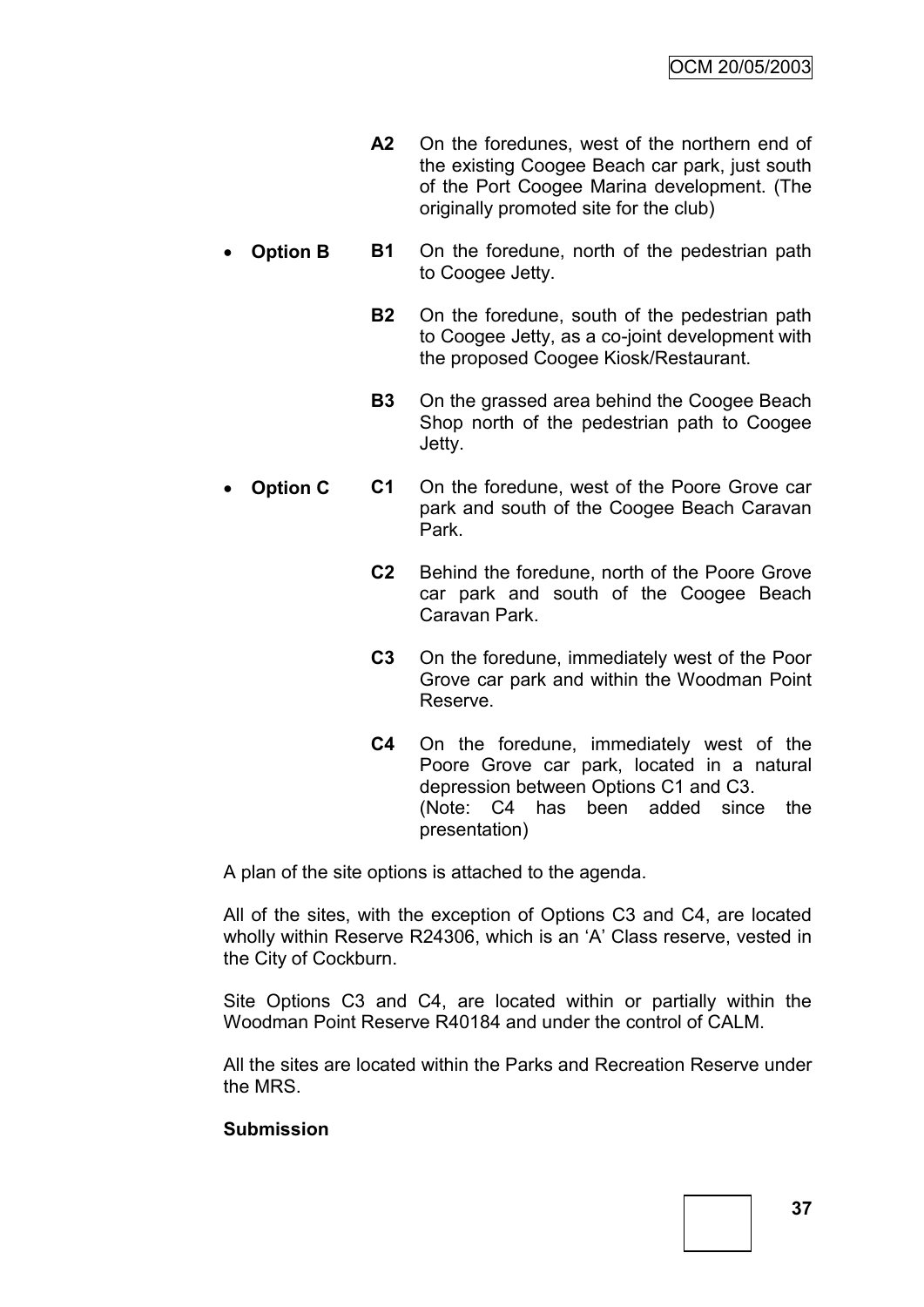On 4 February 2003, representatives of the Coogee Beach Surf Life Saving Club made a presentation to Elected Members.

The presentation included two site options. Option A (A2) at the northern end of the existing Coogee Beach car park (approved by Council in June 2002) and Option B adjacent to the proposed (B1) Kiosk/Restaurant, west of the first aid building.

Based on the submission, Option A2, was preferred.

It should be noted that Option C was not a consideration at this time.

The building required by the club was estimated to be in the order of  $3,350$ m<sup>2</sup> on a land area of 4800m<sup>2</sup> including vehicular access.

The estimated cost of the building is \$1.5M.

The club requires a beach frontage, separate vehicular access, car parking and a buffer to residential development.

The club sought to have planning approvals progressed quickly.

#### **Report**

The Integrated Coastal Management Strategy, prepared by Ecoscape for the Council in September 1999, recommended that Coogee Beach maintain its existing recreation focus and facilities and maintain and improve conservation values**,** and retain the existing caravan park. In respect to Poore Grove, the report recommended low key recreational node, beach access and provision of open space.

The report did not envisage the establishment of a surf club in a Coogee Beach location. However, the report does not preclude the establishment of club facilities to serve the area.

Advice from DEWCP in October 2002, indicated that the key environmental issues associated with the club building are the impact on the dunes and associated vegetation and the need for an appropriate coastal setback. The Department recommended that the planning of the clubhouse site be undertaken in the context of an overall structure plan. The development should be based on a balance between conservation and the provision of community facilities.

The Integrated Coastal Management Strategy, provides a structure plan context for locating the proposed clubhouse facility.

A recent report by MP Rogers and Associates in respect to the Council"s proposed Kiosk/Restaurant at Coogee Beach, recommended that permanent structures, such as a clubhouse, should be setback at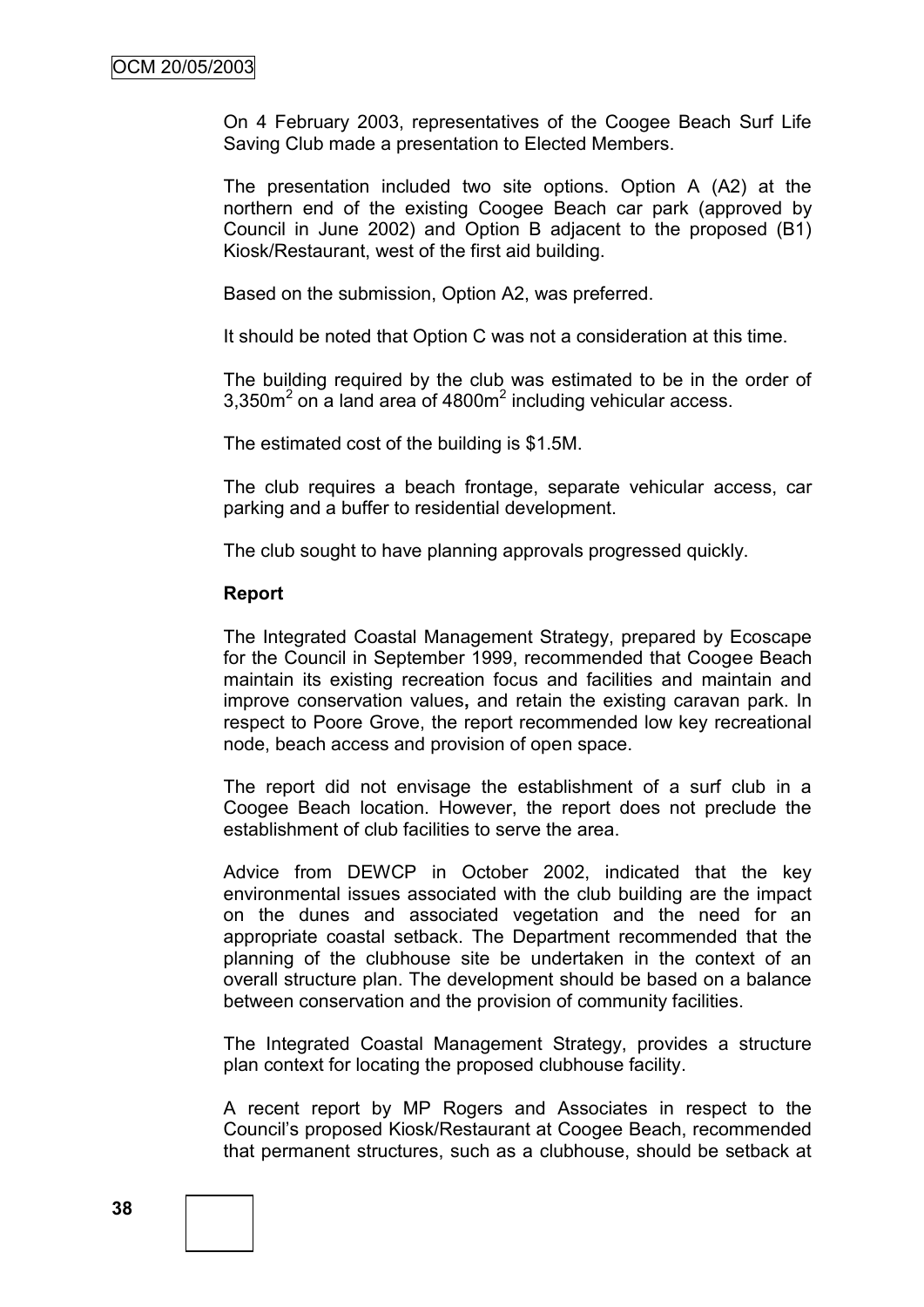least 30 metres from the coastal vegetation line. This report is relevant to all of the Options along Coogee Beach.

Development on the coast is subject to a number of agency inputs. The Department for Planning and Infrastructure has recently adopted State Coastal Planning Strategy which requires a 100 metre coastal setback, but provides for variations. CALM will be involved if location Options C3 or C4 are preferred, because it is located within the Woodman Point Reserve. The DEWCP is likely to require a formal assessment, particularly if the development is located on the foredune.

A detailed assessment of the proposal was considered by officers in the Council"s Community Services, Environmental Services and Strategic Planning Services, in terms of social, economic and environmental considerations. This comparative locational assessment is attached to the agenda.

In summary, the outcome of the comparative evaluation resulted in site Option C4 being selected as the most appropriate location. Site C4 is a compromise location between sites C1 and C3.

| Options                       | <b>Option A</b>              |                              | <b>Option B</b>              |                              |                              | <b>Option C</b>                     |                                     |                                     |  |
|-------------------------------|------------------------------|------------------------------|------------------------------|------------------------------|------------------------------|-------------------------------------|-------------------------------------|-------------------------------------|--|
| Locations                     | Site A1                      | <b>Site</b><br>A2            | Site B1                      | <b>Site</b><br><b>B2</b>     | <b>Site</b><br><b>B3</b>     | Site C1                             | Site C <sub>2</sub>                 | Site C <sub>3</sub>                 |  |
| <b>Environmental</b>          |                              |                              |                              |                              |                              |                                     |                                     |                                     |  |
| Vegetation<br>condition       | $\overline{2}$               | 3                            | 4                            | 5                            | 3                            | 3                                   | 1                                   | 4                                   |  |
| Vegetation<br>removal         | Yes                          | Yes                          | Yes                          | <b>No</b>                    | Yes                          | Yes                                 | Yes                                 | Yes                                 |  |
| Vegetation<br>linkage         | Yes                          | Yes                          | Yes                          | No                           | Yes                          | Yes                                 | Yes                                 | Yes                                 |  |
| Coastal<br>Processes          | Yes                          | Yes                          | Yes                          | <b>No</b>                    | Yes                          | Yes                                 | <b>No</b>                           | Yes                                 |  |
| Social                        |                              |                              |                              |                              |                              |                                     |                                     |                                     |  |
| Parking<br>area<br>impacts    | Use<br>current<br>area       | Use<br>current<br>area       | Use<br>current<br>area       | Use<br>current<br>area       | Use<br>current<br>area       | Yes                                 | Yes                                 | Yes                                 |  |
| Impact on<br>current<br>users | Insuffic-<br>ient<br>parking | Insuffic-<br>ient<br>parking | Insuffic-<br>ient<br>parking | Insuffic-<br>ient<br>parking | Insuffic-<br>ient<br>parking | Conflict<br>with<br>caravan<br>park | Conflict<br>with<br>caravan<br>park | Conflict<br>with<br>caravan<br>park |  |
| Public<br>Access              | Unchan-<br>ged               | Unchan<br>-ged               | Unchan-<br>ged               | Unchan<br>-ged               | Unchan<br>-ged               | Improved                            | Improved                            | Improved                            |  |
| Visual<br>landscape           | Yes                          | Yes                          | Yes                          | Yes                          | Yes                          | Yes                                 | Yes                                 | Yes                                 |  |
| <b>Economic</b>               |                              |                              |                              |                              |                              |                                     |                                     |                                     |  |
| Cost                          |                              |                              |                              |                              |                              | Highest                             | Highest                             | Highest                             |  |
| Ranking                       | $\overline{2}$               |                              | 3                            |                              |                              |                                     |                                     |                                     |  |

The assessment for each of the sites was as follows:-

Note: (1) Site C4 evolved from the evaluation of the Option C site options as a best fit based on environmental and site development conditions, but straddles the boundary of the Coogee Beach Reserve vested in Council and the Woodman Point Reserve controlled by CALM.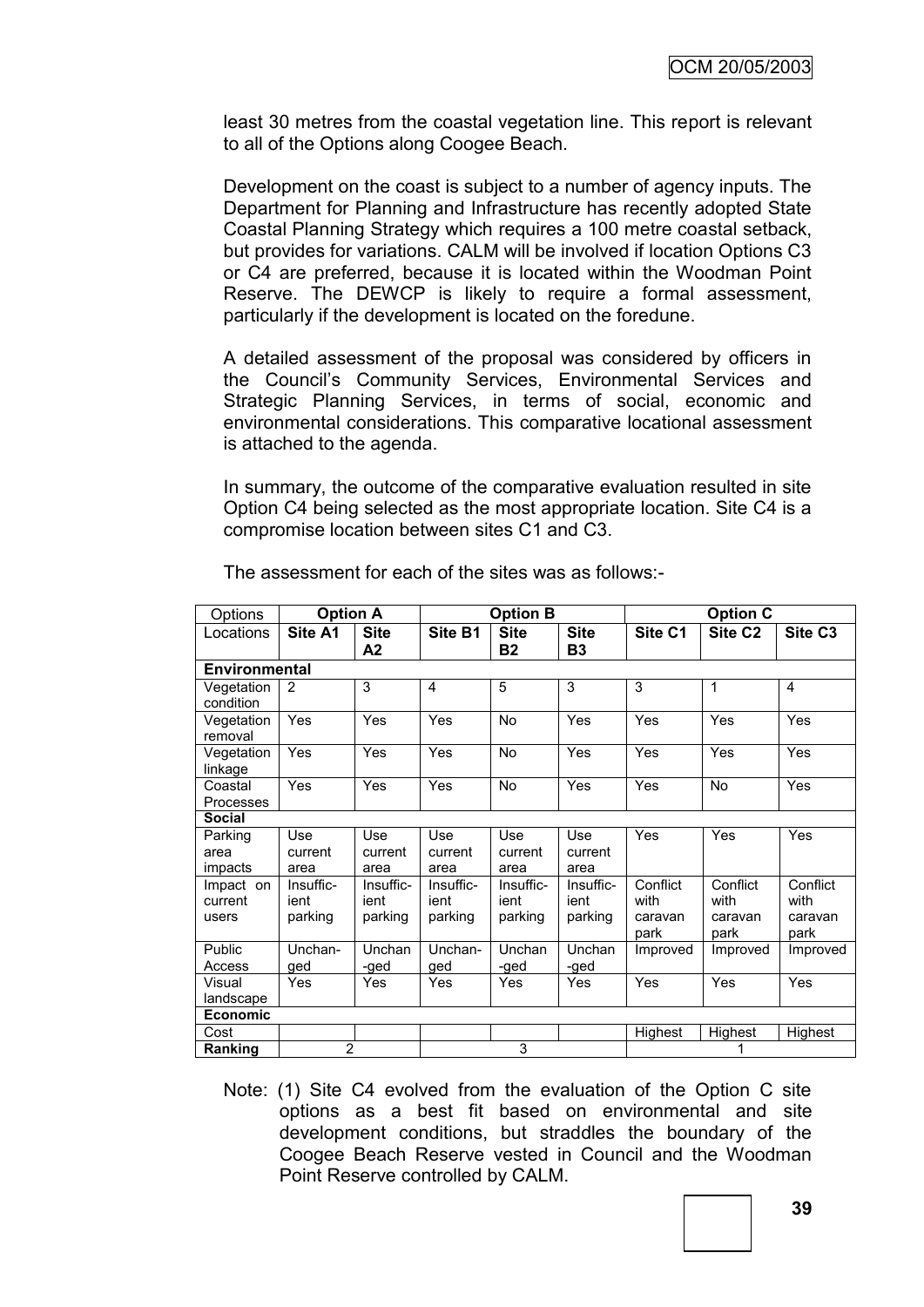(2) Site C2 is affected by a stand of Rottnest Island Pines which need to be protected.

A letter from Mr Daryll Smith outlining the Club"s position in respect to the site options dated 7 May 2003 is attached to the Agenda.

#### **Strategic Plan/Policy Implications**

The Corporate Strategic Plan Key Result Areas which apply to this item are:-

- 2. Planning Your City
	- *"To ensure that the planning of the City is based on an approach which has the potential to achieve high levels of convenience for its citizens."*
- 3. Conserving and Improving Your Environment
	- *"To ensure that the development of the district is undertaken in such a way that the balance between the natural and human environment is maintained."*
- 4. Facilitating the needs of Your Community
	- *"To facilitate and provide an optimum range of community services."*
	- *"To identify current community needs, aspirations, expectations and priorities of the services provided by the Council."*

## **Budget/Financial Implications**

The draft Principal Activities Plan to be considered at this meeting of Council proposes an allocation of \$300,000 as a contribution to the Surf Life Saving Club facilities at Coogee in the financial year 2005/06.

#### **Legal Implications**

Because all the options are located within the Parks and Recreation Reserve under the MRS, the planning approval for the development of the surf club will be the responsibility of the WAPC, having regard for any recommendations made by the Council and other authorities.

The Council would issue the building licence.

Development on either site Options C3 or C4, will involve the CALM controlled land at Woodman Point, and therefore negotiations to locate within this reserve will need to be made between the club and CALM. Like the Council, CALM would make recommendations to the WAPC about development within its reserve.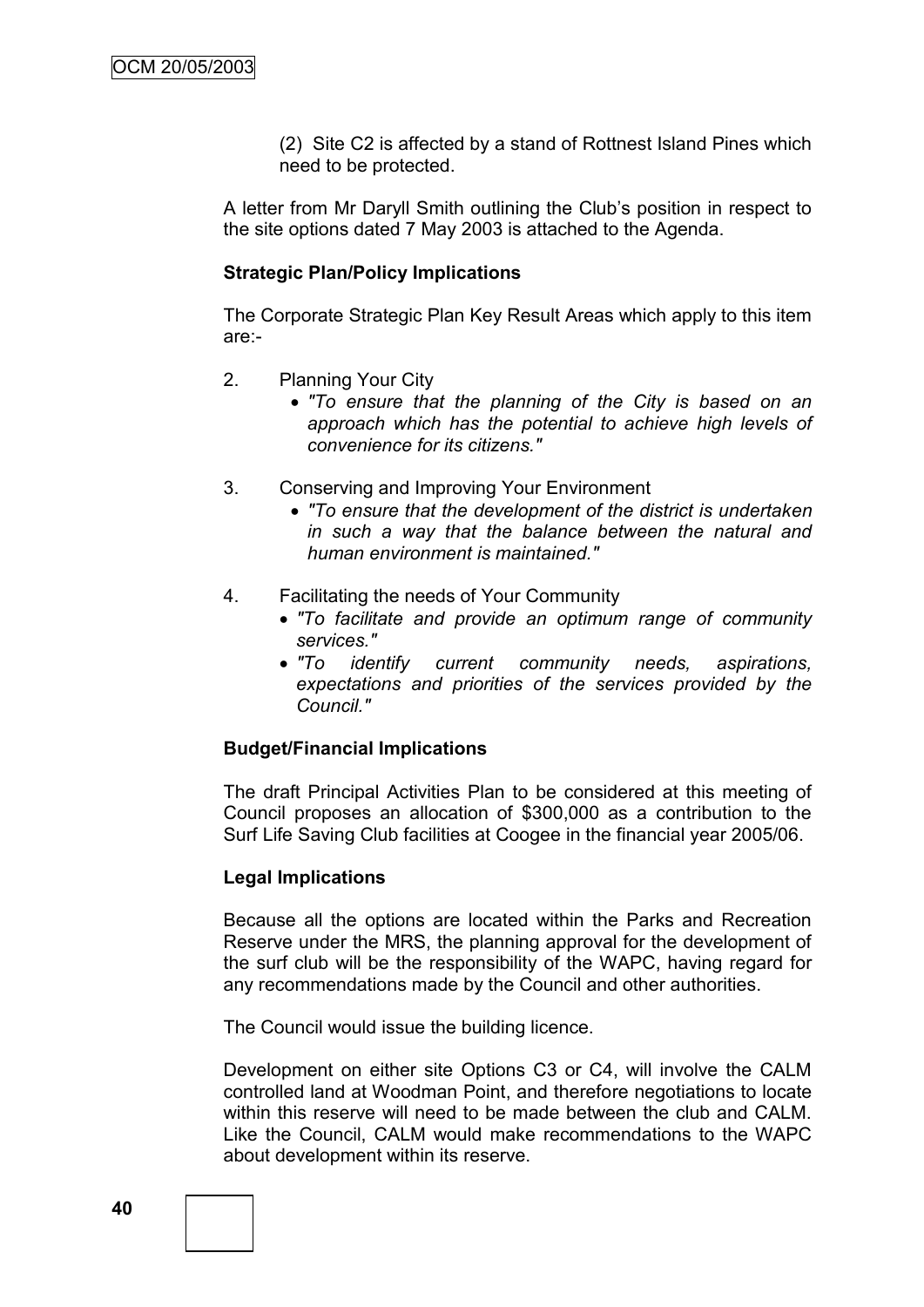According to the Council"s Land Officer, there is no requirement to redescribe the CALM reserve to allow the club to develop within the Woodman Point Reserve, unless it is considered necessary for the club to be on crown land vested in the Council. Development within any reserve must be in accordance with the purpose of the reserve and with the support of the reserve manager.

It is likely that as a prelude to development a coastal engineering report will need to be prepared for the preferred location to determine the setback from the coast and for this, together with the planning application, will need to be assessed by DEWCP prior to any approvals being issued by the WAPC.

As part of the feasibility of the project it would be necessary for the club to have an assessment made of the cost to extend the utility services to the preferred site and the need to expand and upgrade car parking and access facilities. This information should form part of the planning application report.

## **Community Consultation**

Once a preferred site is adopted by the Council and agreed to by the club, public consultation should take place so that community opinion can form part of any recommendation made by the Council to the WAPC in relation to the proposal, or be the basis of a review of the preferred location.

## **Implications of Section 3.18(3) Local Government Act, 1995**

Nil.

## **14.6 (MINUTE NO 2023) (OCM 20/05/2003) - SOUTH BEACH STRUCTURE PLAN - ENDORSEMENT BY WESTERN AUSTRALIAN PLANNING COMMISSION (9653) (SMH) (ATTACH)**

# **RECOMMENDATION**

That Council:

- (1) receive the report;
- (2) re-adopt the Proposed South Beach Structure Plan, dated September 2002, under Clause 6.2.10 of Town Planning Scheme No. 3, to include the requirements specified in points 1 and 2 contained in the Western Australian Planning Commission notification of endorsement of the Structure Plan dated 17 April 2003; and
- (3) forward a copy of the endorsed Structure Plan to relevant public authorities and the owner in accordance with clause 6.2.11.1 of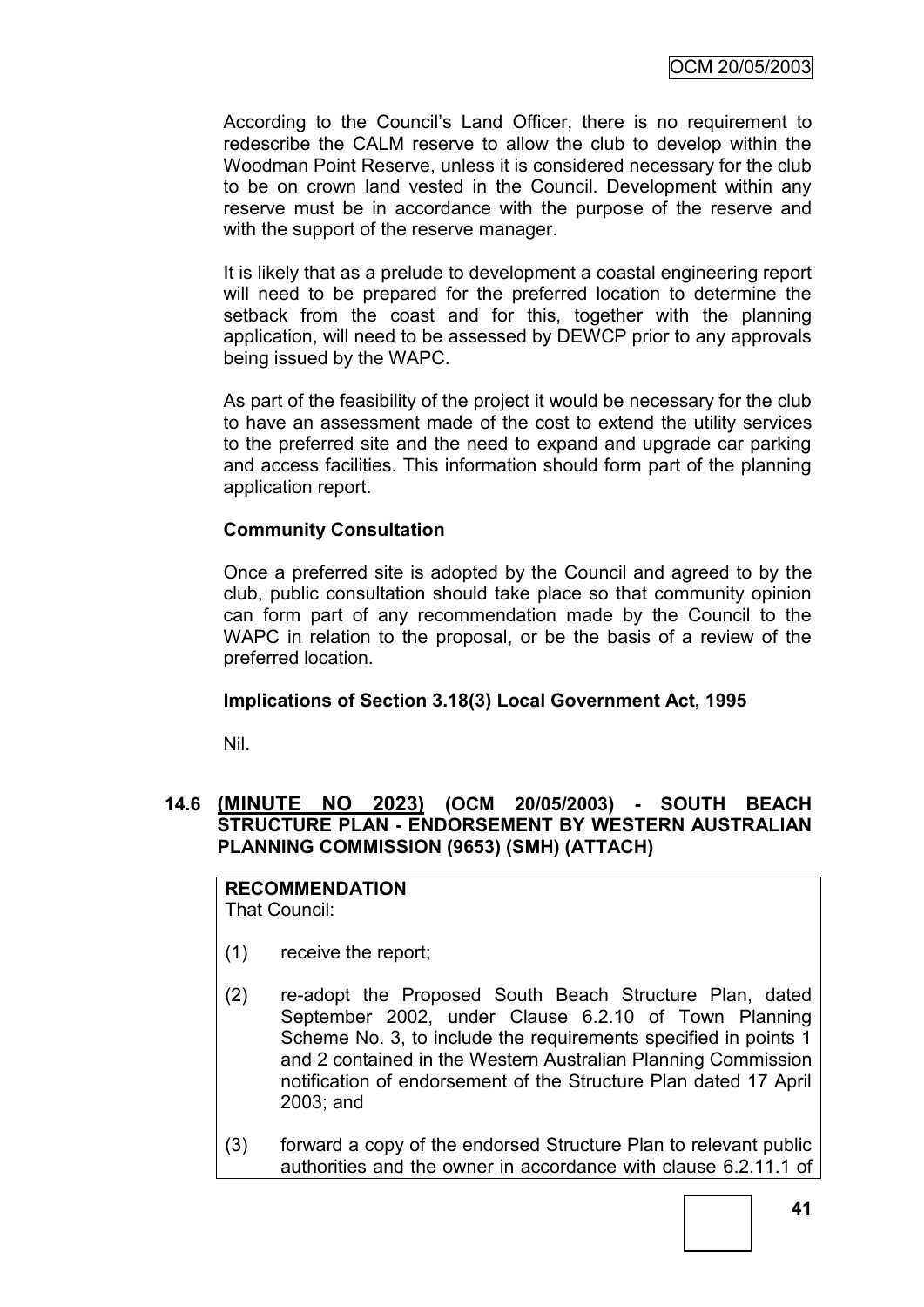the scheme, following receipt of the modified documents from the Western Australian Planning Commission.

## **COUNCIL DECISION**

MOVED Clr V Oliver SECONDED Clr S Limbert that the recommendation be adopted.

**CARRIED 10/0**

## **Background**

Following the re-adoption of the South Beach Structure Plan at its meeting held on 21 January 2003 (refer to Item 14.9 Minute 1899), the Council forwarded its decision to the Western Australian Planning Commission for endorsement.

The WAPC endorsed the Structure Plan, subject to some minor modifications. The notification from the Commission was dated 17 April 2003.

#### **Submission**

Attached to the agenda is a copy of the letter of notification of endorsement of the Structure Plan from the WAPC, subject to a number of minor requirements. Of the 5 requirements only points 1 and 2 relate to the Structure Plan.

## **Report**

Given that the Structure Plan adopted by the Council has been modified it would be prudent to re-adopt the plan so that the Council"s final adoption and the Commission's endorsement are the same. This will avoid any ambiguity in respect to the plan applying to the land.

The Commission"s endorsement requires 5 minor modifications to the Structure Plan Text and 2 minor modifications to the Structure Plan.

Following receipt of the WAPC endorsement, the Council is required under clause 6.2.11.1 to advise relevant authorities and the land owner. The modified documents are being sought from the applicant/owner by the Commission and when they have been received will be forwarded to the Council.

## **Strategic Plan/Policy Implications**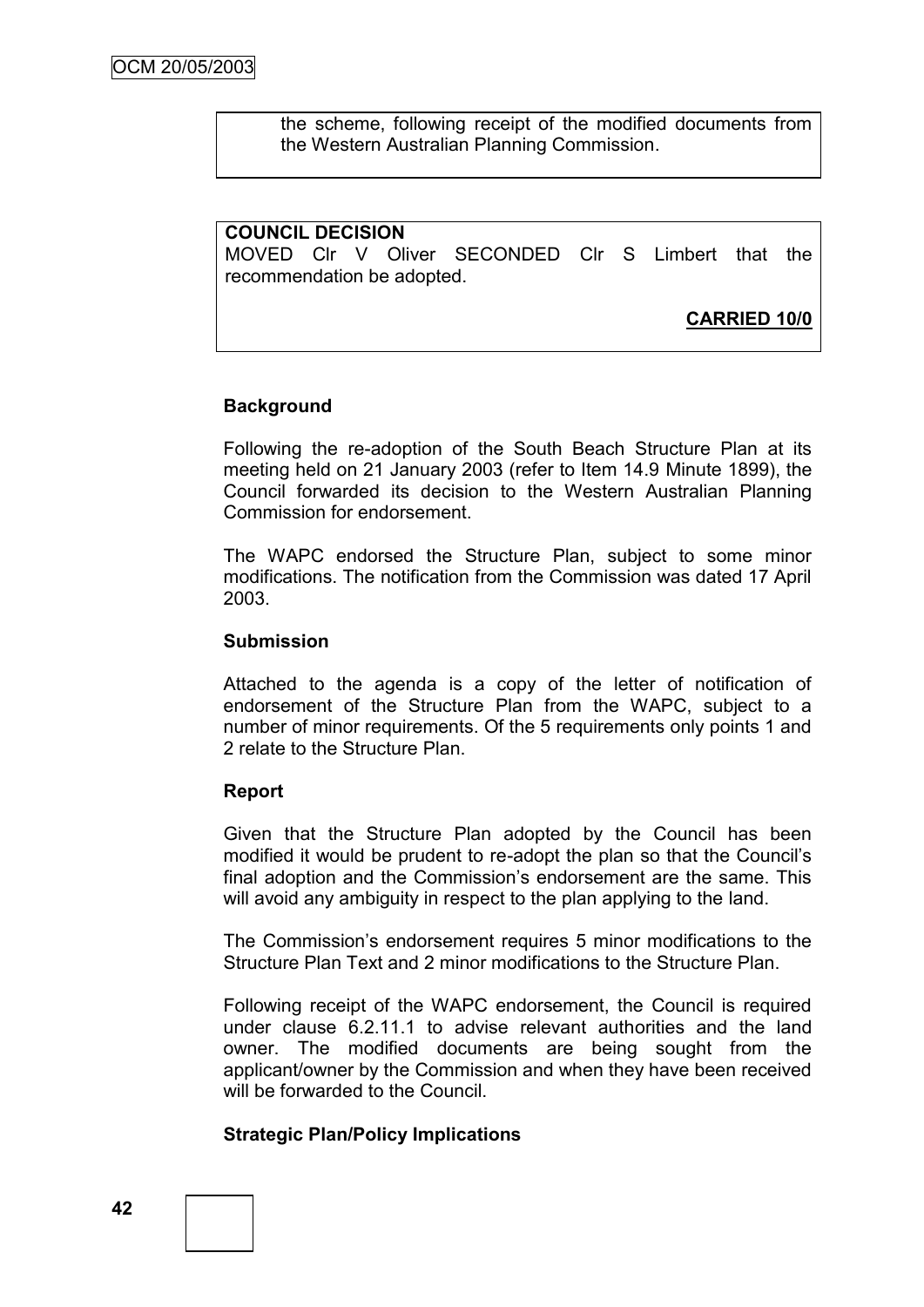The Corporate Strategic Plan Key Result Areas which apply to this item are:-

- 2. Planning Your City
	- *"To ensure that the planning of the City is based on an approach which has the potential to achieve high levels of convenience for its citizens."*
	- *"To ensure that the development will enhance the levels of amenity currently enjoyed by the community."*
	- *"To foster a sense of community within the district generally and neighbourhoods in particular."*
- 3. Conserving and Improving Your Environment
	- *"To conserve the quality, extent and uniqueness of the natural environment that exists within the district."*

Council Policies that apply are:-

SPD4 Liveable Neighbourhoods.

## **Budget/Financial Implications**

N/A.

# **Legal Implications**

There does not appear in Town Planning Scheme No. 3 to be any legal requirement to re-adopt a Structure Plan after endorsement by WAPC, however, for the sake of consistency it is deemed appropriate that the Council re-adopt the South Beach Structure Plan so that its adoption and the Commission endorsement are consistent.

# **Community Consultation**

Completed in accordance with the provisions of District Zoning Scheme No. 2.

# **Implications of Section 3.18(3) Local Government Act, 1995**

Nil.

## **14.7 (MINUTE NO 2024) (OCM 20/05/2003) - PROPOSAL TO UPGRADE WOODMAN POINT WASTE WATER TREATMENT PLANT (9100) (BH)**

**RECOMMENDATION** That Council:

(1) receive the report; and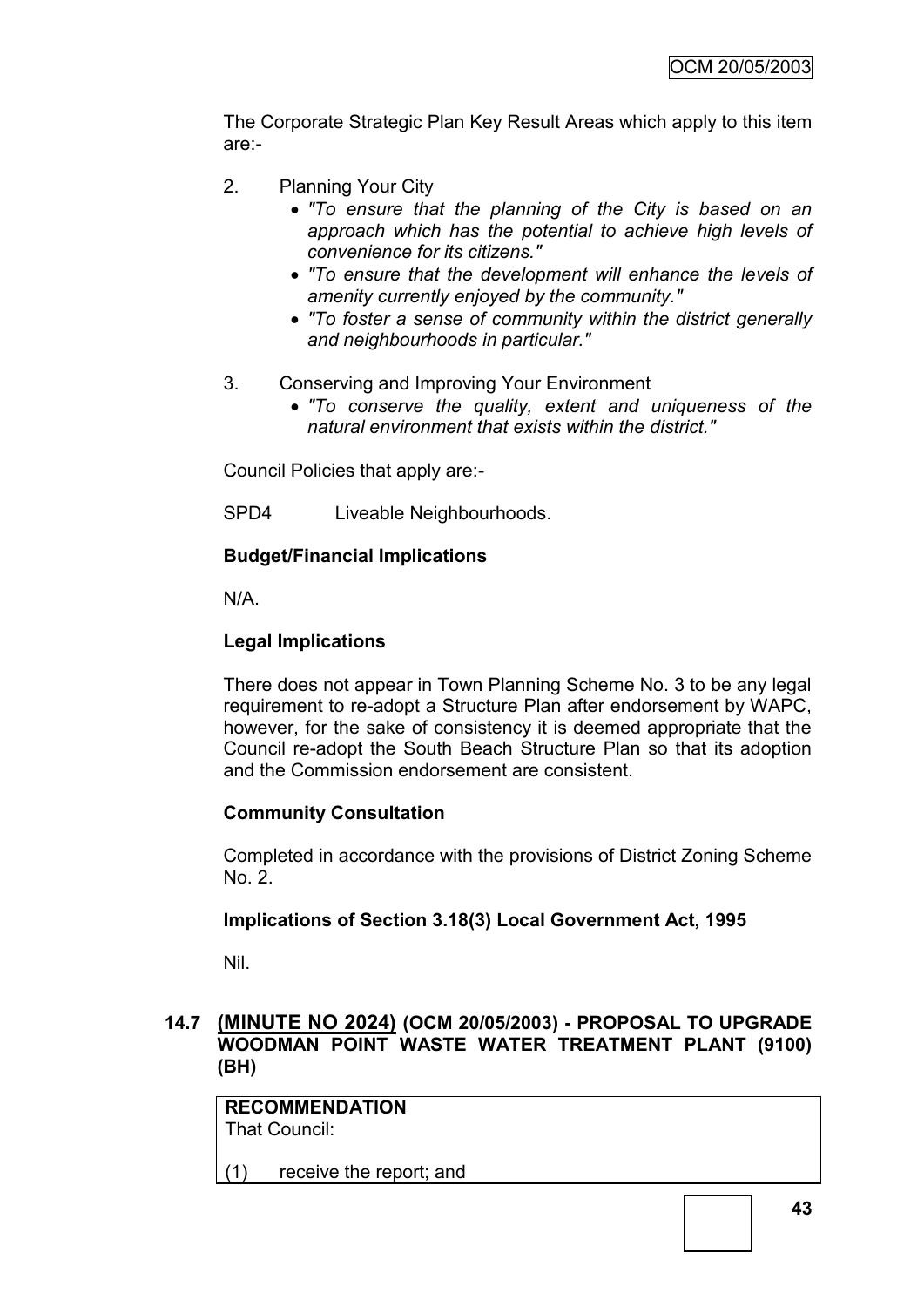(2) not oppose the planned upgrade of the Woodman Point Waste Water Treatment Plant to treat biologically-degradable liquid wastes only of the type specified in "Woodman Point WWTP – Upgrade for Grease and Septage Treatment Works Approval Application", subject to the upgrade being acceptable to the Environmental Protection Authority and not increasing the environmental impacts of the existing plant on the surrounding community.

# **COUNCIL DECISION**

MOVED Clr M Reeve-Fowkes SECONDED Clr K Allen that Council:

- (1) receive the report;
- (2) advise the Minister for the Environment and Heritage that it:
	- 1. Opposes the planned upgrade of the Woodman Point Waste Water Treatment Plant to treat biologically degradable liquid wastes of the type specified in "Woodman Point WWTP – Upgrade for Grease and Septage Treatment Works Approval Application".
	- 2. Supports the request by the Southern Metropolitan Regional Council (SMRC) to accept bio-solids at their facility in Canning Vale as an alternative to the Woodman Point WWTP because the Bedminster Plant provides a more sustainable solution in respect to re-use, impact on the environment and financial return to the processors for the treatment of bio-solids.
	- 3. requests the Water Corporation demonstrates that its odour emission targets at the current facility have been achieved before considering any further expansion of the Woodman Point Waste Water Treatment Plant

## **CARRIED 10/0**

#### **Explanation**

The SMRC requires bio-solids at its Bedminster facility in Canning Vale to enhance the process. As Co-owners and major stakeholders in this facility, Council must support its endeavours to attract waste from Brookdale.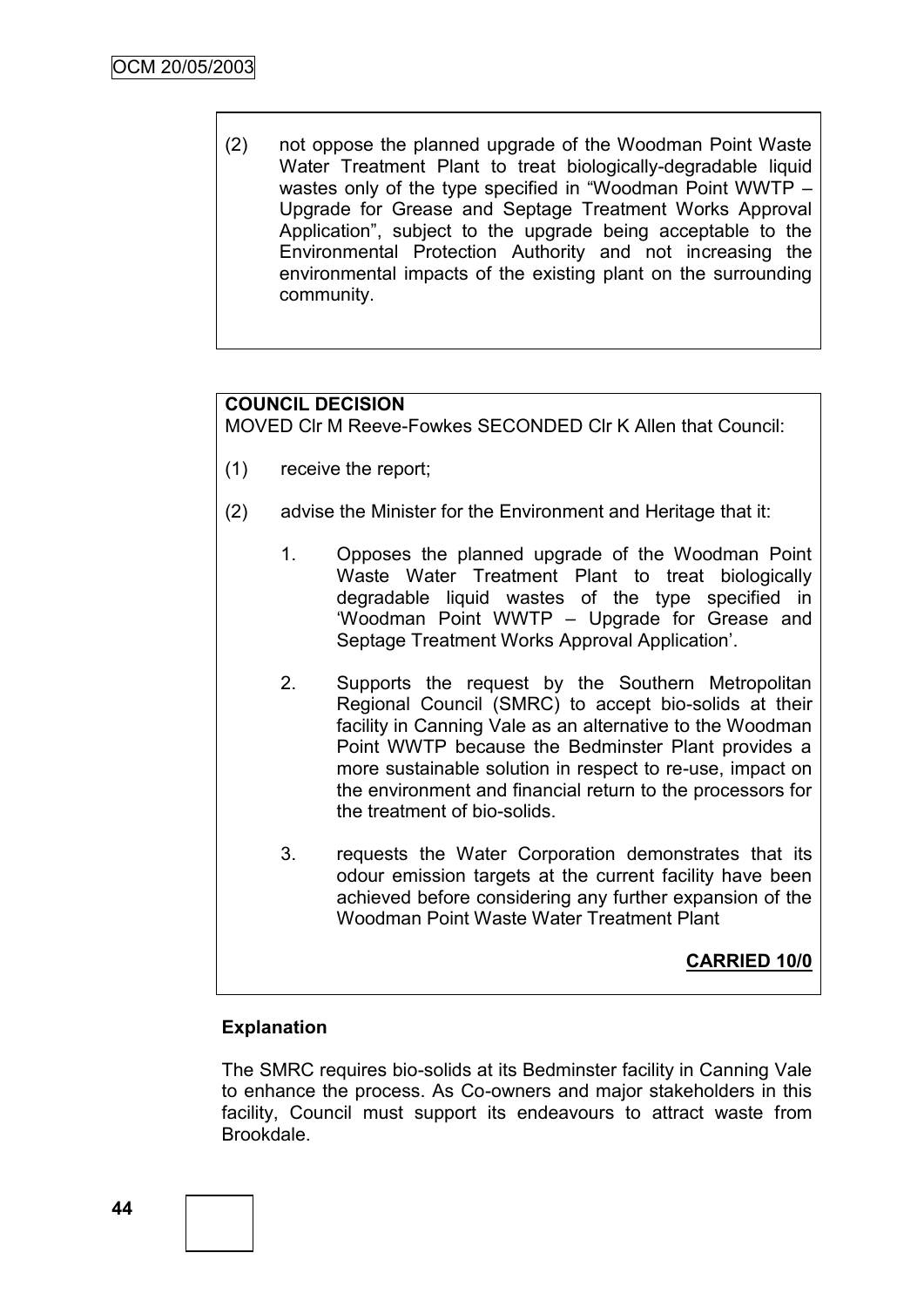Furthermore, the Officer's report states at para 2 on page 36 'all process units in the new facility (referring to Woodman Point) including combined receival, screening and degritting, buffer tanks, flocculation tanks mixing tanks and lime stabilisation plants would be enclosed and vented to odour control systems'. This is not the case, the combined receival area (where tankers will actually unload) will be in the open air and not enclosed. In some plants, the tanker unloading docks have been identified as the greatest source of odour emissions.

The plant has not yet completed the odour studies on its current operation and as any resident of the southern end of Coogee will tell you, they do create odour on still nights and have not fully achieved their current odour control targets. It would be wrong to agree to any expansion of the current plant until the Water Corporation have demonstrated compliance with existing licence conditions.

## **Background**

At the Ordinary Council meeting held on the 15<sup>th</sup> April, the following item was listed under Matters To Be Noted for Investigation Without Debate:-

"(4) Clr Reeve-Fowkes requested an Officer's Report be prepared on the proposal to treat sullage and grease trap waste at the Water Corporation Woodman Point Waste Water Treatment Facility. The outcome to give a Council position on the possible development."

## **Submission**

N/A

## **Report**

The Water Corporation proposes to augment the existing Woodman Point Waste Water Treatment Plant (WWTP) in Munster to receive and treat septage and oil and grease-trap waste. These wastes are currently being treated at the Brookdale Liquid Waste Treatment facility which is scheduled to cease operation at the end of 2003. Hazardous waste will not be treated or accepted at the WWTP. Woodman Point WWTP has not been "required" to accept the waste and have advised they will only proceed with the proposal if it is found to be commercially favourable.

The proposal will involve:

- Oil and grease-trap receival and separation facilities;
- Septage receival and processing facilities;
- Odour control systems;
- Solids thickening facilities;
- Solids stabilisation and treatment facilities.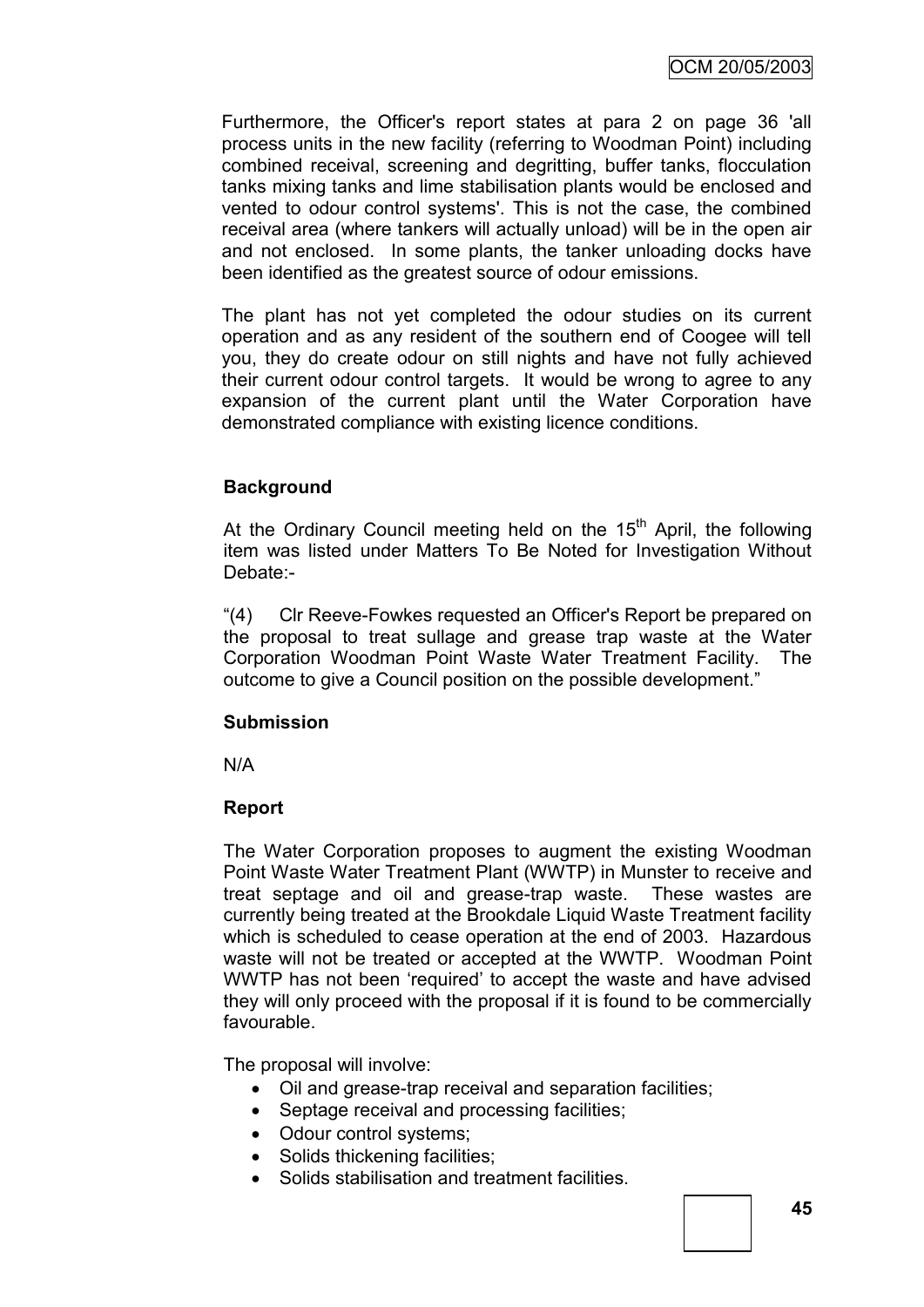The facility would accept up to 300  $m<sup>3</sup>$  per day of tankered deliveries (the plant currently treats over  $110,000$  m<sup>3</sup> per day of domestic wastewater). A sample of tanker contents would be taken for inspection and preliminary analysis on entry into the facility and prior to tankers being pumped out.

The septage waste would be screened to remove large objects and sand, and dewatered in a centrifuge. The solids would be lime amended and sent to a Class III putrescible landfill (until a market can be found for the product). The separated wastewater would be directed to the existing WWTP inlet works.

The oil and grease-trap waste would be pumped to a buffer tank and mixed with activated sludge before separating the fat and grease from the thickened sludge. The concentrated floating oil and grease and floating solids would then be pumped to the big "egg" digesters. Excess activated sludge and thickened grease may be sent to a municipal solid waste composting facility.

All process units in the new facility, including combined receival, screening and degritting units, buffer tanks, flocculation tanks, mixing tanks and lime stabilisation plant would be enclosed and vented to odour control systems.

The Water Corporation has been keeping the community informed through the Woodman Point WWTP Community Liaison Committee and providing briefings, letter drops and newspaper advertisements. The main community concerns identified are:

- Odour Particularly as the Water Corporation are reviewing their odour modelling with many local community members expecting the odour buffer to be reduced achieving some current restrictions on their land. It is seen by some that the opportunities for reducing the buffer through this review will be reduced with this planned plant expansion. The Water Corporation has committed to ensuring the proposed facility would not increase the size of the odour buffer of the entire upgraded WWTP. Any change to odour buffer limits or buffer size is the responsibility of the Department of the Environment.
- NIMBY Many community members are aware that there is a need to manage this waste but do not want it treated in their neighbourhood.
- Thin end of the wedge'. There is concern that once approval is granted to accept septage, oil and grease-trap waste then this will be gradually expanded to include hazardous waste (as occurred with the Brookdale facility). The Water Corporation have advised they will be doing as much as possible to prevent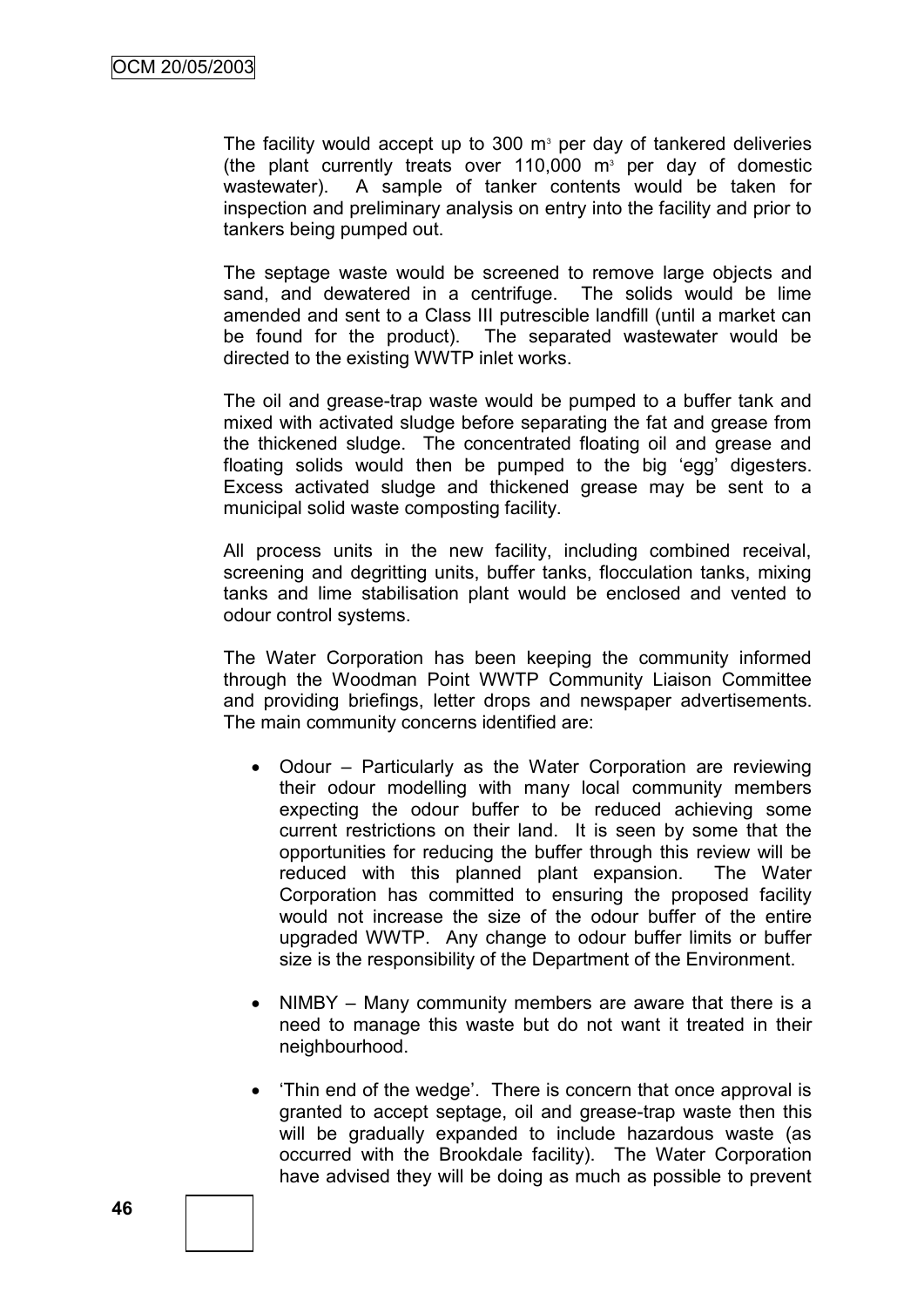hazardous waste entering their facility as it causes major upsets in the operation of biological component of their treatment, this type of facility can not treat hazardous waste. It was also advised that in the current situation it is very difficult to prevent or detect hazardous waste being illegally dumped into the sewer and ending up in the treatment works. Trucked waste is much easier to control.

 Traffic concerns – Some concerns exist about traffic issues. The increase in traffic movements from the facility will be minor, however there are some concerns about spills and accidents involving these trucks. Water Corporation advised that trucks will be contractors over whom they have little control but admit accidents will reflect poorly on them. Options for a Code of Practice for truck drivers, delineating transport routes and conditions on contracts are possible control measures that may be used.

The Department of the Environment are currently progressing the application for a Works Approval to construct the additional facilities. The only opportunity for "official" input into this process will be through the appeal period when the Works Approval is advertised which is likely to be at least 4 to 6 weeks away. There does not appear to be any significant environmental issues that have not been addressed.

Copies of the draft Works Approval and the Water Corporation Works Approval application are available from Environmental Management **Services** 

## **Strategic Plan/Policy Implications**

N/A

# **Budget/Financial Implications**

N/A

## **Legal Implications**

The Council has no powers with regard to approval or otherwise for this project as it is a State facility on State owned land. Appeal provisions for any individual or organisation exist under the *Environmental Protection Act 1986* over the granting of and conditions on a Works Approval.

## **Community Consultation**

The Water Corporation has a communication process that has involved written communication with key stakeholders, local newspaper advertisements, and briefings to groups and individuals.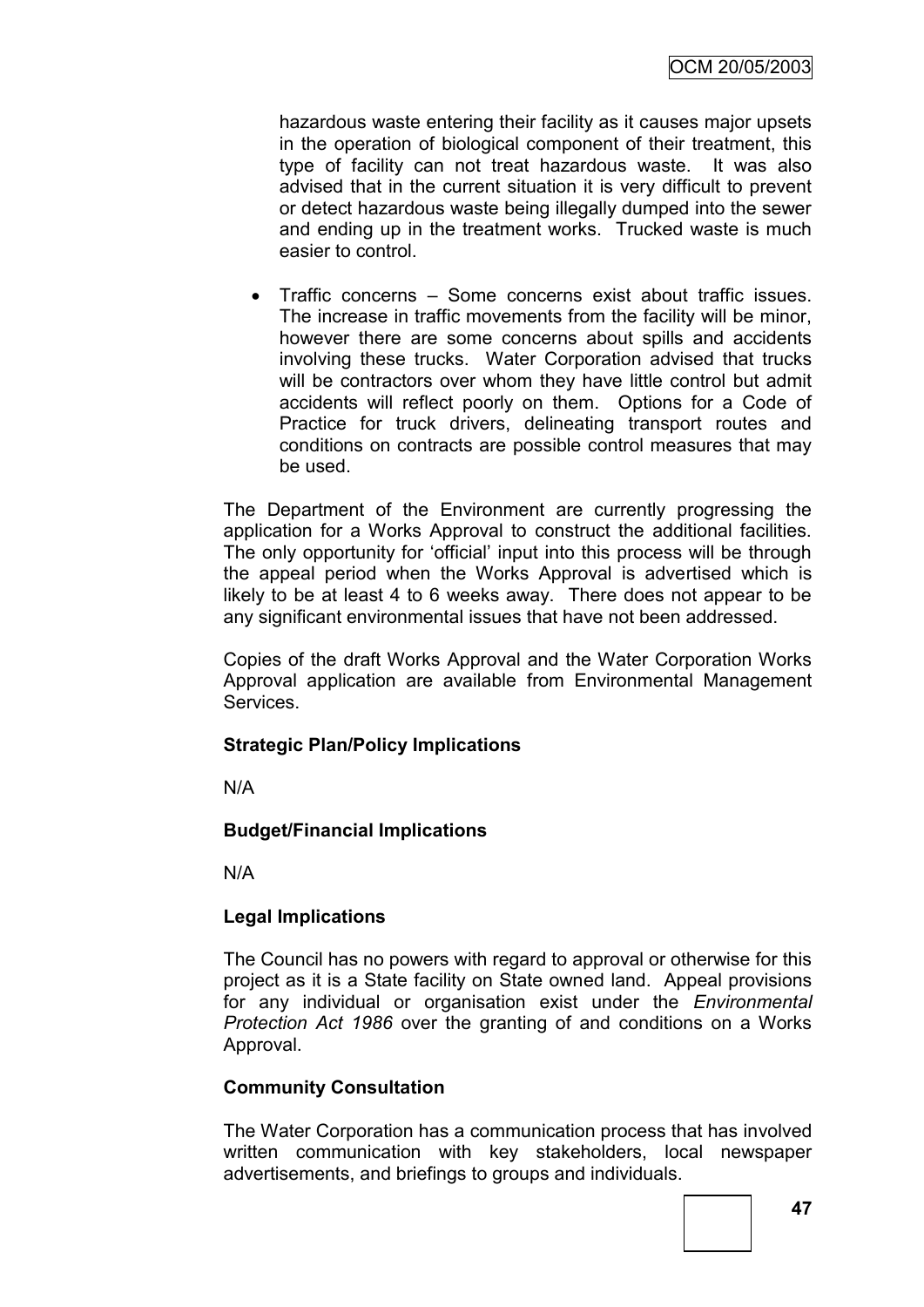## **Implications of Section 3.18(3) Local Government Act, 1995**

Nil.

**14.8 (MINUTE NO 2025) (OCM 20/05/2003) - TOWN PLANNING SCHEME NO 3 - SCHEME AMENDMENT NO. 8 - LOTS 85 AND 86 (17 & 19) WINTERFOLD ROAD, HAMILTON HILL - OWNER: CHURCHES OF CHRIST IN WA (INC) - APPLICANT: THOMPSON MCROBERT EDGELOE (93008) (AB) (ATTACH)**

# **RECOMMENDATION**

That Council:

(1) adopt the following amendment:-

TOWN PLANNING AND DEVELOPMENT ACT 1928 (AS AMENDED) RESOLUTION DECIDING TO AMEND CITY OF COCKBURN TOWN PLANNING SCHEME NO. 3

AMENDMENT NO. 8

Resolved that Council, in pursuance of Section 7 of the Town Planning and Development Act 1928 amend the above Town Planning Scheme by

- 1. rezoning Lots 85 & 86 (17 & 19) Winterfold Road, Hamilton Hill from "Residential R20" to "Residential R40";
- 2. amending the Scheme Map accordingly.

Dated this…….day of ……….2003

Chief Executive Officer

- (2) following the receipt of formal advice from the Environmental Protection Authority that the Scheme Amendment should not be assessed under Section 48A of the Environmental Protection Act, advertise the Amendment under Town Planning Regulation 25 without reference to the Western Australian Planning Commission;
- (3) notwithstanding (2) above, the Director of Planning and Development may refer a Scheme or Scheme Amendment to the Council for its consideration following formal advice from the Environmental Protection Authority that the Scheme Amendment should be assessed under Section 48A of the Environmental Protection Act, as to whether the Council should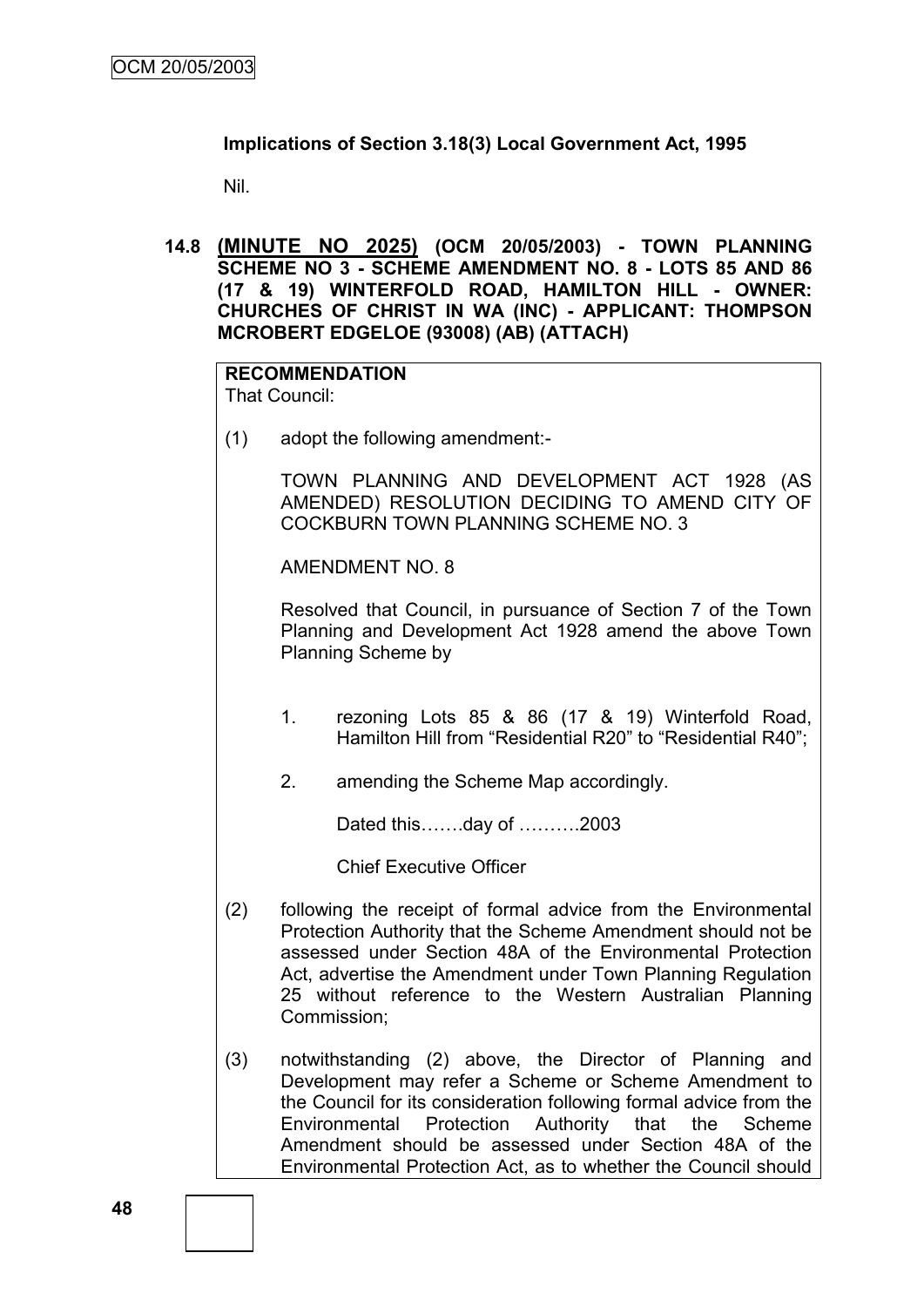proceed or not proceed with the Amendment;

- (4) following formal advice from the Environmental Protection Authority that the Scheme Amendment should be assessed or is incapable of being environmentally acceptable under Section 48(A) of the Environmental Protection Act, the Amendment be referred to the Council for its determination as to whether to proceed or not proceed with the Amendment; and
- (5) advise the applicant of the Council"s decision.

# **COUNCIL DECISION**

MOVED Clr V Oliver SECONDED Clr S Limbert that the recommendation be adopted.

**CARRIED 10/0**

## **Background**

| ZONING:    | MRS: Urban                          |                         |  |  |
|------------|-------------------------------------|-------------------------|--|--|
|            |                                     | TPS3:   Residential R20 |  |  |
| LAND USE:  | Residential                         |                         |  |  |
| LOT SIZE:  | Combined area of 1838m <sup>2</sup> |                         |  |  |
| AREA:      |                                     |                         |  |  |
| USE CLASS: |                                     | <b>Place of Worship</b> |  |  |

A single church occupies the site and straddles both lots. The City approved the church in 1969.

#### **Submission**

The applicant has provided the following justification for the proposed scheme amendment:-

*"The proposal conforms to the general principles of relevant state planning policy and strategies. The State Planning Strategy (1997) refers to the metropolitan area as "a population and economic growth area" and encourages nodal development. In this regard the policy favours the promotion of "mixed development in neighbourhood and district centres" meaning a range of residential/commercial uses and densities.*

*Similarly Liveable Neighbourhoods: Community Design Code – Draft (1997) favours medium density residential development adjacent to neighbourhood and district centres to promote convenience of location and pedestrian access to shopping, transport facilities and other*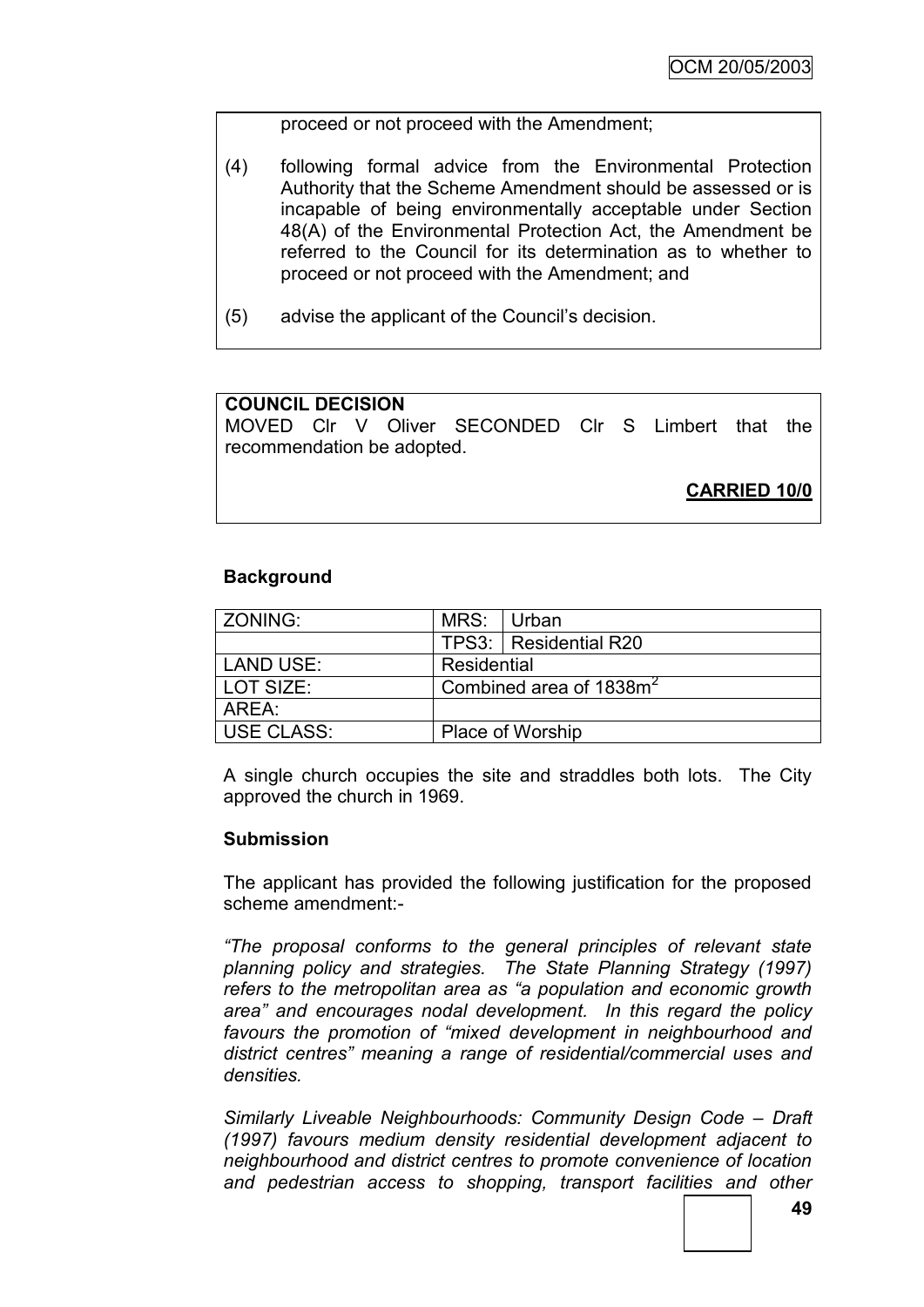*conveniences that are offered by commercial centres (p47). It is also stated that the increased densities helps support the facilities at the neighbourhood centres.*

*…..the City of Cockburn – Local Planning Strategy does offer indirect support for the proposal in its states Strategies and Actions….as follows:*

- *2.1.3 (a)(1) – maximising development near public transport routes;*
- *including a range of housing densities;*
- *(c)(1) – Promote higher density and mixed land use development to reduce car use and promote cycling, walking and public transport.*
- *(m)(1) – Encourage the provision of a range of lots and housing types in large comprehensively planned developments to reflect the diverse needs of the community.*

*The proposal represents an opportunity for urban consolidation at an ideal location being adjacent to a shopping centre and a public transport route. It is also located only 10-15 minutes drive from the Fremantle Regional Centre which provides a wide variety of services, employment and other opportunities for residents within the region. The proposal is in conformity with state policy and general planning principles that have evolved in relation to the Perth Region over the last 15 years."*

## **Report**

Lots 85 and 86 are zoned Residential R20 under Town Planning Scheme No. 3 (TPS3). Adjoining the site's western boundary is a drainage sump, reserved Local Parks and Recreation. Residential land adjoins the northern, southern and eastern boundaries of the site. A grouped dwelling site is located on the opposite side of Winterfold Road on the north east corner of Winterfold Road and Instone Street within the City of Fremantle.

Immediately west of the Local Parks and Recreation Reserve is the Hamilton Hill Shopping Centre, a tavern, service station and take away food establishments. These uses are within approximately 40-300m walking distance from the subject site.

The site is serviced by reticulated water supply, sewerage, telecommunications and power.

The applicant seeks approval to amend TPS3 by increasing the residential density potential by increasing the coding from R20 to R40. This equates to a total of 8 units instead of 3 units subject to design. The proposal is consistent with the objective of the Residential Zone which is to provide for residential development at a range of densities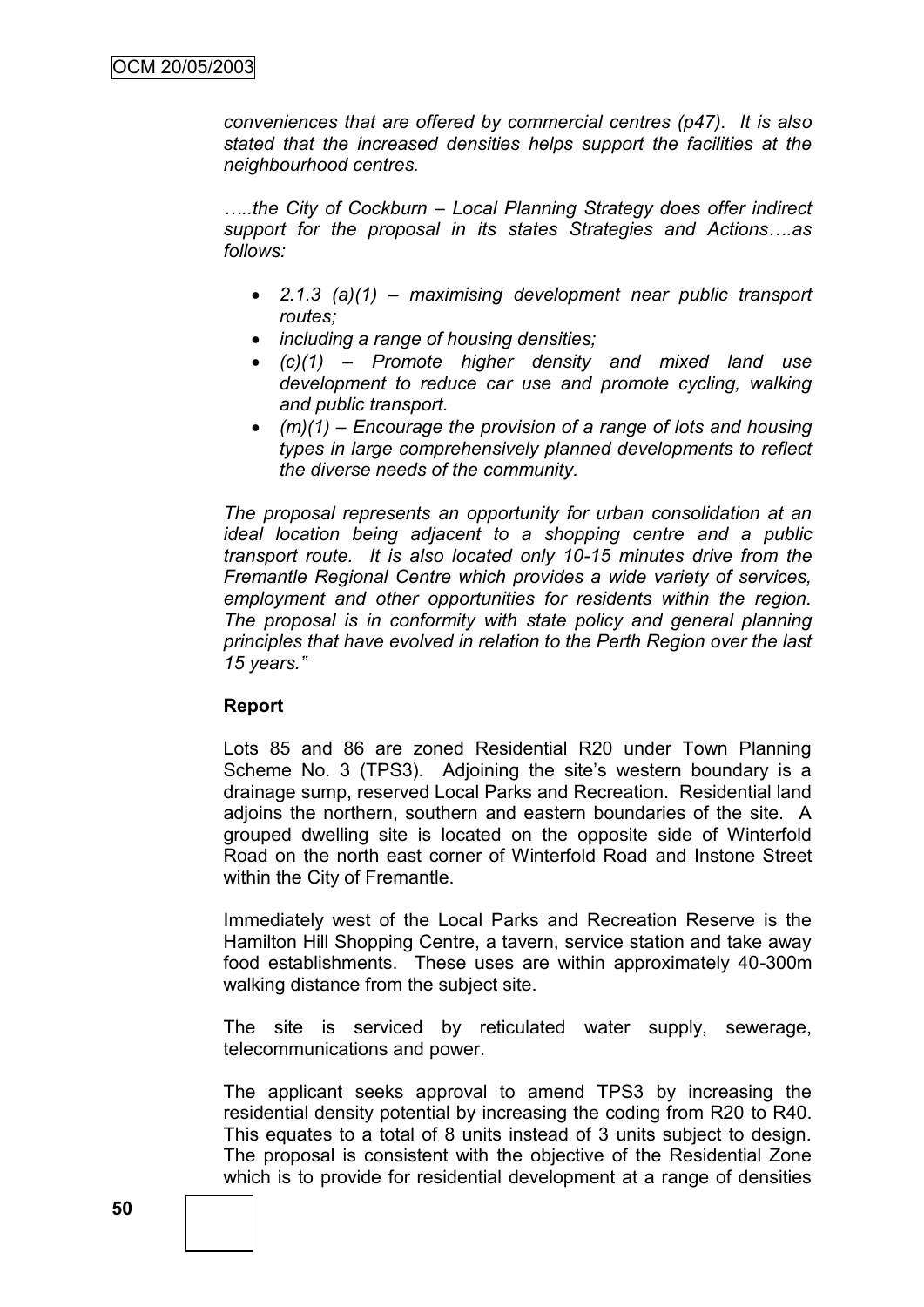with a variety of housing to meet the needs of different household types through the application of the Residential Design Codes.

An assessment of the Scheme Maps depicts a fragmentation of high densities within the immediate area including the following properties:

- Lot 42 (113) Jean Street, Hamilton Hill R40
- Lot 18 (221) Clontarf Road, Hamilton Hill R80B
- Lot 14 (150) Healy Road, Hamilton Hill R80B
- Lot 202 (180) Healy Road, Hamilton Hill R30
- Lot 203 (31) Headland Road, Hamilton Hill R30
- Lot 204 (182) Healy Road, Hamilton Hill R30

The subject site is in close proximity to a Local Centre under the Town Planning Scheme and situated on a public transport route. It is considered that the subject site is appropriately located and there is merit to support an increase in density in this instance.

Accordingly there are no objections to TPS3 being amended to increase the residential density to R40.

On the basis that the Council initiates the scheme amendment, the proposal will be referred to the EPA and subject to approval be advertised for public comment in accordance with the Town Planning Regulations.

# **Strategic Plan/Policy Implications**

The Corporate Strategic Plan Key Result Areas which apply to this item are:-

- 2. Planning Your City
	- *"To ensure that the planning of the City is based on an approach which has the potential to achieve high levels of convenience for its citizens."*
	- *"To ensure that the development will enhance the levels of amenity currently enjoyed by the community."*
	- *"To foster a sense of community within the district generally and neighbourhoods in particular."*
- 4. Facilitating the needs of Your Community
	- *"To facilitate and provide an optimum range of community services."*

## **Budget/Financial Implications**

N/A

**Legal Implications**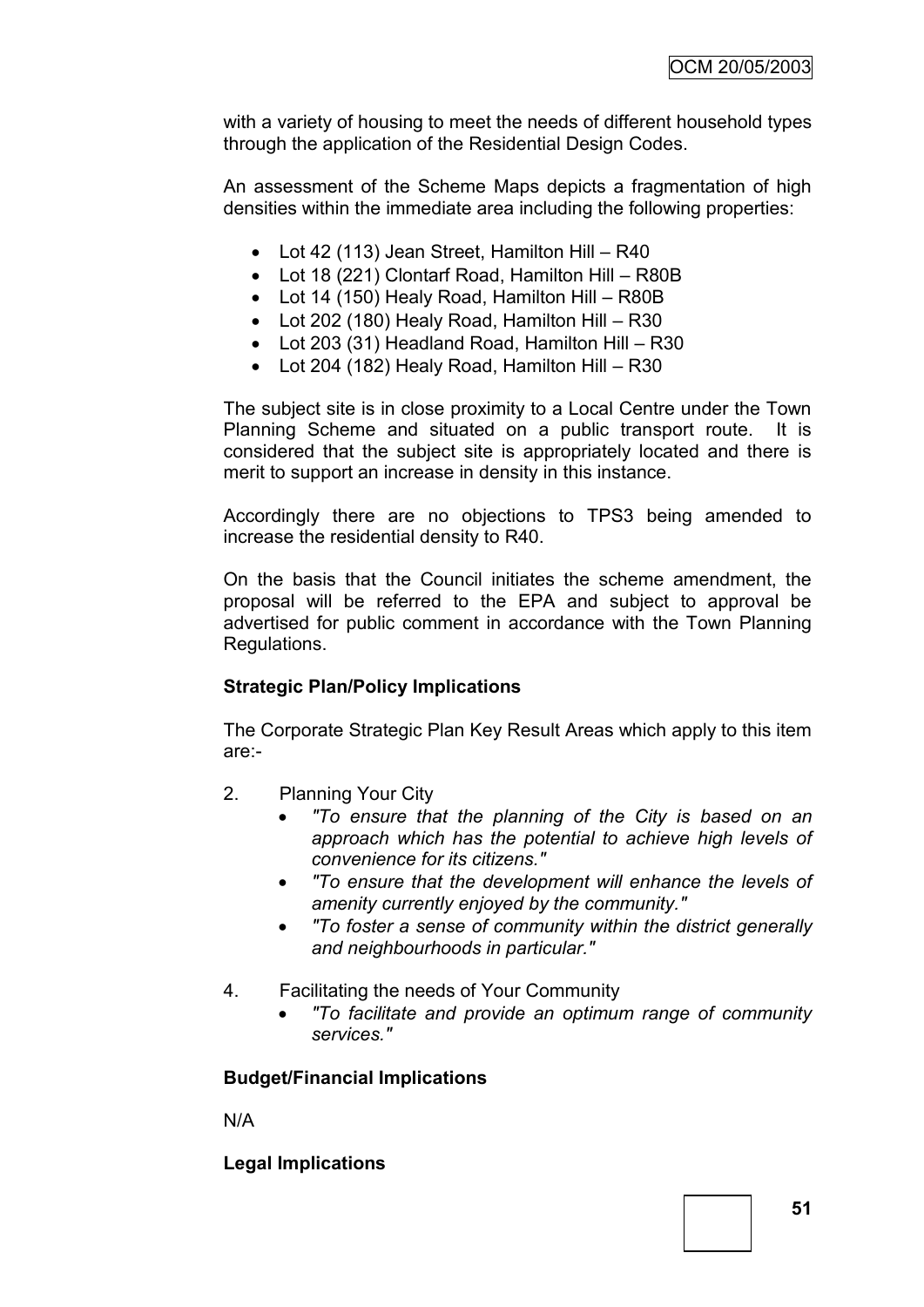## N/A

## **Community Consultation**

Community consultation is required pursuant to the Town Planning Regulations

## **Implications of Section 3.18(3) Local Government Act, 1995**

Nil.

## **14.9 (MINUTE NO 2026) (OCM 20/05/2003) - PROPOSED HOME BUSINESS (SIGNS & GRAPHICS) - LOT 34 (65A) OCEAN ROAD, COOGEE - OWNER/APPLICANT: JOHN ERNEST LYUS (3309764) (ACB) (ATTACH)**

#### **RECOMMENDATION** That Council:

- (1) vary the development requirements pursuant to Clause 5.6 of Town Planning Scheme No. 3 and grant approval for the proposed Home Business on Lot 34 (65A) Ocean Road, Coogee subject to the following conditions:-
	- 1. The development complying with the Home business provisions and definition set out in the Town Planning Scheme with the exception of item (c).
	- 2. The home business can only be undertaken by the owner of the land and is not transferable.
	- 3. On the sale of the property or change in ownership of the land the home business entitlement ceases.
	- 4. All materials and/or equipment used in relation to the Home Business shall be stored within the residence or an approved outbuilding.
	- 5. The Home Business Approval may be withdrawn by the Council upon receipt of substantiated complaints.

# FOOTNOTE

1. The development is to comply with the *Environmental Protection Act 1986,* which contains penalties where noise limits exceed that prescribed by the *Environmental Protection (Noise) Regulations 1997.*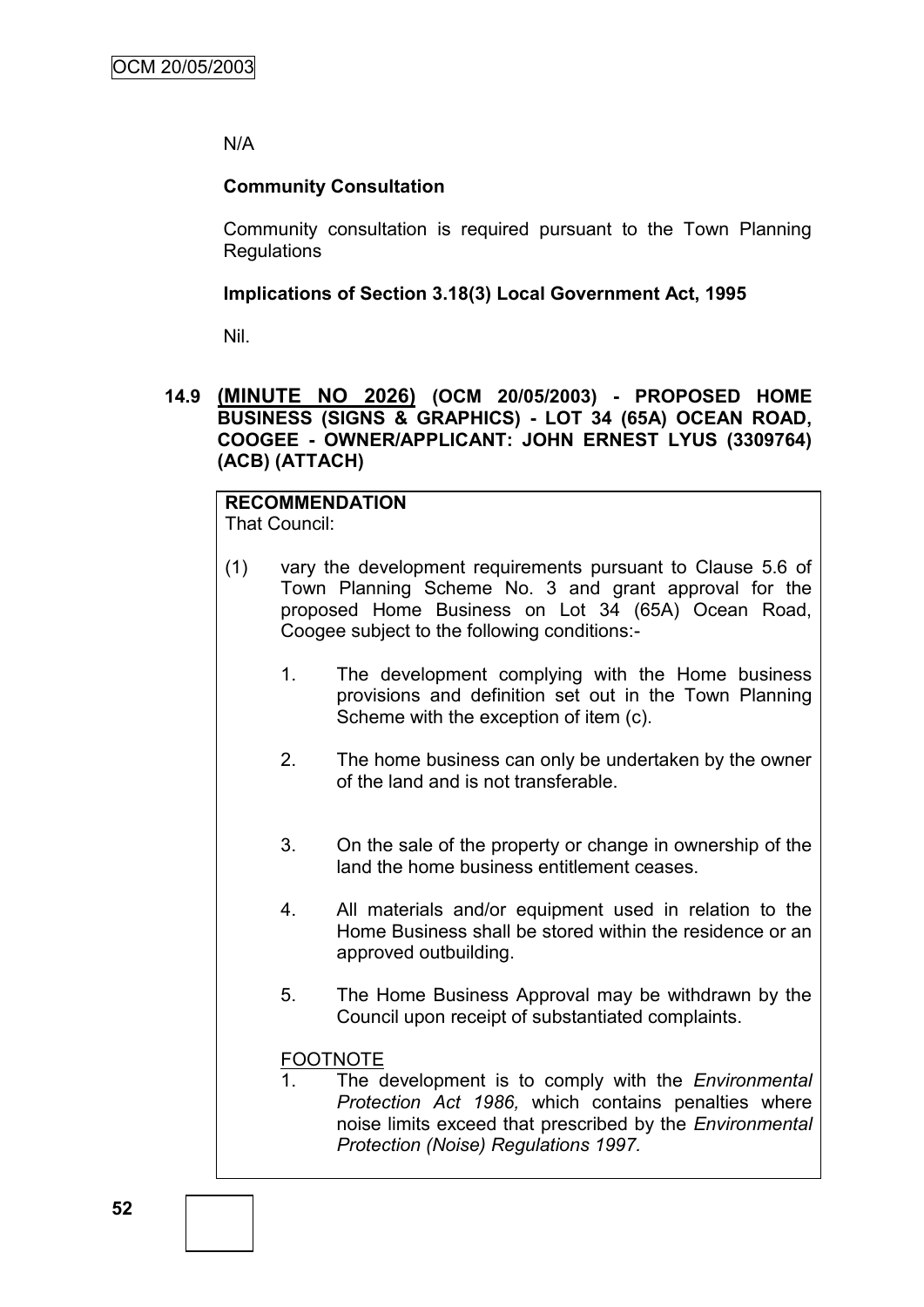|     | 2.                                                                                  |                                                             | The Home Business on Lot 34 Ocean Road is defined in                                                                                                                                                                                                                                                                                                        |  |  |  |  |
|-----|-------------------------------------------------------------------------------------|-------------------------------------------------------------|-------------------------------------------------------------------------------------------------------------------------------------------------------------------------------------------------------------------------------------------------------------------------------------------------------------------------------------------------------------|--|--|--|--|
|     |                                                                                     | Council's Town Planning Scheme as "a business, service      |                                                                                                                                                                                                                                                                                                                                                             |  |  |  |  |
|     |                                                                                     | or profession carried out in a dwelling or on land around a |                                                                                                                                                                                                                                                                                                                                                             |  |  |  |  |
|     |                                                                                     |                                                             | dwelling by an occupier of the dwelling which $-$                                                                                                                                                                                                                                                                                                           |  |  |  |  |
|     |                                                                                     | (a)                                                         | does not employ more than 2 people not members<br>of the occupier's household;                                                                                                                                                                                                                                                                              |  |  |  |  |
|     |                                                                                     | (b)                                                         | will not cause injury to or adversely affect the<br>amenity of the neighbourhood;                                                                                                                                                                                                                                                                           |  |  |  |  |
|     |                                                                                     | (C)                                                         | (refer to condition 1);                                                                                                                                                                                                                                                                                                                                     |  |  |  |  |
|     |                                                                                     | (d)                                                         | does not involve the retail sale, display or hire of<br>goods of any nature;                                                                                                                                                                                                                                                                                |  |  |  |  |
|     |                                                                                     | (e)<br>(f)                                                  | in relation to vehicles and parking, does not result<br>in traffic difficulties as a result of the inadequacy of<br>parking or an increase in traffic volumes in the<br>neighbourhood, and does not involve<br>the<br>presence, use or calling of a vehicle more than 3.5<br>tonnes tare weight; and<br>does not involve the use of an essential service of |  |  |  |  |
|     |                                                                                     |                                                             | greater capacity than normally required in the<br>zone.'                                                                                                                                                                                                                                                                                                    |  |  |  |  |
| (2) | issue a Schedule 9 Notice of Determination on Application for<br>Planning Approval. |                                                             |                                                                                                                                                                                                                                                                                                                                                             |  |  |  |  |

#### **COUNCIL DECISION**

MOVED Clr V Oliver SECONDED Clr S Limbert that the recommendation be adopted.

# **CARRIED 10/0**

## **Background**

| <b>ZONING:</b>    | MRS:                            | Urban |  |  |
|-------------------|---------------------------------|-------|--|--|
|                   | TPS3:                           | Rural |  |  |
| LAND USE:         | Residential                     |       |  |  |
| LOT SIZE:         | $7610m^2$                       |       |  |  |
| AREA:             | Approximately 105m <sup>2</sup> |       |  |  |
| <b>USE CLASS:</b> | <b>Home Business</b>            |       |  |  |

The applicant applied for a Home Occupation on 9 September 2002 under District Zoning Scheme No. 2 to seek permission for a Signs and Graphics Business.

This application was refused under delegated authority on 11 September 2002 as the proposal failed to comply with the definition of a "Home Occupation" pursuant to District Zoning Scheme No. 2.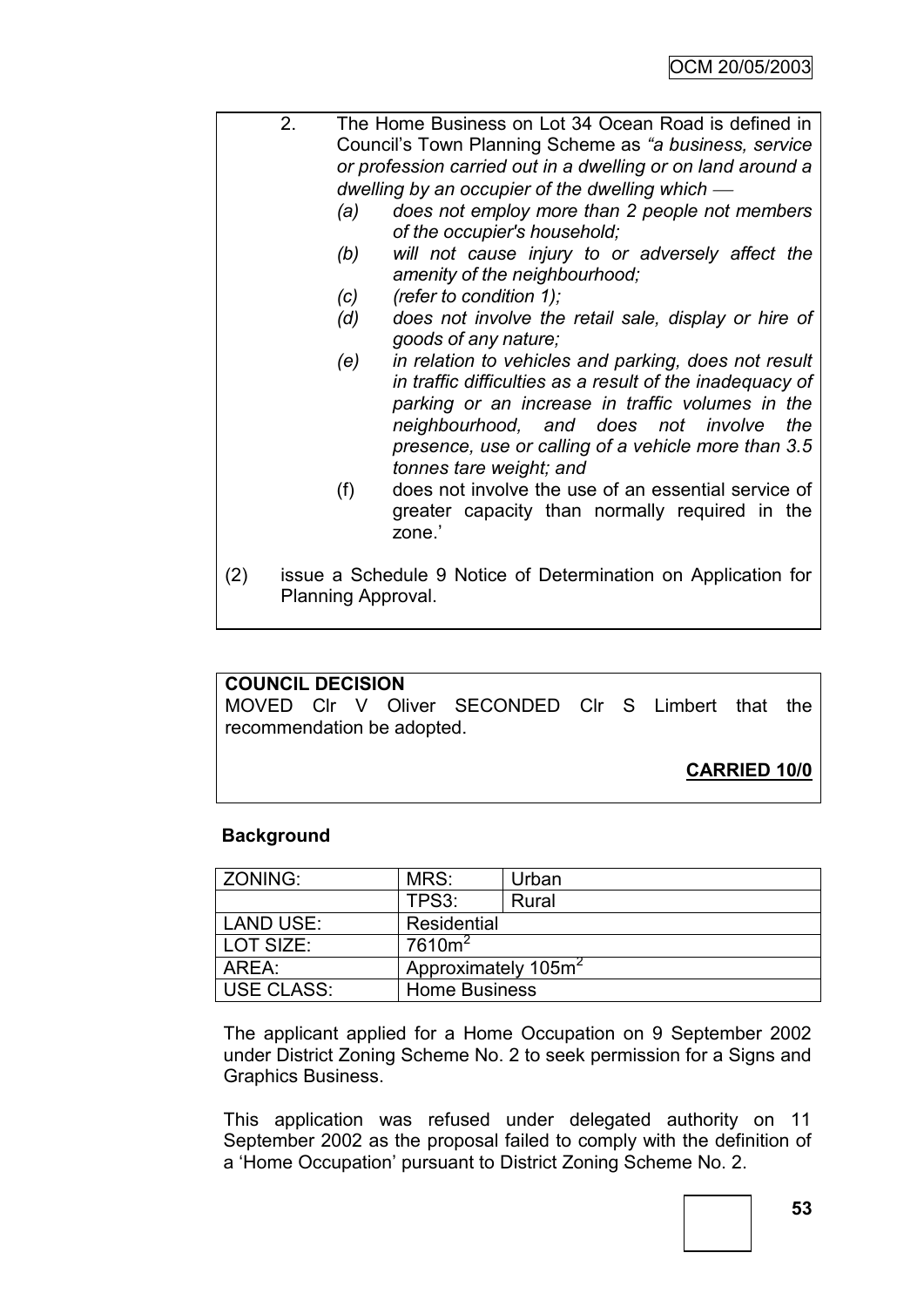The applicant did not appeal this decision.

The City of Cockburn District Zoning Scheme No. 2 has now been superseded with the City of Cockburn Town Planning Scheme No. 3 (gazetted 20 December 2002).

The City has recently been made aware that the business has been operating on the subject site without the prior planning approval of the Council. On 21 February 2003 the City advised the owner that in order for the business to continue operating on the premises, it must be bought into compliance with the "Home Business" provisions of the City of Cockburn Town Planning Scheme No. 3 and approved by Council.

As previously stated the refused application was made under District Zoning Scheme No. 2 which made no provision for a Home Business which is a more extensive activity.

The City received an application for a Home Business on 20 March 2003.

#### **Submission**

The applicant submits the following: -

*"…..it would be commercially restrictive for the business to be constrained to comply with item (c) in the "Home Business" provisions.*

*The Applicant would like Council to give this application special consideration for continuation of the business as it is.*

*The business is unique and some understanding is required of the processes used for sign manufacture.*

*The business ranges from making business cards to billboards. The smaller items can be made within the 50 square metre area, however the larger signs cannot be restricted to this area.*

*There is no difference in the level of difficulty or noise generation associated with making a 1 metre long sign to a 10 metre long sign.*

*The main machines used in sign manufacturing are a manual guillotine and a bender. The guillotine gets used more when making the smaller signs as the larger signs are often made from a full size sheet. Compressors or devices that would produce fumes or cause electrical interference are not used. Very little welding is undertaken.* 

*The hourly usage rates per month for each machine are as follows:*

- *Guillotine 5 hours*
	- *Bender 2 hours*
- *Mig welder ¼ hour*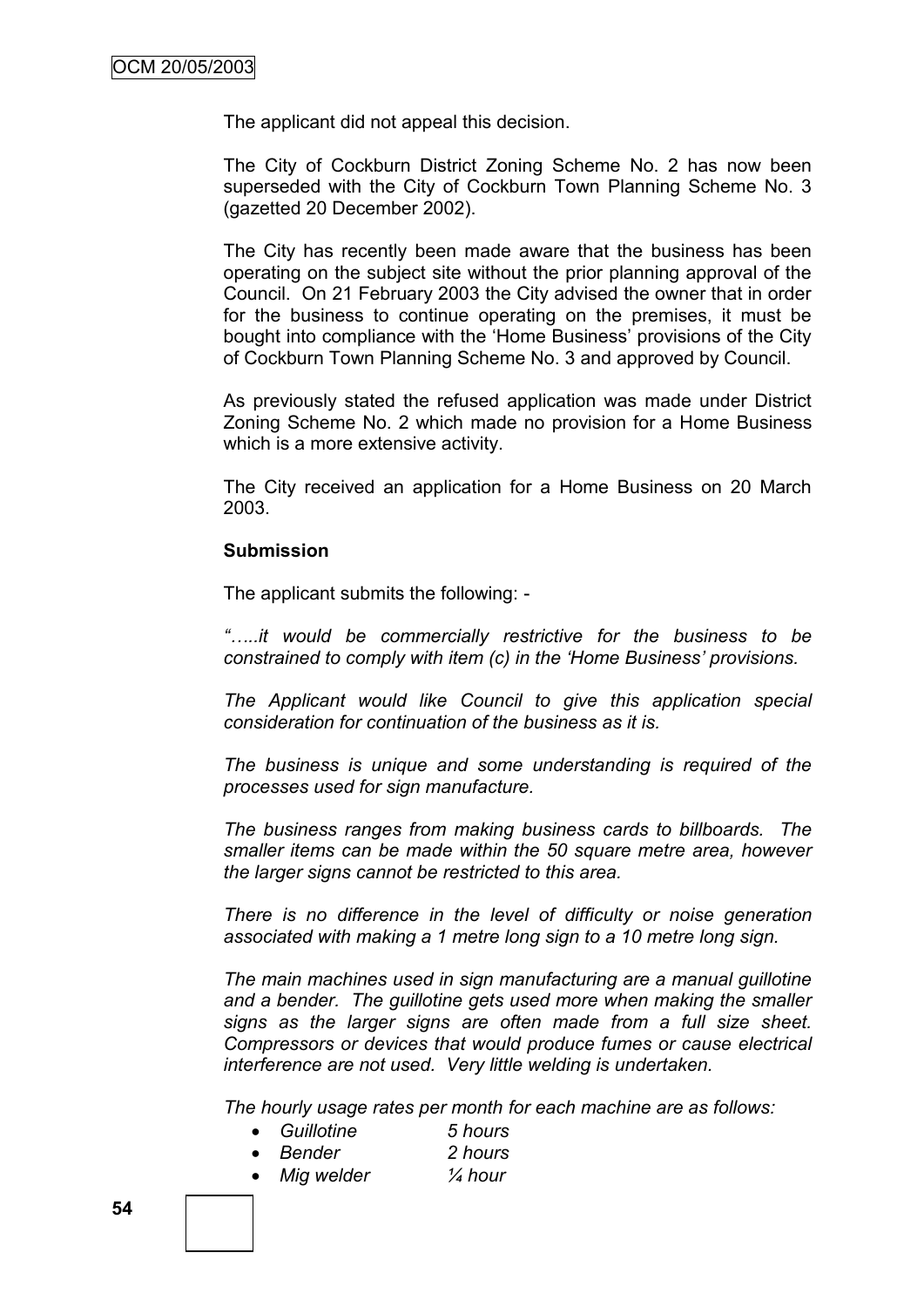- *Drills 3 hours*
- *Cut-off machine 1 hour*

*The area in which the signs are made is used as a private workshop for general household repairs and maintenance as well as vehicle storage."*

A locality map and a copy of the site plan associated with the Home Business is included in the agenda attachments.

# **Report**

The Applicant proposes a Home Business from his place of residence being 65a Ocean Road, Coogee.

The applicant complies with every requirement under the definition of a 'Home Business' (refer to Background section) with the exception of item (c), in that the nature of the sign company cannot be restricted to the 50 square metre requirement under Town Planning Scheme No. 3.

The Applicant confirmed that approximately 35 $m<sup>2</sup>$  of the house and  $70m<sup>2</sup>$  of the shed is to be used for the business.

The home business does not generate additional vehicular movements over what a normal household would, as the majority of the orders are received by fax or email and signs are generally dispatched by the company.

Since the company has been renting the premises, there have been no complaints from neighbours. In fact, the applicant has received positive and complimentary feedback from neighbours and has submitted letters of support from the adjoining neighbours as part of this proposal.

It is considered that the proposed Home Business can be supported for the following reasons: -

- The rural lot size of  $7610m^2$  is bigger than a residential lot and assists in managing any impact of the business on-site.
- Although the Home Business fails to comply with the definition for "Home Business" under Schedule 1 of Town Planning Scheme No. 3, the bulky nature of some of the signs made by the company makes it impossible to restrict the area to less than 50 square metres. It is therefore unreasonable to restrict the area to 50 square metres in this instance;
- It is considered that the nature of the use including the machinery used will have no adverse affect on the amenity of the area, which is otherwise restricted from further development as a result of the Watsonia buffer area; and
- The proposal is supported by neighbouring landowners.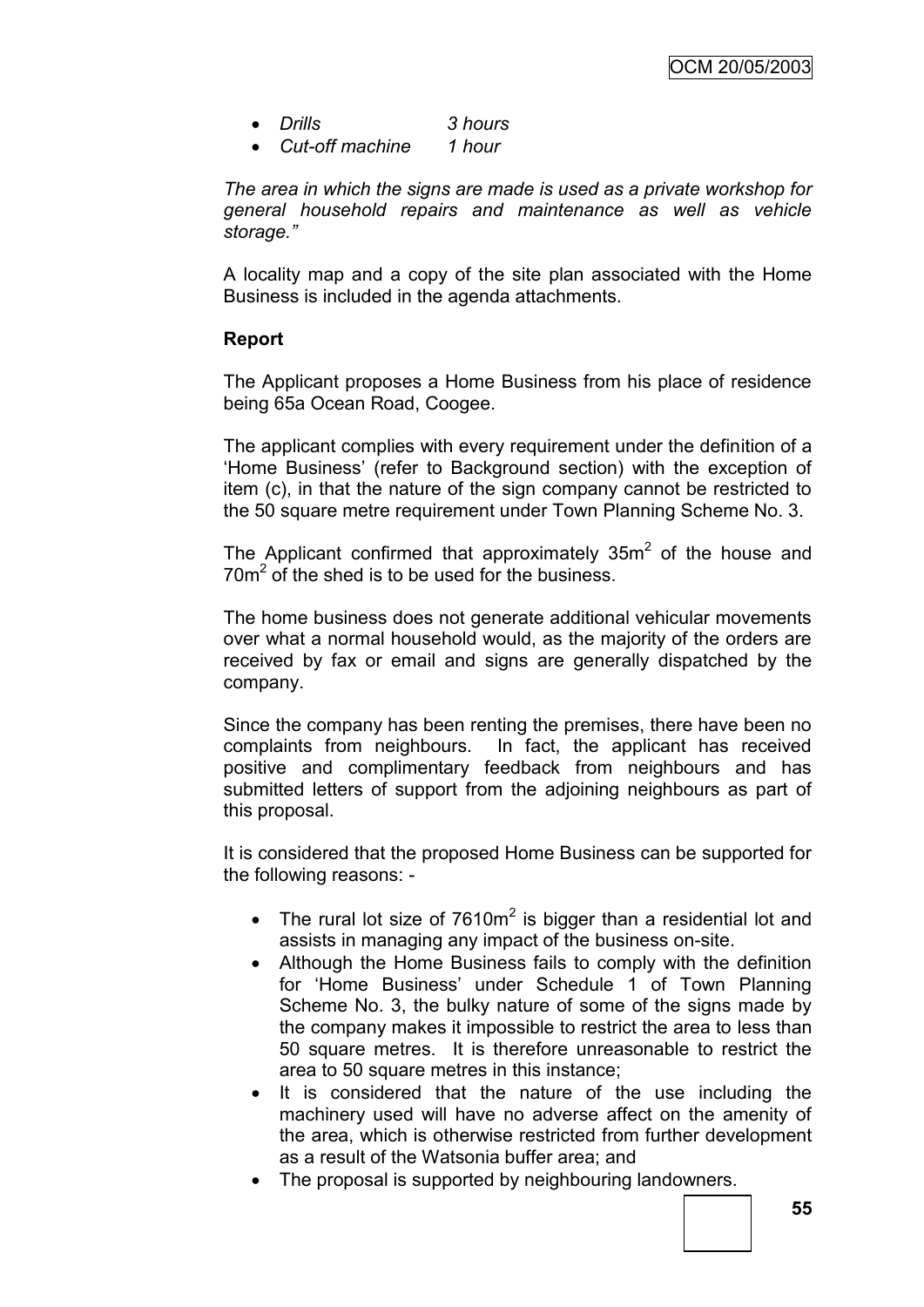# **Strategic Plan/Policy Implications**

The Corporate Strategic Plan Key Result Areas which apply to this item are:-

- 2. Planning Your City
	- *"To ensure that the planning of the City is based on an approach which has the potential to achieve high levels of convenience for its citizens."*
	- *"To ensure that the development will enhance the levels of amenity currently enjoyed by the community."*
	- *"To foster a sense of community within the district generally and neighbourhoods in particular."*

## **Budget/Financial Implications**

N/A

## **Legal Implications**

N/A

## **Community Consultation**

The applicant sought and received letters of no objection to the proposal from the two occupied properties adjoining the subject land. The City did not refer the proposal to adjoining landowners for comment as it was considered the proposal would not adversely affect the amenity of adjoining landholdings.

## **Implications of Section 3.18(3) Local Government Act, 1995**

Nil.

## **14.10 (MINUTE NO 2027) (OCM 20/05/2003) - OUTBUILDING REPLACEMENT - LOT 304 (356) WATTLEUP ROAD, WATTLEUP - OWNER/APPLICANT: CARL PACEY (412803) (ACB) (ATTACH)**

#### **RECOMMENDATION** That Council:

(1) vary the development requirements to Clause 6.5 of the Town Planning Scheme No.3 and grant approval to the proposed outbuilding on Lot 304 (356) Wattleup Road, Wattleup subject to the following conditions:-

STANDARD CONDITIONS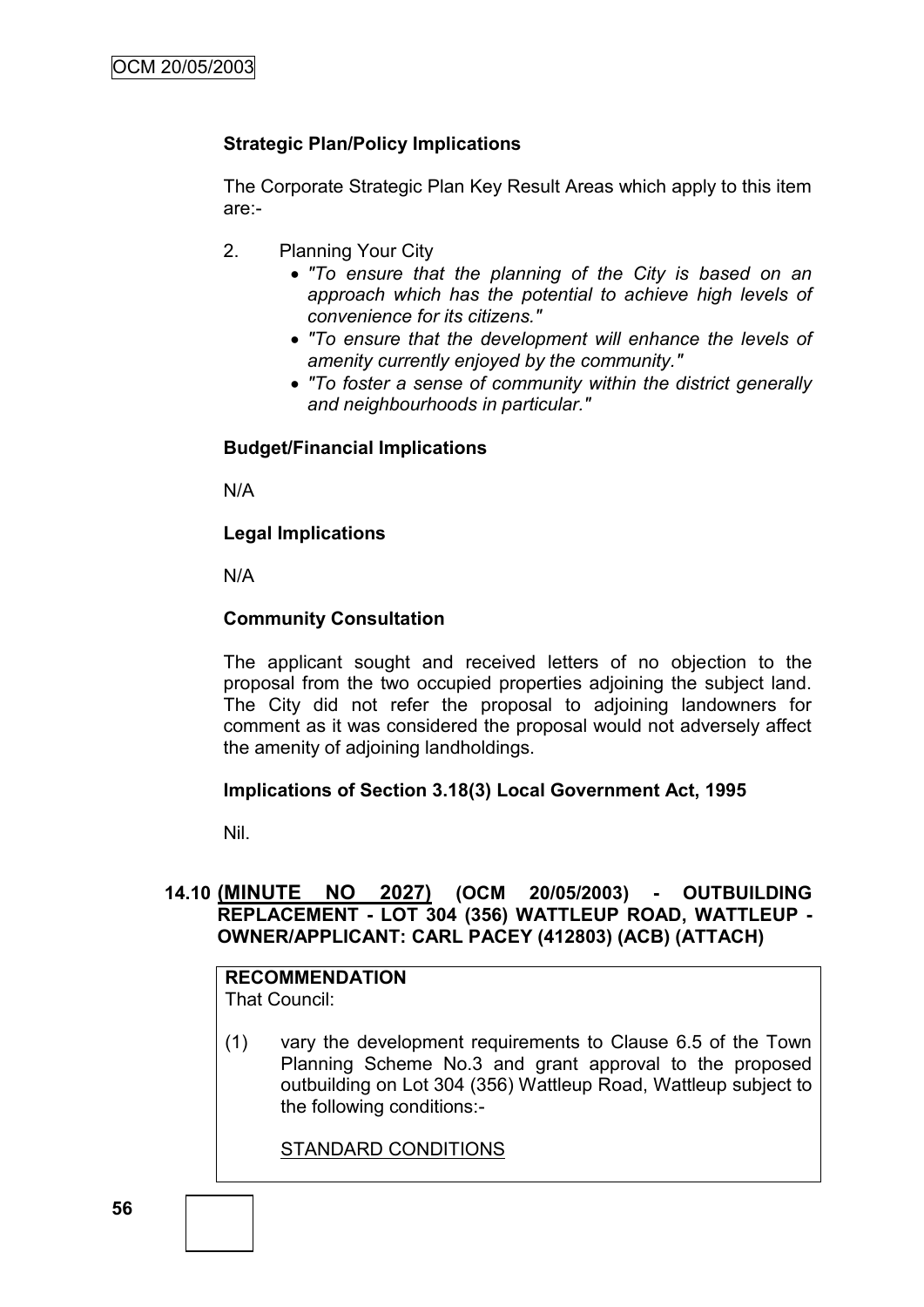- 1. Development may be carried out only in accordance with the terms of the application as approved herein and any approved plan.
	- 2. Nothing in the approval or these conditions shall excuse compliance with all relevant written laws in the commencement and carrying out of the development.
	- 3. All stormwater being contained and disposed of on-site to the satisfaction of the Council.
	- 4. No activities causing noise and/or inconvenience to neighbours being carried out after 7.00pm or before 7.00am, Monday to Saturday, and not at all on Sunday or Public Holidays.
	- 5. Retaining wall(s) being constructed in accordance with a qualified Structural Engineer"s design and a building licence being obtained prior to construction.

## SPECIAL CONDITIONS

- 1. The land tenure arrangement associated with the drainage sump on Lot 304 and the access arrangements through Lot 303 being resolved to the satisfaction of Council prior to commencement of development, and the re-arrangement is to be at no cost to the Council.
- 2. Any fuels and/or oils are to be stored securely and in such a manner as to limit potential damage to the environment through accidental spillage.

# FOOTNOTES

- A The development is to comply with the *Environmental Protection Act 1986, which* contains penalties where noise limits exceed that prescribed by the *Environmental Protection (Noise) Regulations 1997.*
- B The development is to comply with the Building Code of Australia.
- (2) issue a Schedule 9 Notice of Determination on Application for Planning Approval to the applicant.

| <b>COUNCIL DECISION</b> |  |  |  |                                                    |  |  |  |  |  |
|-------------------------|--|--|--|----------------------------------------------------|--|--|--|--|--|
|                         |  |  |  | MOVED CIr V Oliver SECONDED CIr S Limbert that the |  |  |  |  |  |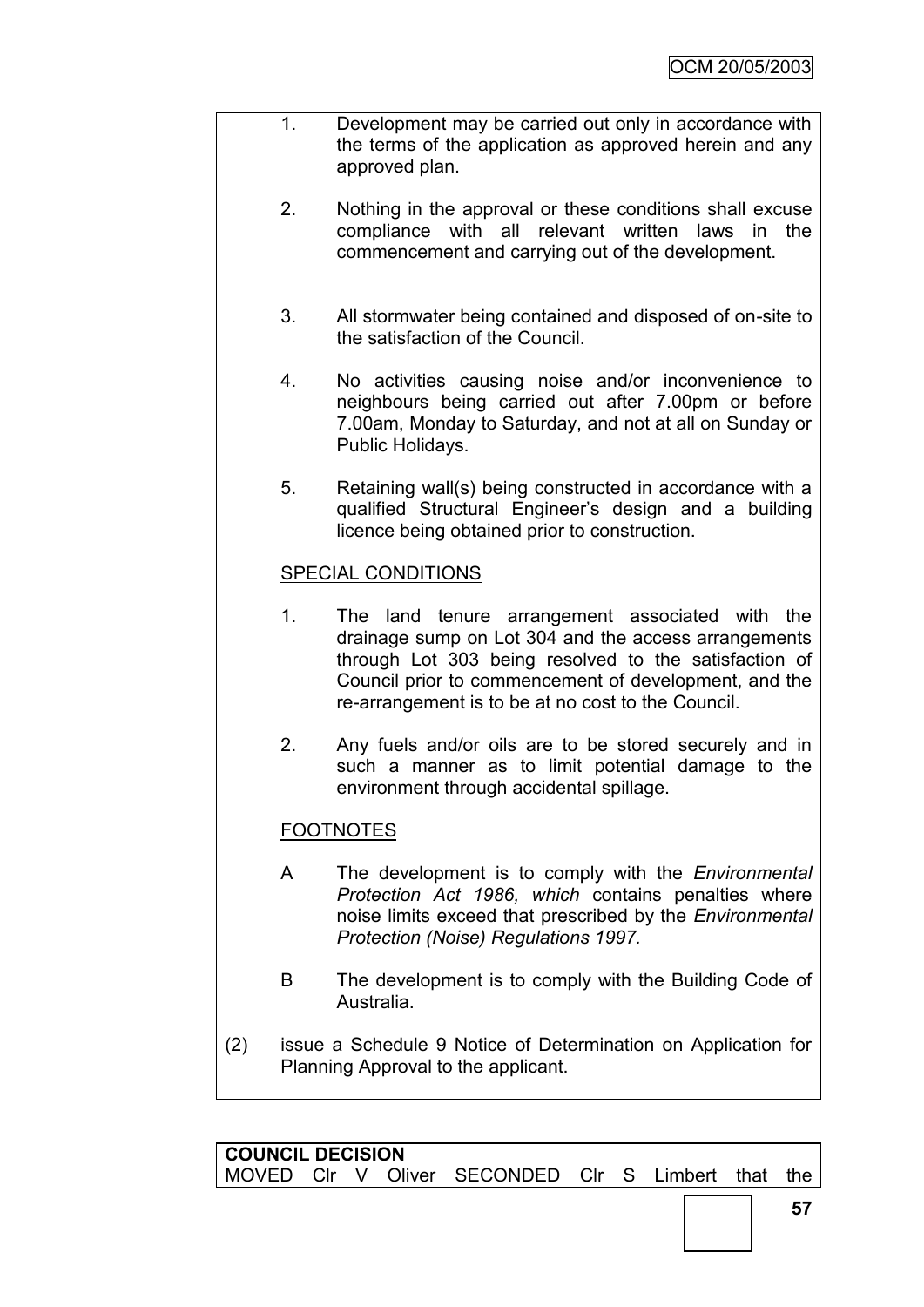recommendation be adopted.

**CARRIED 10/0**

#### **Background**

| <b>ZONING:</b>    | MRS:                    | URBAN DEFERRED     |  |  |  |  |
|-------------------|-------------------------|--------------------|--|--|--|--|
|                   |                         | TPS: DEVELOPMENT   |  |  |  |  |
| <b>LAND USE:</b>  | <b>RESIDENTIAL</b>      |                    |  |  |  |  |
| LOT SIZE:         |                         | 3520m <sup>2</sup> |  |  |  |  |
| AREA:             | 432m <sup>2</sup>       |                    |  |  |  |  |
| <b>USE CLASS:</b> | HOUSE - SINGLE (R-CODE) |                    |  |  |  |  |

A drainage sump currently exists on Lot 304, a privately owned landholding the subject of this application. The responsibility of the sump lies with the City, as its purpose is to contain and dispose of stormwater drainage from Wattleup Road. It was originally intended to relocate the sump to Lot 303 (Council owned) situated immediately adjacent to Lot 304, but this never eventuated.

In 1998, the City was made aware that Lot 304 was on the market and investigated the possibility of reconstructing the sump on Lot 303. On 12 October 1998 the City"s Land Officer requested the City"s Construction Engineer to investigate the reconstruction of the sump on Lot 303 in order to identify potential problems with the construction phase.

The City"s Construction Engineer examined the land and the existing drainage infrastructure. This revealed that the relocation of the sump to Lot 303 would result in substantial new work and would restrict access to an existing shed on Lot 304 as the owner currently maintains access through Lot 303.

It was suggested that access to the shed be safeguarded by imposition of a 5m easement on the Title of Lot 303. As the land has an area of 225m<sup>2</sup>, this easement would result in a residual area of 100m<sup>2</sup> (10m by 10m) for the sump, which requires a minimum area of  $144m^2$  (12m by 12m).

The sale of the land to the current landowner proceeded. The owner continues to access the shed via an existing crossover through Council"s Lot 303. The City did not progress with the sump relocation and the matter remains unresolved.

## **Submission**

The applicant proposes to replace an existing corrugated iron shed on the site. The applicant states that the area of the existing shed is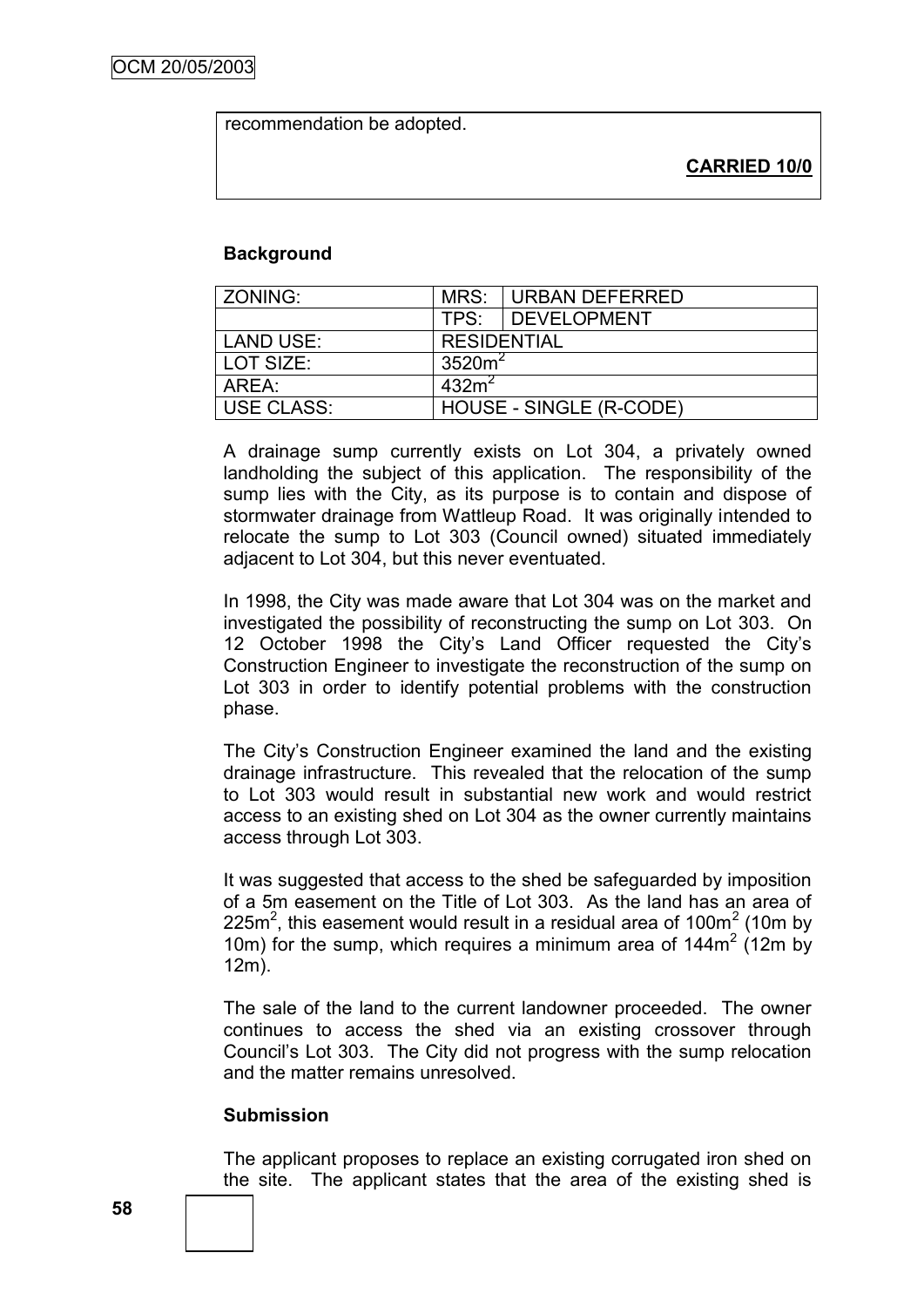369.6m<sup>2</sup> (24m length x 15.4m width x 4.2m height). The applicant proposes replacement of this shed with a Colorbond / Zincalume shed with an area of 432 $m^2$  (24m length x 18m width x 6m height). The applicant"s submission states that the existing shed is falling apart from corrosion and looks untidy with all the add-ons and extensions made by preceding owners over previous years.

The landowner confirmed by way of correspondence dated 11 February 2003 that the purpose of the new shed is for a one-off boat restoration project that will take at least 10 years to complete. The proposed shed will accommodate the restoration of a boat with a length of 18m and height of 5m. The extra width will facilitate the working space for this long-term project.

The applicant"s submission states that the proposal *"…..is in keeping with other similar shed styles and sizes in the area."*

## **Report**

A shed is defined as an outbuilding under Town Planning Scheme No. 3. An outbuilding means a roofed structure that is enclosed on more than half of its perimeter used for domestic or rural purposes consistent with the Town Planning Scheme.

The subject land is zoned "Development" under Town Planning Scheme No.3. The intent of the Development Area is to provide for future residential development.

The proposed outbuilding fails to comply with Council Policy APD18, which specifies that the combined floor area of existing and proposed outbuildings and the wall height of proposed outbuildings are not to exceed 100m<sup>2</sup> and 3 metres height within the development zone. The existing shed already exceeds the minimum size requirements for outbuildings. Replacement of the existing shed with a  $432m^2$  shed will result in an additional shed area of  $62.4m^2$ . This is considered appropriate in this instance given the applicant"s intention to replace the dilapidated shed with a new colorbond shed.

Notwithstanding the above, there are a number of issues that must be addressed as part of this application. The land is included within a Development Area, ultimately intended for residential development. Although there has been no structure planning undertaken over this area to date, there is a need to address the drainage issue as it is inappropriate that drainage sumps be located within private landholdings given that maintenance and management of these sumps cannot be guaranteed. It is therefore reasonable to request that this matter be resolved in conjunction with this shed application.

On this basis, the four aspects for consideration of the proposal are the impact the shed would have on the visual amenity of adjoining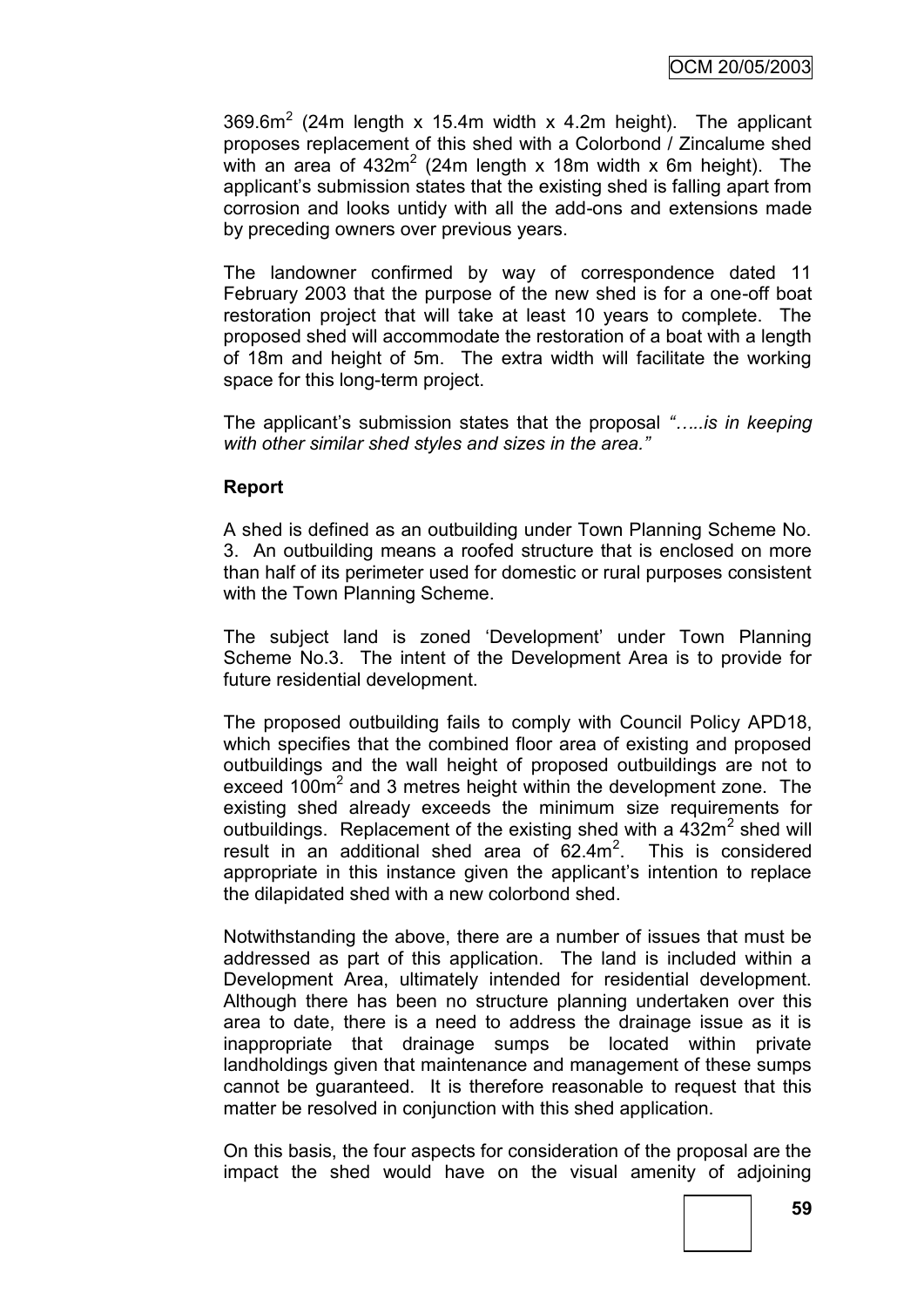properties, the potential for noise from restoration and the drainage sump / access arrangements.

#### *Visual Amenity*

As previously stated the proposal involves replacement of a corroded corrugated iron shed (369.6m<sup>2</sup>) with a 432m<sup>2</sup> colorbond and zincalume shed. The site has frontage onto Wattleup Road. The existing and proposed shed is positioned approximately 1m from the front boundary line adjoining Lot 303. Notwithstanding non-compliance with Policy APD 18 it is considered that the proposed shed will not have an adverse effect on the visual amenity of the street and will in fact be an improvement on the existing situation on the site.

#### *Noise*

The applicant has stated that the shed will be used to restore an old boat. The applicant has obtained the permission of the adjoining owners. Approval of the shed can be conditional to compliance with the *Environmental Protection Act 1986*, which contains penalties where noise limits exceed that prescribed by the *Environmental Protection (Noise) Regulations 1997.*

#### *Drainage Sump and Access*

The location of the drainage sump poses a problem for the City in that maintenance and management of the drainage sump cannot be guaranteed. Alternatively, relocation of the drainage sump to Lot 303 removes access to the shed located on Lot 304 as access is currently provided from an existing crossover located through Councils Lot 303. In addition, the cost associated with new infrastructure is undesirable from the City's point of view.

On the basis of the above, the most sensible solution would be to undertake a land swap arrangement with the owners of Lot 304. Severance of a portion of Lot 304 in return for Lot 303 will ensure that maintenance and management of the drainage sump is guaranteed and access to the shed continues from the existing crossover.

#### *Conclusion*

For the reasons detailed above, it is recommended that Council approve the shed subject to the conditions contained in the recommendation.

## **Strategic Plan/Policy Implications**

The Corporate Strategic Plan Key Result Areas, which apply to this item are:-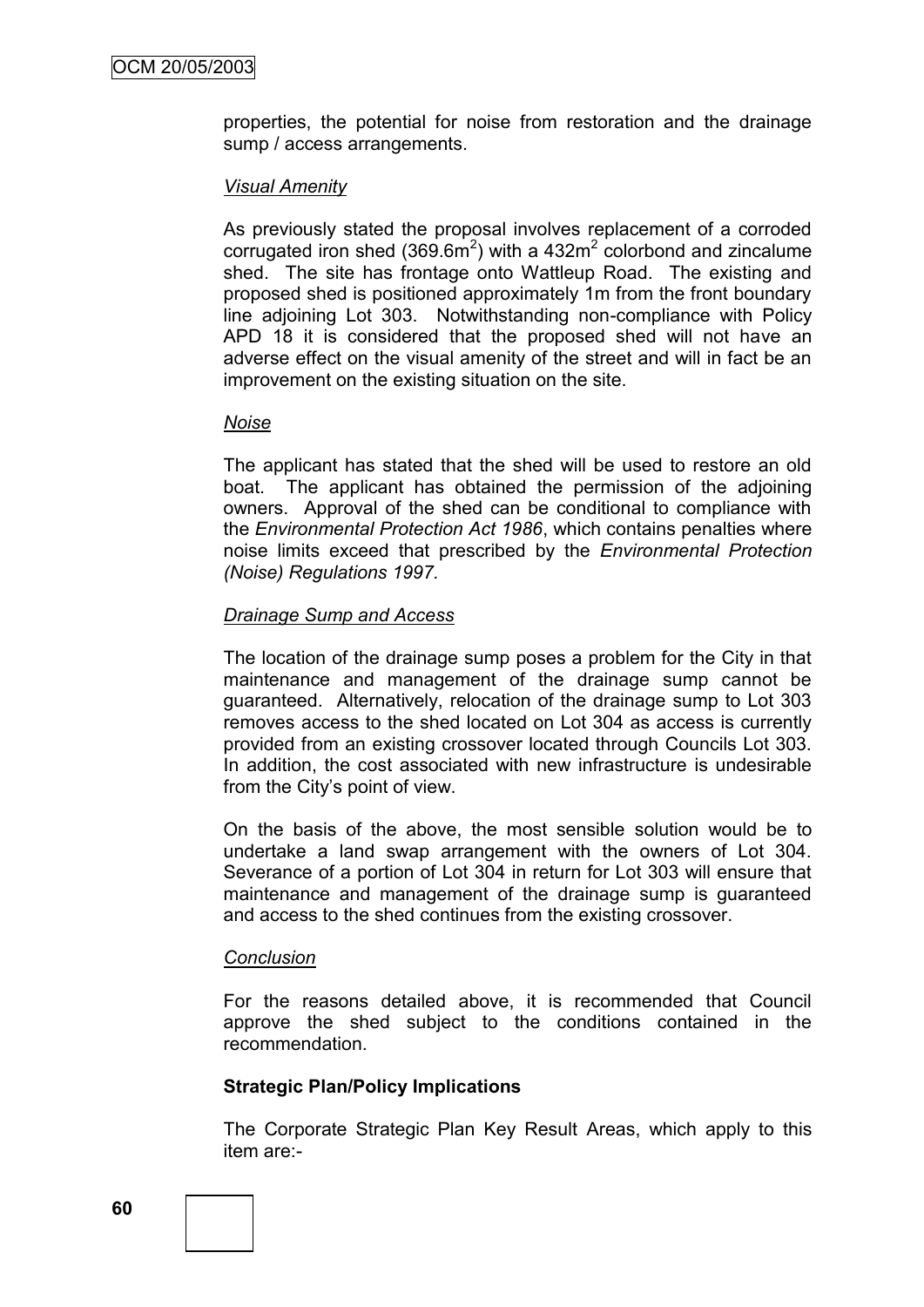- 1. Planning Your City
	- *"To ensure that the planning of the City is based on an approach which has the potential to achieve high levels of convenience for its citizens."*
	- *"To ensure that the development will enhance the levels of amenity currently enjoyed by the community."*

The Planning Policies, which apply to this item are:-

APD18 Outbuildings

## **Budget/Financial Implications**

The relocation of the drainage reserve to suit the existing sump should be at no cost to the Council.

#### **Legal Implications**

N/A

#### **Community Consultation**

The applicant sought and received letters of no objection to the proposal from the two occupied properties adjoining the subject land. The City did not refer the proposal to adjoining landowners for comment as it was considered the proposal would not adversely affect the amenity of adjoining landholdings.

#### **Implications of Section 3.18(3) Local Government Act, 1995**

Nil.

## **14.11 (MINUTE NO 2028) (OCM 20/05/2003) - PROPOSED PAW CLOSURE - LITTLE RUSH CLOSE/BLACKTHORNE CRESCENT, SOUTH LAKE - APPLICANT: COLIN & DEBBIE ARKWRIGHT (451152; 450716) (JW) (ATTACH)**

## **RECOMMENDATION**

That Council not close the pedestrian accessway between Little Rush Close and Blackthorne Crescent, South Lake as it currently provides convenient access to and from the Lakes Shopping Centre and bus services along North Lake Road and its closure would significantly increase the walking distance to these facilities.

#### **COUNCIL DECISION**

MOVED Clr A Tilbury SECONDED Clr S Limbert that Council: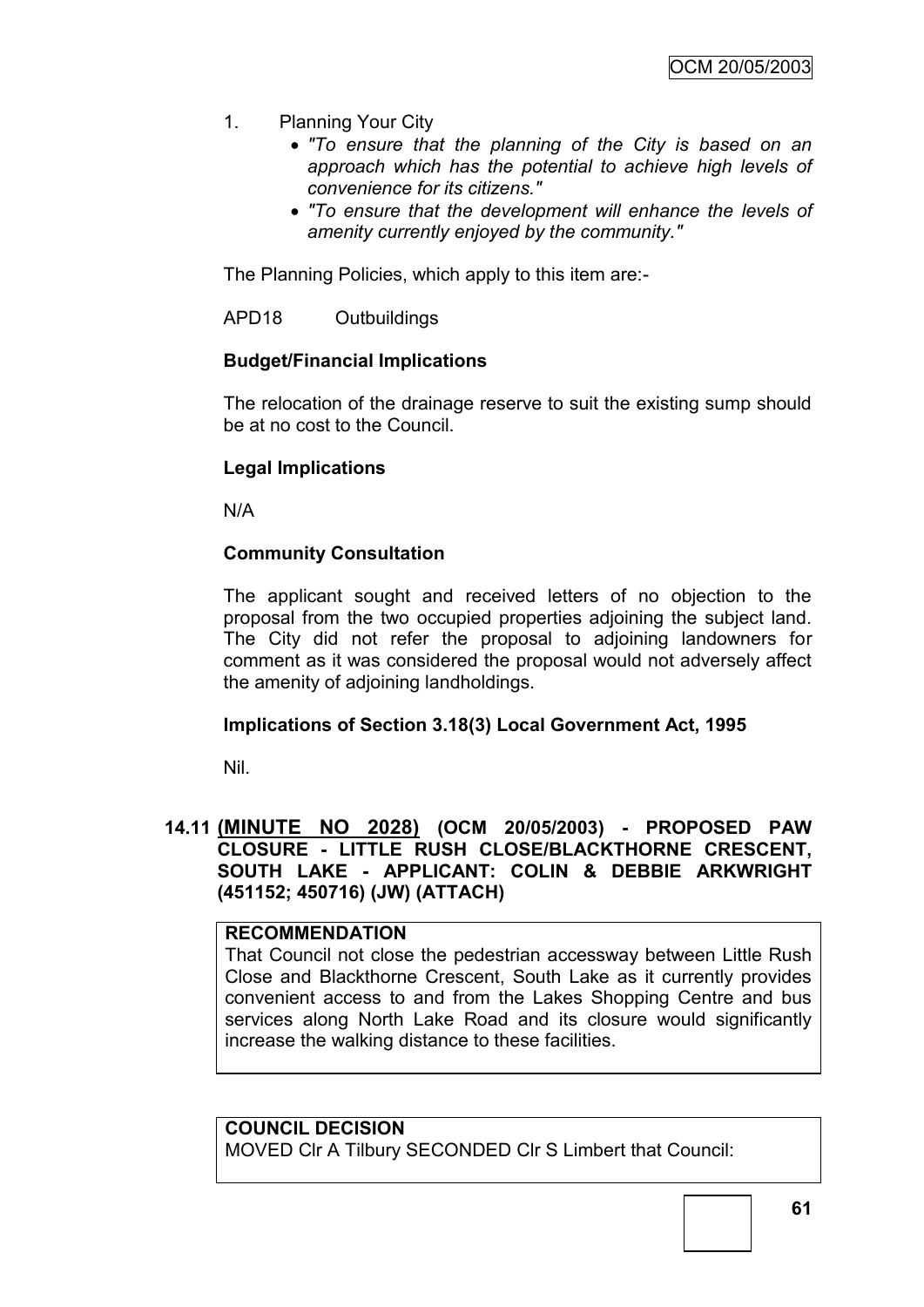## (1) receive the report;

- (2) initiate the closure of the Public Accessway between Little Rush Close and Blackthorne Crescent, South Lake under the provisions of the Local Government Act;
- (3) write to the residents residing in Blackthorne Crescent, Pecan Court, Hackettiana Avenue, Adrina Court and Lessing Place, advising of the Council"s decision to initiate the closure of the Public Accessway serving the Lakes Shopping Centre and invite written comments by a specified date, being not less than 21 days from the date of the advice;
- (4) erect a sign at each end of the walkway advising of the Council"s decision to initiate the closure of the Public Accessway and invite written submissions from the public; and
- (5) prior to recommending the closure of the Public Accessway, the Council have due regard for any submissions received from the servicing agencies and the public.

**CARRIED 8/2**

## **Explanation**

The Public Accessway is the subject of anti-social behaviour and is having an adverse effect on the residents living in the abutting properties. Alternative access to the shopping centre can be gained via Elderberry Drive or Mason Court.

## **Background**

This report concerns an application for the closure of a Pedestrian Access Way (PAW) in Little Rush Close/ Blackthorne Crescent in Southlake (see Agenda attachment for location details).

Council has been continually dealing with this issue since 1996. Council resolved at its meetings of August 1996 and June 2001 respectively for this PAW to remain open.

Council planning services has received a letter of complaint. A site inspection, file check and liaison with other Council departments have been undertaken to gain a better understanding of the current situation and to work out a better solution for the problems identified in the complaint.

## **Submission:**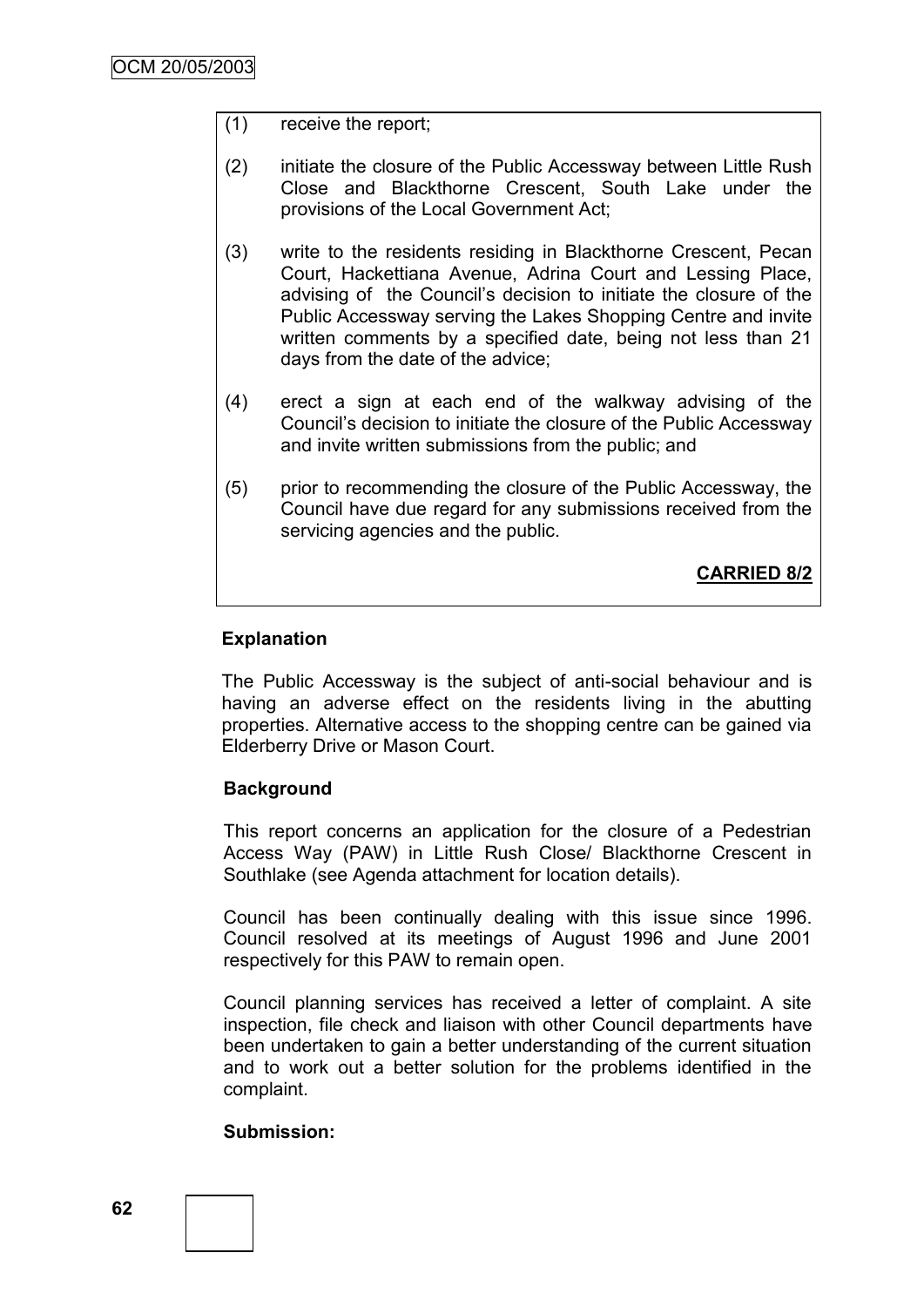A letter dated 5 March 2003 was received from the owner (26 Little Rush Close) requesting that the public walkway from Little Rush Close to Blackthorn Crescent be closed. A copy of the letter is included in the Agenda attachments.

The letter states that:

*"I am writing to you to consider the closure of the laneway. I have lived next to this laneway for the past 17 years and have witnessed this particular laneway go from an easy access to the primary school to a laneway which is now the home of increasing vandalism, drug & criminal activity."* 

## **Report**

The Pedestrian Accessway (PAW) in question is approximately 65 metres long and 4 metres wide and is flanked by 1.8 metre high fibrous cement fencing. A site inspection held on 28 March 2003 indicates that the PAW was in poor condition with a large amount of rubbish and overhanging vegetation at the eastern side of the PAW.

Council at its meeting of August 1996 resolved to recommend that the PAW remain open after consultation with the neighbourhood and public services authorities including Telstra and Water Corporation. The main reasons were:

- 1. the residents objecting to the closure use the accessway to walk to the shopping centre and feel that the alternative routes are not as safe and increase the distance to the shopping centre.
- 2. Telstra has cables through the accessway and the Water Corporation has a water main and a sewer through the accessway.

In 2001, Local Legislative Assembly Member Fran Logan was petitioned by the owners or occupants of eleven South Lake properties seeking the closure of the pedestrian accessway. Mr Logan has sought Council"s support for the closure of this PAW as a result of nuisance experienced by adjacent and nearby residents.

A full assessment of the closure of the PAW was undertaken by Council Planning officers under Policy PD 10 (currently Policy APD 21), which provides a framework for evaluating proposals to close a PAW and guidance on the matters Council will take into consideration in order to balance the negative impacts experienced by residents living near a PAW against the wider community need for it. The assessment determined that it was not appropriate to close the PAW principally due to the significantly increased walking distance to the adjoining Lakes Shopping Centre and North Lake Road bus stop for a substantial number of residents. It was also recommended that a number of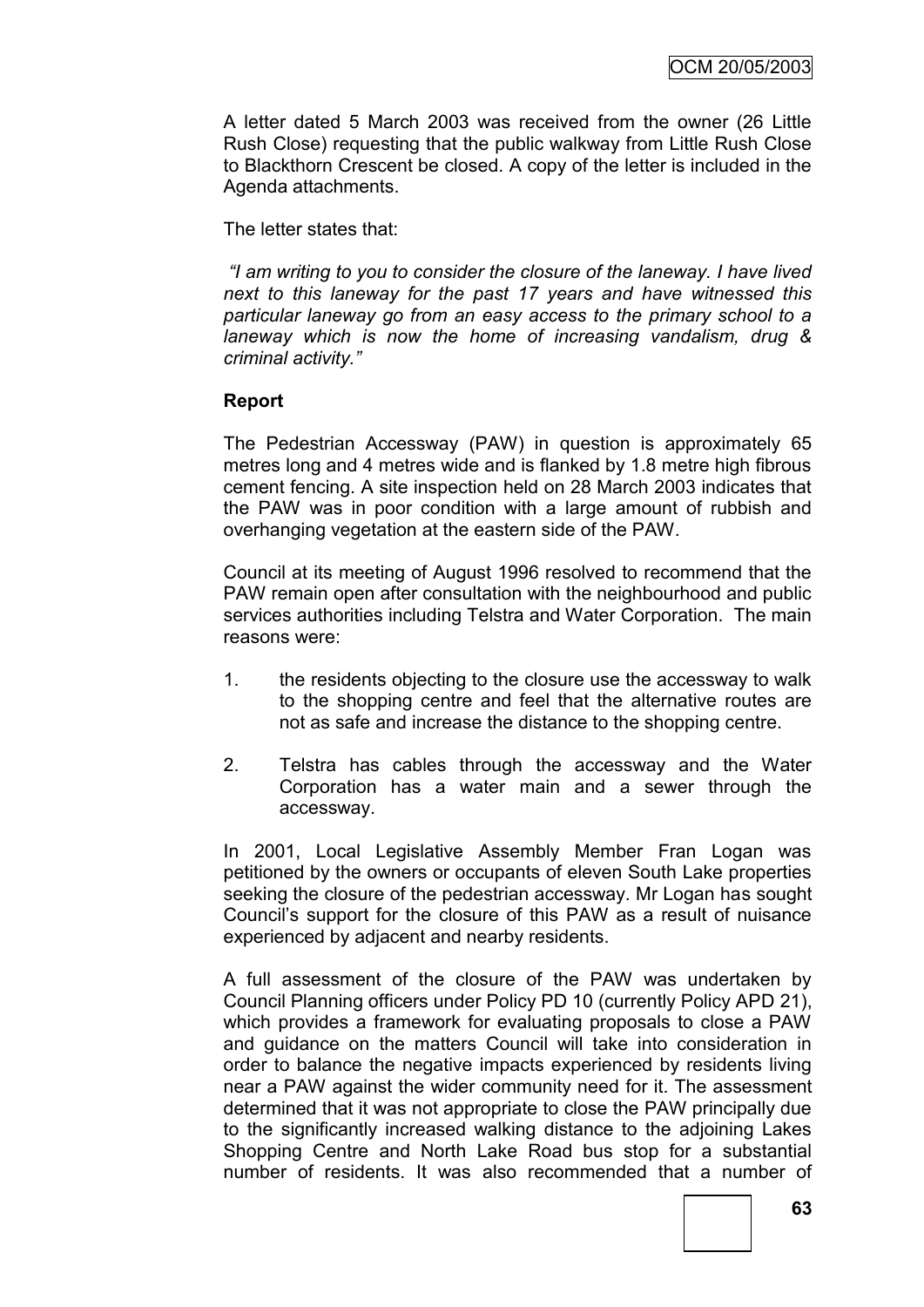measures could be taken to improve the PAW including vegetation removal, motorbike barriers and improved street lighting. Also the Lakes Shopping Centre could be approached to investigate what could be done to improve security in the vicinity of the PAW.

Based on this assessment, Council at its meeting held on 19 June 2001 resolved that:

- *(1) refuse to initiate procedures to close the pedestrian accessway between Little Rush Close and Blackthorne Crescent, South Lake as it currently provides convenient access to and from the Lakes Shopping Centre and bus services along North Lake Road and its closure would significantly increase the walking distance to these facilities.*
- *(2) note the problems being experienced by residents living near the pedestrian accessway and investigate options, (such as improved lighting, pruning vegetation and restricting access) to improve the security and function of the pedestrian accessway and surrounds through liaison with local residents and the Lakes Shopping Centre Management;*
- *(3) monitor the improvements over the next 12 months and reconsider Council's position at that time;*
- *(4) advise those persons who wrote letters requesting the closure of the pedestrian accessway of Council's decision.*

In response to Council's resolution made at the meeting held on 19 June 2001, Council officers have undertaken the following.

#### Engineering Services

Additional bollards have been installed next to the existing grab rails to further inhibit undesirable use of the accessway in August 2001. The cost of lighting the PAW has been quoted and is estimated to be \$5,000 for budget purposes.

Council"s Manager Engineering has confirmed that the lighting is within this year"s (2002/03) budget and will be carried out this financial year.

#### Parks Services

The Parks Department has been requested to clean up the PAW and prune back all overhanging vegetation since 2001.

It would appear that the maintenance of the PAW is an ongoing problem The Parks Department has subsequently carried out a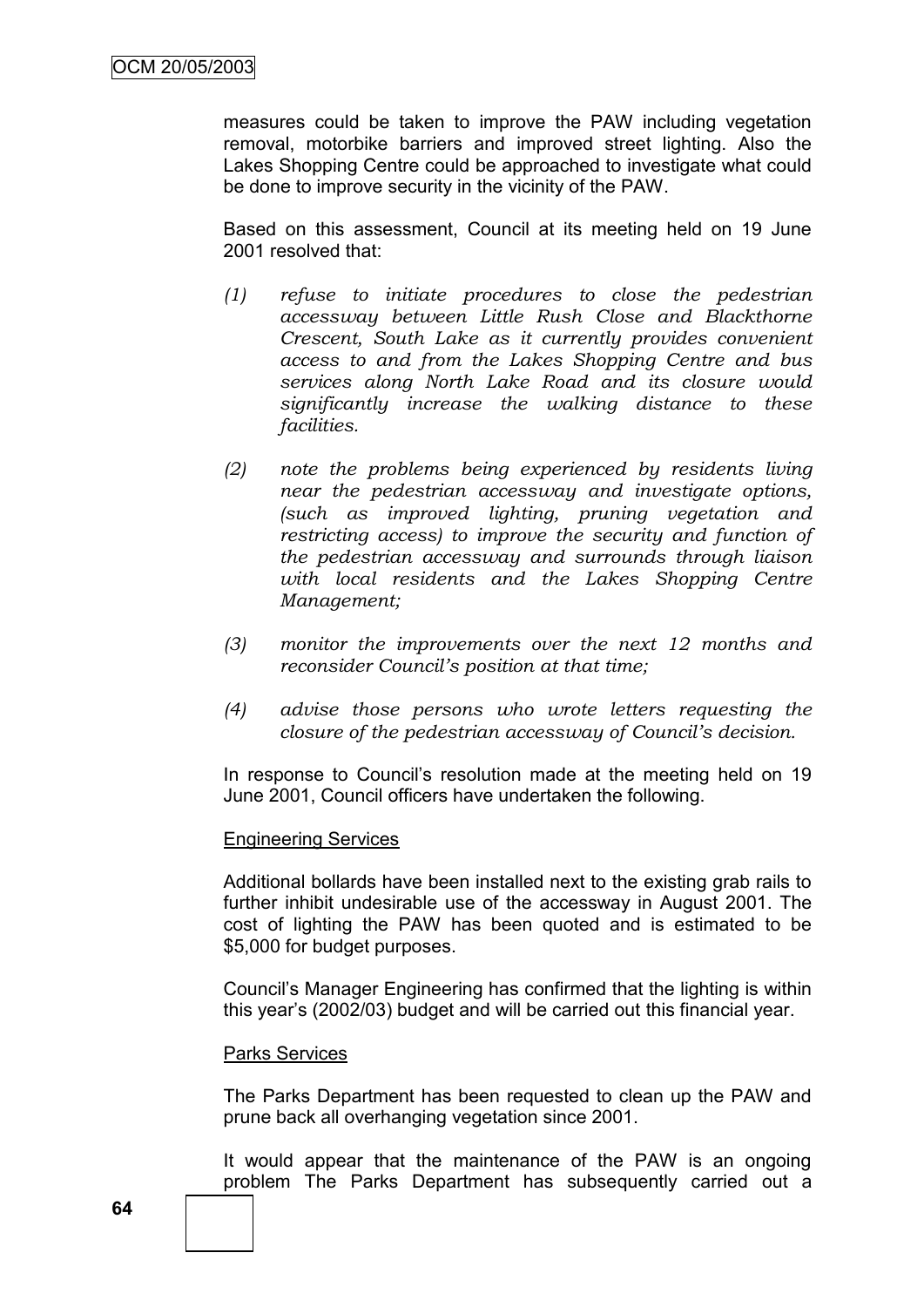cleanup. A more frequent maintenance schedule was also suggested to be included for the crew that maintains Blackthorne Park, which is located in the vicinity of the PAW.

#### Planning Services

Liaison with local residents and the Lakes Shopping Centre Management would be an option to improve the security of the PAW and the surrounding area. The Planning Services Manager, wrote to the manager of Lakes Shopping centre after receiving the latest complaint, to see if the breezeway of the Lakes Shopping Centre could be closed on either a trial or permanent basis. This is mainly due to the possibility that the walkway provides a speedy exit for people robbing shopkeepers within the Lakes Shopping Centre by escaping through the breezeway as claimed by residents in the area.

In his letter dated 7/04/2003, Mr. Sorgiovanni, the Lakes Shopping Centre Manager replied:

*"We advise that in eight years Lakes Shopping Centre has been trading, only one incident has occurred where a shopkeeper was*  robbed, with the offender escaping through the breezeway and then *into a vehicle waiting behind the immediate building.*

*The centre doesn"t currently have a security problem and has actually been at its best for the last 18 months, from its eight year history".*

The breezeway access at the centre is used extensively by pensioners on gophers and wheelchair bound persons as it is the only suitable access point. Closing the breezeway would inconvenience residents travelling from nearby Lakelands Retirement Village.

## Ranger Services

Ranger Services has been requested to patrol the PAW on a regular basis to improve the security of this area. Council Ranger officer has confirmed that the increased patrolling has been carried out since August 2001, and so far no major problems have been reported to Council.

#### Community Services

Community Services could undertake a liaison role with local residents.

Community Services has confirmed that Neighbourhood Watch will monitor the PAW once the installation of the lighting and other improvements has been done to see whether there is any significant change to the security of the area.

## **Strategic Plan/Policy Implications**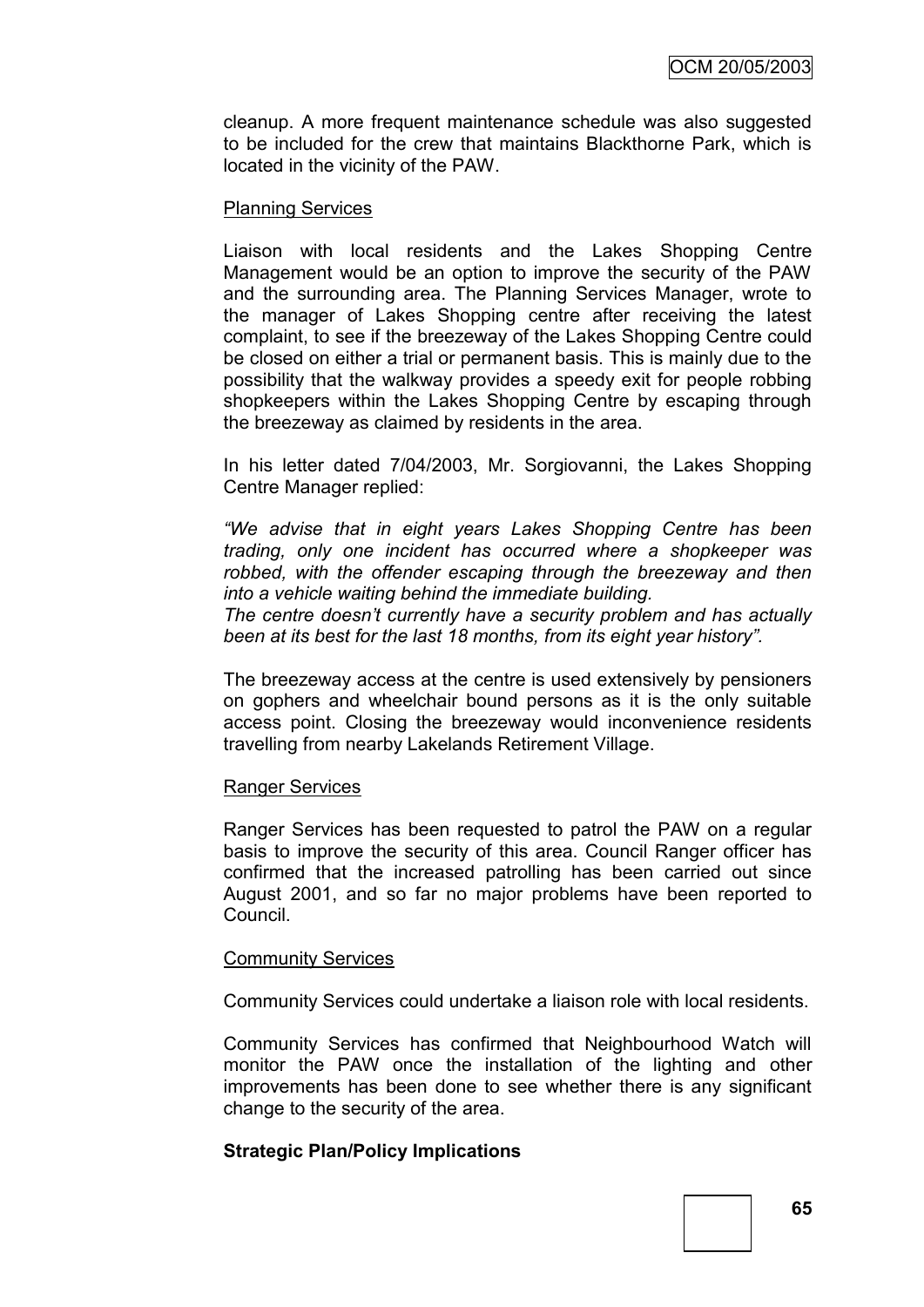The Corporate Strategic Plan Key Result Areas which apply to this item are:-

- 2. Planning Your City
	- *"To ensure that the planning of the City is based on an approach which has the potential to achieve high levels of convenience for its citizens."*
	- *"To ensure that the development will enhance the levels of amenity currently enjoyed by the community."*
- 5. Maintaining Your Community Facilities
	- *"To construct and maintain roads, which are the responsibility of the Council, in accordance with recognised standards, and are convenient and safe for use by vehicles, cyclists and pedestrians."*

The Planning Policies which apply to this item are:-

APD 21 Pedestrian Access Way Closures

#### **Budget/Financial Implications**

Lighting installation is within the Engineering Department budget and an allowance of \$5000 has been estimated.

#### **Legal Implications**

N/A

## **Community Consultation**

N/A

**Implications of Section 3.18(3) Local Government Act, 1995**

Nil.

## **14.12 (MINUTE NO 2029) (OCM 20/05/2003) - REVISED STRUCTURE PLAN - TINDAL AVENUE, YANGEBUP - PORTION OF DA4 (CELL 9) YANGEBUP - OWNER: VARIOUS (9620) (SOS) (ATTACH)**

# **RECOMMENDATION**

That Council:

- (1) receive the report associated with the revised structure plan for portion of DA 4 Yangebup;
- (2) adopt the Schedule of Submissions as contained in the Agenda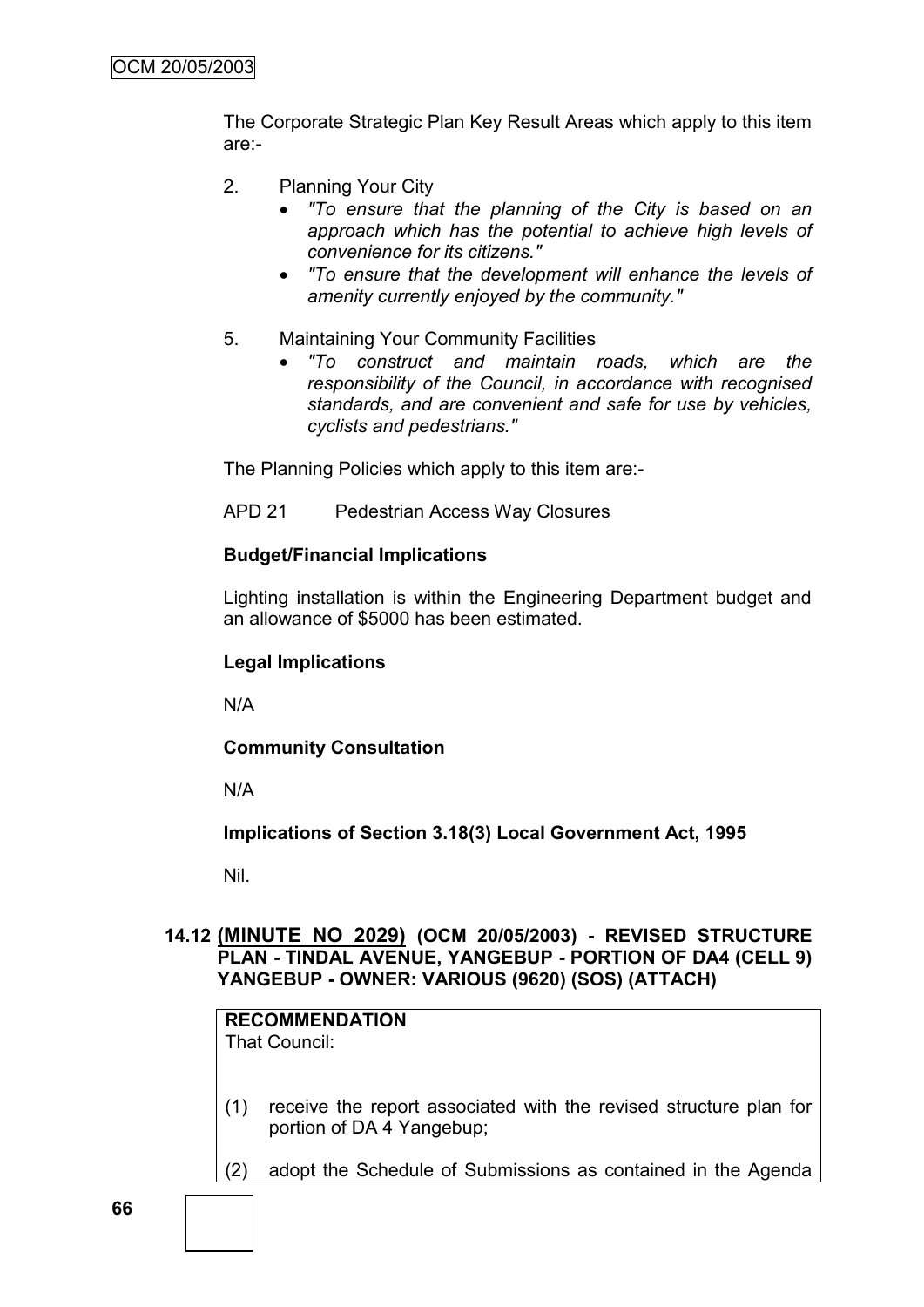attachments;

- (3) modify the advertised proposed revised structure plan for portion of DA 4 in accordance with Council"s responses to Point 3 of Submission 2 and Point 2 of Submission 3 as outlined in the Schedule of Submissions;
- (4) modify the structure plan report in accordance with the Council"s response to Point 6 of Submission 2 as outlined in the Schedule of Submissions;
- (5) adopt the revised structure plan for portion of DA 4, modified in accordance with (3) and (4) above; and
- (6) advise the Western Australian Planning Commission and those persons who made a submission of Council"s decision.

# **COUNCIL DECISION**

MOVED Clr S Limbert SECONDED Clr I Whitfield that the recommendation be adopted.

**CARRIED 10/0**

# **Background**

| ZONING:   MRS:   Urban |                                               |
|------------------------|-----------------------------------------------|
|                        | DZS:   Development Zone                       |
|                        | Development Area No 4 - Yangebup (DA 4)       |
|                        | Development Contribution Area No 5 - Yangebup |
|                        | East (DCA 5)                                  |

During 2000, Council prepared and processed structure plans for Cells 9 and 10 Yangebup (now referred to in Town Planning Scheme 3 as DA 4). The structure plans were a composite of proposals previously prepared by Urban Focus and BSD Consultants for landowner groups they were representing.

The Cell 9 structure plan was advertised for public comment between 27 September and 27 October 2000. Council considered the submissions received at its meeting held on 21 November 2000 and resolved to adopt the plan and forward the submissions to the Western Australian Planning Commission.

Applications for approval to subdivide portions of Cells 9 and 10 were also lodged with the Commission at that time and were considered in parallel to the processing of the structure plans. The Commission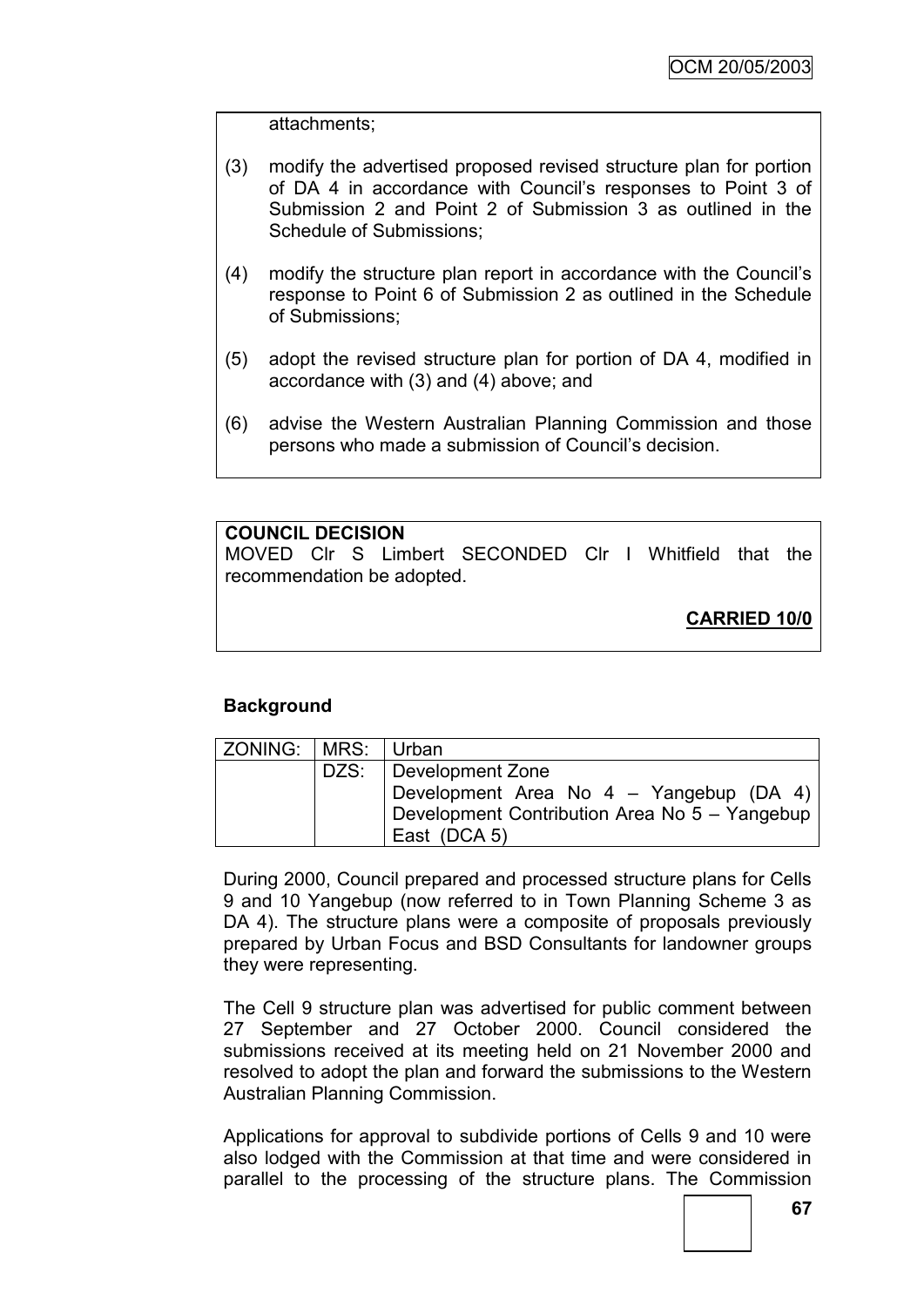conditionally approved the Cell 9 structure plan on 30 October 2001 and Urban Focus's subdivision application (Ref 115265) on 11 December 2001.

A copy of the Cell 9 Structure Plan and the Commission"s approval are included in the Agenda Attachments. The area contained within the dashed black border on the plan is the subject of a revised structure plan proposal and the focus of this report.

### **Report**

The Commission, in endorsing the Cell 9 structure plan, required a series of design changes to be made to the plan. In line with these required changes, conditions were placed on Urban Focus"s subdivision approval that excluded portions of land from the approval or required amendments to be made to the subdivision layout. In January 2002 Urban Focus requested the Commission reconsider a number of the subdivision conditions and submitted a modified plan, which addressed many of the matters raised in the Commissions approval of the structure plan and subdivision proposal. The Commission finally determined the request for reconsideration in September 2002.

The Commissions determination on the Cell 9 Structure Plan, the subdivision application and reconsideration request, in addition to some recent landowner initiatives, has necessitated the production of a revised structure plan for the south-east corner of Cell 9.

The revised structure plan proposal is included in the Agenda Attachments. The changes include:

### *Changes resulting from the Commission"s Structure Plan Approval dated 30 October 2001:*

- Item 3b The area east of Tindal Avenue redesigned by relocating the R40 coded land identified as backing onto Spearwood Avenue and the Public Open Space (POS) closer to Tindal Ave to improve the accessibility from the R40 area to the neighbourhood centre and make the public open space area more central to the residential area.
- Item 3c A road connection provided between Tindal Avenue and the road to the west to improve permeability to the neighbourhood centre and the entry point to Cell 9 from Beeliar Drive.
- Item 3d The portion of the Cell 9 Structure Plan in the vicinity of the proposed commercial site modified to optimise small lot design and opportunity for retail and other commercial use potential, improve walkable access to the neighbourhood centre and to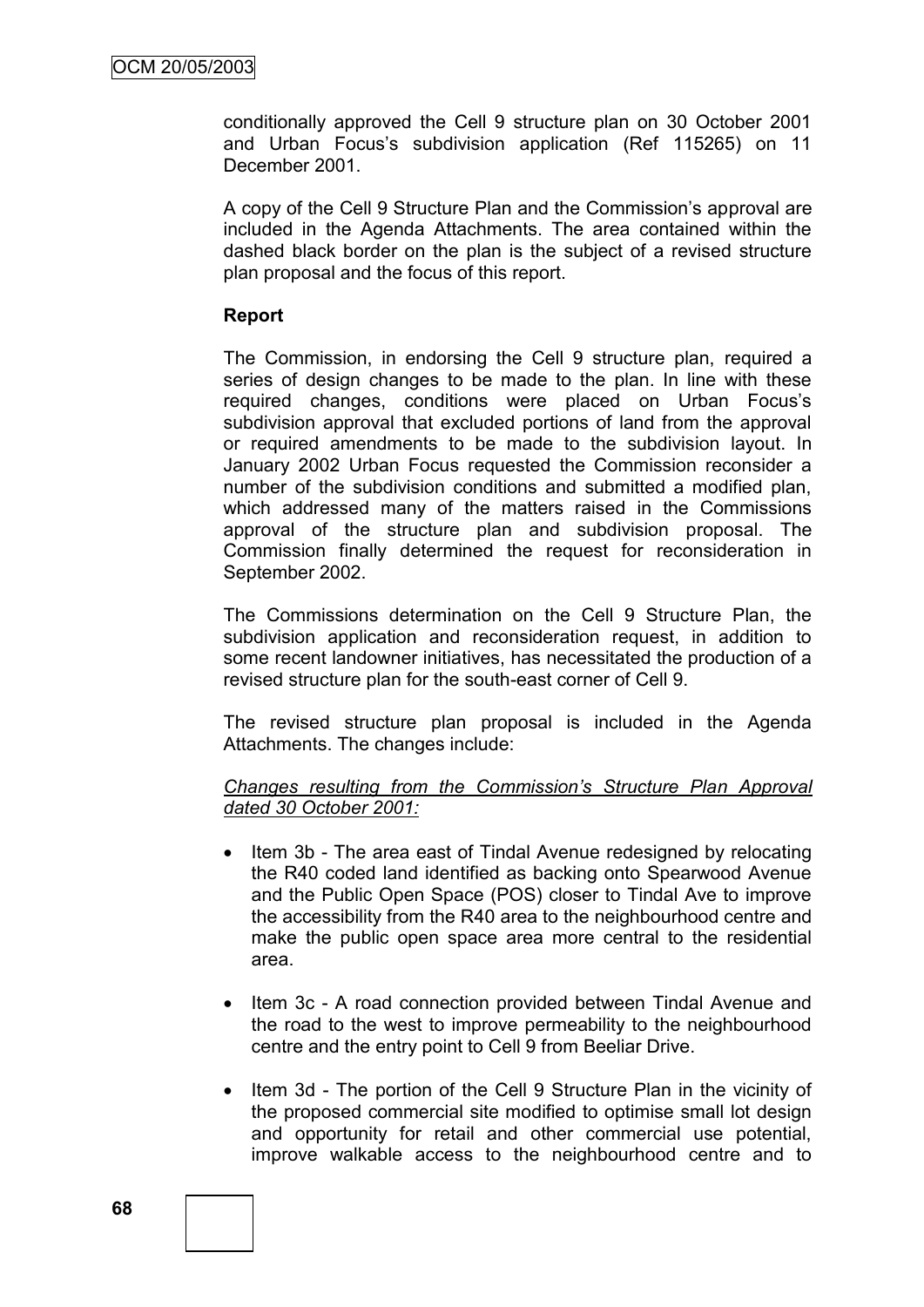accommodate a safe and convenient pedestrian crossing of Beeliar Drive.

*Changes resulting from the Commission"s subdivision approval dated 11 December 2001 and reconsideration advice dated 23 September 2002:*

- Condition 6 and Advice Note 3 The reflection of a comprehensive design of the future commercial centre and surrounds to improve east-west permeability and access to Beeliar Drive for Lots 31 to 33 Tindal Avenue and Lot 101 Beeliar Drive.
- Condition 7 and Advice Note 4 Redesign of the area between Spearwood Avenue and Tindal Avenue to improve the east west permeability, the range of residential densities (with provision for higher densities in higher amenity areas closer to the proposed commercial centre on more elevated land), access to the proposed commercial centre and the location of the POS.

# *Landowner initiatives:*

- A redesign of lots 61 and 62 proposed by the owners.
- A concept plan for the commercial centre (lot 33) prepared by the Urban Design and Major Places Unit of the Department of Planning and Infrastructure, see Agenda Attachments.
- Proposal for lot 101 to be developed for grouped housing by the City of Cockburn.

# *Advertising*

The proposed revised structure plan was advertised for public comment for 21 days in accordance with the requirements of Town Planning Scheme 3. Copies of the structure plan and report were sent to all owners within and abutting the structure plan area and an advertisement placed in the local paper. The structure plan was not sent to the servicing authorities given that it was similar to the previously adopted plan.

Three submissions were made on the proposal, which are summarised and responded to in the Schedule of Submissions (see Agenda attachments).

# *Issues arising out of submissions*

The submission made by Evans and Gianoli, on behalf of the owners of Pt Lot 59 Tindal Avenue requires mention. A key point made in the submission is that the revised structure plan, by proposing to relocate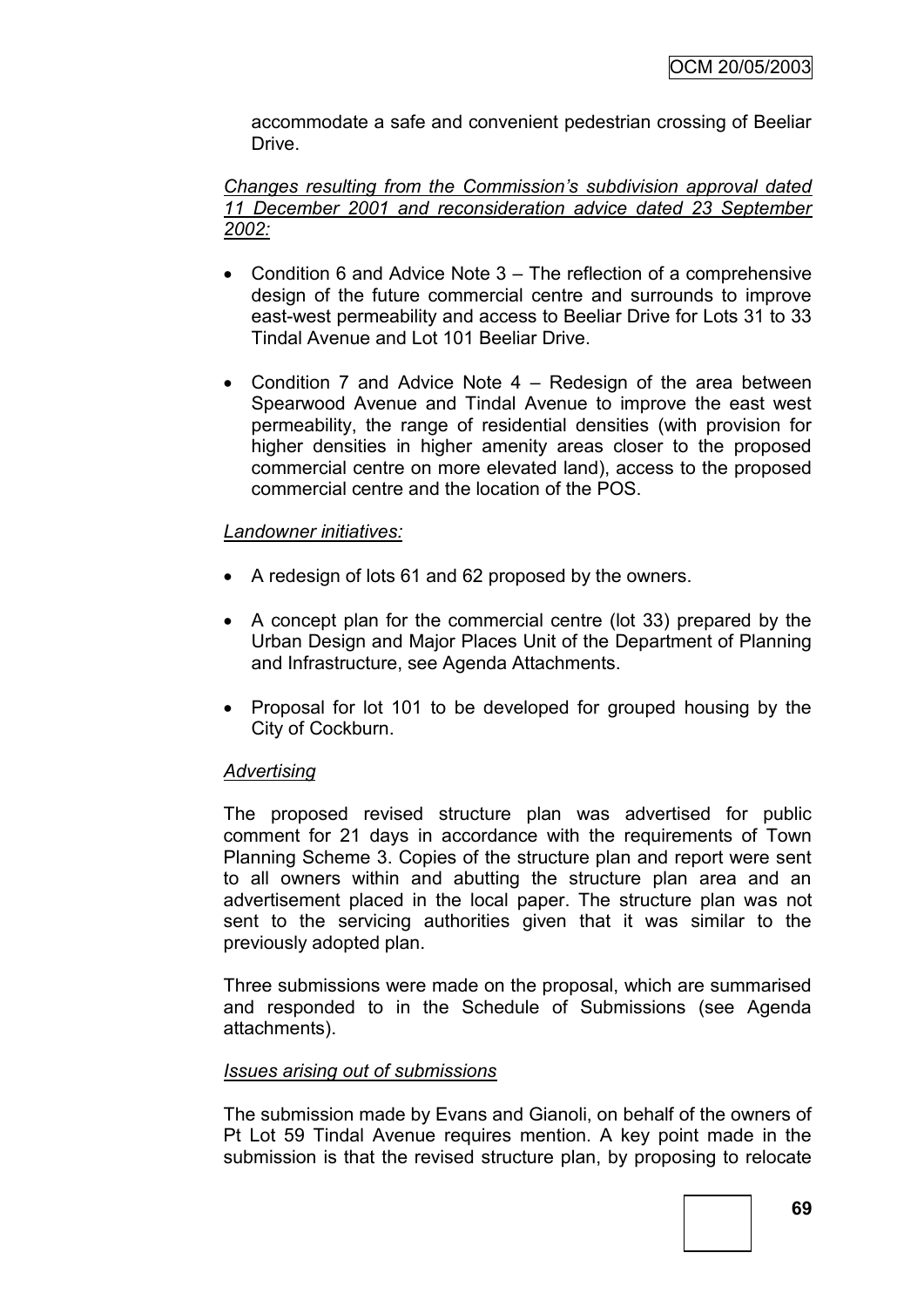an area of POS from the south-east corner of the property to a location adjacent to Tindal Avenue, disadvantages these owners.

The owners" objection to the location of the POS on Pt Lot 59 is noted. The relocation has however been dictated by the Commission, who as detailed above, required that the relocation occur as a condition of its endorsement of the previous Cell 9 Structure Plan. The Commission later confirmed this requirement through its approval of Urban Focus's subdivision application for land adjacent to, but not including, Pt Lot 59. The planning rationale for the requirement to relocate the POS is considered to be sound as the new POS will be accessible and central to a greater number of future lots than the original location.

The submission expresses concern about the process that has effectively led to the forced relocation of the POS on Pt Lot 59. The Commission did not appear to consult with the owners of Pt Lot 59 or their representative in making its determinations, although there is no legal obligation to do so.

The submission also expresses concern about the apparent encroachment of earthworks associated with Beeliar Drive into the south-east corner of Pt Lot 59. The encroachment of earthworks associated with Beeliar Drive onto Pt Lot 59 is acknowledged, albeit it is a separate matter to the consideration of the subject proposal. Council staff are liaising with the landowners and their representatives and various options are currently being investigated to satisfactorily address the matter.

The combination of the POS relocation and the encroachment of earthworks has disgruntled the landowners. Notwithstanding this, the submission has proposed a modification showing a revised subdivisional layout for Pt Lot 59 and the adjoining Pt Lot 58. The location of the POS is in accordance with the Commission"s requirement, with the changes relating only to road layout and lot configuration. The redesign has merit in that it proposes a road on the southern boundary of the POS on Pt Lot 59, which is a preferred POS interface treatment. Urban Focus, on behalf of the owner of Pt Lot 58 has indicated its acceptance of the redesign.

Urban Focus in its submission expresses support for the advertised proposal, but has also suggested a minor modification to the design for Pt Lot 60 Tindal Avenue. There is no objection to the suggested redesign as it proposes only a minor road realignment and adjusts the extent of the POS provided to be consistent with the POS schedule approved as part of Urban Focus's subdivision approval.

The suggested modifications from Evans and Gianoli and Urban Focus have been incorporated into a revision to the advertised structure plan proposal (see Agenda Attachments). It is recommended that Council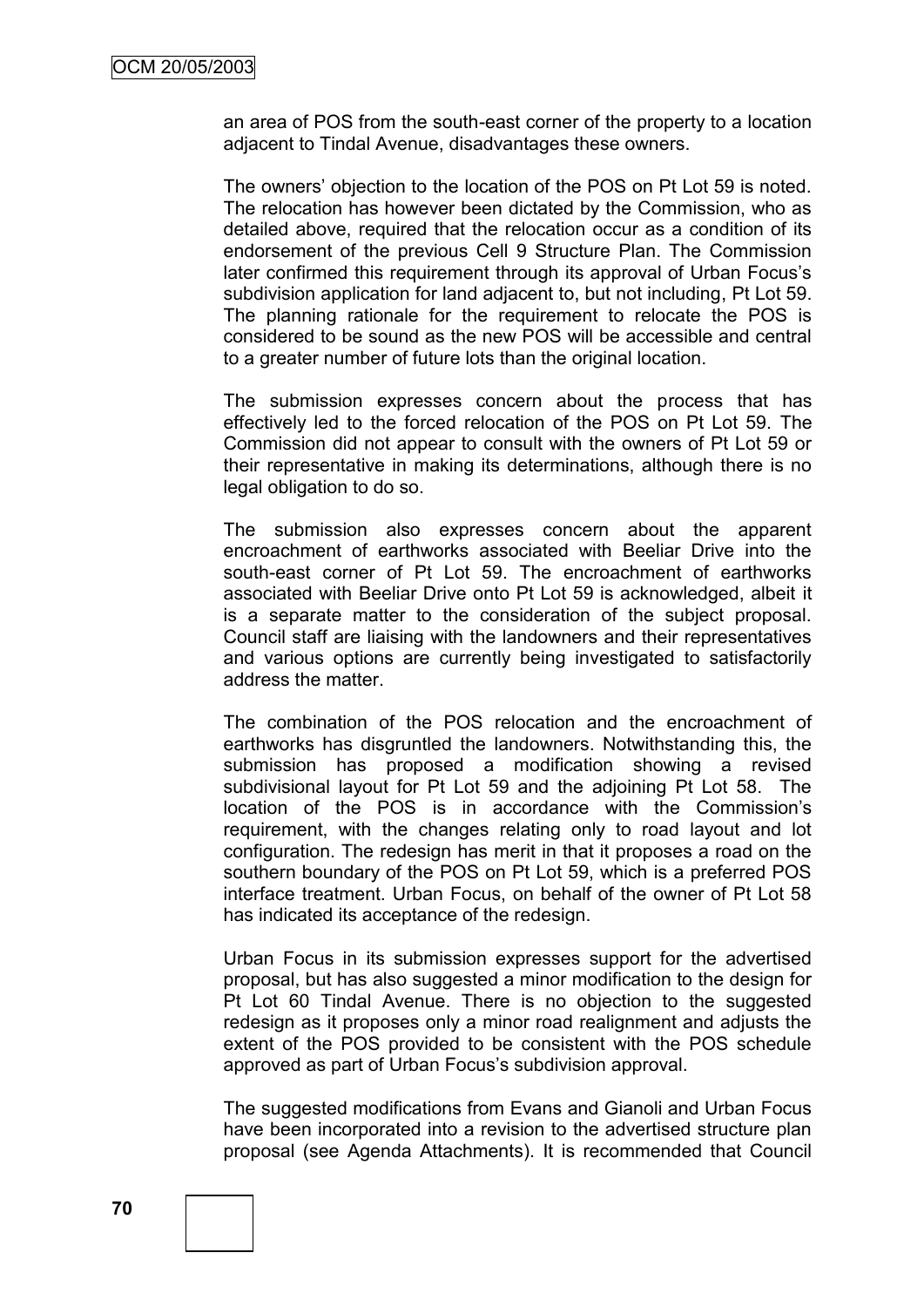adopt this revised plan as the basis for future subdivision and development of the relevant portion of DA 4.

Strategic Plan/Policy Implications

The Corporate Strategic Plan Key Result Areas which apply to this item are:-

Planning Your City

- *"To ensure that the planning of the City is based on an approach which has the potential to achieve high levels of convenience for its citizens."*
- *"To ensure that the development will enhance the levels of amenity currently enjoyed by the community."*
- *"To foster a sense of community within the district generally and neighbourhoods in particular."*

Conserving and Improving Your Environment

 *"To conserve the quality, extent and uniqueness of the natural environment that exists within the district."*

The Planning Policies which apply to this item are:-

SPD4 'Liveable Neighbourhoods' APD4 Public Open Space

# **Budget/Financial Implications**

N/A

**Legal Implications**

N/A

# **Community Consultation**

See *Advertising* in Report section above.

# **Implications of Section 3.18(3) Local Government Act, 1995**

Nil.

**14.13 (MINUTE NO 2030) (OCM 20/05/2003) - CHANGE OF USE OF EXISTING BOTTLESHOP TO INCORPORATE TAVERN BARS AND DINING AREA - LOT 301 (1) ROCKINGHAM ROAD, HAMILTON HILL - OWNER: KEE VEE PROPERTIES PTY LTD - APPLICANT: THOMPSON ONG & ASSOCIATES (2212274) (CP) (ATTACH)**

**RECOMMENDATION**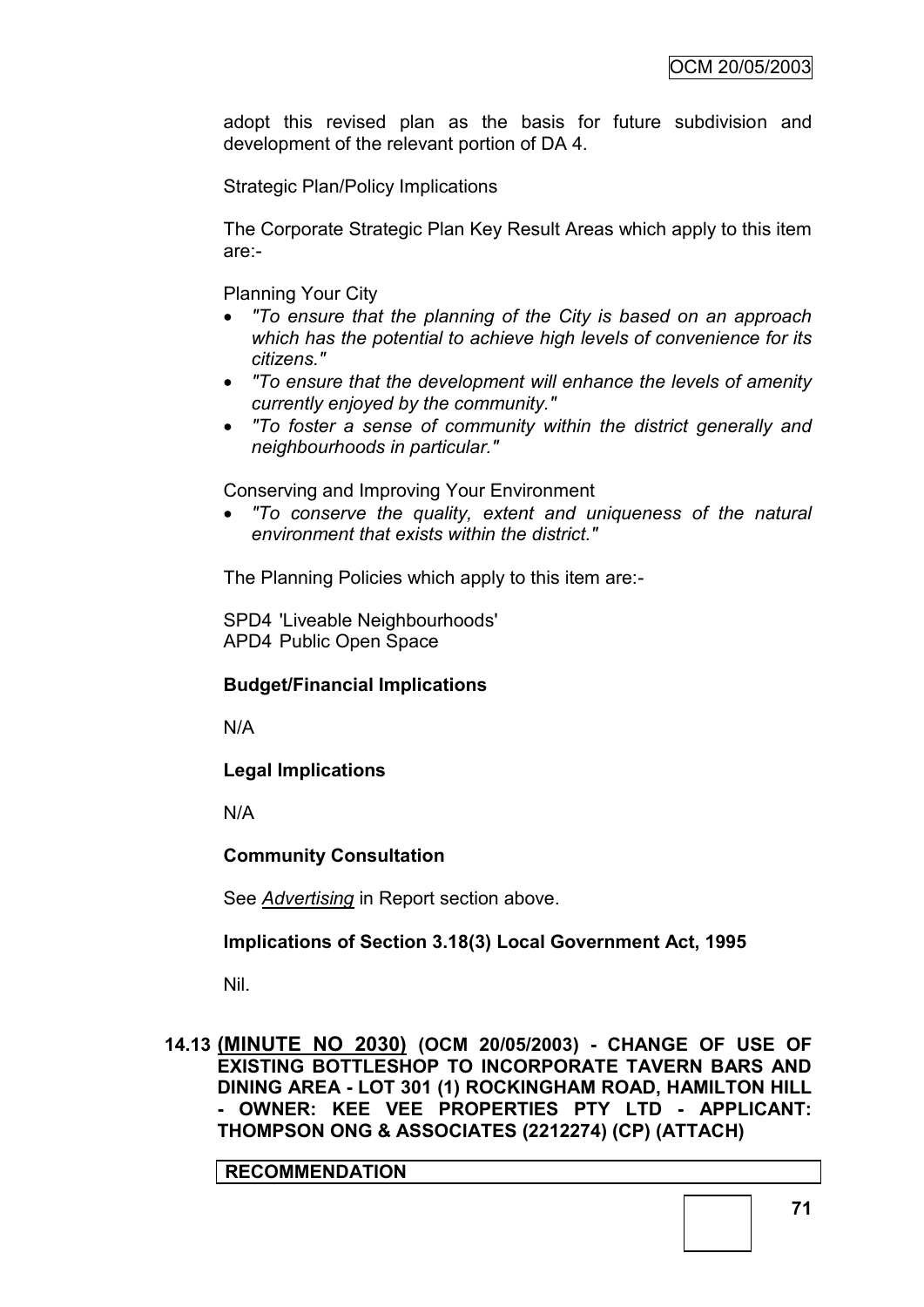# That Council:

- (1) refuse the application by Kee Vee Properties Pty Ltd to establish tavern bars and a dinning area within the existing bottle shop building on Lot 301 (1) Rockingham Road, Hamilton Hill under clause 8.3.2 of Town Planning Scheme No. 3 for the following reasons:
	- 1. The owner has failed to comply with the terms of the Heritage Agreement entered into as required by Special Conditions 1 and 4 on the MRS Form 2 issued by Council on 31 August 1998;
	- 2. The applicant has failed to comply with Special Condition 2 on the MRS Form 2 issued by Council on 31 August 1998;
	- 3. It is apparent the applicant has no intention of complying with their legal obligations by advertising the Newmarket Hotel for sale by auction on 24 May 2003, and as such should not be considered eligible to benefit from any development concession in the form of a conservation incentive by varying Scheme requirements for carparking.
	- 4. There are insufficient car parking bays either on-site or on adjoining land to accommodate the proposed use, in the absence of a variation being granted from Scheme requirements.
- (2) issue an MRS Form 2 and Schedule 9 Notice of Refusal to the applicant accordingly; and
- (3) advise those who lodged submissions of the Council"s decision.

# **COUNCIL DECISION**

MOVED Clr K Allen SECONDED Clr S Limbert that Council:

- (1) receive the report;
- (2) vary the standard development requirements under clause 5.6.1 of Town Planning Scheme No. 3 in relation to car parking provisions;
- (3) approve the proposed alterations to the existing Bottleshop building to incorporate a Tavern/dining area (relocated from Newmarket Hotel) and Sports Bar at Lot 301 (No. 1) Rockingham Road, Hamilton Hill subject to the following conditions:-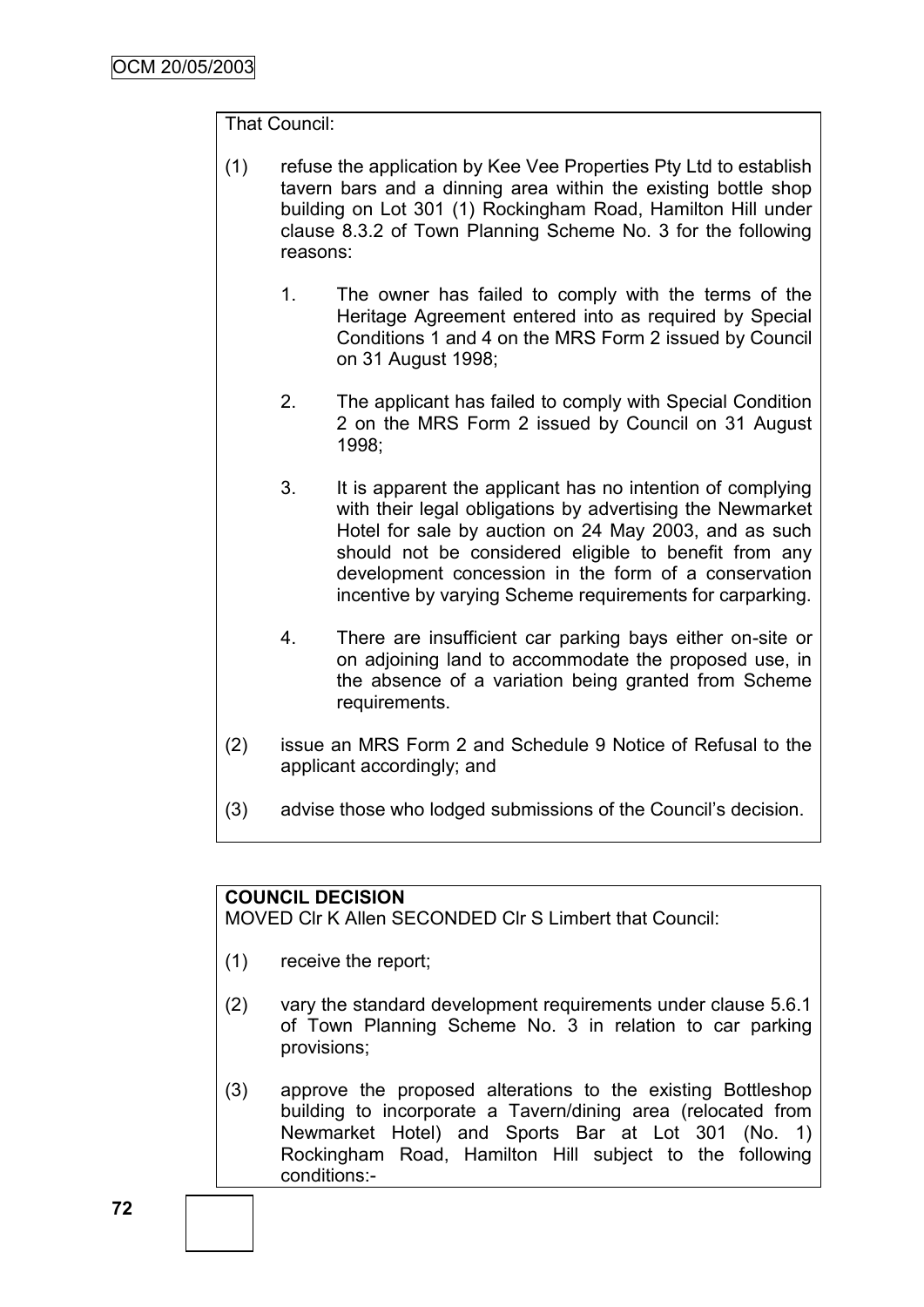# Standard Conditions

- 1. Development may be carried out only in accordance with the terms of the application as approved herein and any approved plan.
- 2. Nothing in the approval or these conditions shall excuse compliance with all relevant written laws in the commencement and carrying out of the development.
- 3. No bunting is to be erected on the site. (Bunting includes streamers, streamer strips, banner strips or decorations of similar kind).

Conditions to be complied with prior to applying for a Building **Licence** 

- 4. A Building Licence must be issued before any work commences on the site.
- 5. A detailed plan of all food preparation and storage and refuse areas must be submitted with an application for approval to establish a food premises in conjunction with the Building Licence application.
- 6. Submission of mechanical engineering design drawings and specifications, together with certification by the design engineer that satisfy the requirements of the Australian Standard 3666 of 1989 for Air Handling and Water Systems, should be submitted in conjunction with the Building Licence application. Written approval from the Council"s Health Service for the installation of air handling system, water system or cooling tower is to be obtained prior to the installation of the system

Conditions to be completed prior to occupation

- 7. Until the Council has issued a Certificate of Classification under Regulation 20 of the Building Regulations 1989, there shall be no approval to use the building for the purposes of the development herein conditionally approved and the land shall not be used for any such purpose.
- 8. Refuse bins shall be provided adequate to service the development and the bins are to be screened from view to the satisfaction of the Council before the development is occupied or used.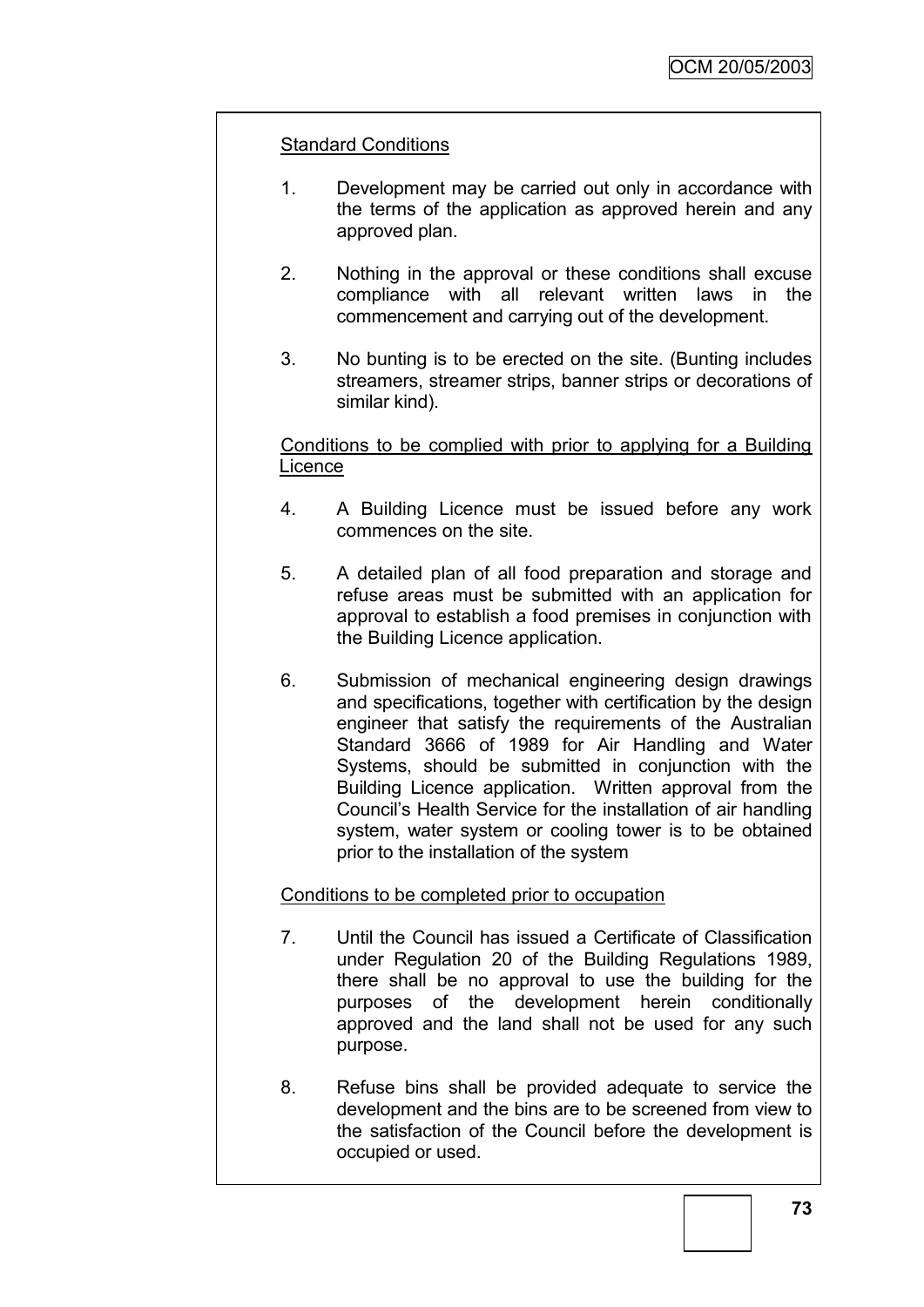- 9. The parking bay/s, driveway/s and points of ingress and egress to be designed in accordance with the Australian Standard for Offstreet Carparking (AS2890) unless otherwise specified by this approval and are to be constructed, drained and marked in accordance with the design and specifications certified by a suitably qualified practicing Engineer and are to be completed prior to the development being occupied and thereafter maintained to the satisfaction of the Council.
	- 10. Works depicted on the approved parking plan shall be maintained to the satisfaction of the Council.
	- 11. A minimum of 2 (two) disabled car bays designed in accordance with Australian Standard 2890.1 – 1993, is to be provided in a location convenient to, and connected to, a continuous accessible path to the main entrance of the building or facility. Design and signage of the bay(s) and path(s) is to be in accordance with Australian Standard 1428.1 - 1993. Detailed plans and specifications illustrating the means of compliance with this condition are to be submitted in conjunction with the Building Licence application.
	- 12. All stormwater drainage shall be designed in accordance with the document entitled "Australian Rainfall and Runoff" 1987 (where amended) produced by the Institute of Engineers, Australia, and the design is to be certified by a suitably qualified practicing Engineer, to the satisfaction of the Council.

# Special Conditions

- 13. The external conservation works outlined in the letter from Thompson Ong & Associates dated 24 October 2002 (and associated attachments), shall be completed to the satisfaction of the City subject to the requirements of the Heritage Council of Western Australia, outlined in their letter dated 11 December 2002.
- 14. Commencement of external restoration work to the Newmarket Hotel in accordance with the plan approved by the City by 20 January 2004 and failing that, the approval will be revoked by Council without prior notice.
- 15. External restoration work to the Newmarket Hotel being completed in accordance with City approved plans by 20 June 2004.
- 16. The developer entering into a legal agreement with the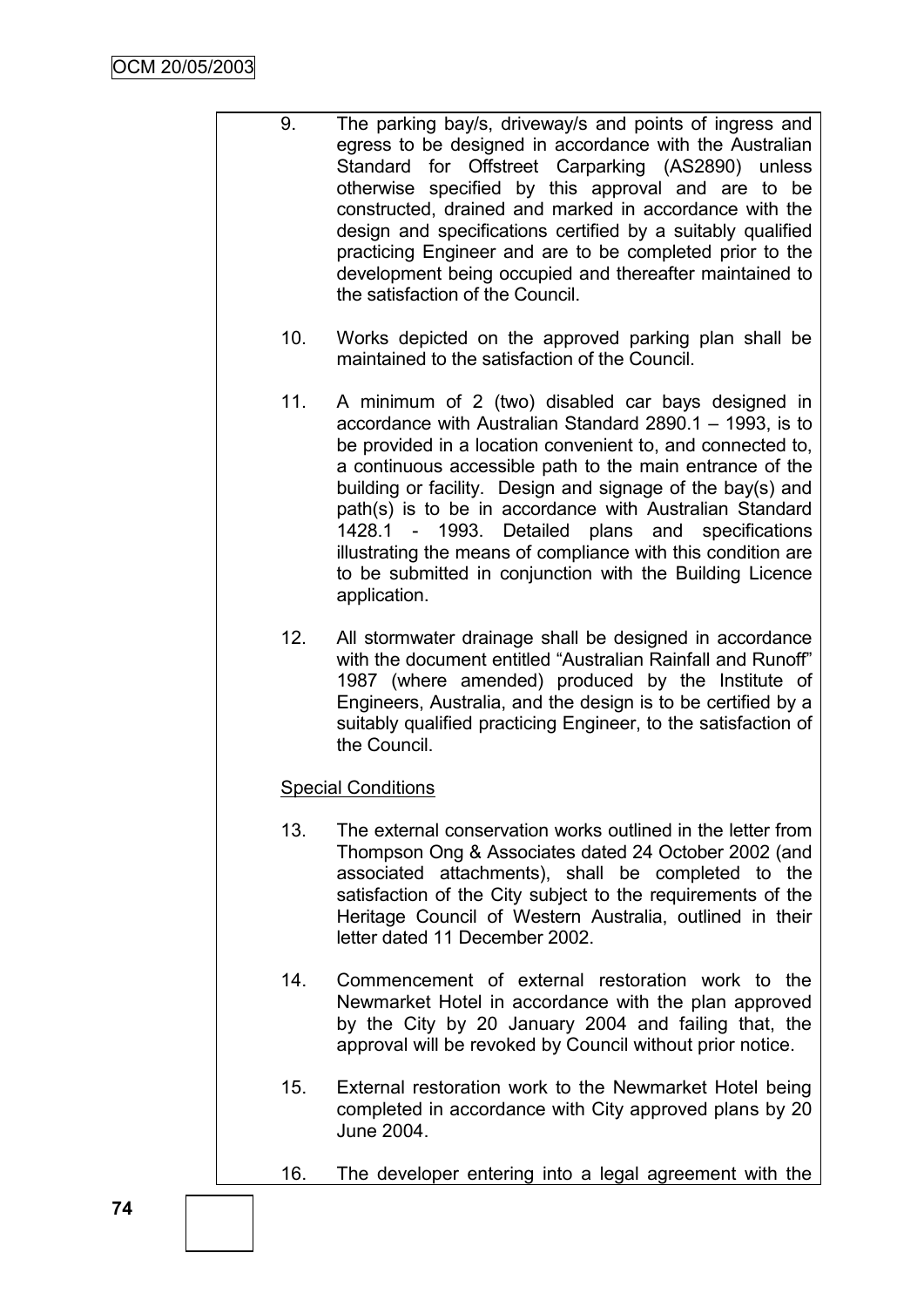City to ensure compliance with Conditions 13, 14 and 15 above. The legal agreement shall be prepared by the Council"s Solicitor at the expense of the developer.

- 17. The owner(s) shall prepare an easement in gross to provide for vehicular access and parking and pedestrian movement on Lot 301. The easement shall be prepared and registered by Council"s Solicitor at the owner"s expense.
- 18. The easement must be registered on the title within 60 days of any part of the development being occupied.
- 19. The car parking within the road widening on Cockburn Road will only be permitted if Main Roads WA advise that the road widening is no longer required, otherwise all the car parking provided on-site is not to include the area required for road widening.
- 20. In the event that the Main Roads WA does not require the road widening and the car parking bays are constructed within the road widening area, the construction, care and maintenance of the car parking bays within the road widening will be the responsibility of the land owner, together with any reinstatement that may be required as a result of any works that may occur within the proposed road widening area.
- 21. The public shall be prevented from gaining access to the rear of the bottleshop/tavern to the satisfaction of the Council.
- 22. The hours of operation of the tavern are limited to those approved under the Liquor Licence as conditions set by the Office of Racing, Gaming & Liquor.
- 23. The maximum parking concession shall be 26 bays excluding the bays located on Main Roads WA road widening. Therefore, 37 bays are to be provided wholly on site to serve the bottleshop, Tavern and dining area.
- 24. The building shall be acoustically designed and constructed by an appropriate qualified engineer to ensure compliance with the environmental protection noise regulations.
- 25. No bottles shall be disposed of outside the hours approved by the Office of Racing, Gaming & Liquor.

#### **Footnotes**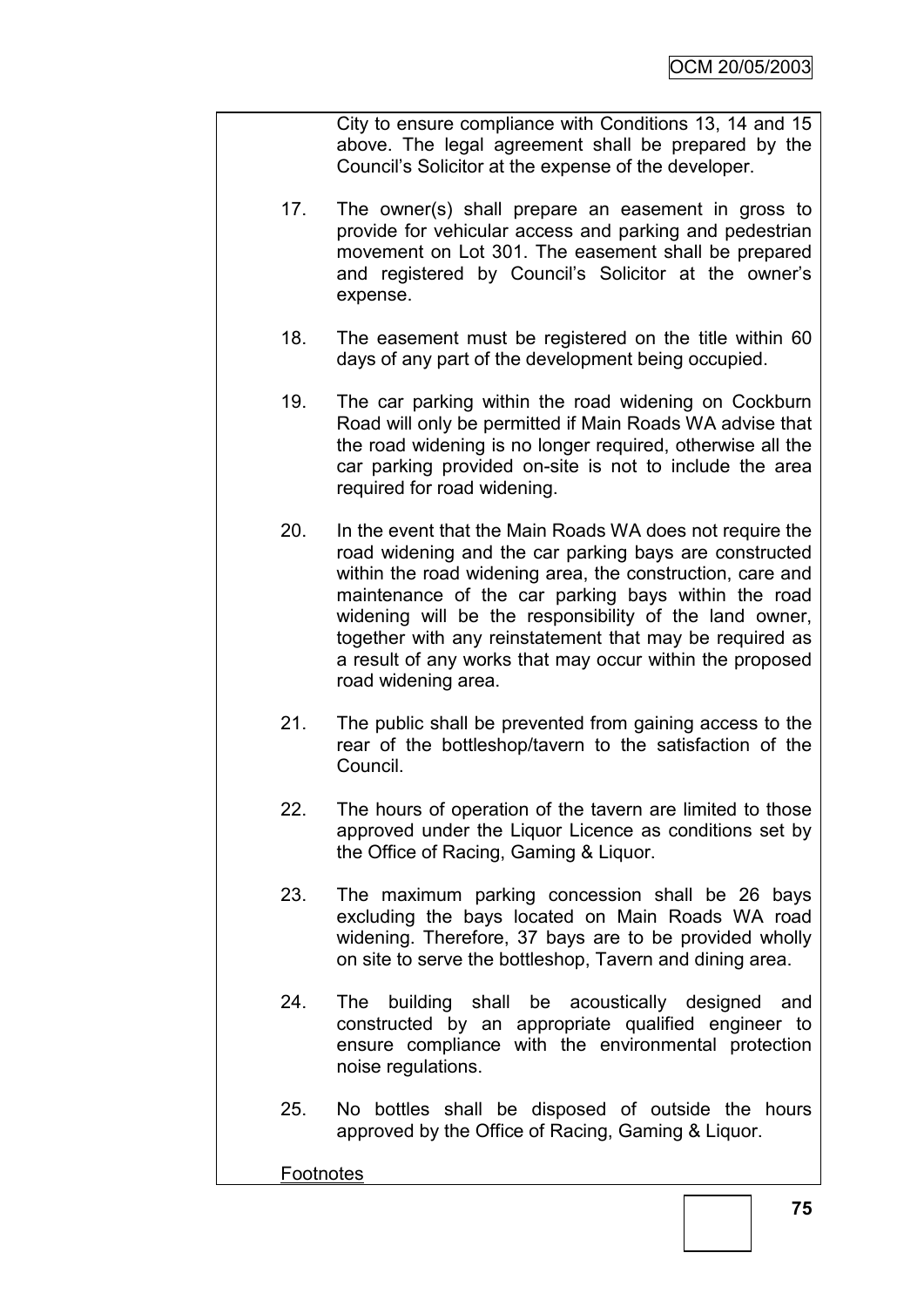- 1. The development is to comply with the requirements of the Building Code of Australia.
- 2. Access and facilities for disabled persons is to be provided in accordance with the requirements of the Building Code of Australia.
- 3. The use of the premises must comply with the Health (Food Hygiene) Regulations 1993.
- 4. This development has been defined as a public building and shall comply with the provisions of the Health Act 1911, relating to a public building in the Public Building Regulations 1992. An application to construct, extend or alter a public building is to be submitted with the Building Licence application.
- 5. The Environmental Protection Act contains penalties where the noise limits prescribed by the Act are exceeded and it is suggested the applicant have due regard for this in the operation of the development.
- 6. The Council, by granting its approval, in effect exercised discretion under clause 5.6.1 of the City of Cockburn Town Planning Scheme No. 3, by modifying the development standards with respect to the provision of car parking bays from 114 bays required to 88 bays provided, of which 51 are available through reciprocal parking rights on the adjoining land.
- 7. The lot is within an MRS Clause 32 (No. 57) Notice of Resolution relating to the North Coogee Industrial Area and therefore, a separate approval from the Western Australian Planning Commission is required.
- 8. Construction of the premises (ie Tavern) must comply with the Health (Food Hygiene) Regulations 1993 and Chapter 3 of the Australian New Zealand Food Standards Code (Australia Only).
- 9. Bin storage facilities to be provided to the satisfaction of the Council"s Health Service. Such facilities are to be enclosed, graded to a central drain, connected to the sewer and provided with a hose cock.
- 10. The development site should be connected to the reticulated sewerage system of the Water Corporation before commencement of any use.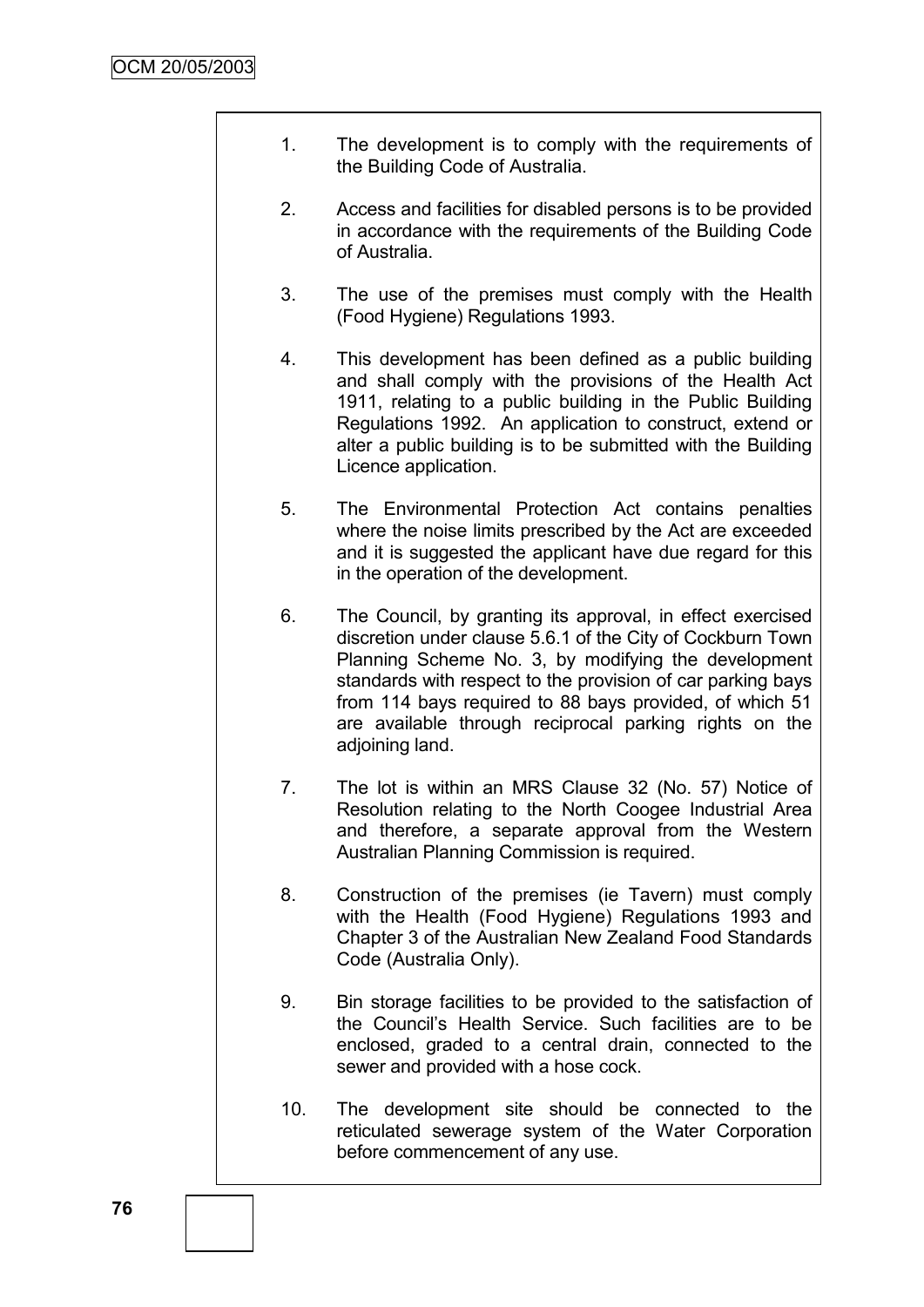- 11. The premises shall receive approval from and comply with the requirements of the Office of Racing, Gaming and Liquor.
- (4) issue a Schedule 9 Notice of Determination on Planning Application Approval valid for a period of 2 years;
- (5) refer the application to the Western Australian Planning Commission for consideration and determination under the requirements of Metropolitan Region Scheme Clause 32 (57) Notice, relating to the North Coogee Industrial Area; and
- (6) advise submitters of this decision accordingly.

**CARRIED 8/2**

# **Explanation**

The approval of the application for development will enable the owner of the Newmarket Hotel to proceed with the renovations required by the Council. The renovation of the historic Newmarket Hotel has been outstanding for many years and needs to be completed as soon as possible.

# **Background**

| ZONING:          | MRS:                                                                          | Urban                                          |  |  |  |  |
|------------------|-------------------------------------------------------------------------------|------------------------------------------------|--|--|--|--|
|                  | TPS3:                                                                         | <b>Local Centre</b>                            |  |  |  |  |
| <b>LAND USE:</b> |                                                                               | Heritage listed Newmarket Hotel and Bottleshop |  |  |  |  |
|                  | building                                                                      |                                                |  |  |  |  |
| LOT SIZE:        | 0.3865ha                                                                      |                                                |  |  |  |  |
| AREA:            | Sports Bar 115m <sup>2</sup> , Lounge bar and dinning area 70m <sup>2</sup> , |                                                |  |  |  |  |
|                  | Alfresco drinking area 45m <sup>2</sup> , Drive-through Bottleshop            |                                                |  |  |  |  |
|                  | 194m <sup>2</sup> , Coolroom 68m <sup>2</sup> .                               |                                                |  |  |  |  |
| USE CLASS:       | $\vert$ Tavern = "A" Use                                                      |                                                |  |  |  |  |

On 19 August 1997, the Council resolved to approve a proposed tavern and bottle shop building, showrooms and the redevelopment of the Newmarket Hotel, located on the corner of Rockingham and Cockburn Roads, Hamilton Hill. As the proposal involved internal and external restoration works to the Newmarket Hotel building, Council granted variations to the Scheme provisions in relation to car parking for the tavern and some setback requirements. The variation was granted on the basis of being a conservation incentive for the developers of the Newmarket Hotel site.

On 19 May 1998, the Council resolved to authorise the Director Planning & Development to approve a revised application for the redevelopment of the Newmarket Hotel that included transforming the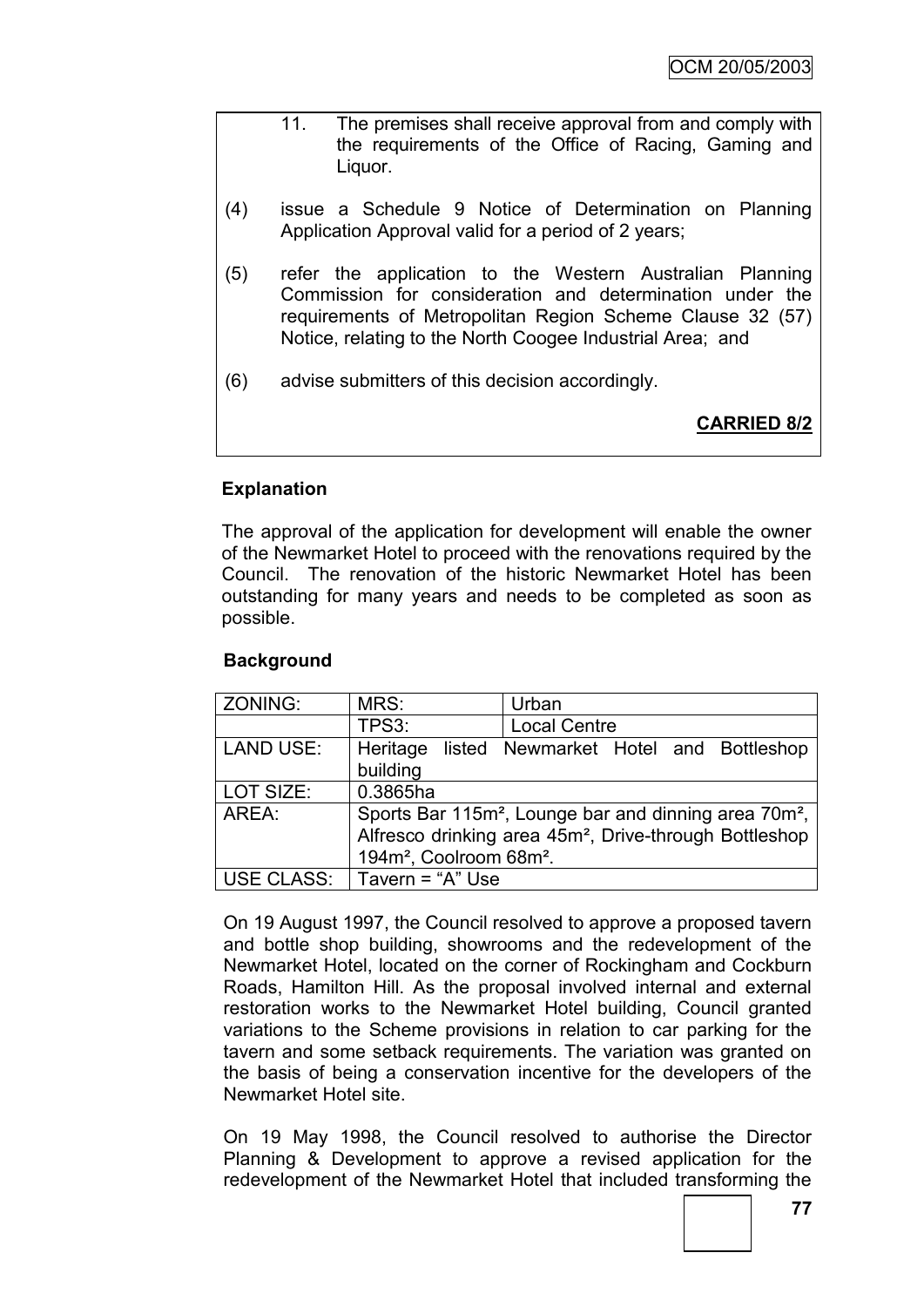original Hotel building back to it"s original hotel use; developing buildings for showrooms and shops, including a drive-through bottle shop. In granting the approval, a further concession of 23 carbays was granted, again as a conservation incentive for the developers. There were special conditions imposed, requiring preparation of a conservation management plan and conservation works to be carried out on the Newmarket Hotel were to be provided for in a legal agreement. On 28 August 1998 a Deed was subsequently entered into between the developers Kee-Vee Properties Pty Ltd and the City of Cockburn.

The Deed required Kee-Vee Properties Pty Ltd to:

- *1. Provide the City within six months of the date of the issue of a Certificate of Classification for any part of the development, a Conservation Management Plan approved by the Heritage Council of Western Australia for the Newmarket Hotel;*
- *2. Commence external restoration work to the Newmarket Hotel in accordance with the plans approved by the City within 12 months of the date of the issue of a Certificate of Classification for any part of the development;*
- *3. Complete external restoration work to the Newmarket Hotel in accordance with the plans approved by the City within 24 months of the issue of a Certificate of Classification for any part of the development.*

A Certificate of Classification for construction of the bottle shop building was issued by Council on 18 January 2001.

On 20 March 2001 the Council resolved to grant approval for alterations to the existing bottle shop building to incorporate a tavern/dining room area (to be relocated from the Newmarket Hotel) and sports bar. In granting approval, the City re-affirmed the requirements of the legal agreement in respect to the need for an approved conservation management plan to be in place within 6 months of 18 January 2001**.** In July 2001, no plan was received and the applicant advised on the requirement accordingly. There was no response. Again in February 2002 the applicant was advised of outstanding conditions and a response was received in March 2002, requesting that the Council be tolerant, as the applicant had been delayed by legal action.

However, as the approval issued on 20 March 2001 had not been given effect to within two years of that date, it is deemed to have lapsed, and a fresh application is required in order for the development to proceed.

Copies of the Deed and the March 2001 development approval are contained in the Agenda Attachments.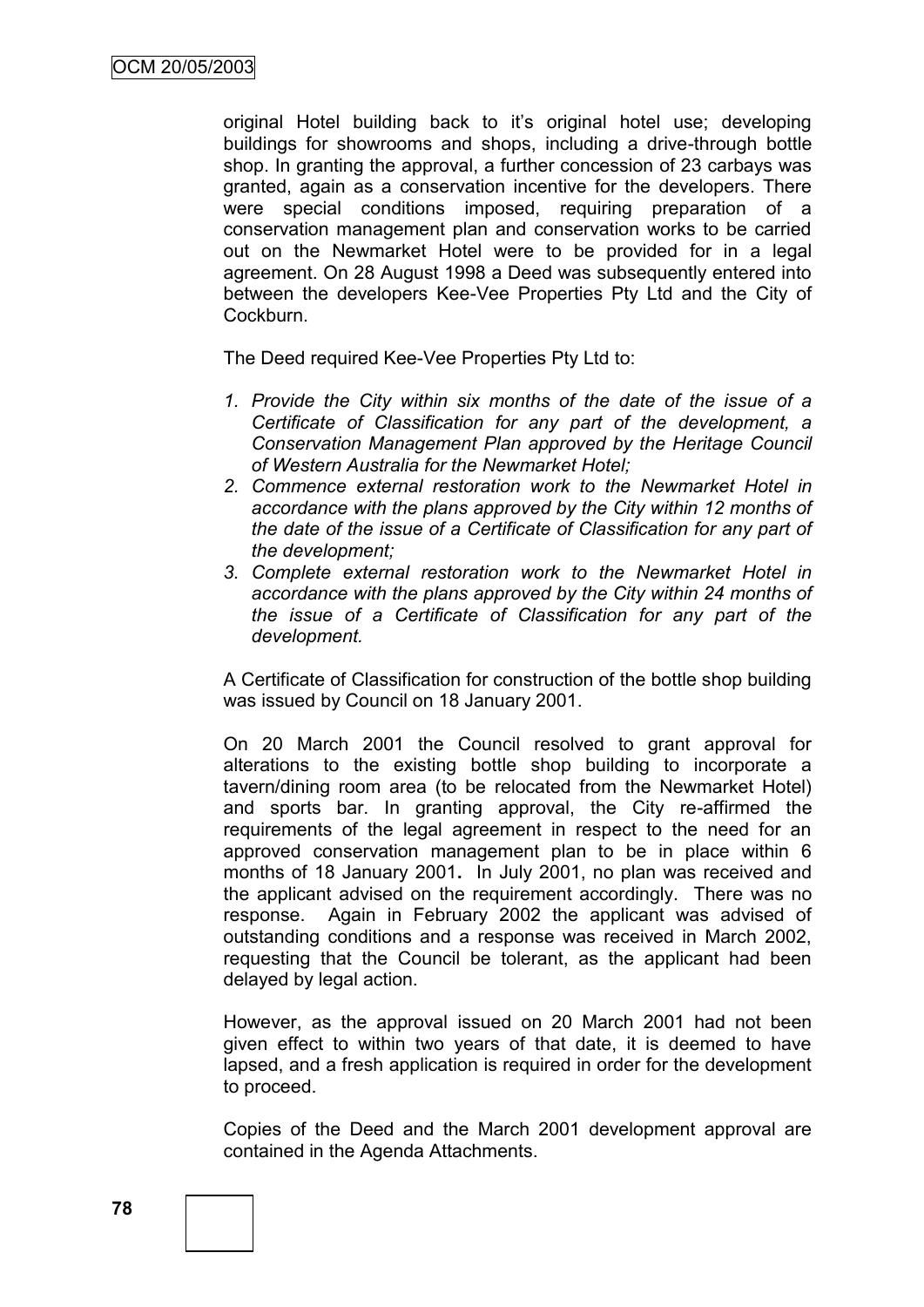# **Submission**

On 25 March 2003, an application was received for the alteration of existing bottle shop building to incorporate tavern bars relocated from the Newmarket Hotel, including a Sports Bar, a lounge bar and dinning area. Other elements of the proposed use include kitchen and office space, staff amenities and drive through bottle-shop. The application plans are contained in the Agenda Attachment.

The current proposal is essentially a modified version of the lapsed development approval issued by Council on 20 March 2001.

The site plan submitted provides for 52 marked carbays, of which 15 are located spanning the front property boundary on Cockburn Road.

The application was advertised for comment, whereupon 10 submissions were received. Six submitters objected to the proposal, all of which either own dwellings or reside at 14 Boyd Crescent, adjoining the subject site to the east.

Concerns raised relate to:

- Potential adverse effects of nuisance (noise from patrons, vehicles and compressors, antisocial behaviour etc) arising from operation of the tavern for the residents of 14 Boyd Crescent;
- Potential adverse effects of the tavern on property values;
- Inconsistencies in the current proposal with elements of the Liquor Licensing decision;
- Inadequate carparking available for the tavern.

Of the four submissions that did not object, three were conditional upon matters such as:

- Ensuring that the adjoining property (14 Cockburn Road) is not used for parking;
- No access for patrons to the rear of the tavern; restrictions of operating hours, no live bands etc having regard to the proximity of the residential units to the rear.

A summary of submissions is contained in the Agenda Attachments.

# **Report**

In isolation, the proposed change of use of the existing bottle shop building to that as a tavern and bottle shop is a matter that has a certain degree of planning merit, including the appropriateness of the site zoning. The concerns raised in the submissions received can largely be addressed through the imposition of appropriate conditions on development approval as well as via the conditions of the liquor licence. Such issues include controlling noise from within the tavern, limiting public access to the rear of the building and controlling the hours of operation.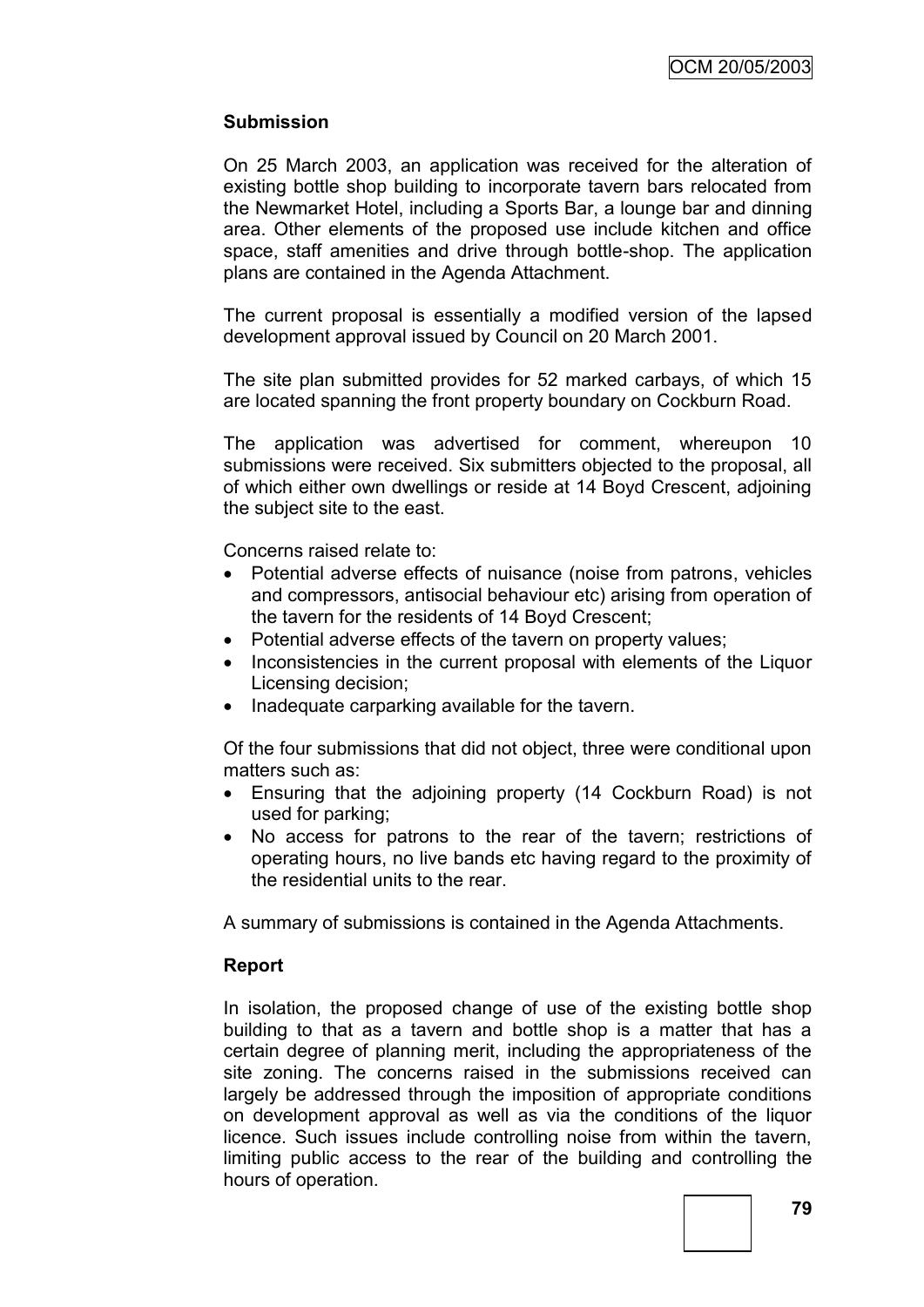Assessment of the proposal under Town Planning Scheme No. 3 indicates the following car parking requirements in respect to the proposed use:

| Function                       | <b>Car Bays Required</b> |
|--------------------------------|--------------------------|
| Sports bar                     | 57.49                    |
| Lounge bar                     | 18.2                     |
| Dinning area                   | 9                        |
| Alfresco area                  | 22.5                     |
| Bottle shop (incl coolroom)    | 7.07                     |
| <b>Total Required Car Bays</b> | $114.26 = 114$           |

A reciprocal parking easement over the adjoining property at 14 Cockburn Road allows for the use of 51 bays on that site. However, the 15 car bays currently located spanning the Cockburn Road boundary of the site are not permanent car parking spaces and can therefore not be included in the calculations. As such, there is a net parking shortfall of 26 carbays.

As discussed above, previous proposals were granted variations from the Scheme parking requirements by Council, but for only up to 23 bays in those instances. In addition, the variations were only granted on the basis that approved conservation work would be undertaken to the Newmarket Hotel, within a specific timeframe. In terms of the Deed requirements, the owners should have had a conservation plan approved for the hotel by no later than 18 July 2001; the external restoration work outlined in the approved conservation plan was required to be commenced by 18 January 2002, and to be completed by 18 January 2003.

Despite sending letters to the owners on at least four separate occasions over the years reminding them of their obligations under the Deed, the works have still yet to be commenced. Conservation works for the hotel were however recently approved by Council in granting approval to convert the hotel into seven residential apartments on 18 February 2003. Notwithstanding this, the lack of conservation work undertaken to date constitutes a breach of the Deed, and a consequential breach of the relevant 1998 planning approval.

Furthermore, it is noted that the Newmarket Hotel is currently being advertised for sale (by auction on 24 May. Refer to attached advertisement), which indicates the owners have no intention of complying with their obligations under the Deed. To this extent, Council"s solicitors have been consulted regarding initiating legal action against the owners.

Compliance with the terms of the Deed is fundamental to the granting of a parking concession for the current proposal. Had the owner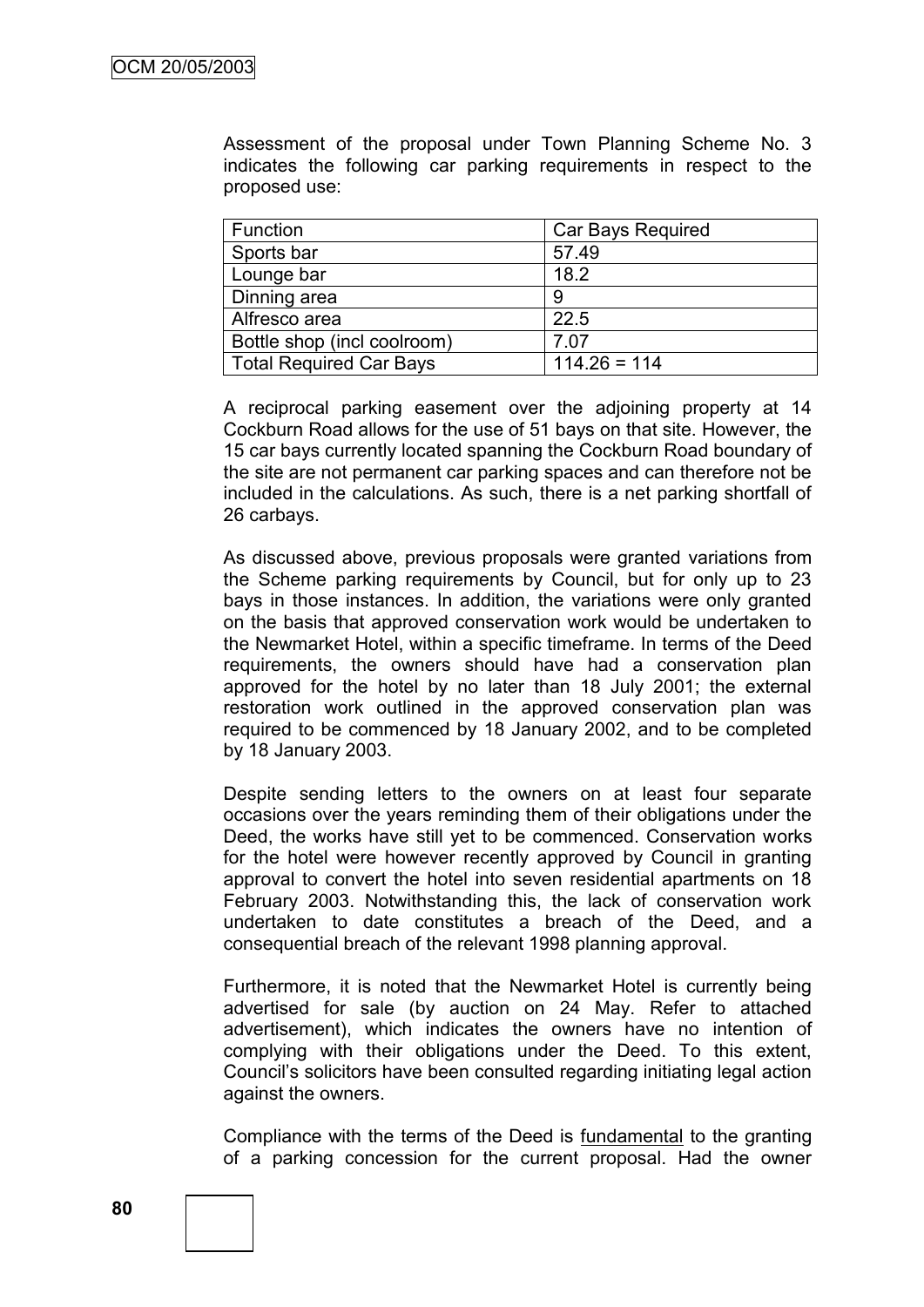complied with the terms of the deed, then the 23 bay car parking concession would have applied.

It is therefore recommended that the application be refused pursuant to the City of Cockburn Town Planning Scheme No. 3, Part 8, Clause 8.3 "Amending, Revoking, or Refusing a Planning Approval" which states (sub-clause 8.3.2):

*"Where planning approval has been granted subject to conditions, and one or more of the conditions have not been complied with to the satisfaction of the local government, the local government may refuse to issue an approval for the further use or development of the land to which the conditions of a previous approval are outstanding".*

### **Strategic Plan/Policy Implications**

The Corporate Strategic Plan Key Result Areas which apply to this item are:-

- 1. Managing Your City *"To conduct Council business in open public forums and to manage Council affairs by employing publicly accountable practices."*
- 2. Planning Your City *"To ensure that the planning of the City is based on an approach which has the potential to achieve high levels of convenience for its citizens." "To ensure that the development will enhance the levels of amenity currently enjoyed by the community."*
- 3. Conserving and Improving Your Environment *"To conserve the character and historic value of the human and built environment."*

The Planning Policies which apply to this item are:-

APD1 Clause 32 Approvals APD17 Standard Development Conditions and Footnotes

# **Budget/Financial Implications**

N/A

# **Legal Implications**

Enforcement of the Deed provisions; Defending any appeal to the Planning Tribunal.

# **Community Consultation**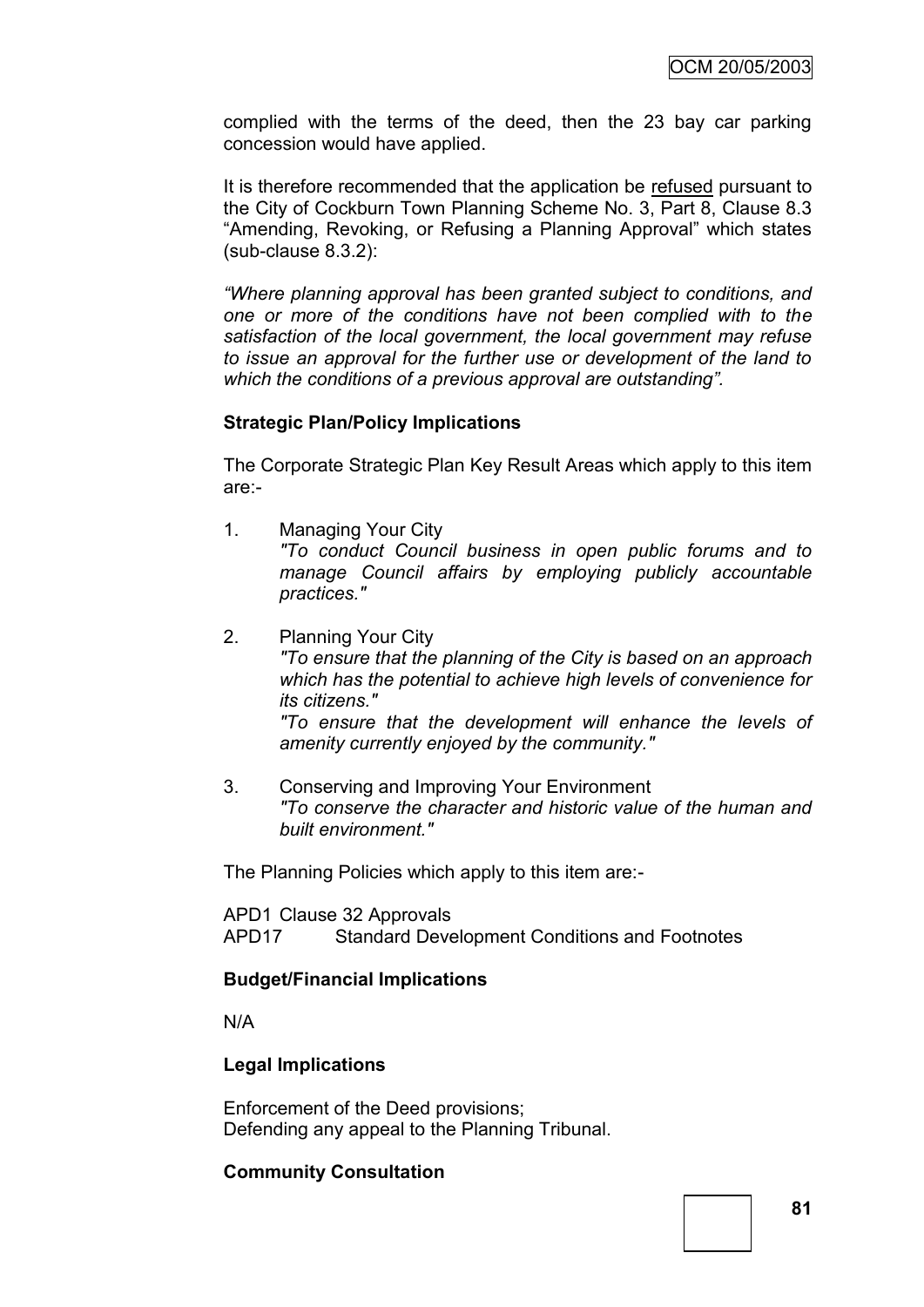Application advertised.

# **Implications of Section 3.18(3) Local Government Act, 1995**

Nil.

### **14.14 (MINUTE NO 2031) (OCM 20/05/2003) - PROPOSED OVERSIZED ANCILLARY ACCOMMODATION - LOT 57 GUTTERIDGE ROAD, BANJUP - OWNER: P H & S L CLARK - APPLICANT: DALE ALCOCK HOMES (5519897) (CP) (ATTACH)**

#### **RECOMMENDATION** That Council:

(1) vary the development requirements pursuant to clause 5.6 of Town Planning Scheme No. 3 and grant approval to the application for oversized ancillary accommodation on Lot 57 Gutteridge Road, Banjup, subject to the following conditions:

# STANDARD CONDITIONS

- 1. The use of the proposed ancillary accommodation unit shall be in accordance with Part 4, Clause 4.1.1 A1 of the Residential Design Codes of Western Australia with particular regard to sub clause (i)
- 2. The proposed ancillary accommodation shall be finished in the same materials, colour and design and linked to the main dwelling proposed for the site.
- 3. All stormwater being contained on site and disposed of to the satisfaction of the City.

# SPECIAL CONDITION

- 4. A notification under Section 70A of the Transfer of Land Act is to be prepared in a form acceptable to the City and lodged with the Registrar of Titles for endorsement on the Certificate of Title for the subject lot, prior to commencement of development works. This notification is to be sufficient to alert prospective purchasers of the use and restrictions of the ancillary accommodation as stipulated under Condition 1 of this approval. The notification should (at the full cost of the applicant) be prepared by the City"s Solicitor McLeods and be executed by both the landowner and the City.
- (2) issue a Schedule 9 Notice of Approval accordingly.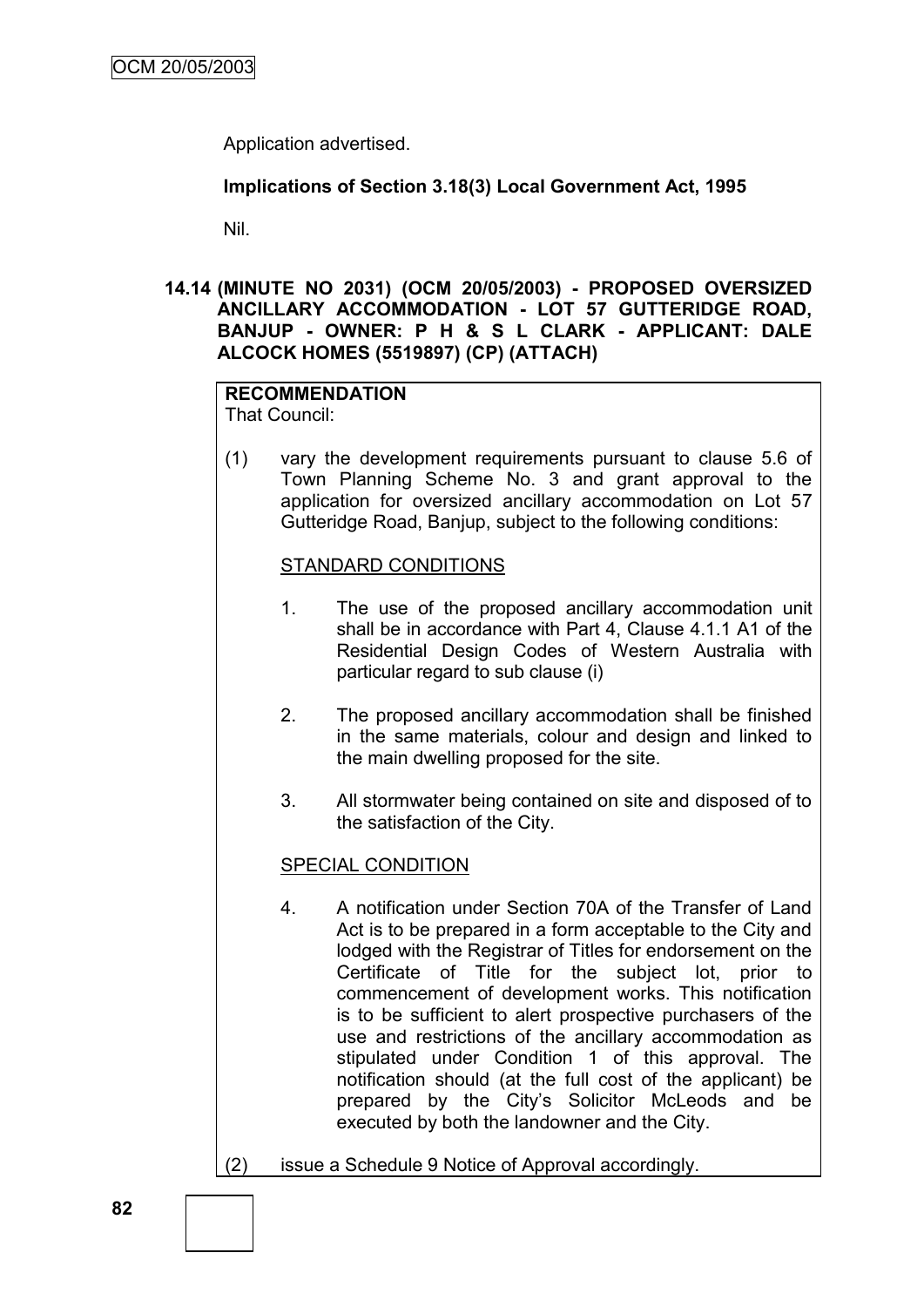# **COUNCIL DECISION**

MOVED Clr I Whitfield SECONDED Clr S Limbert that the recommendation be adopted.

# **CARRIED 10/0**

# **Background**

| ZONING:           | MRS:                                     | <b>Rural – Water Protection</b> |  |  |
|-------------------|------------------------------------------|---------------------------------|--|--|
|                   | TPS3:                                    | Resource                        |  |  |
| LAND USE:         | Vacant rural land                        |                                 |  |  |
| LOT SIZE:         | 2.0001ha                                 |                                 |  |  |
| AREA:             | Ancillary accommodation 80m <sup>2</sup> |                                 |  |  |
| <b>USE CLASS:</b> | Not provided for in SPP6                 |                                 |  |  |

# **Submission**

The applicants seek Council's approval to construct "ancillary accommodation" of approximately 73m² net floor area to the specifications outlined on the plans submitted. The ancillary accommodation is attached to the rear of, but effectively forms an extension to the main dwelling (refer to agenda attachments).

It is submitted in the application that the accommodation is required to house the aging parents of the owners of the land. The parents both suffer medical conditions and are partially dependant on the owners for support. It is also submitted that the parents provide care for their 9 year old grandson and require assistance with providing this care. Statutory declarations have also been received to this effect.

# **Report**

The proposal does not comply with Town Planning Scheme No.3, which states (Clause 5.10.2 (f)):

*"Despite clause 5.10.2(a) the local government may allow ancillary accommodation on a lot where-*

*(iii) in the Resource Zone the net area of the ancillary accommodation does not exceed 60m² and the area of the lot is to be greater than 2ha".*

The proposal also does not comply with Council Policy APD11 (Aged and Dependent Persons Dwellings and Ancillary Accommodation on Rural and Resource Zoned Lots) as the floor area of the proposed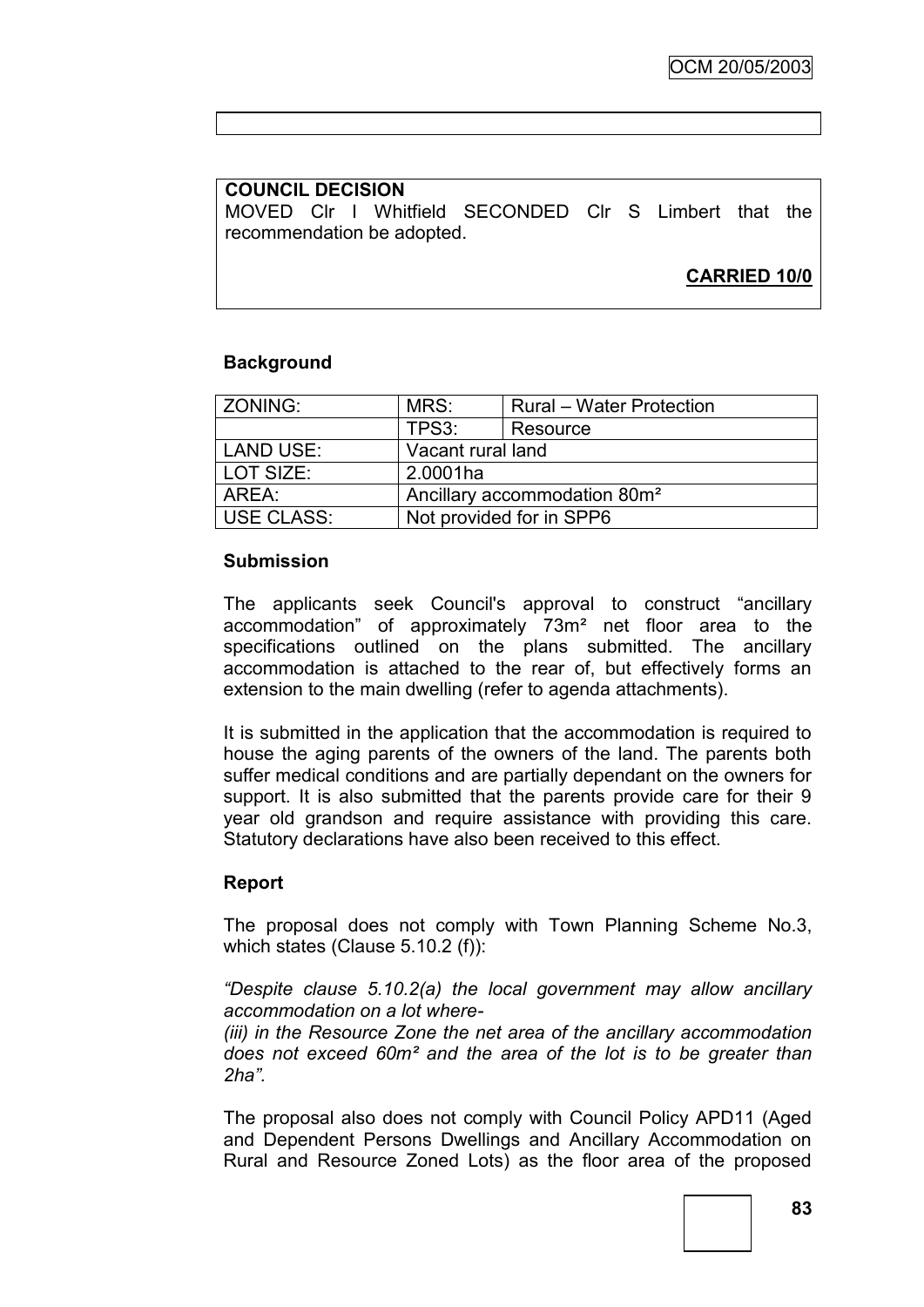ancillary accommodation exceeds 60m² on a lot located in the Resource Zone.

The variation sought in this application amounts to a 22% increase in floor area over the requirements outlined above.

The basis of providing for "ancillary accommodation" and limiting the floor area to 60m² in the Resource Zone is to allow for members of the same family to reside on the property in self contained living accommodation, but at such a scale that the building is clearly "ancillary" to the use of the principal dwelling on the land. It is the Council"s objective to avoid the situation of two dwellings being constructed on a single property.

In terms of the current application, the ancillary accommodation has been designed as an integral part of the main dwelling, being attached and constructed of the same materials, while laundry facilities will be shared. As such, it is considered there will be no discernable indication from beyond the site of there being ancillary accommodation on the lot.

It has been submitted that the floor area proposed is required in order to meet the needs of the two elderly people with medical conditions. Considering the design of the ancillary accommodation and the circumstances of the owner"s parents, this is probably reasonable.

On balance, the degree of variation sought from the Scheme and Policy requirements is not considered to be great, while the justification provided is considered to be valid. There will be no adverse amenity effects associated with the proposal, which will appear as a single cohesive building on the lot. Approval of the application is not likely to compromise the integrity of the Scheme, given all the circumstances in this case.

In conclusion, it is recommended that approval be granted subject to the conditions indicated above.

#### **Strategic Plan/Policy Implications**

The Corporate Strategic Plan Key Result Areas which apply to this item are:-

- 1. Managing Your City *"To conduct Council business in open public forums and to manage Council affairs by employing publicly accountable practices."*
- 2. Conserving and Improving Your Environment *"To conserve the quality, extent and uniqueness of the natural environment that exists within the district."*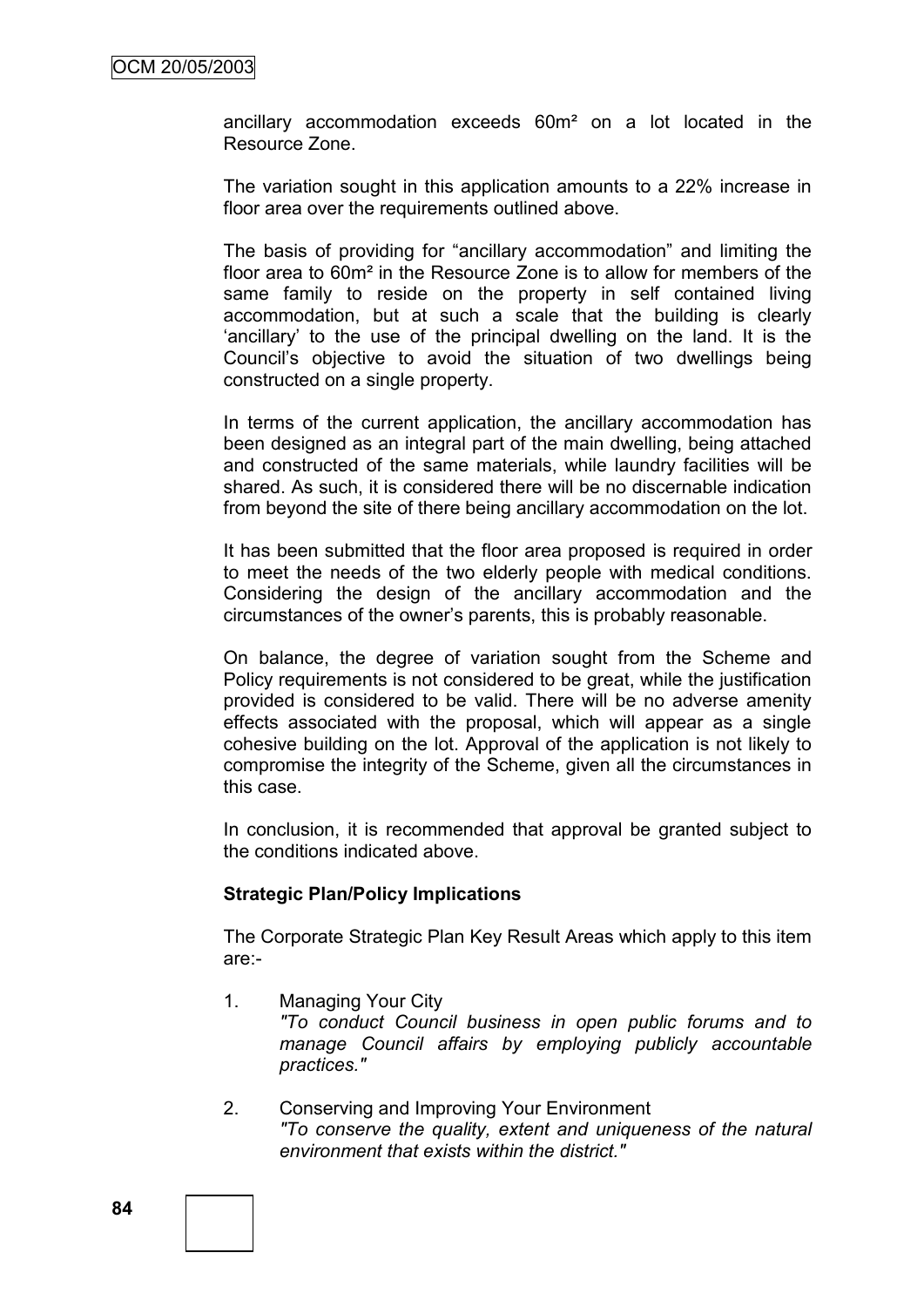*"To conserve the character and historic value of the human and built environment."*

*"To ensure that the development of the district is undertaken in such a way that the balance between the natural and human environment is maintained."*

The Planning Policies which apply to this item are:-

APD11 Aged or Dependant Persons Dwellings and Ancillary Accommodation on Rural and Resource Zone Lots

Clause 4.1.1 of the Residential Design Codes limits Ancillary Accommodation to a maximum of  $60m^2$  on lots of  $450m^2$  or more on the same lot as a single house.

# **Budget/Financial Implications**

N/A

# **Legal Implications**

The Council may, under Clause 5.6 of the Scheme vary the site and development requirements, and in respect to the R-Codes General Provision 2.5 provides for discretionary decisions to be made in respect to the acceptable Development Provisions. This would apply to Clause 4.1.1 of the Codes.

Under Statement of Planning Policy No. 6, a dwelling is a "P use in the Jandakot Groundwater Protection Policy Area. The definition of dwelling under the R-Codes applies to Ancillary Accommodation.

# **Community Consultation**

Not required under the Scheme.

# **Implications of Section 3.18(3) Local Government Act, 1995**

Nil.

# **14.15 (MINUTE NO 2032) (OCM 20/05/2003) - MONTESSORI SCHOOL EXPANSION - 4 HOMESTEAD AVENUE, BIBRA LAKE OWNER/APPLICANT: BLUE GUM MONTESSORI CHILDREN'S CENTRE INC (1108028) (SM) (ATTACH)**

|     | <b>RECOMMENDATION</b><br>That Council: |  |  |  |                                                       |
|-----|----------------------------------------|--|--|--|-------------------------------------------------------|
| (1) |                                        |  |  |  | approve the proposed additions on Lot 67; 4 Homestead |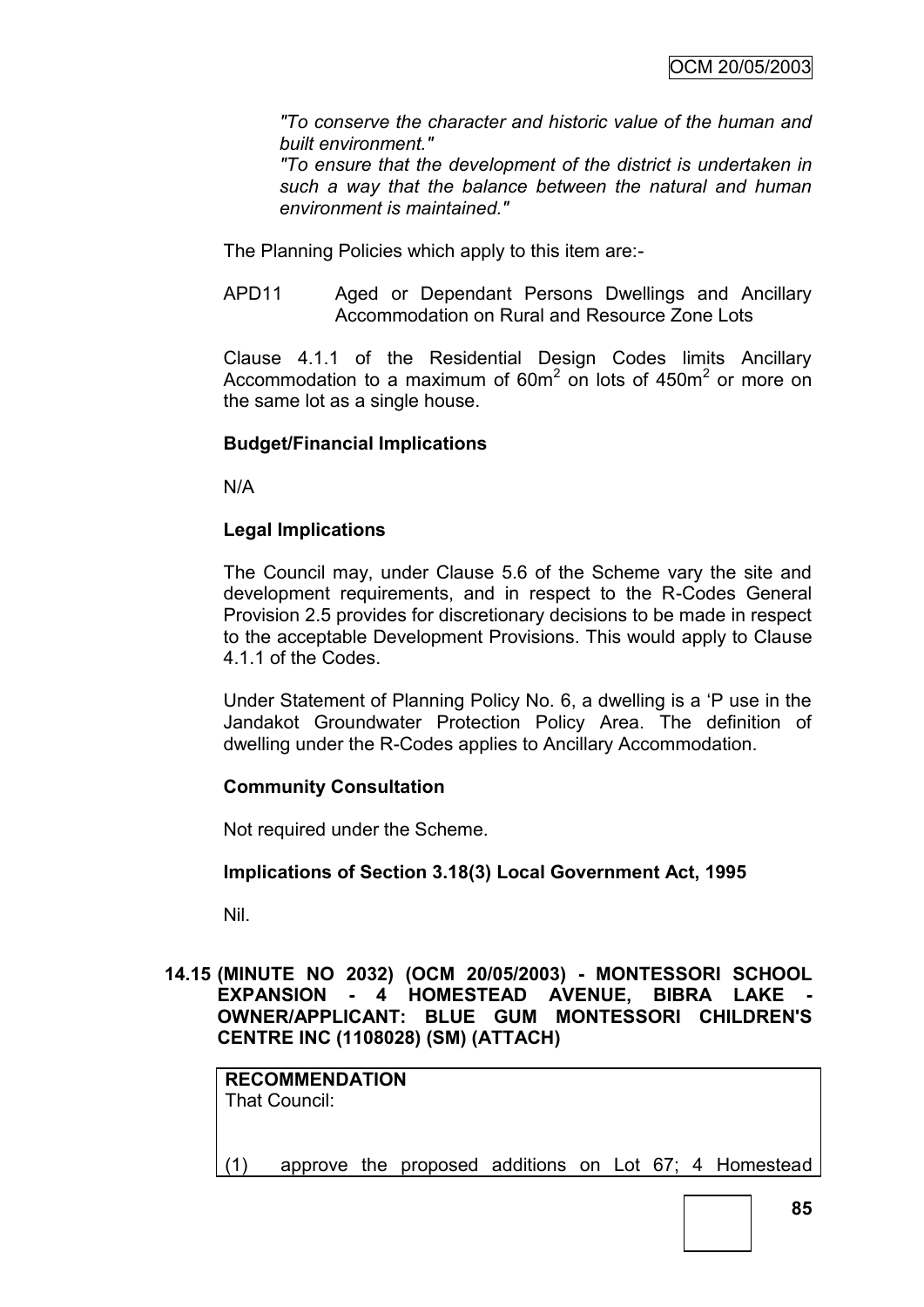Avenue subject to the following conditions:

### STANDARD CONDITIONS

- 1. Development may be carried out only in accordance with the terms of the application as approved herein and any approved plan.
- 2. Nothing in the approval or these conditions shall excuse compliance with all relevant written laws in the commencement and carrying out of the development.
- 3. No activities causing noise and/or inconvenience to neighbours being carried out after 7.00pm or before 7.00am, Monday to Saturday, and not at all on Sunday or Public Holidays.
- 4. The premises shall be kept in a neat and tidy condition at all times by the owner/occupier to the satisfaction of the Council.
- 5. All stormwater drainage shall be designed in accordance with the document entitled "Australian Rainfall and Runoff" 1987 (where amended) produced by the Institute of Engineers, Australia, and the design is to be certified by a suitably qualified practicing Engineer and designed on the basis of a 1:100 year storm event.
- 6. All stormwater being contained and disposed of on-site to the satisfaction of the Council.
- 7. The vehicle parking area shall be sealed, kerbed, drained and line marked in accordance with the approved plans and specifications certified by a suitably qualified practicing Engineer to the satisfaction of the Council.

# SPECIAL CONDITIONS

- 8. The total number of students enrolled at the school shall not exceed 100.
- 9. Parents shall not park on the street pavement or verge area in either Homestead Avenue or Hope Road, with the exception of the verge area abutting Meller Park on Hope Road when dropping off or picking up children.
- 10. No classes or school related activities are to be conducted on Saturday, Sunday and public holidays, excluding the maintenance of the school buildings and grounds, commencing from beginning of the 2004 school year.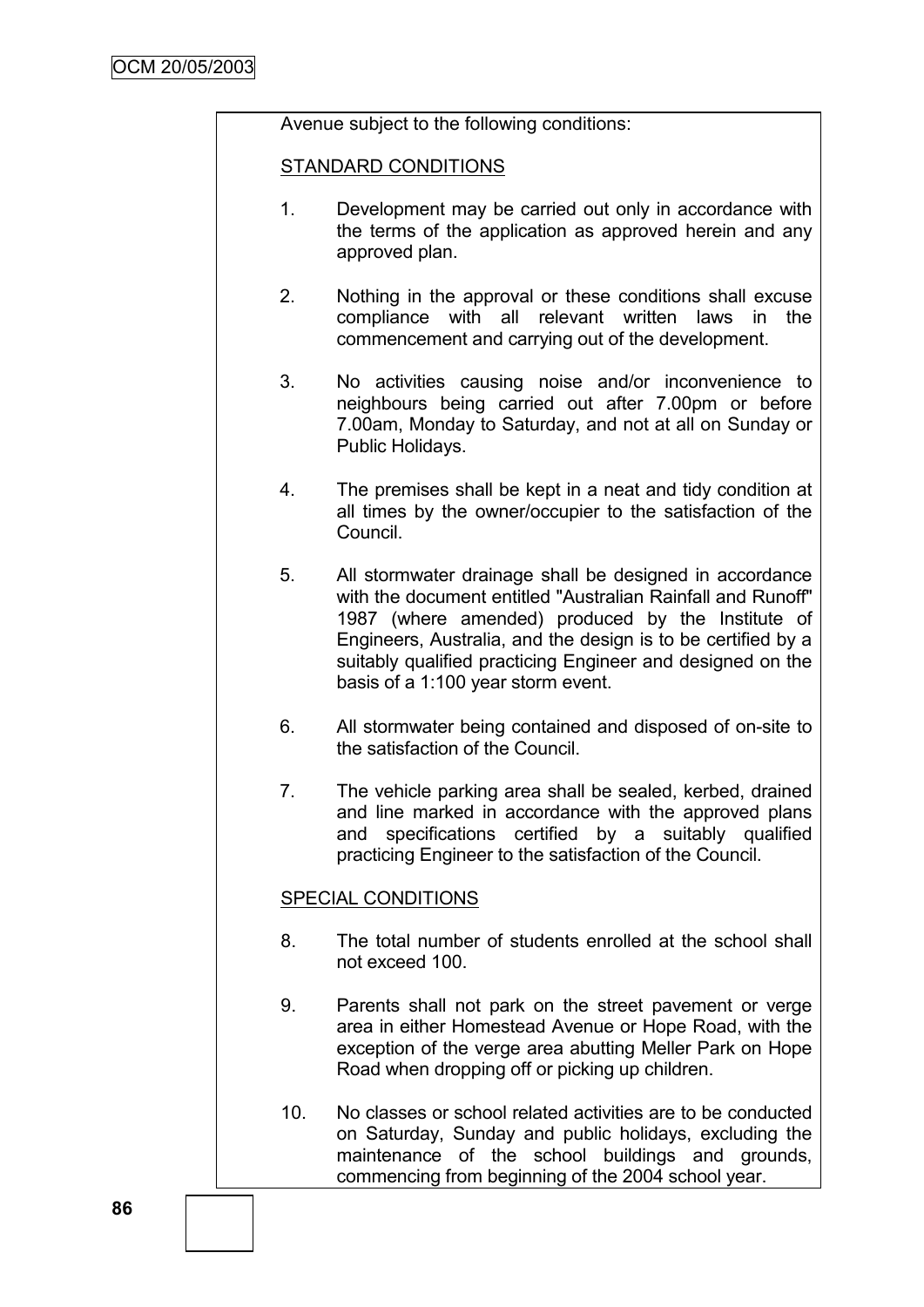# FOOTNOTES

- 1. No further extensions to the school will be considered, as the current proposal will result in the site being fully developed.
- 2. The development is to comply with the requirements of the Building Code of Australia.
- 3. The use of the premises must comply with the *Health (Food Hygiene) Regulations 1993* and Chapter 3 of the Australian New Zealand Food Standards Code (Australia Only)**.**
- 4. This development has been defined as a public building and shall comply with the provisions of the Health Act 1911 relating to a public building, in the Public Building Regulations 1992. An application to construct, extend or alter a public building is to be submitted with the Building Licence application.
- 5. The development is to comply with the *Environmental Protection Act 1986* which contains penalties where noise exceeds the limits prescribed by the *Environmental Protection (Noise) Regulations 1997*.
- 6. The drainage of all car parking areas and access ways so as to ensure that the site is drained and provision is made for the disposal, to the satisfaction at all times of the Council, of roof water, water from paved areas and all other stormwater PROVIDED THAT the approval of a particular design to achieve the foregoing purposes or the issue of a building licence shall not imply that the Council is satisfied once and for all that the applicant has complied with this condition and the Council may require compliance with this condition at any time in the future if it is not satisfied that the site has been drained in accordance with this condition. (Ref. Engineering Department)"
- 7. Uncovered parking bays shall be a minimum of 5.5 x 2.5 metres, clearly marked on the ground and served by a 6 metre wide paved accessway.
- (2) issue a Schedule 9 Notification of Determination on Application for Planning Approval; and
- (3) advise those who made submissions of Council"s decision.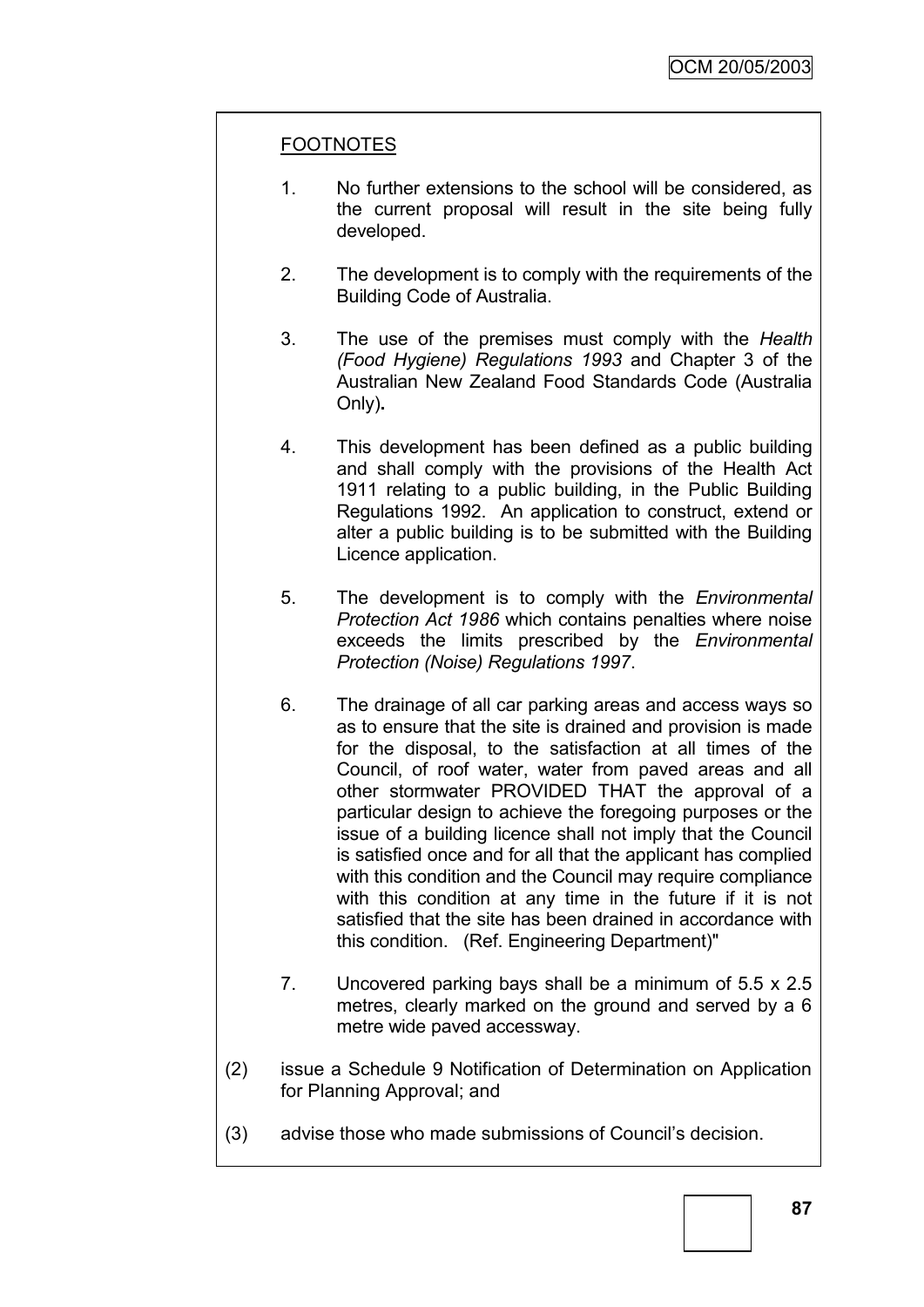# **COUNCIL DECISION**

MOVED Clr V Oliver SECONDED Clr A Tilbury that Council:

- (1) receive the report;
- (2) not grant planning approval for the proposed additions on Lot 67; 4 Homestead Avenue for the following reasons:
	- 1. The potential for noise between 7:00am and 7:00pm that could adversely affect the amenity and convenience of adjoining residents.
	- 2. Inadequate parking and student drop-off facilities.
	- 3. Inadequate outdoor playground area on the site.
	- 4. Lack of safety for student crossing Hope Road.
- (3) investigate the potential to lease other land in the area for the school to use.

# **MOTION LOST 2/8**

MOVED Clr S Limbert SECONDED Clr A Edwards that Council:

(1) approve the proposed additions on Lot 67; 4 Homestead Avenue subject to the following conditions:

# STANDARD CONDITIONS

- 1. Development may be carried out only in accordance with the terms of the application as approved herein and any approved plan.
- 2. Nothing in the approval or these conditions shall excuse compliance with all relevant written laws in the commencement and carrying out of the development.
- 3. No activities causing noise and/or inconvenience to neighbours being carried out after 7.00pm or before 7.00am, Monday to Friday, and not at all on Saturday**,**  Sunday or Public Holidays.
- 4. The premises shall be kept in a neat and tidy condition at all times by the owner/occupier to the satisfaction of the Council.
- 5. All stormwater drainage shall be designed in accordance with the document entitled "Australian Rainfall and Runoff"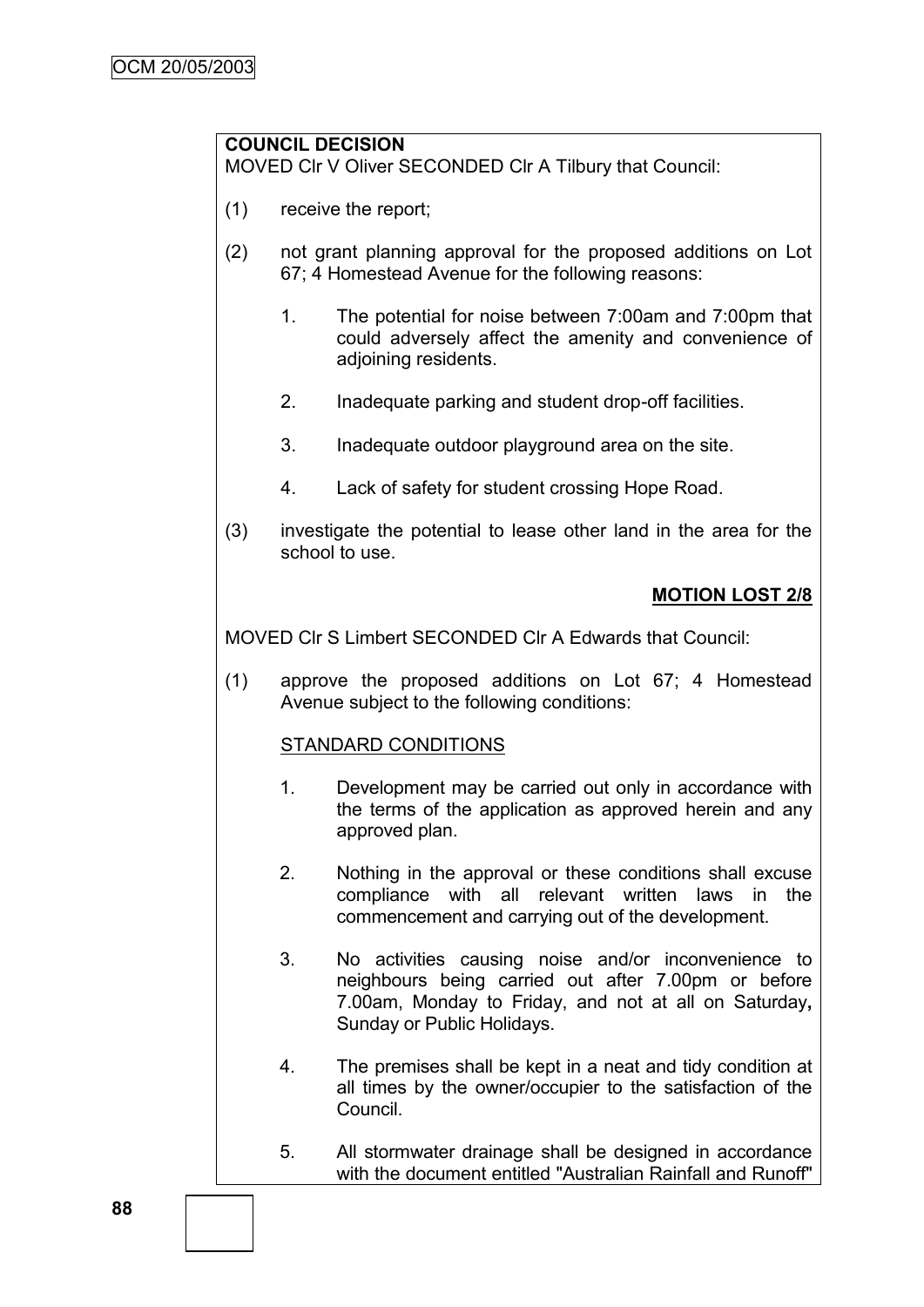1987 (where amended) produced by the Institute of Engineers, Australia, and the design is to be certified by a suitably qualified practicing Engineer and designed on the basis of a 1:100 year storm event.

- 6. All stormwater being contained and disposed of on-site to the satisfaction of the Council.
- 7. The vehicle parking area shall be sealed, kerbed, drained and line marked in accordance with the approved plans and specifications certified by a suitably qualified practicing Engineer to the satisfaction of the Council.

# SPECIAL CONDITIONS

- 8. The total number of students enrolled at the school will not exceed 100.
- 9. Parents shall not park on the street pavement or verge area in either Homestead Avenue or Hope Road, with the exception of the verge area abutting Meller Park on Hope Road when dropping off or picking up children.
- 10. No classes or school related activities are to be conducted on Saturday, Sunday and public holidays, excluding the maintenance of the school buildings and grounds, commencing from beginning of the 2004 school year.
- 11. The school is to establish and immediately implement a formal policy and complaints procedure to the satisfaction of the Council.

# FOOTNOTES

- 1. No further extensions to the school will be considered, as the current proposal will result in the site being fully developed.
- 2. The development is to comply with the requirements of the Building Code of Australia.
- 3. The use of the premises must comply with the *Health (Food Hygiene) Regulations 1993* and Chapter 3 of the Australian New Zealand Food Standards Code (Australia Only).
- 4. This development has been defined as a public building and shall comply with the provisions of the Health Act 1911 relating to a public building, in the Public Building Regulations 1992. An application to construct, extend or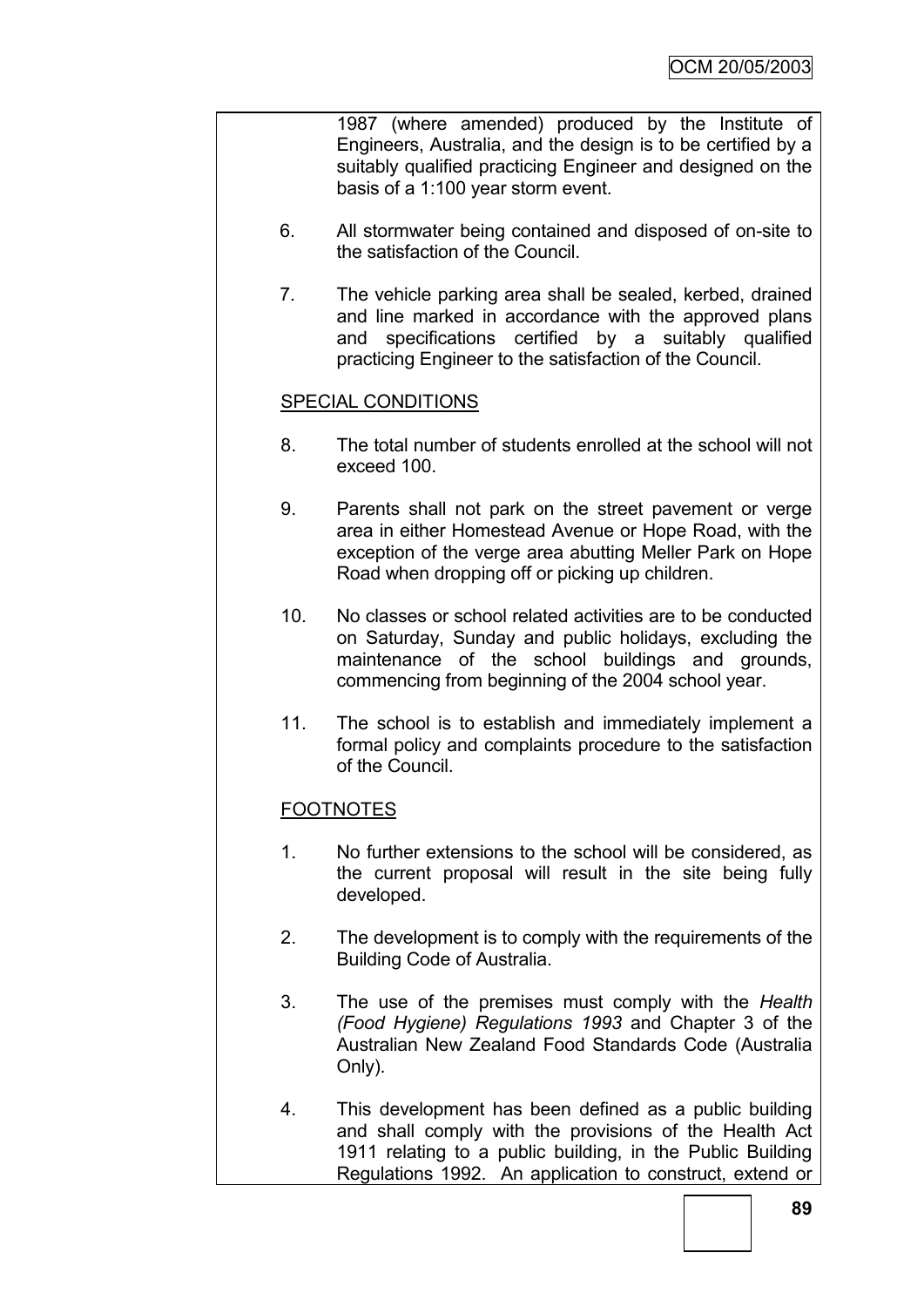alter a public building is to be submitted with the Building Licence application.

- 5. The development is to comply with the *Environmental Protection Act 1986* which contains penalties where noise exceeds the limits prescribed by the *Environmental Protection (Noise) Regulations 1997*.
- 6. The drainage of all car parking areas and access ways so as to ensure that the site is drained and provision is made for the disposal, to the satisfaction at all times of the Council, of roof water, water from paved areas and all other stormwater PROVIDED THAT the approval of a particular design to achieve the foregoing purposes or the issue of a building licence shall not imply that the Council is satisfied once and for all that the applicant has complied with this condition and the Council may require compliance with this condition at any time in the future if it is not satisfied that the site has been drained in accordance with this condition. (Ref. Engineering Department)"
- 7. Uncovered parking bays shall be a minimum of 5.5 x 2.5 metres, clearly marked on the ground and served by a 6 metre wide paved accessway.
- 8. The additional student places provided by the school will require registration under the provisions of the Education Act 1999.
- (2) issue a Schedule 9 Notification of Determination on Application for Planning Approval; and
- (3) advise those who made submissions of Council"s decision.

# **CARRIED 8/2**

# **Explanation**

Following a meeting between Elected Members and representatives of the school, it was proposed and discussed that no activities causing noise or inconvenience be permitted on Saturday, a complaints procedure be adopted by the school and the increase in the number of students will need to be registered un the Education Act.

# **Background**

| ZONING:   | MRS:  | <b>URBAN</b>                                   |
|-----------|-------|------------------------------------------------|
|           | TPS3: | <b>RESIDENTIAL R20</b>                         |
| LAND USE: |       | <b>PRE-SCHOOL, JUNIOR PRIMARY &amp; MIDDLE</b> |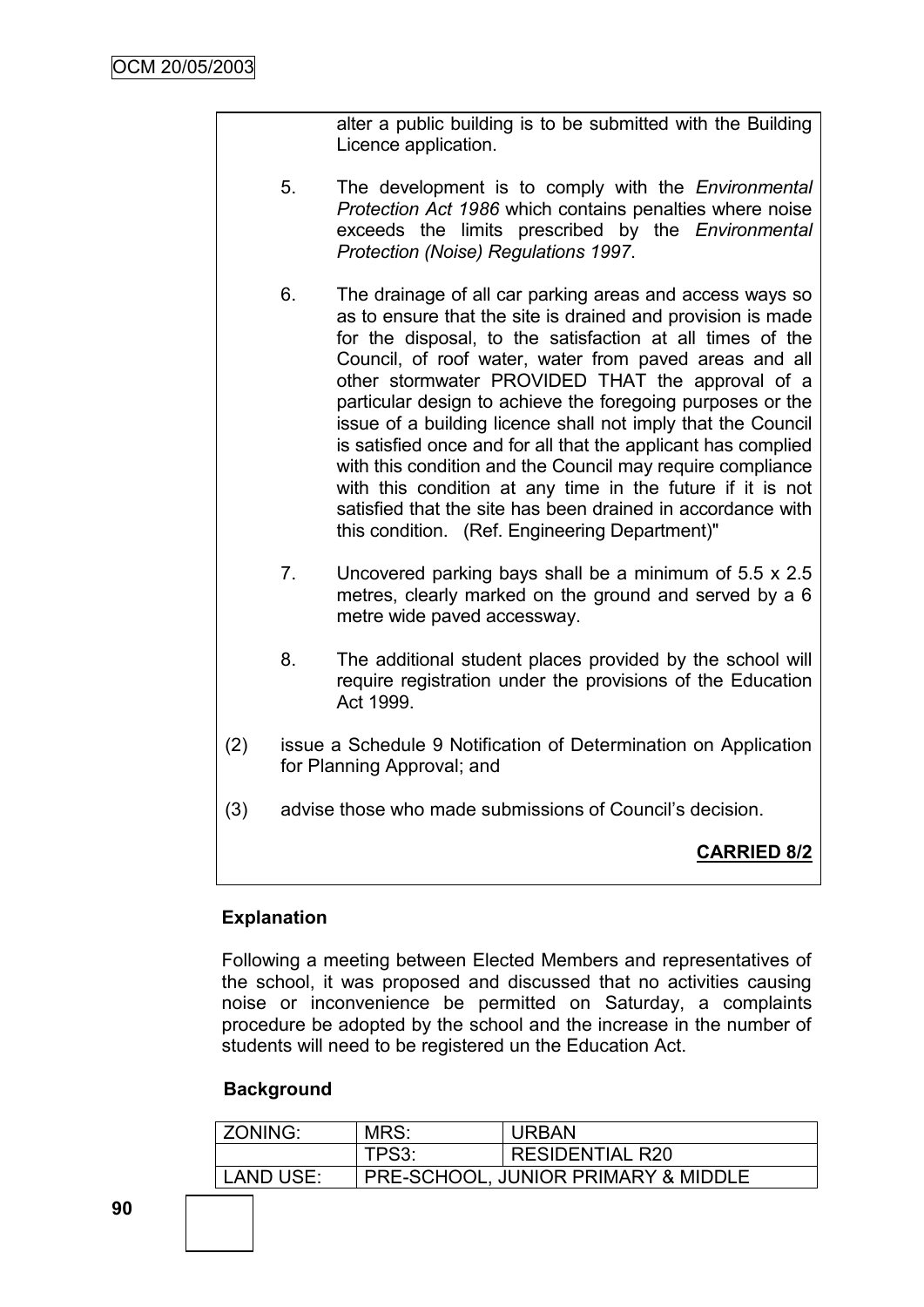|                   | <b>PRIMARY SCHOOL</b>       |
|-------------------|-----------------------------|
| LOT SIZE:         | 2.101 <sup>2</sup>          |
| AREA:             | 191m <sup>2</sup>           |
| <b>USE CLASS:</b> | I EDUCATIONAL ESTABLISHMENT |

Council granted planning approval for a pre-school/ child day care centre on 12 August 1986. In October 1986 the Blue Gum Montessori Children"s Centre Inc (the Applicant) placed a holding deposit on the property on the understanding that Council had approved its use as a pre-school centre. The Applicant submitted revised plans for a preschool, which were approved on the basis that the modifications were minor and that the proposal complied with Council"s previous resolution of August 1986.

In April 1990, the Applicant received approval for additions and alterations to the centre, which included an additional classroom and patio. In December 2000, Council approved a new classroom, storage area and toilets. The extensions allowed the school to cater for students from pre-school through to Grade 3. The proposal was circulated to 16 surrounding land owners for comment resulting in 2 submissions being received objecting to the proposal.

# **Submission**

Council received an application, dated 21 March 2003, for additions to the existing Montessori School. The proposed additions include the construction of a classroom, small library, storage room and administration block within a 191 $m<sup>2</sup>$  building on the property's eastern boundary.

The existing school caters for kindergarten/pre-primary students through to middle primary students, consisting of grades 1-3. The proposed additions will allow the school to accommodate existing students who will be moving into grades 4-7.

In accordance with the requirements of Council"s Town Planning Scheme No. 3, the proposal was advertised for public comment for 14 days and was referred to 14 surrounding land owners. Eleven submissions were received, 6 objecting to the proposal.

#### **Report**

Blue Gum Montessori School is a parent run, not for profit school that places an emphasis on developing a child"s natural curiosity and desire to learn. The curriculum is divided into three different age groupings, generally comprising of children aged 3-5, 6-9 and 9-12. The proposed additional classroom will cater for children in the upper primary school category.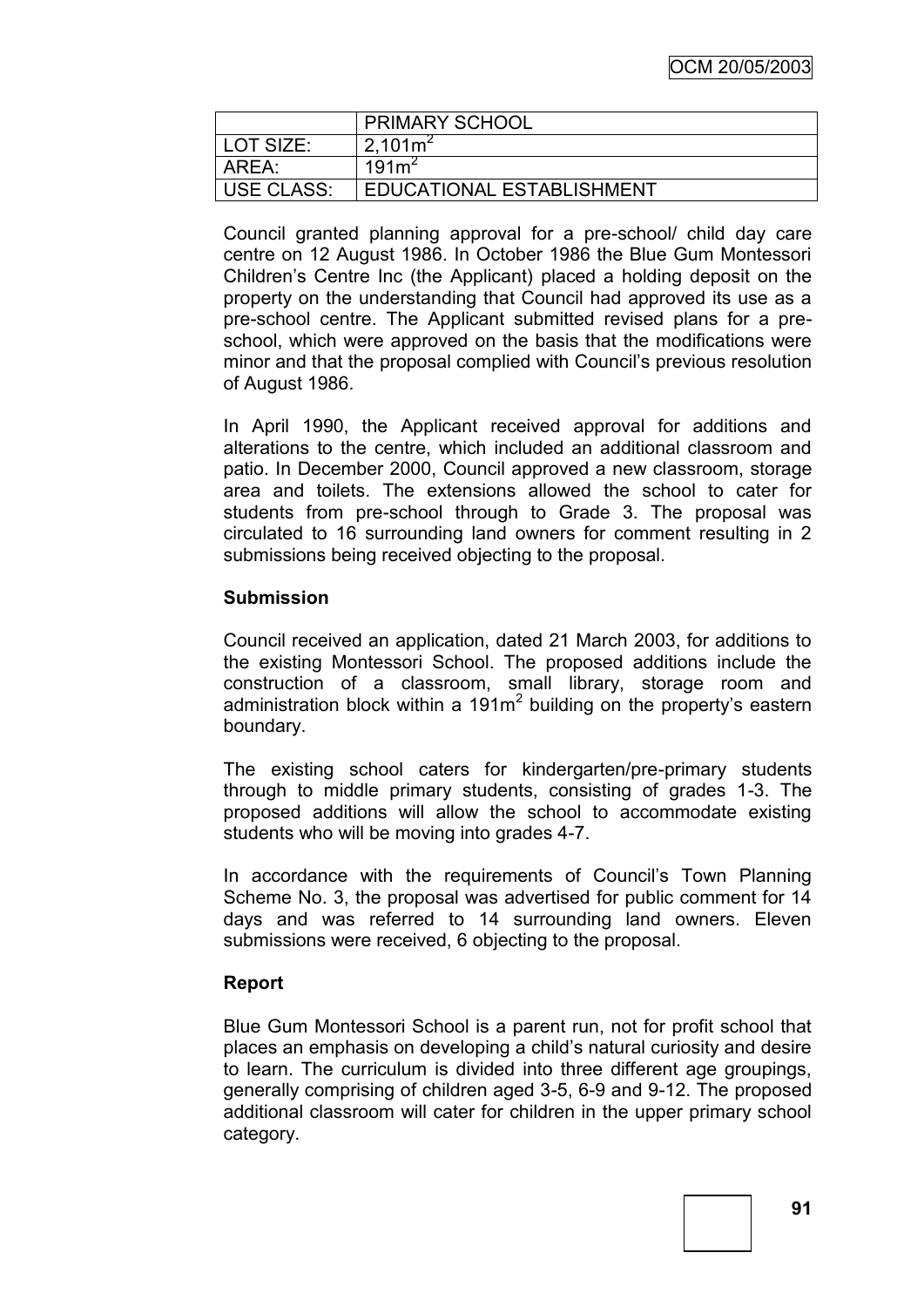Concerns raised as a result of the submissions from neighbouring residents mainly related to noise and privacy, traffic congestion, parking, adequate space for children and total student numbers. Matters raised in the submissions are addressed in the attached schedule of submissions.

*Noise and Privacy –* The school is located on the corner of Hope Road and Homestead Avenue and abuts 2 residential properties. The proposal has the potential to increase student numbers from 73 students to approximately 100 by 2005. This will inevitably result in greater noise levels than at present. However, it is considered that noise impacts on neighbours will be minimal as the proposed addition incorporates a 24-metre long parapet wall on the eastern boundary, which will act as a barrier to any noise. There is an existing 1.5 metre high brick fence on this boundary, which will be heightened to 1.8 metres to further reduce any noise and privacy impacts to the neighbouring property. The neighbour on the southern boundary has no concerns regarding noise from the school.

Noise from a recently introduced Saturday morning playgroup was raised in one of the submissions.

Concerns were also raised regarding noise from busy bees, which are conducted 4 times a year on the Saturday or Sunday before the start of each semester. It is considered that these busy bees, which are required in order to maintain the school"s gardens and play areas be acceptable given their lack of frequency and the nature of the maintenance being carried out. A standard condition could be applied as part of any approval to ensure that the amenity of neighbours is preserved, being "No activities causing noise and/or inconvenience to neighbours being carried out after 6.00pm or before 7.00am, Monday to Saturday and not at all on Sunday".

*Traffic Safety and Parking* – The proposal is in compliance with Council"s Town Planning Scheme requirements for on-site parking and access. Issues raised by neighbouring land owners included increased traffic on Homestead Avenue, parents utilising neighbouring driveways to turn around when dropping off and picking up children, cars parking on the verge obscuring sightlines on Homestead Avenue and Hope Road and children crossing Homestead Avenue unassisted. The City has conducted 3 site visits to the property in the last month to investigate concerns with traffic associated with the school. Council"s Ranger Services visited the site in the morning and afternoon in April and found there to be "no problems" in regard to traffic congestion and cars parking illegally.

Recent surveillance of the school between 8.30 and 9.05 revealed no traffic congestion or dangerous parking practices. The school instructs all parents to accompany their children to the school door and during the aforementioned site visit no students were seen crossing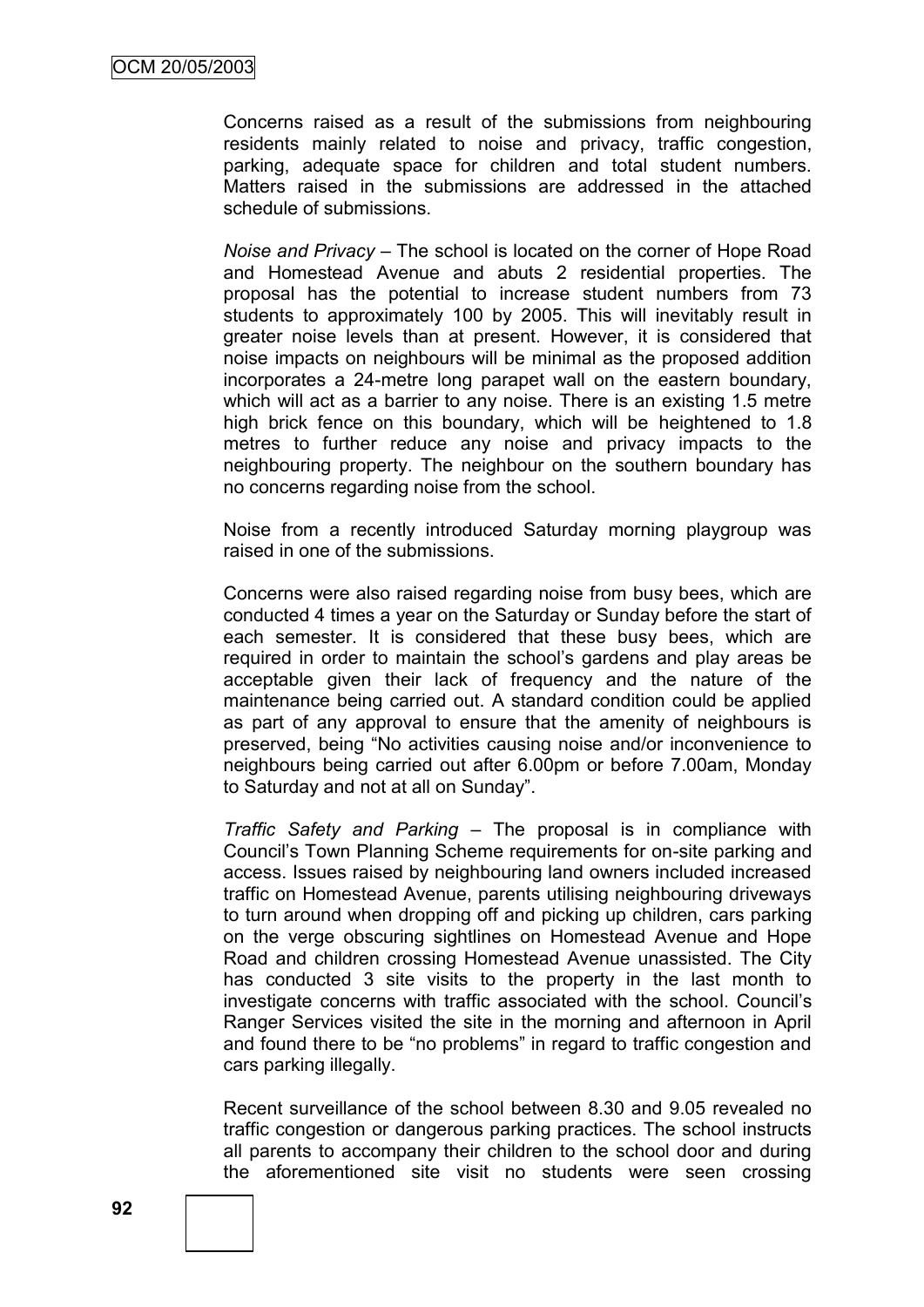Homestead Avenue unaccompanied by an adult. Further, only two parent's vehicles turned around in Homestead Avenue and neither utilised a property driveway.

In order to minimise traffic during the afternoon peak period, the School has agreed to stagger pick-up times for children so that the period in which parents can pick-up their children is extended, thereby reducing any potential for traffic congestion.

*Adequate Space for Children* - Concerns have been raised that there is not enough area set aside for classrooms to cater for the number of students enrolled at the school. The proposal complies with the requirements of the Building Code of Australia and the Health (Public Buildings) Regulations 1992, which require  $2m^2$  of classroom space for every student.

The school has a limited amount of space that can be utilised as an outdoor play area for children. The school currently has two separate lunch breaks for junior primary students and middle primary students, so as to reduce noise levels for neighbouring properties and maximise the amount of play area per student. In addition to the existing play area the school has proposed the utilisation of the adjacent Meller Park for Upper Primary students. Arrangements will have to be made with the City to formalise this use, specifying what times the park can be used, the portion of the park to be used and an appropriate fee payable by the school to the City towards the maintenance of the park.

*Total Student Numbers* – A number of submissions mistakenly stated that the future student population would be 150 children. The school currently has 73 students and the proposed additional classroom will accommodate a maximum of 25 students, totalling approximately 100 students. The proposed additions to the school will see the site fully developed and accordingly any approval issued by Council should cap the maximum number of students at 100.

For the reasons detailed above, it is recommended that Council approve the proposed additions subject to the conditions contained in the recommendations.

# **Strategic Plan/Policy Implications**

The Corporate Strategic Plan Key Result Areas which apply to this item are:-

1. Managing Your City

*"To deliver services and to manage resources in a way that is cost competitive without compromising quality."*

*"To conduct Council business in open public forums and to manage Council affairs by employing publicly accountable practices."*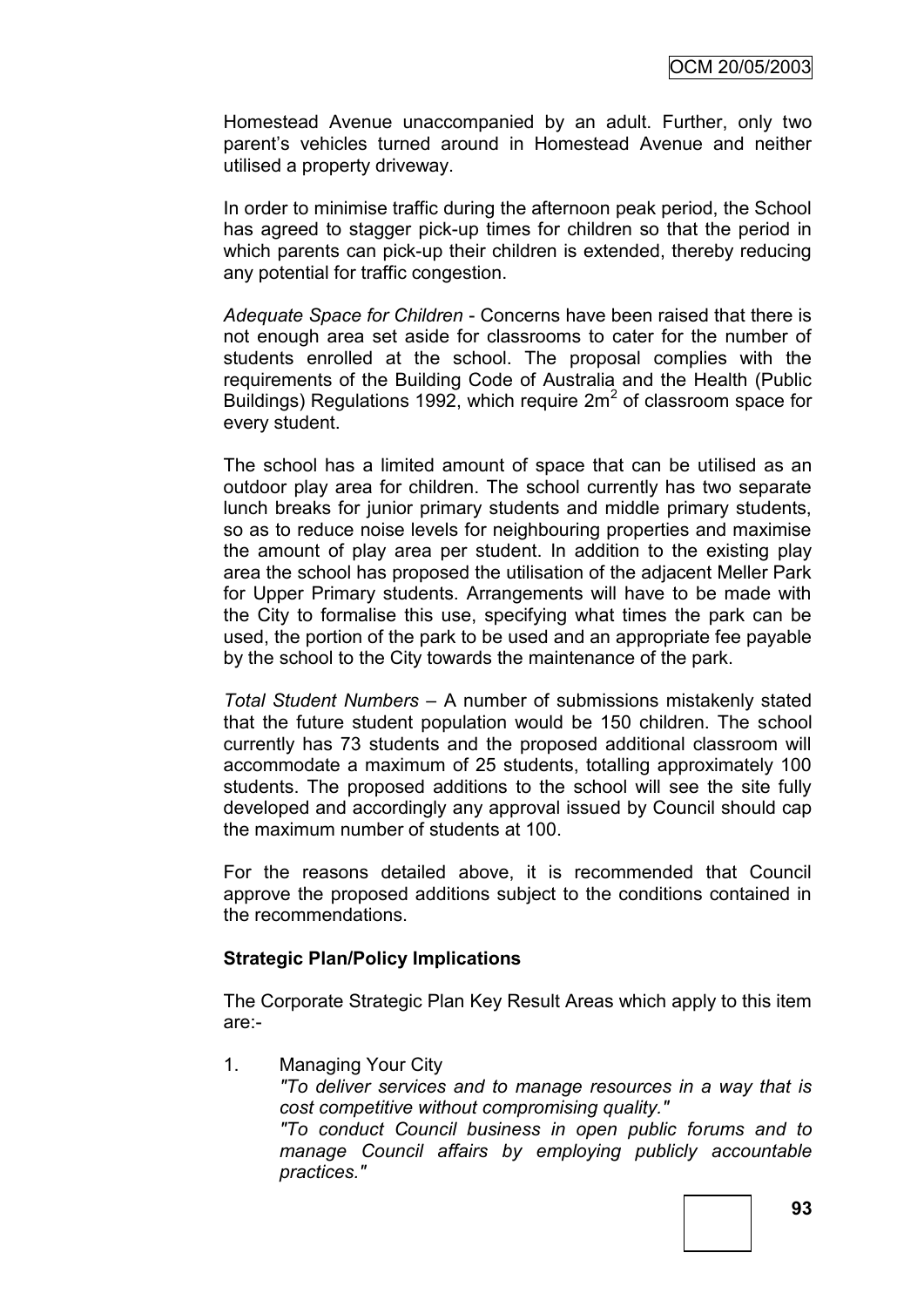2. Planning Your City

*"To ensure that the planning of the City is based on an approach which has the potential to achieve high levels of convenience for its citizens."*

*"To ensure that the development will enhance the levels of amenity currently enjoyed by the community."*

*"To foster a sense of community within the district generally and neighbourhoods in particular."*

3. Facilitating the needs of Your Community

*"To facilitate and provide an optimum range of community services."*

*"To identify current community needs, aspirations, expectations and priorities of the services provided by the Council."*

*"To determine by best practice, the most appropriate range of sporting facilities and natural recreation areas to be provided within the district to meet the needs of all age groups within the community."*

The Planning Policies which apply to this item are:-

APD17 Standard Development Conditions and Footnotes

# **Budget/Financial Implications**

N/A

**Legal Implications**

N/A

# **Community Consultation**

The proposal was referred to 14 surrounding land owners for a period of 14 days.

# **Implications of Section 3.18(3) Local Government Act, 1995**

Nil.

# **14.16 (MINUTE NO 2033) (OCM 20/05/2003) - MANAGEMENT OF COUNCIL ASSETS - FREEHOLD LAND (5402) (KJS)**

# **RECOMMENDATION**

That Council require a report to be prepared for its consideration on the development and/or sale of Council"s landholdings surplus to requirements to provide funds for the construction of various capital works.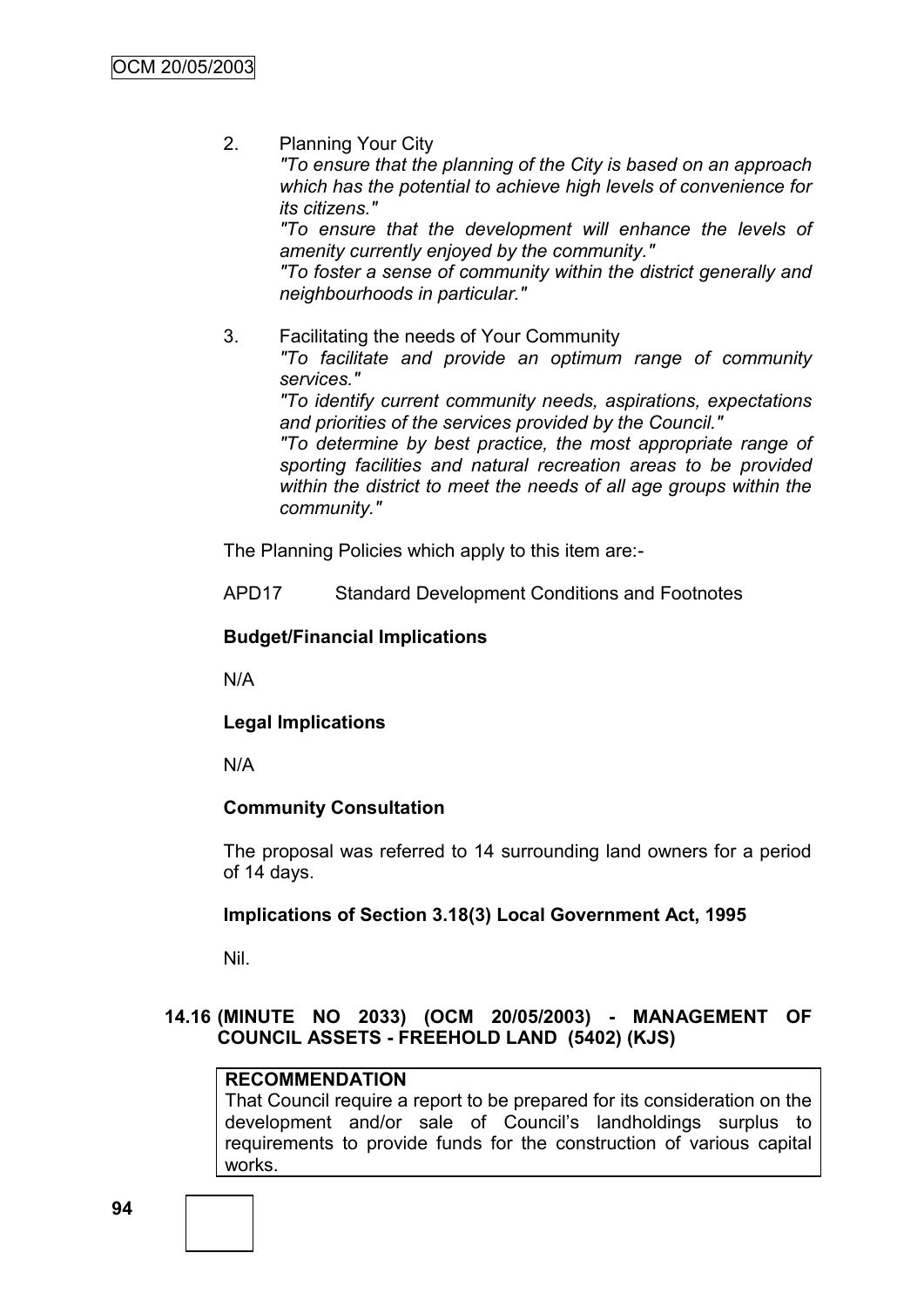# **COUNCIL DECISION**

MOVED Clr S Limbert SECONDED Clr A Tilbury that the recommendation be adopted.

**CARRIED 10/0**

# **Background**

As demands in the community increase for improvements in services and public facilities it is important for Council to examine all sources of potential income to fund expenditure to meet the community"s need.

#### **Submission**

N/A

#### **Report**

During discussions at a recent briefing session it was deemed appropriate for Council to consider the development and/or sale of land holdings surplus to requirements to fund such projects as the café/kiosks at Coogee Beach and Bibra Lake, the community facilities at Cockburn Central, and the purchase of land in Cockburn Central for a Council presence.

Council approval is now sought to proceed with the development of a program for the disposal of surplus landholdings, with the proceeds from the sales being transferred to the Land Development Reserve Fund. It is proposed that this Reserve Fund be used to fund the capital projects outlined above.

#### **Strategic Plan/Policy Implications**

Council"s Vision Statement "Managing the City in a competitive, open and accountable manner" refers.

#### **Budget/Financial Implications**

The program of land development and/or disposal would be selffunding and provide funds for capital works projects.

# **Legal Implications**

The Local Government Act 1995 provides for the procedures to dispose of assets such as land.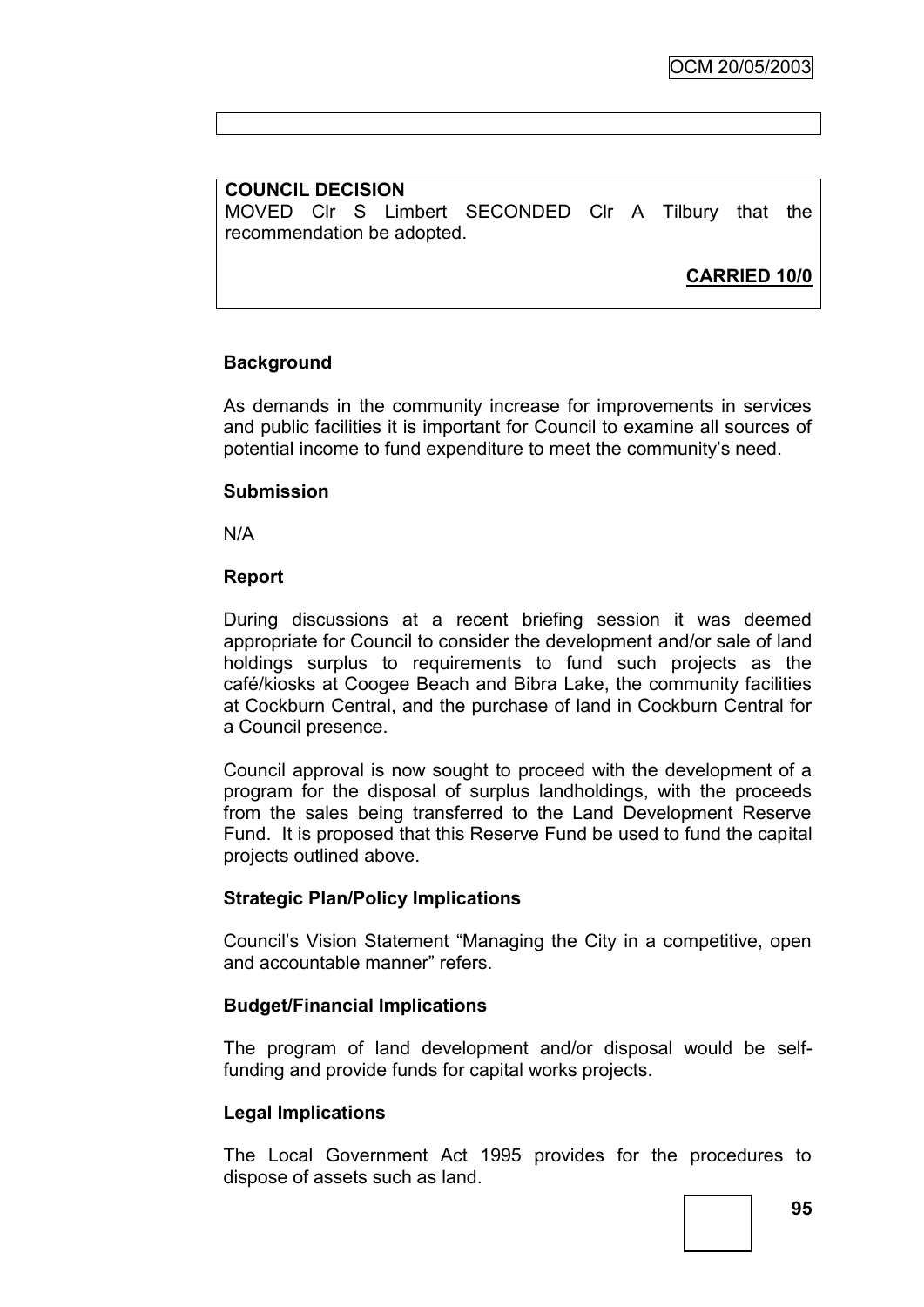# **Community Consultation**

Would be carried out as part of the disposal procedures as outlined in the Local Government Act 1995.

# **Implications of Section 3.18(3) Local Government Act, 1995**

Nil.

# **15. FINANCE AND CORPORATE SERVICES DIVISION ISSUES**

# **15.1 (MINUTE NO 2034) (OCM 20/05/2003) - LIST OF CREDITORS PAID (5605) (KL) (ATTACH)**

#### **RECOMMENDATION**

That Council receive the List of Creditors Paid for April 2003, as attached to the Agenda.

# **COUNCIL DECISION**

MOVED Clr M Reeve-Fowkes SECONDED Clr K Allen that Council receive the List of Creditors Paid for April 2003 as attached to the Agenda, subject to the payment to Ipsaro Farming Pty Ltd being deleted from the top of all but the first page.

**CARRIED 10/0**

# **Explanation**

Due to a printing set-up error, the first payment on the cheque list to Ipsaro Farming Pty Ltd, has been repeated on all pages.

# **Background**

It is a requirement of the Local Government (Financial Management) Regulations 1996, that a List of Creditors be compiled each month and provided to Council.

#### **Submission**

N/A

# **Report**

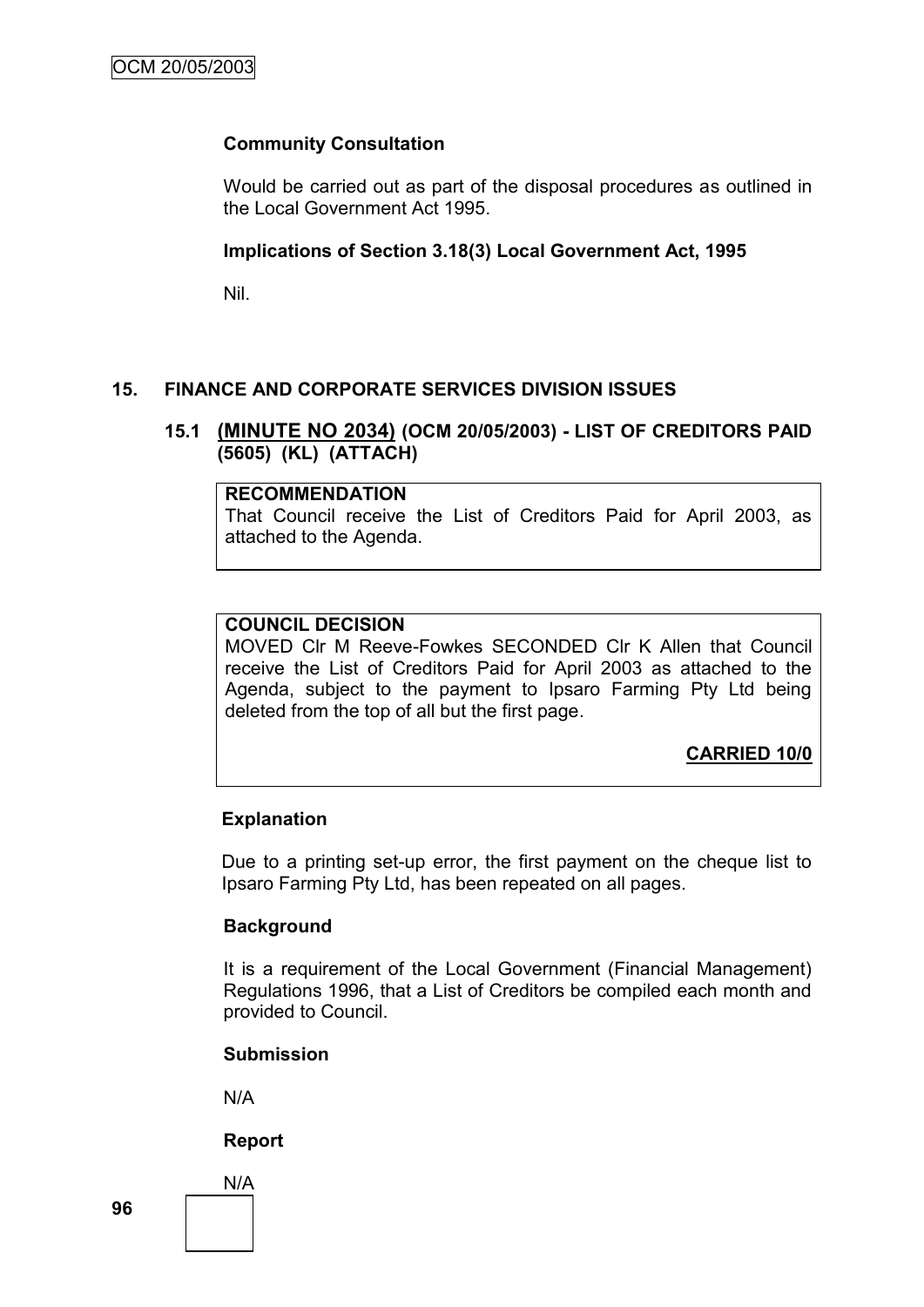# **Strategic Plan/Policy Implications**

N/A

**Budget/Financial Implications**

N/A

**Legal Implications**

N/A

**Community Consultation**

N/A

**Implications of Section 3.18(3) Local Government Act, 1995**

Nil.

# **15.2 (MINUTE NO 2035) (OCM 20/05/2003) - REVIEW OF RESERVE FUNDS (5000; 5402) (ATC) (ATTACH)**

# **RECOMMENDATION**

That Council set aside money in the appropriate Reserve Funds to allow for the orderly funding of major projects and that the Reserve Funds be reviewed on an annual basis.

# **COUNCIL DECISION**

MOVED Clr I Whitfield SECONDED Clr L Goncalves that the recommendaton be adopted.

**CARRIED 10/0**

# **Background**

Council reviews its Reserve Funds on an annual basis.

# **Submission**

N/A

**Report**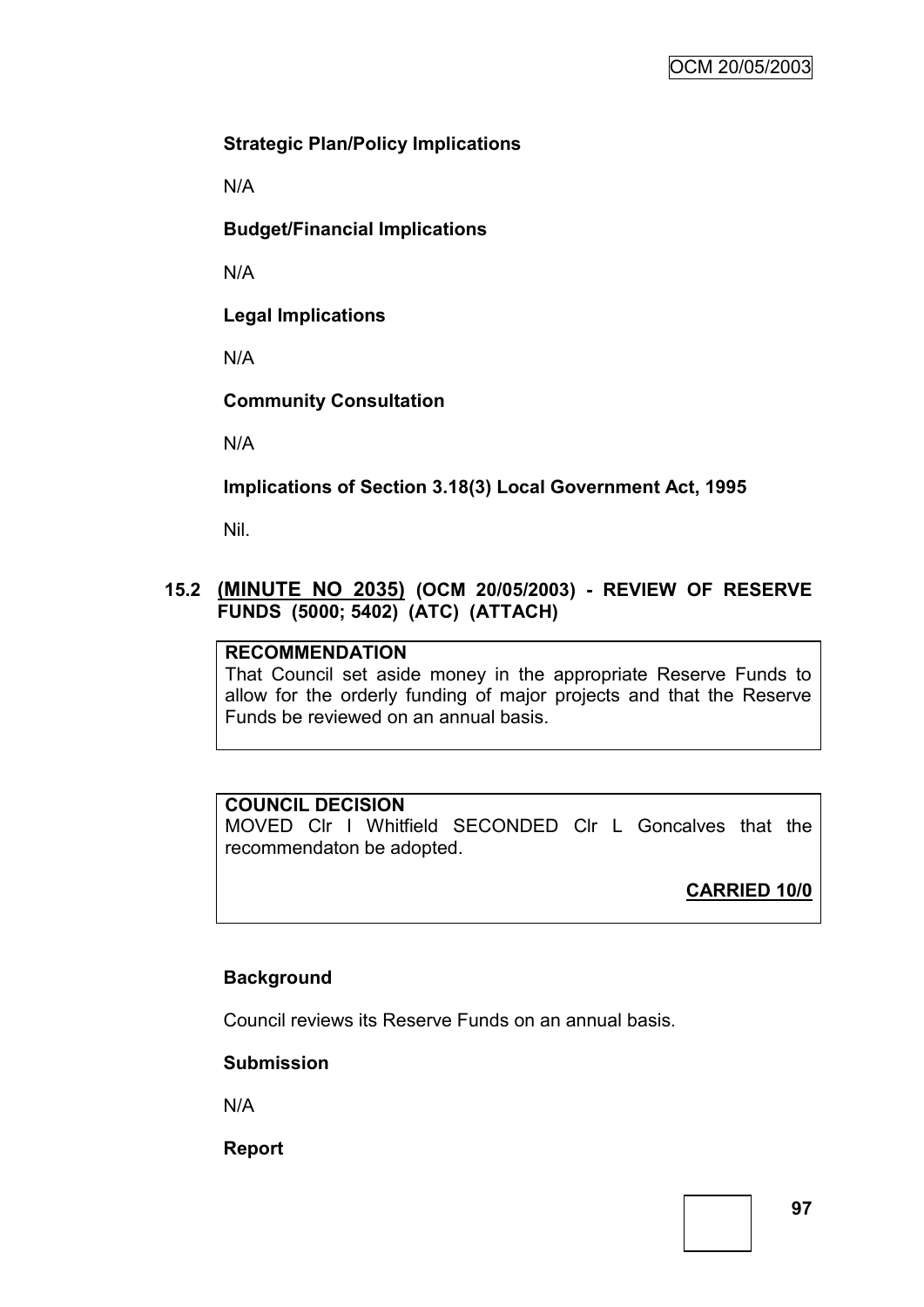A report on the review of Reserve Funds by the Director, Finance and Corporate Services is attached to the Agenda.

# **Strategic Plan/Policy Implications**

Use of Reserve Funds is in line with Council's Strategic Plan.

#### **Budget/Financial Implications**

The proposed movements in Reserve Funds outlined in the report will be used in Council's Principal Activities Plan and the first draft budget for 2003/04. Use of Reserve Funds as set out, may be varied at Budget meeting.

### **Legal Implications**

N/A

### **Community Consultation**

N/A

# **Implications of Section 3.18(3) Local Government Act, 1995**

Nil.

# **15.3 (MINUTE NO 2036) (OCM 20/05/2003) - DRAFT PRINCIPAL ACTIVITIES PLAN 2003/04 - 2006/07 (5406) (ATC) (ATTACH)**

# **RECOMMENDATION**

That Council:

- (1) adopt the Draft Principal Activities Plan 2003/04 to 2006/07, as attached to the Agenda; and
- (2) advertise the Principal Activities Plan for public comment on Thursday, 22 May 2003 with public comment closing on Wednesday, 2 July 2003, at 4.00 pm.

# **COUNCIL DECISION**

MOVED Deputy Mayor R Graham SECONDED Clr S Limbert that Council:

- (1) adopt the Draft Principal Activities Plan 2003/04 to 2006/07 as attached to the Agenda, subject to the following amendments:
	- 1. All references to 'Beeliar Central' being substituted with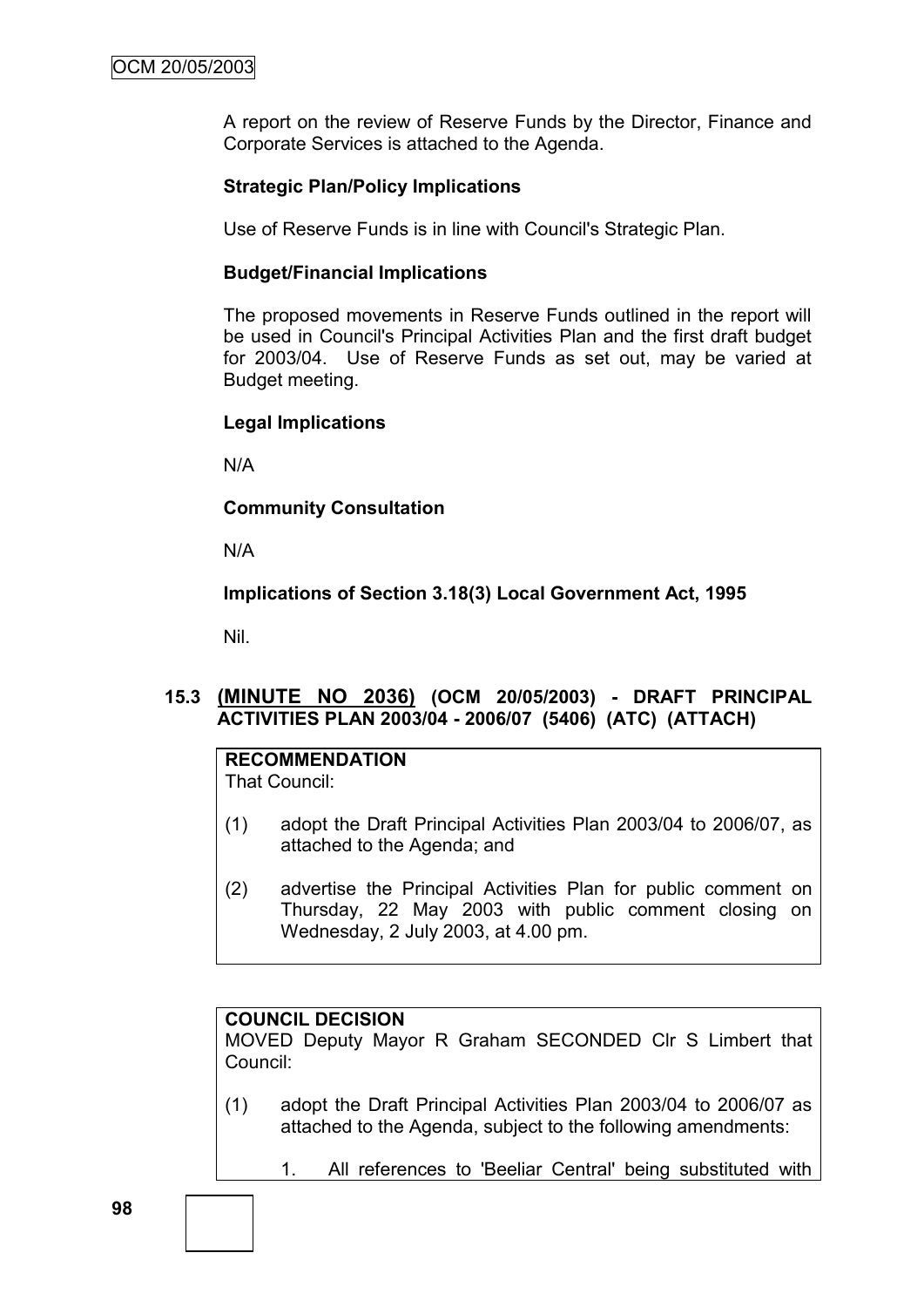'Cockburn Central'.

- 2, Performance Measure #6 on page 11 reading: 'Level of community satisfaction with Council's:
	- Communication (80% satisfied)
	- Consultation (see note)'
- 3. Note 1 on page 14 reading 'Council is considering constructing a new Community Facilities building at Cockburn Central in 2005/06, to commence operation in July 2006. Construction costs of the proposed facilities are shown in the Community Services Schedule.'
- (2) advertise the Principal Activities Plan for public comment commencing Thursday 22<sup>nd</sup> May 2003, with public comment closing on Wednesday 2 July 2003 at 4.00pm.

**CARRIED 10/0**

# **Explanation**

The proposed Regional Centre in Jandakot is referred to as 'Cockburn Central' rather than 'Beeliar Central'. A more useful target for the community's satisfaction with Council's consultation would be set, taking into account actual results from future surveys. Council has not yet decided (a) whether to build the proposed community facilities at Cockburn Central, or (b) what activities will be included at the proposed facility.

# **Background**

Under the Local Government Act 1995, each year the City is required to prepare a Plan of its principal activities for the next four years. The Plan must be developed in conjunction with the community and when finalised, will be the basis for adoption of the annual budget for the **Council**.

#### **Submission**

N/A

# **Report**

The Draft Principal Activities Plan for the period 2003/04 to 2006/07 is attached to the Agenda.

The Draft Plan is required to be available for public comment for a period of six weeks. It is intended to advertise the Plan as being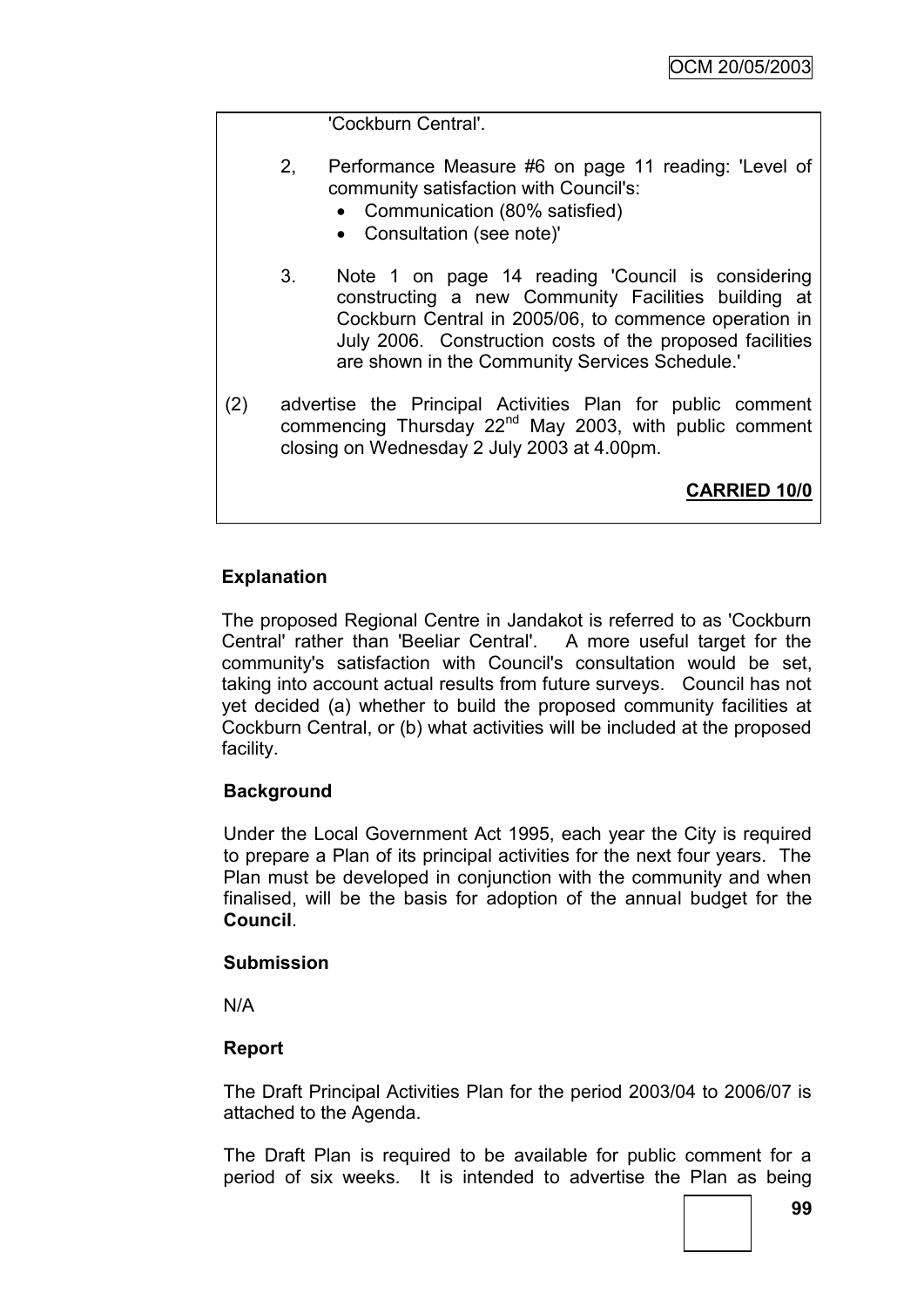available from Thursday, 22 May 2003 with public comment closing on Wednesday, 2 July 2003 at 4.00 pm. Comments on the Plan and the proposed final Plan would then be submitted to Council at its meeting on 15 July 2003.

# **Strategic Plan/Policy Implications**

The Draft Principal Activities Plan describes its links to the corporate Strategic Plan.

### **Budget/Financial Implications**

The Principal Activities Plan when adopted, forms the basis of the budget for 2003/04. Any significant variances from the Principal Activities Plan must be detailed in the Budget document.

### **Legal Implications**

N/A

# **Community Consultation**

The Draft Plan be made available for public comment on Thursday, 22 May 2003 until 2 July 2003.

#### **Implications of Section 3.18(3) Local Government Act, 1995**

Nil.

# **15.4 (MINUTE NO 2037) (OCM 20/05/2003) - FREMANTLE HOUSING ASSOCIATION INC. - OBJECTION AGAINST REFUSAL TO ALLOW RATES EXEMPTION (8628) (KL) (ATTACH)**

# **RECOMMENDATION**

That the Chief Executive Officer instigate negotiations with Fremantle Housing Authority Inc. (FHA) in regard to their claim for rates exemption and report back report back to Council the results of discussions held.

# **COUNCIL DECISION**

MOVED Clr L Goncalves SECONDED Clr V Oliver that the recommendation be adopted.

**CARRIED 10/0**

**100**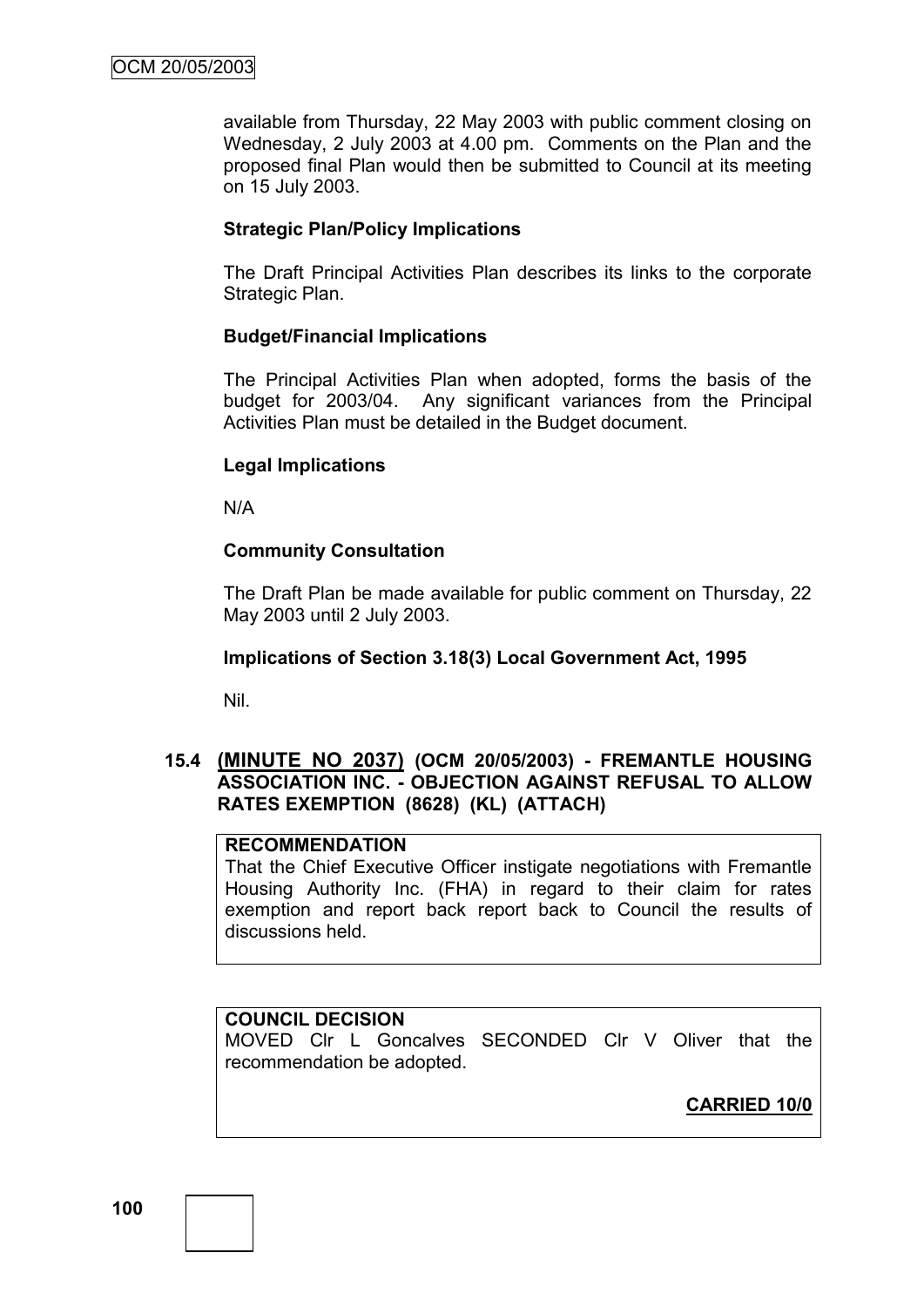# **Background**

Council at its Meeting on 19 November 2002, resolved to advise the Fremantle Housing Authority (FHA) that it is not prepared to grant rates exemption on a number of properties owned and leased by the Association (properties as listed under the Report - exemptions not granted).

### **Submission**

Correspondence was received from the FHA in August 2002 lodging an objection pursuant to Section 6.77 of the Local Government Act against the rates record with respect to twenty-three(23) properties which the Association manages.

Fremantle Housing Association Inc. states:

- 1. Each parcel of land is used exclusively for charitable purposes in consequence of which the land is not rateable by the operation of s.6.26(2)(g) of the Act.
- 2. Fremantle Housing Association is a charitable institution endorsed by the ATO and the provision of the service is carried out in line with the charitable objects in the Constitution.
- 3. The land is used to provide secure, affordable and appropriate accommodation for people in financial need.
- 4.` Residents receive a community based landlord service that is responsive to residents needs.
- 5. The provision of community housing accommodation directly relieves housing related poverty and is a public benefit.

# **Report**

The FHA has appealed under Section 6.76 of the Local Government Act 1995 against Council's refusal to grant their group exemption from rates. This required Council to refer the matter to the Land Valuation Tribunal.

At the request of FHA legal representatives, Jackson MacDonald, a meeting was convened to discuss the extension of the consent orders in regards to dates to which certain matters were to be dealt by the Land Valuation Tribunal, and the FHA to put forward its reasons why it believes that they should be given exemption on the properties requested. A summary of the discussions is contained in McLeods letter dated 4 April 2003 which is attached to the confidential report forwarded under separate cover.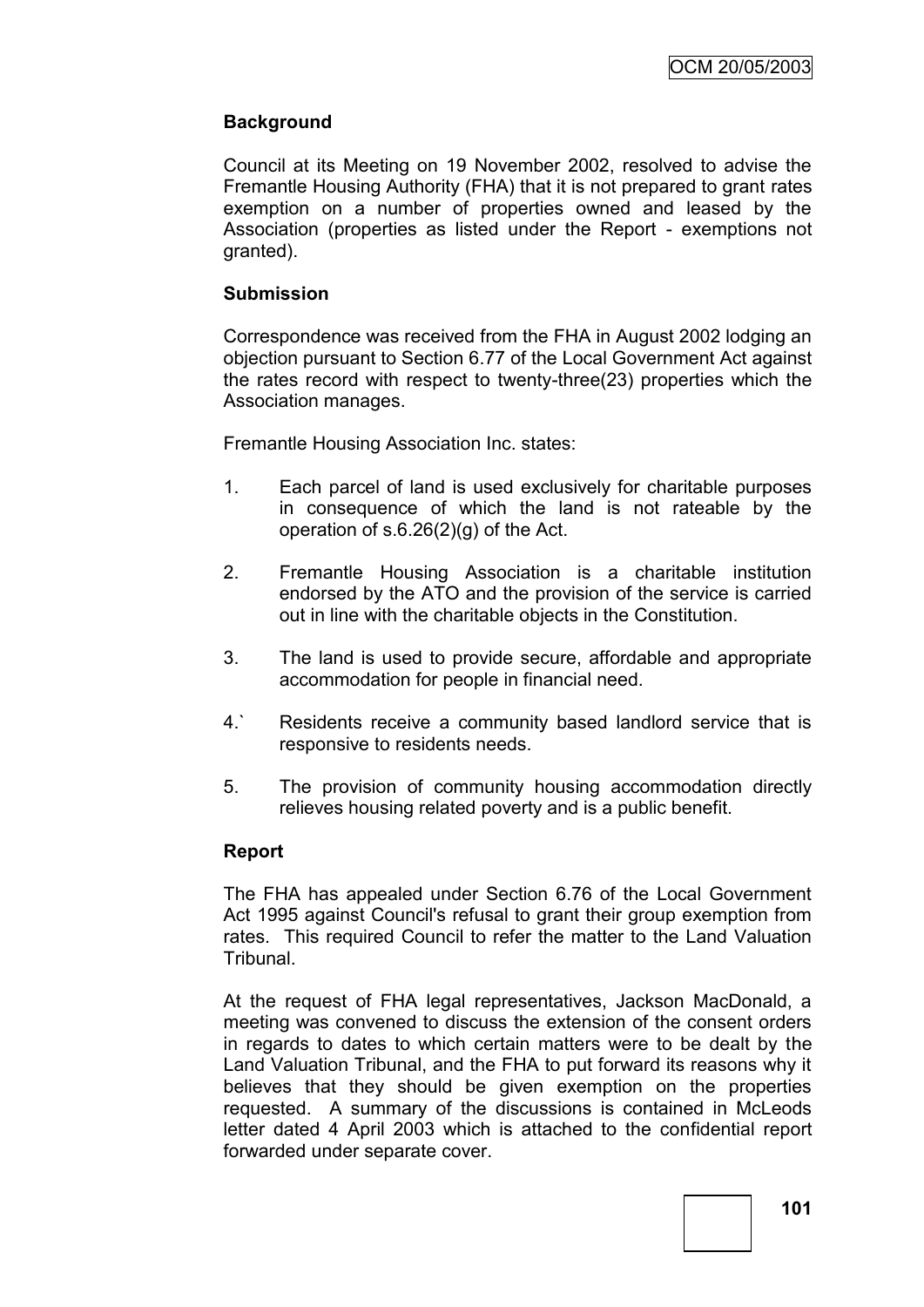As a result of that meeting it appears that there may be some room for negotiations which may resolve the dispute. It is proposed that the Chief Executive Officer be given authority to instigate negotiations and report back to Council the results of those discussions.

A confidential report together with copies of the legal advice from McLeods has been forwarded to Elected Members under separate cover.

# **Strategic Plan/Policy Implications**

"Managing Your City" refers

# **Budget/Financial Implications**

Current rates levied total \$18,220.

Legal costs will be incurred depending on Council's position at the Land Valuation Tribunal.

# **Legal Implications**

N/A

# **Community Consultation**

N/A

# **Implications of Section 3.18(3) Local Government Act, 1995**

Nil.

# **16. ENGINEERING AND WORKS DIVISION ISSUES**

# **16.1 (MINUTE NO 2038) (OCM 20/05/2003) - REGIONAL RESOURCE RECOVERY CENTRE - RRRS LEVY (4900) (BKG) (ATTACH)**

#### **RECOMMENDATION**

That Council advise the Southern Metropolitan Regional Council (SMRC) that subject to all project participants agreeing to the proposal it:

(1) agrees that the SMRC may apply on Cockburn"s behalf for the RRRS Levy for waste material received and processed at the RRRC from the general public (trailer and commercial) greenwaste and all municipal/commercial solid waste processed through the Bedminster facility;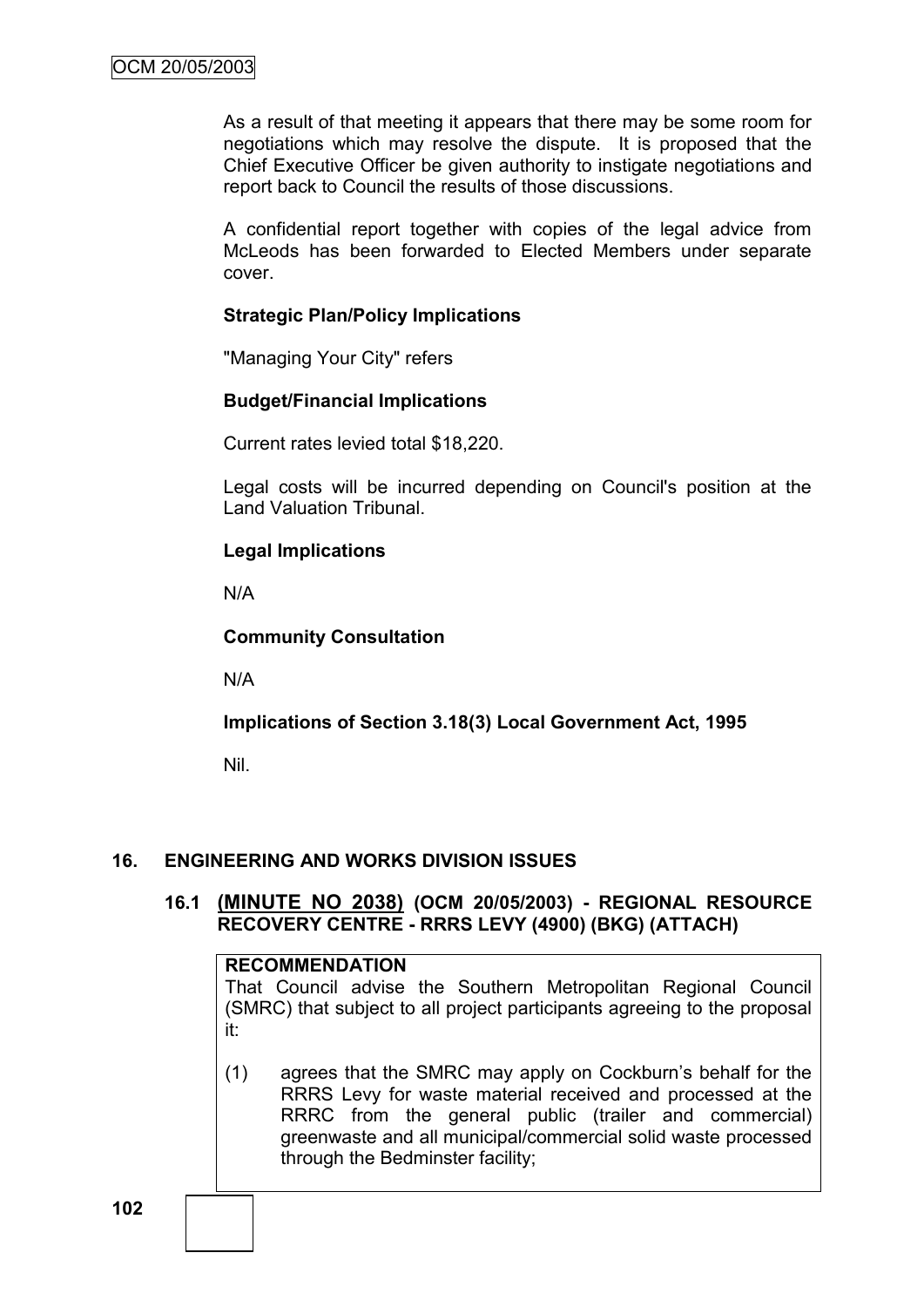- (2) agrees to the creation of a Reserve fund for the RRRC project for the purposes of future capital infrastructure expenditure and capital debt reduction for the Western Australian Treasury Loans;
- (3) agrees that the SMRC allocates the waste management levy fund rebates for trailer greenwaste and municipal solid waste to the SMRC for the purposes of the RRRC infrastructure reserve fund; and
- (4) requests that the policy is formulated so that it is clear that:
	- 1. Funds will only be spent on capital items that are the five project participants responsibility.
	- 2. The contributions to the capital expenditure will be in proportion to each project participants contribution.
	- 3. Each project participant's contribution can be identified in the reserve account and reported on a 6 monthly basis.
	- 4. The maximum amount of funds that will be retained in the reserve fund is \$500,000 when there is no adopted budget for expenditure in excess of \$500,000.
	- 5. If there is no adopted budget for funds in excess of \$500,000 and an excess eventuates then the balance shall be used to reduce RRRC project loan debt.

# **COUNCIL DECISION**

MOVED Clr L Goncalves SECONDED Clr V Oliver that the recommendation be adopted.

# **CARRIED 10/0**

# **Background**

Under current state legislation each local government can obtain a refund from the waste management levy for each tonne of waste it recycles and does not take to landfill.

The City of Cockburn's income from this source is going to increase because all of its organic domestic waste (contents of green top bin) will now be reprocessed into compost and not taken to landfill.

# **Submission**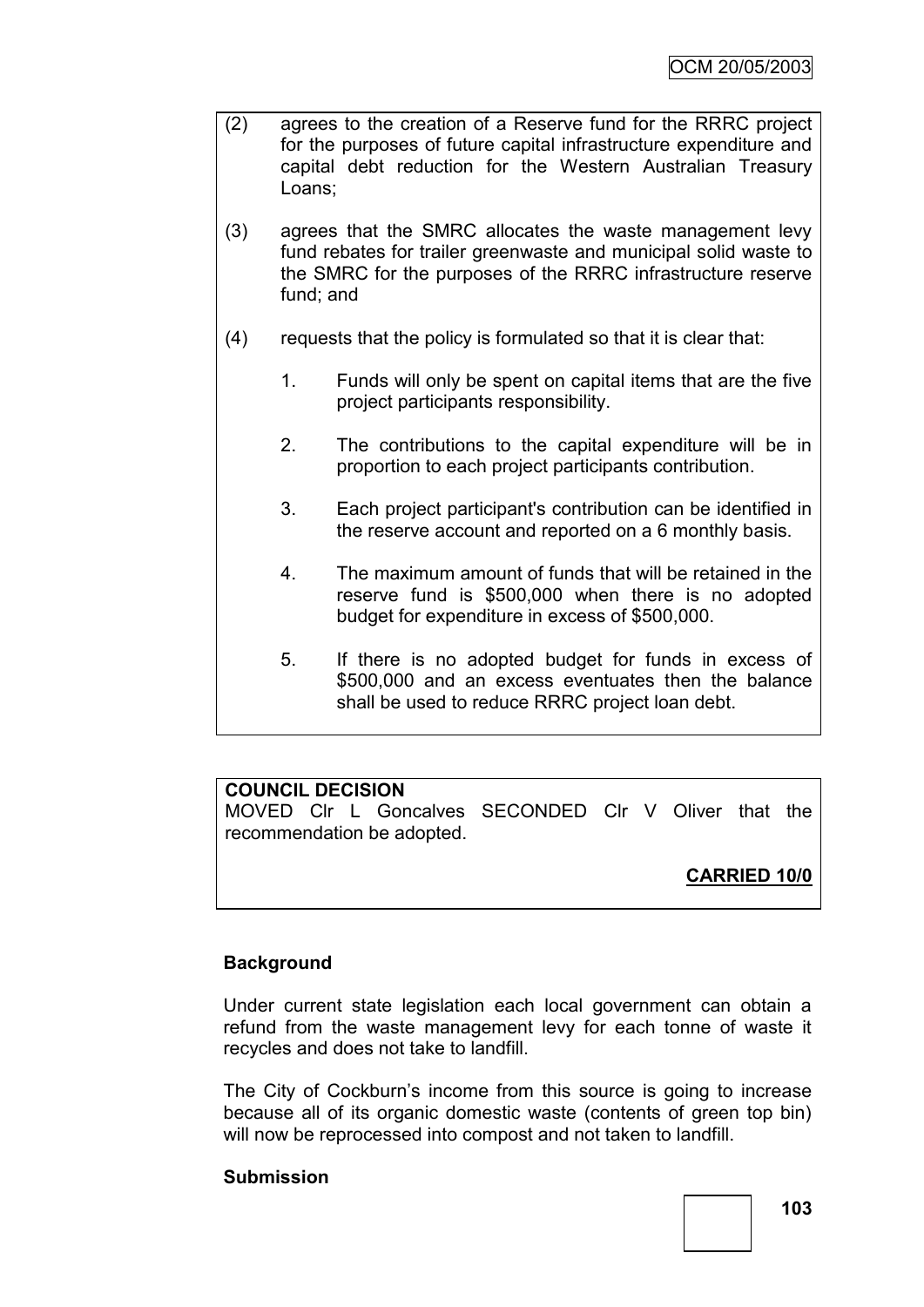A letter has been received from the Southern Metropolitan Regional Council advising at its meeting held on  $20<sup>th</sup>$  March 2003 it was resolved that:-

- 1) The Southern Metropolitan Regional Council create a Reserve Fund, for the RRRC project for the purposes of future capital infrastructure expenditure and capital debt reduction for the WATC loans. The reserve fund is to be known as the "RRRC Infrastructure Reserve Fund".
- 2) The Southern Metropolitan Regional Council seek the approval of the RRRC project participants to allocate the Waste Management Levy fund rebates for Trailer Green Waste and Municipal Solid Waste to the SMRC for the purposes of the RRRC Infrastructure Reserve Fund.
- 3) The SMRC Chief Executive Officer prepare a policy on the use of the RRRC Reserve Fund.

### **Report**

The RRRS rebate is a State Government initiative to provide a financial incentive to local Councils to embrace domestic municipal waste recycling. The funding of this initiative is provided through the Waste management levy fund, which currently imposes a \$3 per tonne tax on every tonne of waste material that enters a class 2, 3 and 4 landfills. The State Waste Management Board on behalf of the Minister of the Environment manages the fund.

The current structure of the fund requires that 50% of the revenue generated by the \$3 tax is allocated as a rebate to local governments that reduce the amount of domestic municipal waste entering landfill.

In the case of the RRRC project, the SMRC through its weighbridge identifies and measures the quantity of Recyclables and Green Waste brought to the facility by each member council and warrants the quantity of material that is diverted from landfill. This information is provided to the member councils for their submission to MWAC.

Trailer Green Waste that is brought to the facility by domestic residents is claimed by the RRRC.

#### *Future RRRS rebates*

With the completion of the Bedminster in vessel composting facility the SMRC will be able to claim for approximately 80% of the Municipal Solid Waste (MSW) entering the facility (71,200 tonnes/yr). The value of this rebate is unknown, because the value is a function of the total quantity of diverted waste divided by the value of the levy fund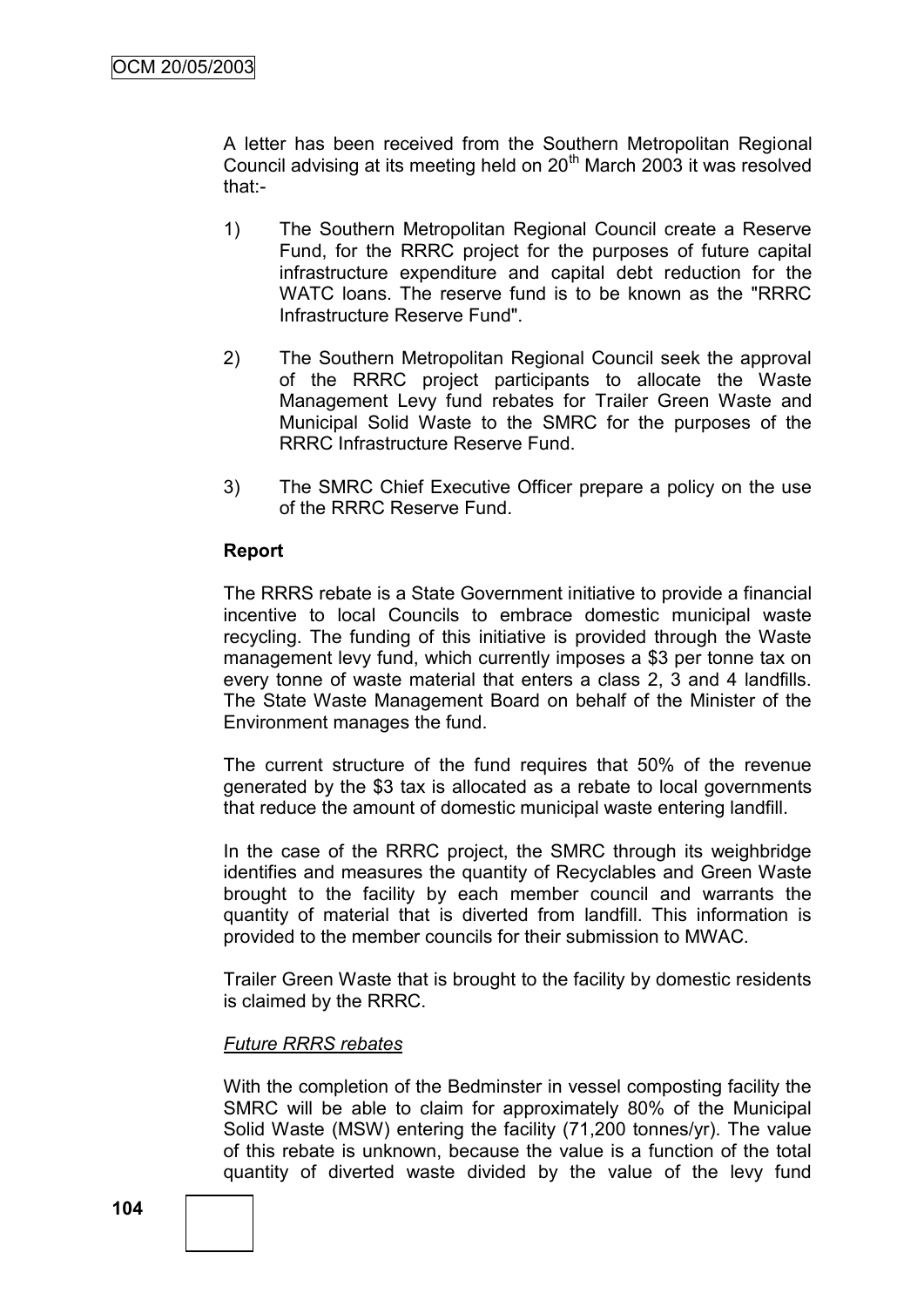allocated for rebate purposes, but it is estimated to be in the order of \$450,000 per year.

It is proposed that this additional income be placed in a reserve fund for the RRRC. This reserve fund will be an asset owned by the SMRC on behalf of the 5 project participants Cockburn, Canning, Melville, East Fremantle and Fremantle.

It is not proposed that the present income received from co-mingled recyclables or municipal greenwaste taken to the RRRC be placed in the reserve account. This will continue to be returned to the participating Councils.

Only the future additional income could be put in the reserve account.

The purpose and use of the Regional Resource Recovery Centre (RRRC) infrastructure reserve is for future capital infrastructure expenditure. Surplus funds as determined by the regional Council would be used to reduce the RRRC project loan debt.

A draft copy of the policy for the Infrastructure Reserve Fund is attached.

To ensure that the policy is clear it is recommended that the SMRC confirms that the policy covers the following:

- 1. Funds will only be spent on capital items that are the five project participants responsibility.
- 2. The contributions to the capital expenditure will be in proportion to each project participants contribution.
- 3. Each project participant's contribution can be identified in the reserve account and reported on a 6 monthly basis.
- 4. The maximum amount of funds that will be retained in the reserve fund is \$500,000 when there is no adopted budget for expenditure in excess of \$500,000.
- 5. If there is no adopted budget for funds in excess of \$500,000 and an excess eventuates then the balance shall be used to reduce RRRC project loan debt.

As there will be an on-going requirement for funds to be expended at the Regional Facility and the proposed income is not currently contained within the Council"s budget, it is recommended that the proposal be accepted.

#### **Strategic Plan/Policy Implications**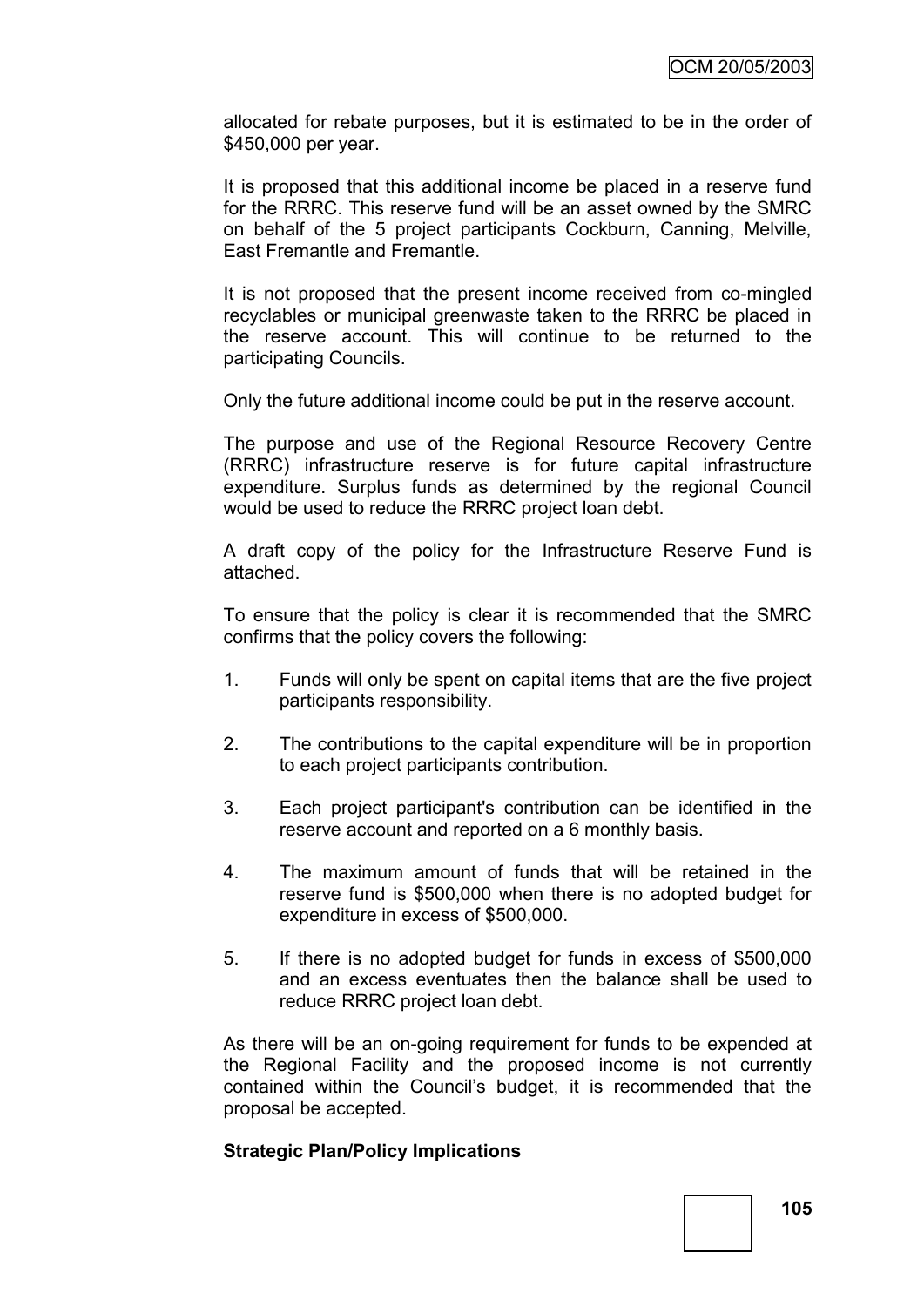One of the commitments in the Corporate Strategic Plan is – To manage the City"s waste stream in an environmentally acceptable manner.

### **Budget/Financial Implications**

There will be no impact on Council"s current budget.

The expected increase in income from recycling the organic material in the green top bins instead of it going to landfill for Cockburn is \$50,000. This is dependent on quantities and the amount of funds in the levy account. This is the amount that will be retained in a reserve account at SMRC on behalf of Cockburn Council.

#### **Legal Implications**

N/A

#### **Community Consultation**

N/A

**Implications of Section 3.18(3) Local Government Act, 1995**

Nil.

# **16.2 (MINUTE NO 2039) (OCM 20/05/2003) - OPTIONS AVAILABLE TO THE COUNCIL TO INCREASE ITS WATER USAGE EFFICIENCY (4703) (AC)**

# **RECOMMENDATION**

That:

- (1) Council receive the report;
- (2) the outcomes of the report be considered as part of the 2003/04 Budget discussions.

#### **COUNCIL DECISION**

MOVED Clr L Goncalves SECONDED Clr V Oliver that the recommendation be adopted.

**CARRIED 10/0**

**106**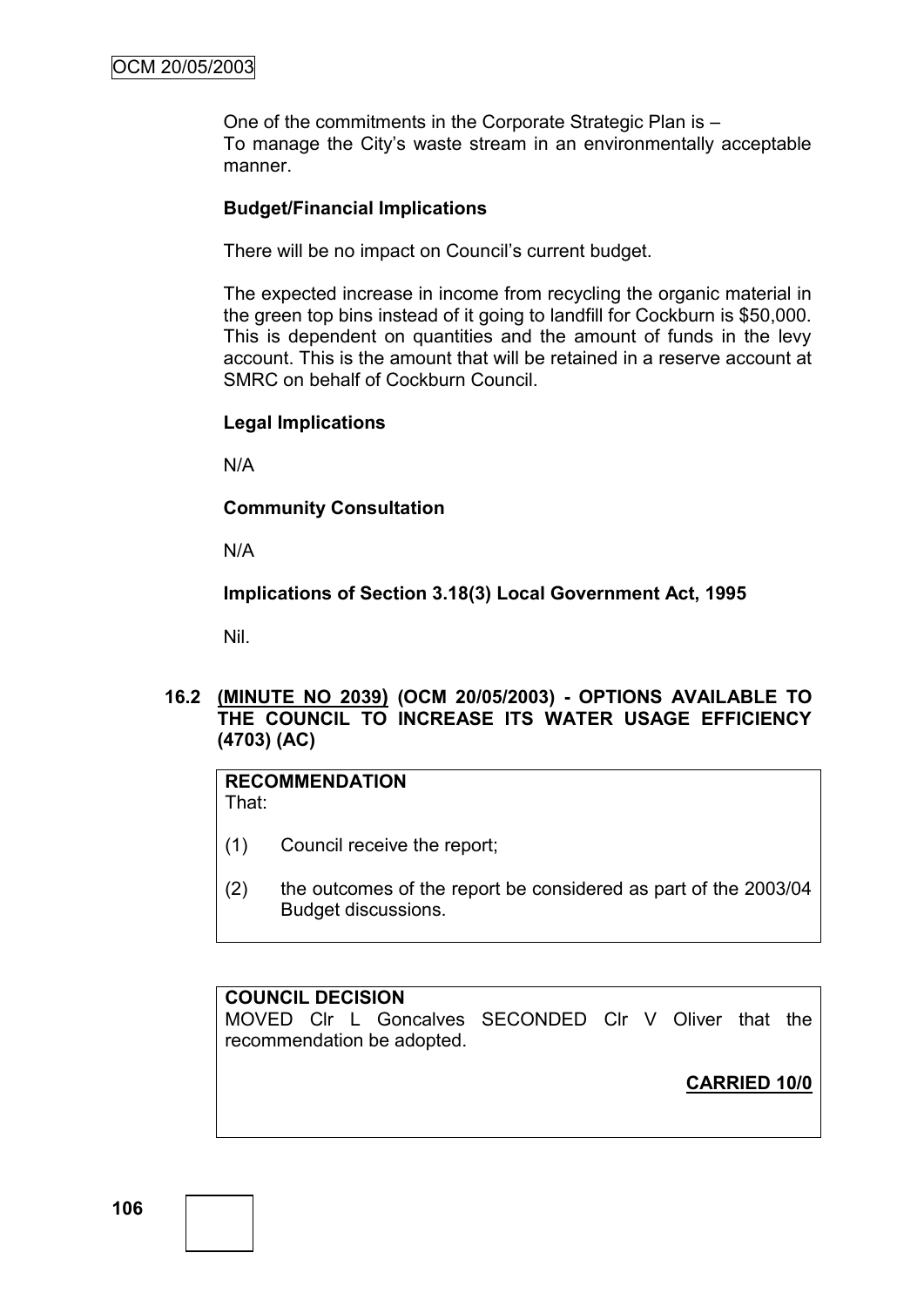# **Background**

At its meeting held on Tuesday  $15<sup>th</sup>$  October 2002, the Council considered Agenda Item 22.2 from OCM 15/10/2002 and resolved to support a request from Deputy Mayor Graham, that a report be prepared on options available to Council to increase its water usage efficiency. The report was to include:

- (a) Background information on Council"s water usage;
- (b) Canvass options available to Council to increase the efficiency of its water usage;
- (c) Address any related issues regarding Council"s water usage systems.

This resolution was recorded as Minute No.1812: Matters To Be Noted For Investigation Without Debate – Water Usage Efficiency.

# **Submission**

N/A

# **Report**

Council"s resolution relating to Item 22.2 from OCM 15/10/2002 (Water Usage Efficiency), does not specify if all water usage purposes should be included in this report. It is assumed that information and recommendations are being sort on efficiency options available for water used to irrigate parks and streetscapes. Consequently, this report is limited to those options.

# Background Information On Council"s Water Usage

# *General*

Collectively, local authorities, private providers and residential property owners consume 48% of all groundwater used within the Perth Groundwater Region, for irrigation of parks, streetscapes, recreational areas and domestic gardens. Simultaneously, lawns and gardens account for 43% of all scheme water used in Perth households (Weaver 2002). While comparative figures are not available, it is likely that the City of Cockburn would utilise groundwater at a similar ratio to that of other metropolitan local authorities.

For the purpose of clarity and discussion, background information on Council"s water usage has been separated into three categories. These are:

- The extent of irrigation within the City;
- Details describing the condition of the existing infrastructure; and
- The irrigation strategy being implemented by the City

# *Extent of Irrigation*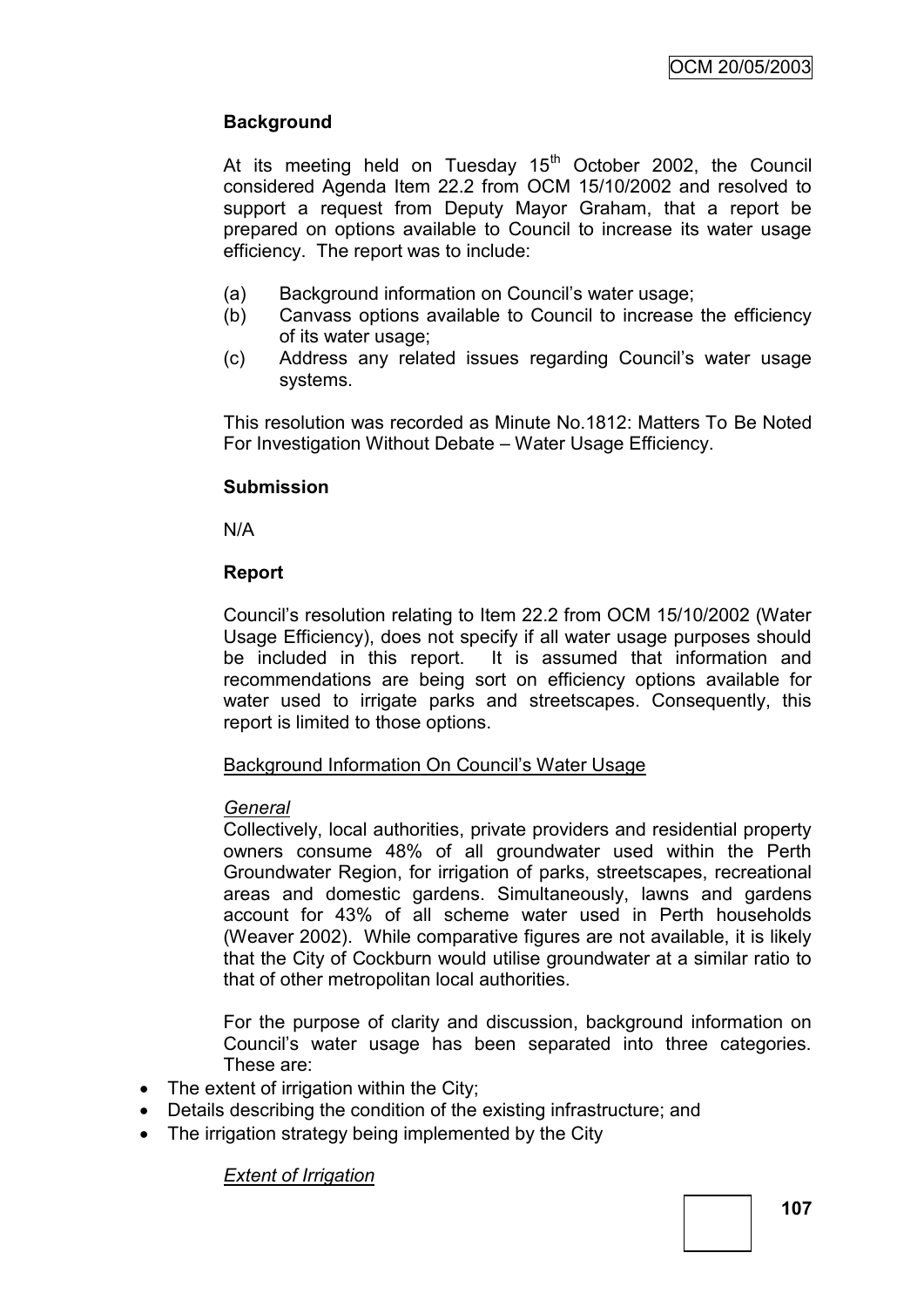The City of Cockburn has an extensive network of irrigation infrastructure, comparable with that of other local authorities. The table below details the extent of this infrastructure. However, not included is that associated with the anticipated 8 hectares of public open space and streetscapes that is expected to be ceded to the City each year, for the next 10 years, as a result of new residential subdivisions.

| <b>Sports Grounds Locations Irrigated</b>                                                                                                           | 23                        |
|-----------------------------------------------------------------------------------------------------------------------------------------------------|---------------------------|
| Park Locations Irrigated                                                                                                                            | 126                       |
| <b>Street Garden Locations Irrigated</b>                                                                                                            | 250                       |
| <b>Hectares of Grass Irrigated</b>                                                                                                                  | 230 (approximately)       |
| Hectares of Garden Beds (street                                                                                                                     | Unknown                   |
| gardens)                                                                                                                                            |                           |
| Hectares of Garden Beds (on parks)                                                                                                                  | Unknown                   |
| Number of Irrigation Systems                                                                                                                        | 135                       |
| Number of Bores                                                                                                                                     | 118                       |
| <b>Number</b><br>of the contract of the contract of the contract of the contract of the contract of the contract of the contract<br>Scheme<br>Water | 10                        |
| Connections                                                                                                                                         |                           |
|                                                                                                                                                     |                           |
| <b>Number of Sprinklers</b>                                                                                                                         | 16,000                    |
| <b>Number Centrally Controlled Sites</b>                                                                                                            | 18 equals 15.25% of total |
| Replacement Cost<br><b>Pipes</b><br>and                                                                                                             | \$4 million               |
| <b>Sprinklers</b>                                                                                                                                   |                           |
| Cubicles<br>&<br>Cost<br>Replacement                                                                                                                | \$708,000                 |
| Controllers                                                                                                                                         |                           |

# *Condition of Existing Infrastructure*

The standard time set by the irrigation industry, before a new irrigation system has reached the end of its serviceable life and requires replacement, is 20-25 years. Of the 135 irrigation systems currently being maintained by the City, it is estimated that:

- 11.85% are 20 years or more in age (replacement value \$557,898);
- 22.96% are 15 years or more in age (replacement value \$1,080,956);
- 33.33% are 10 years or more in age (replacement value \$1,569,176);
- 31.86% are 10 years or less in age (replacement value \$1,499,968).

*Note: Replacement value excludes bores and pumps Street garden irrigation systems are not included*

#### *Irrigation Strategy*

The City"s water application strategy is based on research undertaken by the University of Western Australia (School of Plant Biology, Faculty of Natural and Agricultural Sciences), in collaboration with the turf industry. During 1995 the UWA Turf Industries Steering Committee was established to address research issues related to the management of turf in Western Australia. During the period 1997–2002, this steering committee successfully initiated, developed, funded and managed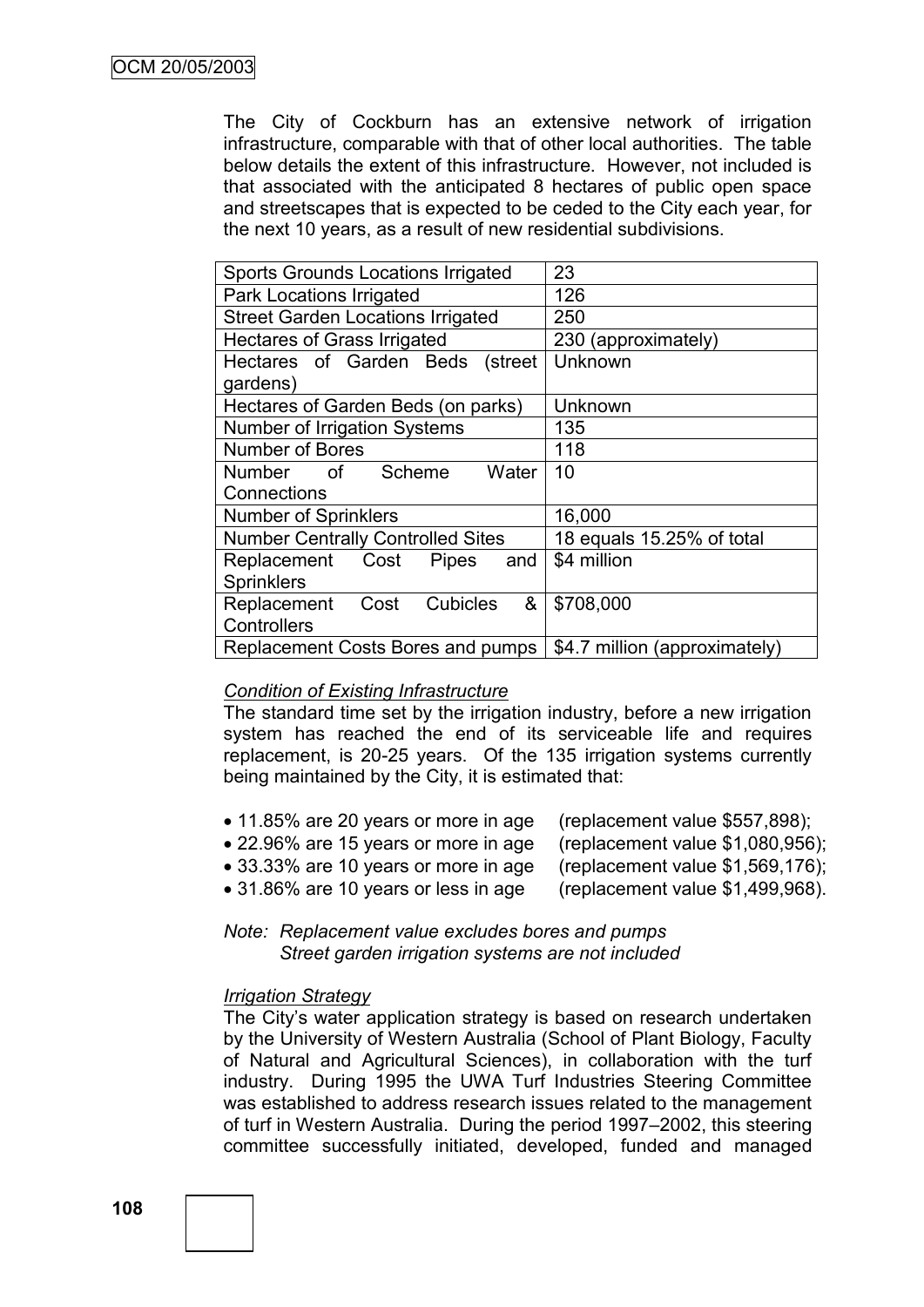research that determined, for the first and only time, the water requirements of turf on the Swan Coastal Plain.

In summary, the research findings determined that the minimum average water required to satisfactorily sustain warm season turf grasses in Perth is 35 to 40 millimetres per week over the summer period. Of particular importance to note is that these volumes were determined under ideal conditions. That is, uniform irrigation efficiency, low wind conditions, no wear from sports and other activities and ideal growing media. In less than ideal circumstances greater volumes may be required.

In accordance with the research findings the City has established a summer period target irrigation rate of 35 to 40 millimetres per week to be applied over 5 days (Monday to Friday) within an operating time of 5 hours per night between midnight and 5:00 AM.

Applying 35–40 millimetres over 5 days enables the City to avoid watering on Friday and Saturday nights, which are the peak times for vandalism, while at the same time remaining within the recommended maximum application rate of 10 millimetres per watering. An operating window of 5 hours per watering, between midnight and 5:00 AM, enables sports training to take place during the evening, reduces the incidents of vandalism attacks, reduces the problem of spray drift wetting passing traffic, reduces the potential of sprinkler operating noise from disturbing adjacent residents and averts the need for early morning joggers and walkers from having to negotiate spray from sprinkler systems.

For a variety of reasons the City"s watering strategy targets are not always being achieved at each location. Reasons for not achieving the target are associated with one or a combination of the following:

#### 1. Inefficient Systems

Many of the City's irrigation systems are not efficient, due to aging infrastructure and the inadequate designs of older systems, which were largely based on design principles that have been demonstrated to be inappropriate for the Perth region. Exactly how efficient or inefficient the City"s systems are is not known, because efficiency audits have not been conducted. Aging infrastructure and inadequate designs primarily affect the precipitation uniformity coefficient of irrigation systems. Consequently, it is impossible to apply the target of 8 millimetres of water per application uniformly across the site. To ensure that the desired minimum of 8 millimetres of water essential for sustaining grass growth is achieved, in areas of low uniformity turf managers are required to operate the systems longer than desired. The result is more than 8 millimetres being applied in areas serviced by those parts of the system where uniformity is high. Any application of water greater than the targeted 8 millimetres is wasted water.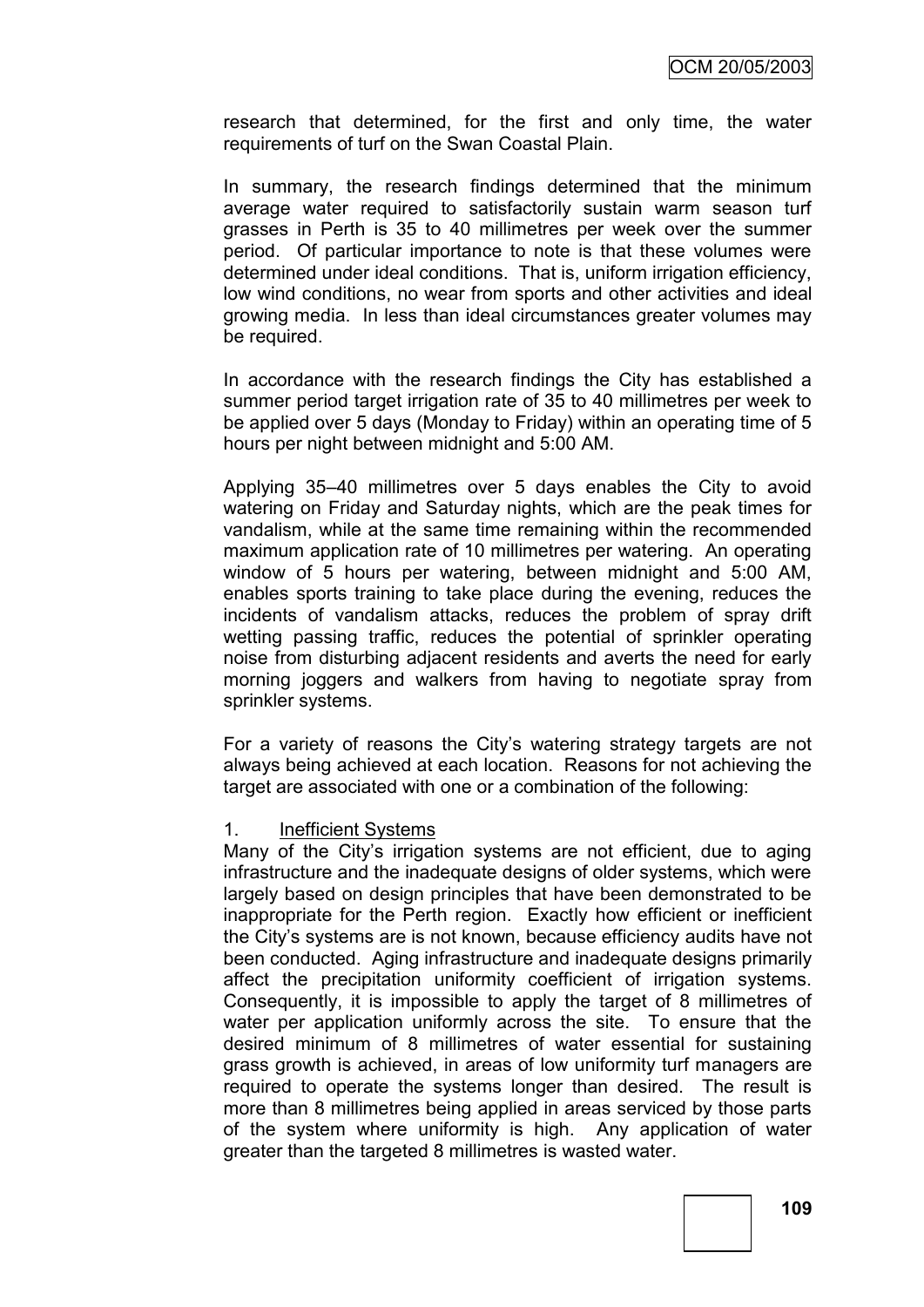# 2. Extended Systems

The practice of adding sprinklers to extend irrigation systems to cover areas that were not part of the original designs has increased the overall running times of many systems, compromising the possibility of completing the cycle within the targeted midnight to 5:00 AM operating window.

# 3. Single Bores Servicing Multiple or Large Sites

Large numbers of sprinklers connected to individual pumps, for the purpose of avoiding the cost of constructing additional bores and associated electrics inadvertently results in long running times, compromising the possibility of completing the cycle within the targeted midnight to 5:00 AM operating window.

This scenario is common across the City and usually occurs where a very large site should have been serviced with two separate bores and pumping systems and where two separate parks are serviced from a single bore and pumping system.

Note: This practice does not necessarily affect the system in terms of delivering water efficiently to a site, it simply extends the running time, necessitating an early than midnight activation of sprinklers or a later than 5:00 AM finish.

### *Options Available to Council to Increase the Efficiency of its Water Usage*

In discussing water use, misunderstanding often occurs between the terms efficiency in water use, volume of water used and source of water used. Therefore, it is important to differentiate between them. Efficient water use, for irrigation purposes, implies the use of water in such a way as to avoid waste, whereas volume refers to the amount of water used, which may be used efficiently or otherwise.

In the Perth metropolitan area, water for irrigation purposes is usually sourced from scheme water or bore water. However, there is an increasing potential for recycled water to be used for irrigation purposes. Options available to the Council are therefore categorised in three parts:

# 1. Options Available To Increase Efficiency Of Water Usage

The only option available to the Council, to increase its efficiency of irrigation water usage, is to accelerate the irrigation system asset replacement program to ensure that all systems are state of the art designs. Currently, \$250,000 per annum has been listed in the City"s Principal Activities Plan for the replacement of irrigation systems. To replace all systems that will, within the next 5 years, have exceeded or have reached the end of the 20 year life cycle established by the irrigation industry, before replacement is necessary, an estimated \$1,639,000 will be required. This equates to \$327,800 per year for the next 5 years, an increase of \$77,800 per year more than currently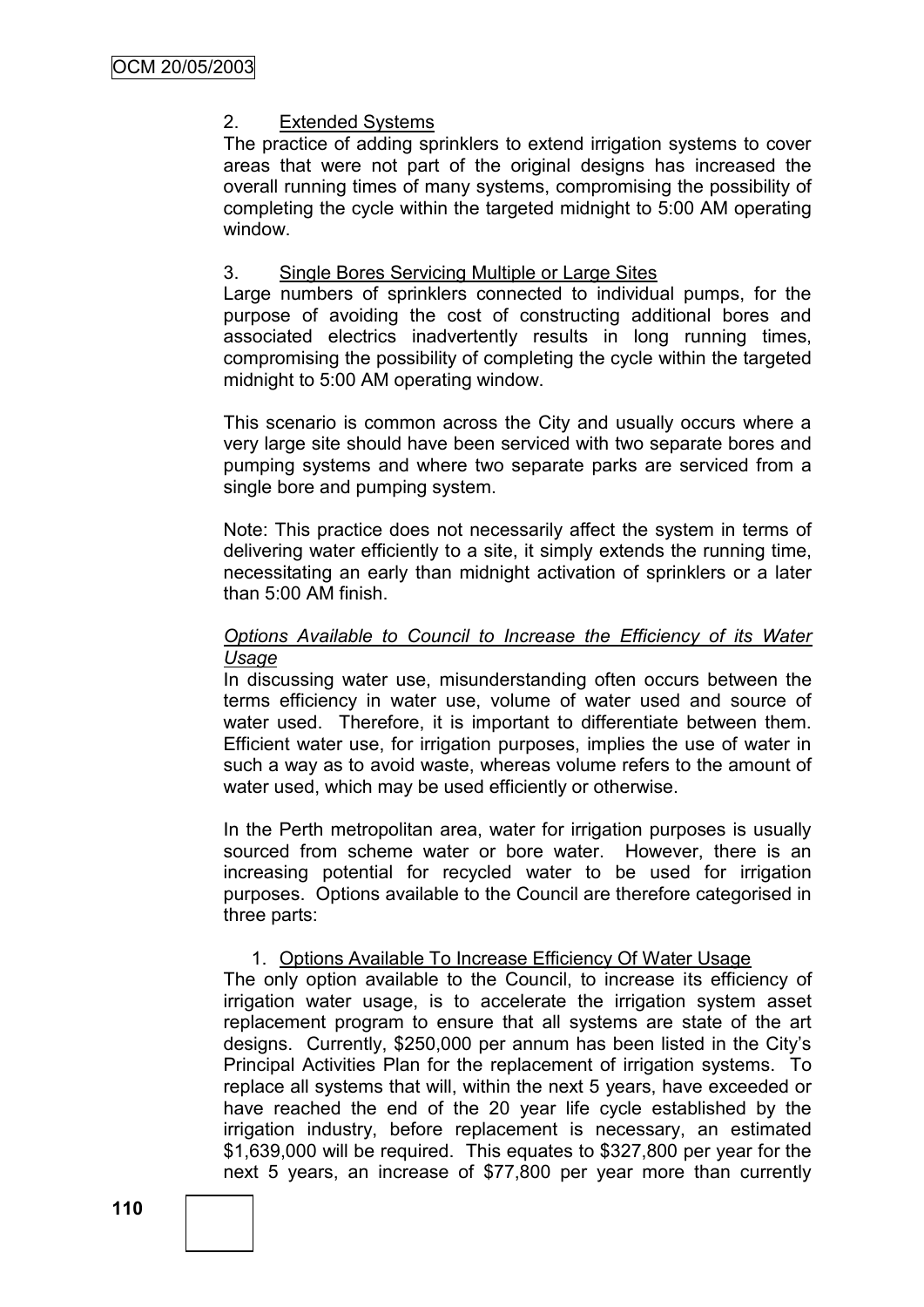allocated in the City"s Principal Activities Plan.*Please note: this does not include the cost of replacing bores and pumping units that may fail during the 5 year period. An additional \$100,000 per year should be set aside to replace bore and pumping units.*

The total cost per annum for the next 5 years, to ensure that the Council"s irrigation systems are approaching acceptable efficiency levels, across the City, is \$427,800 per year.

Council could:

- (1) include in the forward plan an amount of \$327,800 (which includes the existing \$250,000 already listed in the Principal Activities Plan), each year for the next 5 years, to accelerate the irrigation system asset replacement program to ensure that all systems are state of the art designs;
- (2) include in the Principal Activities Plan an amount of \$100,000 per year for replacing bores and pumping units that may fail during that time.

# *Options Available To Reduce The Volume Of Water Used*

Two primary options are available for reducing the amount of water used for irrigation of parklands and streetscapes. The Council may resolve to reduce the number of parks and streetscapes that are irrigated; and/or reduce the standard of turf and garden beds by reducing the amount of water applied to them.

It is unlikely that the community would readily agree to turning off or reducing the amount of water irrigating existing parklands and streetscapes. Notwithstanding this, there is an opportunity for the Council to maintain the status quo of established areas not yet serviced by irrigation systems, by choosing to leave them as dry landscapes, and limiting through the approval process for new subdivisions, the area that can be irrigated. For example, it is the propensity of land developers to establish lavish entry statements and extensive irrigated streetscapes in new development areas, for the purpose of selling land. The Council can establish limitations setting a maximum total area of irrigated landscaping per area of road reserve, to minimise the volume of water used.

Council could adopt a policy to include, through the approval process for new subdivisions authorise officers to refuse approval for irrigated grass within road reserves, limit approval of irrigated garden bed areas within road reserves to traffic control devices such as roundabouts and limit approval of irrigated landscaped areas within road reserves to irrigation of trees only.

*Options Available To Source Water*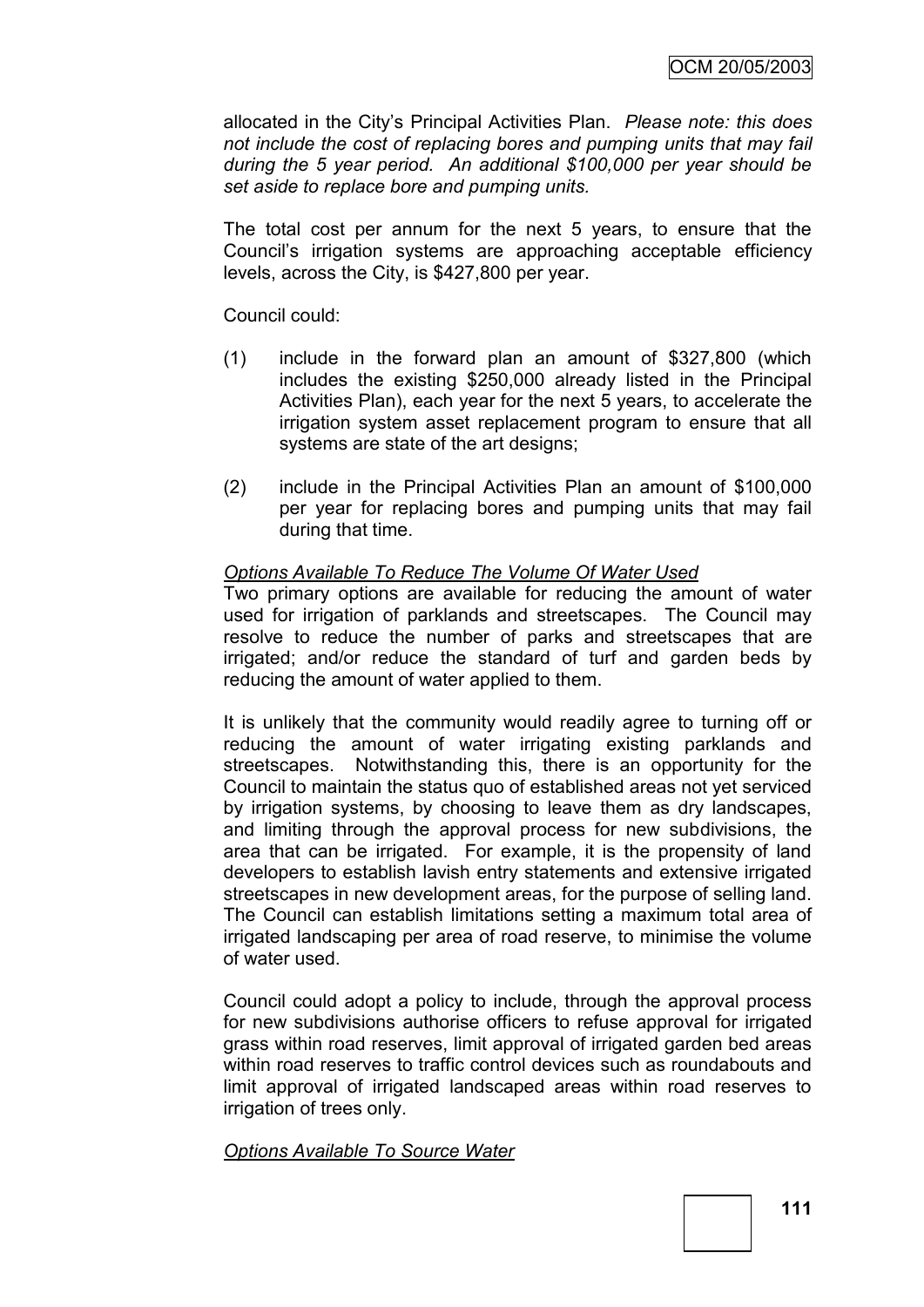In the Perth metropolitan area, irrigation water has been traditionally sourced from scheme water and bore water supplies. In recent years State Government regulatory authorities have expressed concern at the amount of potable water from the states scheme water infrastructure being used to irrigate parks and gardens. To this end, they have encouraged consumers to convert from scheme water systems to bore water systems. The City of Cockburn has 10 separate irrigation systems connected to scheme water supplies. An available option to the Council is to convert these sites from scheme water to bore water supplies. The estimated cost to undertake this work is \$50,000. This is considered to be a cost effective option, as each system only requires a relatively small water supply, which can be serviced from domestic sized bores, pumps and control systems.

Council could provide an additional amount of \$50,000 in the 2003/2004 budget for the conversion of the City"s scheme water supplied irrigation systems to bore water supplies.

During 2002 the then Department of Environmental Protection – Water and Rivers Commission, advised the City that the Kwinana Peel regional office of the Department of Environment Water and Catchment Protection was undertaking preliminary discussions with key stakeholders in the region, regarding the use of wastewater as an alternative to scheme water and water from natural systems.

The City of Cockburn is considered to be a key stakeholder. Their objective is to re-use some of the 45 gigalitres of treated wastewater that flows into the ocean at the Sepi depression at the back of Garden Island, as an alternative source to scheme and bore water. While investigations are still in the very preliminary stages and cost impacts are yet to be determined, there may be a future opportunity for the Council to utilise this water. However, it is important to note that the use of recycled water will attract a charge per litre compared with the free of charge use for bore water.

#### *Related Issues Regarding Council"s Water Usage Systems*

Issues currently being considered by the Western Australian Department of Environment, that have the potential to impact on the Council"s water usage systems include:

- Day time Sprinkler Bans;
- Water Licence Annual Fees; and
- Protection of Water Resources.
- 1. Day time Sprinkler Bans

During March 2003 the Premier, Dr Gallop, formally announced that day time sprinkler bans would be extended to include State and Local Government users from the  $1<sup>st</sup>$  July 2003. It is anticipated that these bans will have little affect on the City of Cockburn"s irrigation strategy, because all of the Council's systems have been installed with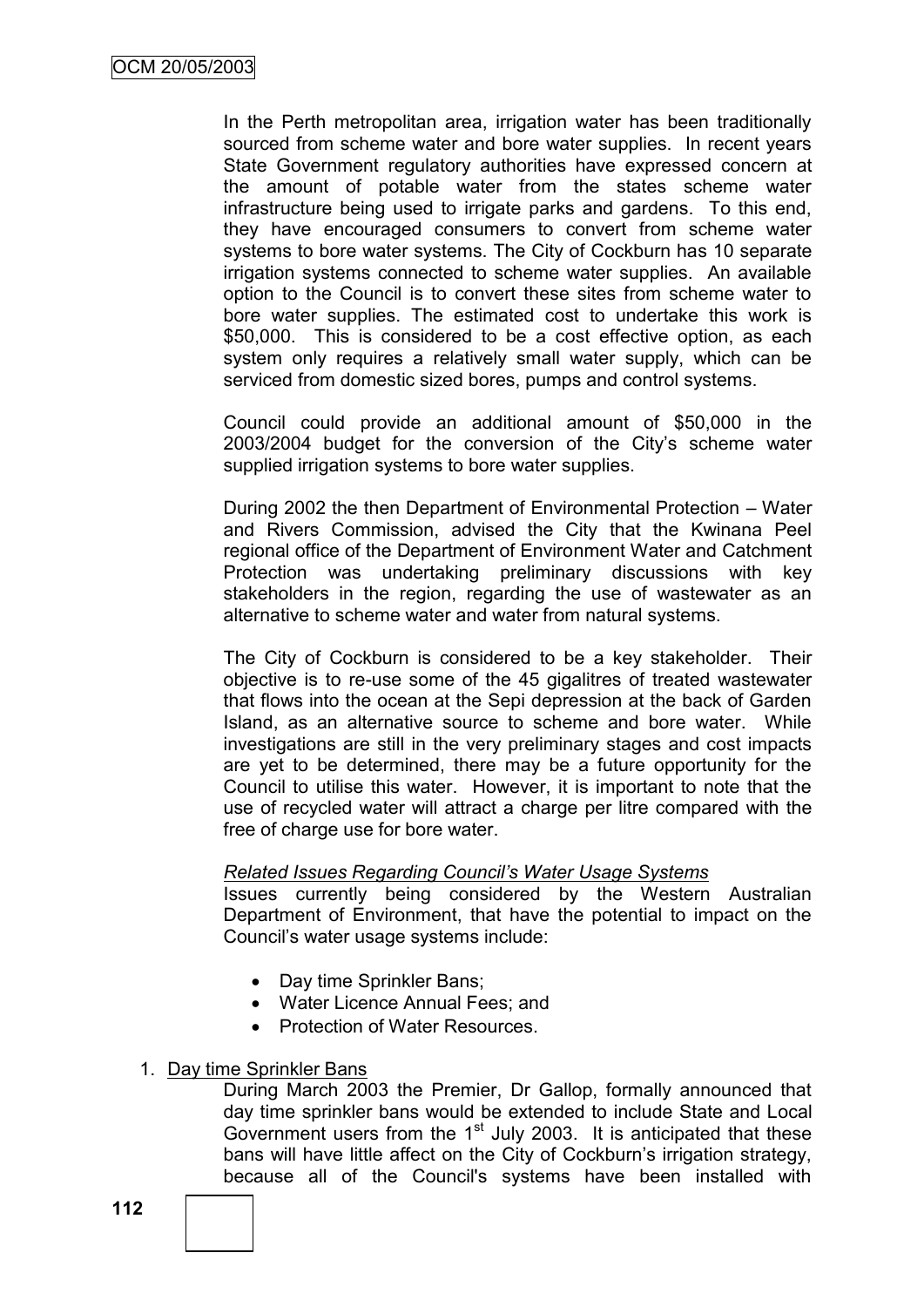programmable controllers enabling them to be activated at night. Some adverse comments may be received at times when systems are being run during the day for maintenance purposes or to establish new plantings. To date details and the nature of any exemptions to the bans regarding maintenance and testing have not been determined or published by the Department of the Environment.

### 2. Water Licence Annual Fees

The State Government has requested the Department of Environment to work with water user representatives to consider ways to recover some of the increasing costs of water management from licensed and commercial users who currently use water at no charge. One of the stakeholder user groups being canvassed to help develop options for an equitable funding model for further consideration by State Cabinet is the Western Australian Local Government Association (WALGA). In turn WALGA has developed a group of local government officers to provide advice to them, to be forwarded to the Department of Environment for consideration. The City of Cockburn"s Manager of Parks is a participant in this group and is well placed to advise the City of developments that may impact on the Council's budgets or operational strategies. It is anticipated that the most likely model will be the charge of an annual levy on each bore licence issued. The Council currently has 118 bore licences that will potentially attract a licence fee.

### 3. Protection of Water Resources

Existing water restrictions, and further restrictions recommended by the State Water Symposium, are designed to protect and conserve the states water resources by minimising water usage and preventing nutrient leaching (e.g. nitrogen and phosphorus) into ground and surface-water reserves. These restrictions will have considerable impact on both the City"s water usage and fertiliser strategies, which are inextricably linked.

While the community may welcome restrictions that have been designed to protect the environment, they may not fully welcome a reduction in the quantity and quality of their sports fields, golf courses and parklands. As a result, the City will face a considerable increase in pressure to retain budgets, while, simultaneously protecting the environment and maintaining the quantity and quality of its amenity turf grass assets. To meet these divergent objectives credible scientific information on management practices that maximise turf quality, while minimising environmental impacts such as water consumption and nutrient leaching from turf grasses established in Perth"s sandy soils is required. Unfortunately, such information specific to Perth"s environment is limited.

To overcome this considerable knowledge gap, The University of Western Australia (School of Plant Biology, Faculty of Natural and Agricultural Sciences), in collaboration with the turf industry,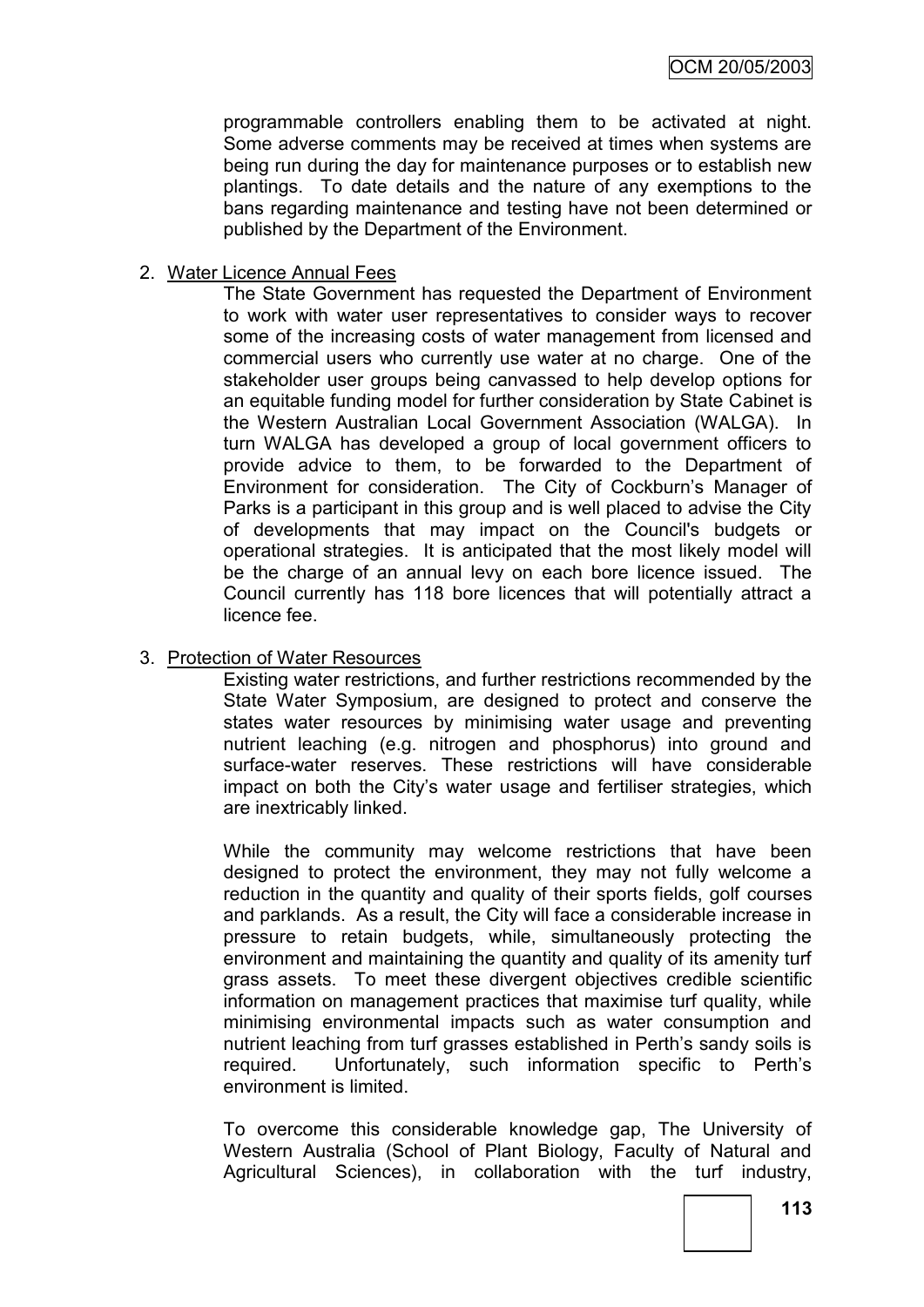established a 'Turf Research Steering Committee', (The City of Cockburn"s Manager of Parks is a member of this steering committee) will conduct research that will provide practitioners with scientifically valid information regarding the establishment and maintenance of turf in Western Australia. This research is recognised as some of the most important in progress in Australia. (McMaugh, P. (2003) Choosing grasses that use less water. Turf Craft, issue 89 p20 March/April 2003)

During the period 1997–2002, the Turf Research Steering Committee successfully initiated, developed, funded and managed research that determined the water requirements of turf on the Swan Coastal Plain. Projects to be undertaken in the period 2003/04 to 2006/07 are designed to include, but are not limited to, the provision of information on:

- 1. Maximising Kikuyu turf growth and quality, while minimising water use and nutrient leaching into the water table;
- 2. Assessment of irrigation efficiency and its impacts on water-use for improved water use efficiency; and
- 3. Affects of turf renovation practices on nutrient and water-use efficiency.

Contributions are being sort by the University of WA from Local Governments to fund this research. It is recommended that the Council make a contribution, as Local Governments stand to benefit the most from the research outcomes, because they are the primary end users of the information to be obtained. In context of the overall funding requirements contributions from local government represents a significant advantage in terms of expenditure to return ratios.

Cost Estimates for the Research

|                                    | 2003/04   | 2004/05   | 2005/06   | 2006/07   |
|------------------------------------|-----------|-----------|-----------|-----------|
| <b>Total Estimated Expenditure</b> | \$143,000 | \$212,000 | \$225,000 | \$225,000 |

| Source of Income           |          |          |           |           |
|----------------------------|----------|----------|-----------|-----------|
| Horticulture Australia Ltd | \$64,000 | \$95,000 | \$101.000 | \$101.000 |
| <b>Other Contributions</b> | \$29,000 | \$67,000 | \$74.000  | \$74.000  |
| Local Governments WA       | \$50,000 | \$50,000 | \$50,000  | \$50,000  |

| Percentage of Total Cost    | 34% | 23% | 22% | 22% |
|-----------------------------|-----|-----|-----|-----|
| Estimate to be sourced from |     |     |     |     |
| Local Government            |     |     |     |     |

| Percentage of Total Cost<br>Estimate requested from the | 3.4% | 2.3% | 2.2% | 2.2% |
|---------------------------------------------------------|------|------|------|------|
| City of Cockburn                                        |      |      |      |      |

Council could: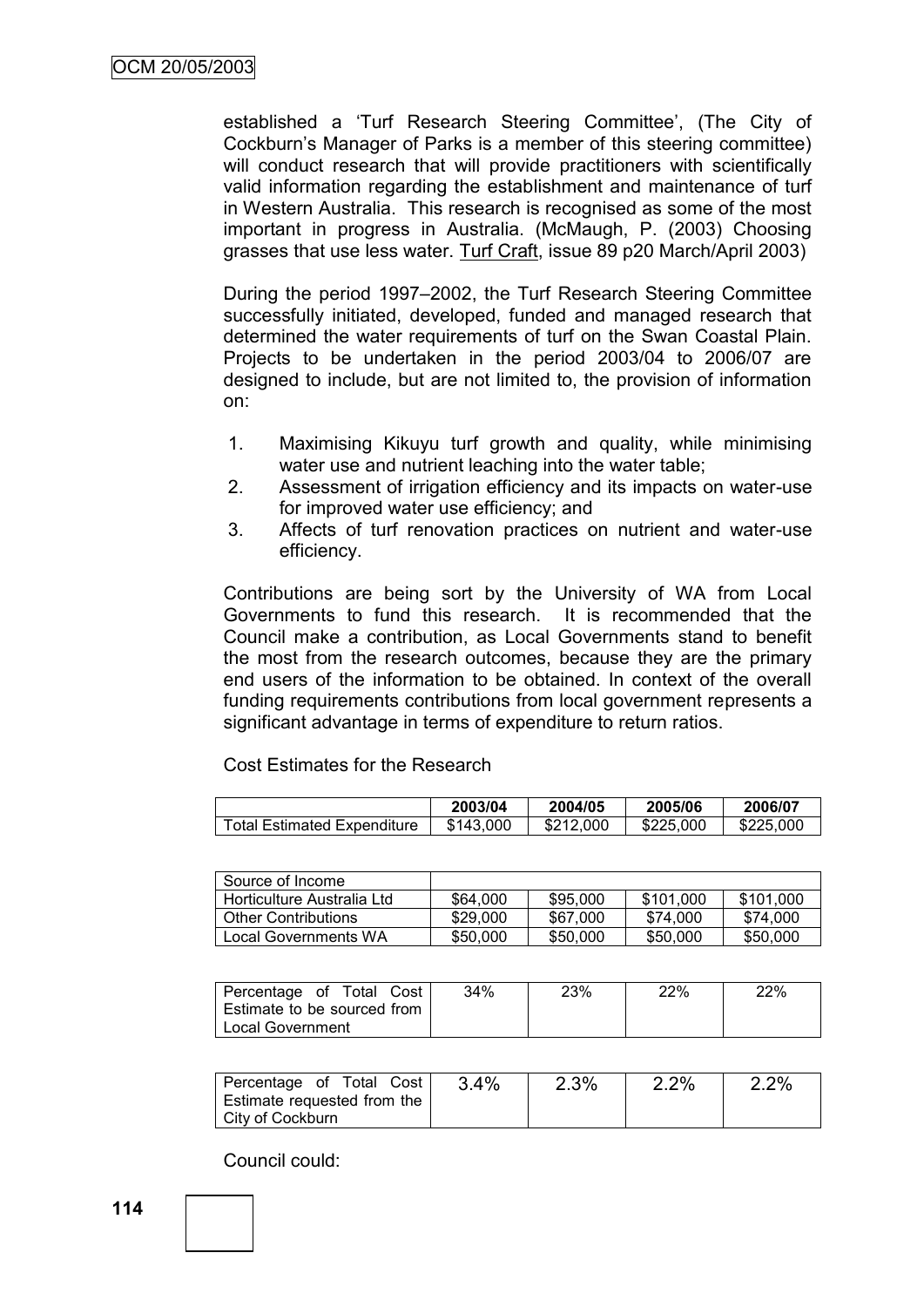- (1) provide \$5,000 in the 2003/2004 budget as a contribution towards research into the establishment and maintenance of turf on the Swan Coastal Plain, to be undertaken by the University of Western Australia"s School of Plant Biology - Faculty of Natural and Agricultural Sciences, on behalf of local government.
- (2) include in the forward plan an amount of \$5,000 each year for the next four years, as a contribution towards research into the establishment and maintenance of turf on the Swan Coastal Plain, to be undertaken by the University of Western Australia"s School of Plant Biology - Faculty of Natural and Agricultural Sciences, on behalf of local government.

# **Strategic Plan/Policy Implications**

The corporate strategic plan key result areas that apply to this item are: Managing Your City "Managing in a competitive and accountable manner."

Planning Your City

"To ensure that the development will enhance the levels of amenity currently enjoyed by the community"

Conserving and Improving Your Environment

"To ensure that the development of the district is undertaken in such a way that the balance between the natural and human environment is maintained"

# **Budget/Financial Implications**

An additional amount of \$77,800 per year for the next 4 years could be included in the forward plan, to accelerate the irrigation system asset replacement program to ensure that all systems are state of the art designs.

An additional amount of \$100,000 per year could be included in the forward plan for replacing bores and pumping units that may fail each year.

An additional amount of \$50,000 will need to be included in the 2003/2004 budget, if the City"s scheme water supplied irrigation systems to bore water supplies.

An amount of \$5,000 should be considered as part of the 2003/2004 budget as a contribution towards research into the establishment and maintenance of turf on the Swan Coastal Plain, to be undertaken by the University of Western Australia"s School of Plant Biology - Faculty of Natural and Agricultural Sciences, on behalf of local government.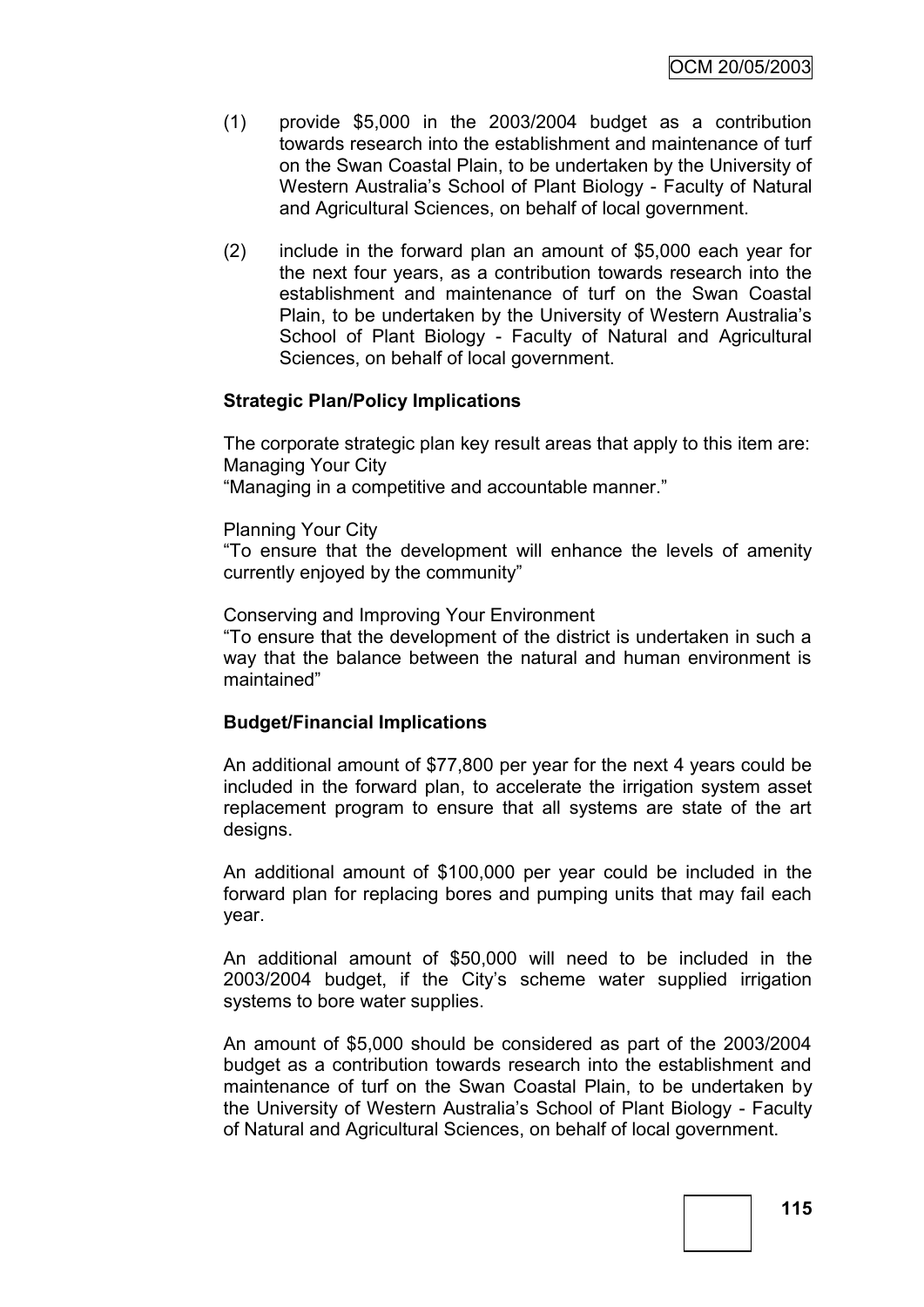An amount of \$5,000 each year for the next 4 years should be included in the forward plan as a contribution towards research into the establishment and maintenance of turf on the Swan Coastal Plain, to be undertaken by the University of Western Australia"s School of Plant Biology - Faculty of Natural and Agricultural Sciences, on behalf of local government

# **Legal Implications**

N/A

# **Community Consultation**

N/A

# **Implications of Section 3.18(3) Local Government Act, 1995**

Nil.

# **16.3 (MINUTE NO 2040) (OCM 20/05/2003) - SOUTH JANDAKOT MAIN DRAINAGE (4858) (BKG)**

# **RECOMMENDATION**

That Council:

- (1) adopts the report Russell Road Arterial Drain Scheme for the Southern Suburbs District Planning Area dated April 2003 prepared by David Wills & Associates;
- (2) requires all subdivisions within the boundaries of the South Jandakot Drainage Area to conform to this plan;
- (3) advise Western Australian Planning Commission of (1) and (2) above and request they obtain the agreement of the Minister for the Environment to the requirement that all subdivisions within the boundaries of the South Jandakot Drainage Area conform to the plan in (1) and therefore satisfy Ministerial Condition 2 as set out in EPA Bulletin 429 published in March 1990 and EPA Bulletin 891 published in July 1996;
- (4) approve of the engagement of suitably qualified consultant by the Director, Engineering and Works on an as required basis to assess that proposed subdivision and large developments do conform to this plan;
- (5) advise Western Australian Planning Commission that the condition for compliance with the South Jandakot Drainage Plan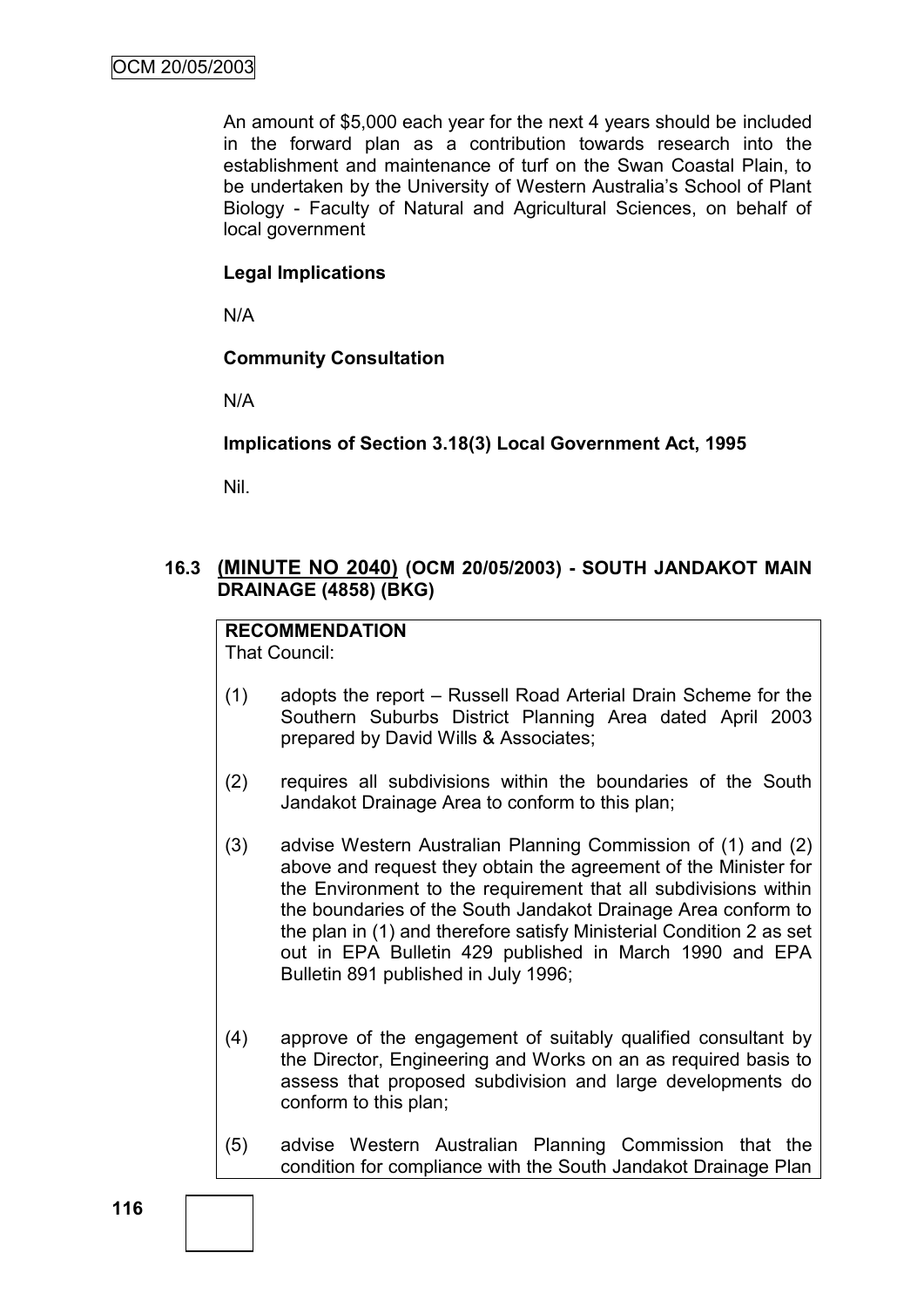is a requirement of the Water & Rivers Commission and its approval is also required to ensure the groundwater levels in the area do not rise to an extent where flooding damage may occur or be lowered so as to affect the wetlands and natural vegetation in the area; and

(6) request the Water Corporation to advise Council of its proposals and programme to construct the Russell Road buffer lake and the connecting drain to the Hammond Road buffer lake.

### **COUNCIL DECISION**

MOVED Clr L Goncalves SECONDED Clr V Oliver that the recommendation be adopted.

**CARRIED 10/0**

# **Background**

At the Council meeting held on 15 April 2003 it was resolved that Council not consider the report "Russell Road Arterial Drain Scheme" prepared by David Wills & Associates until officers have given further consideration to the submissions from the developers and their consultants and a report be presented to a future Council Meeting.

the recommendation be adopted.

A revised report incorporating these informal submissions has been received.

In 1989, LandCorp and Gold Estates requested rezoning for land that was then rural to residential in the Jandakot area. These have become the suburbs of Atwell and Success.

As a condition of rezoning imposed by the Department of Planning and Urban Development, a drainage management plan had to be prepared. This was necessary because the land to be developed is on the Jandakot Water Mound. The water from this mound supplies a significant amount of the drinking water for the residents of the metropolitan area. This Council objected strongly to the rezoning of the land east of the Freeway that is now Atwell.

The South Jandakot Drainage Management Plan was completed by Consulting Engineers GB Hill & Partners in association with the Water Authority of Western Australia. It was published in January 1990 and rezoning occurred soon after.

#### **Submission**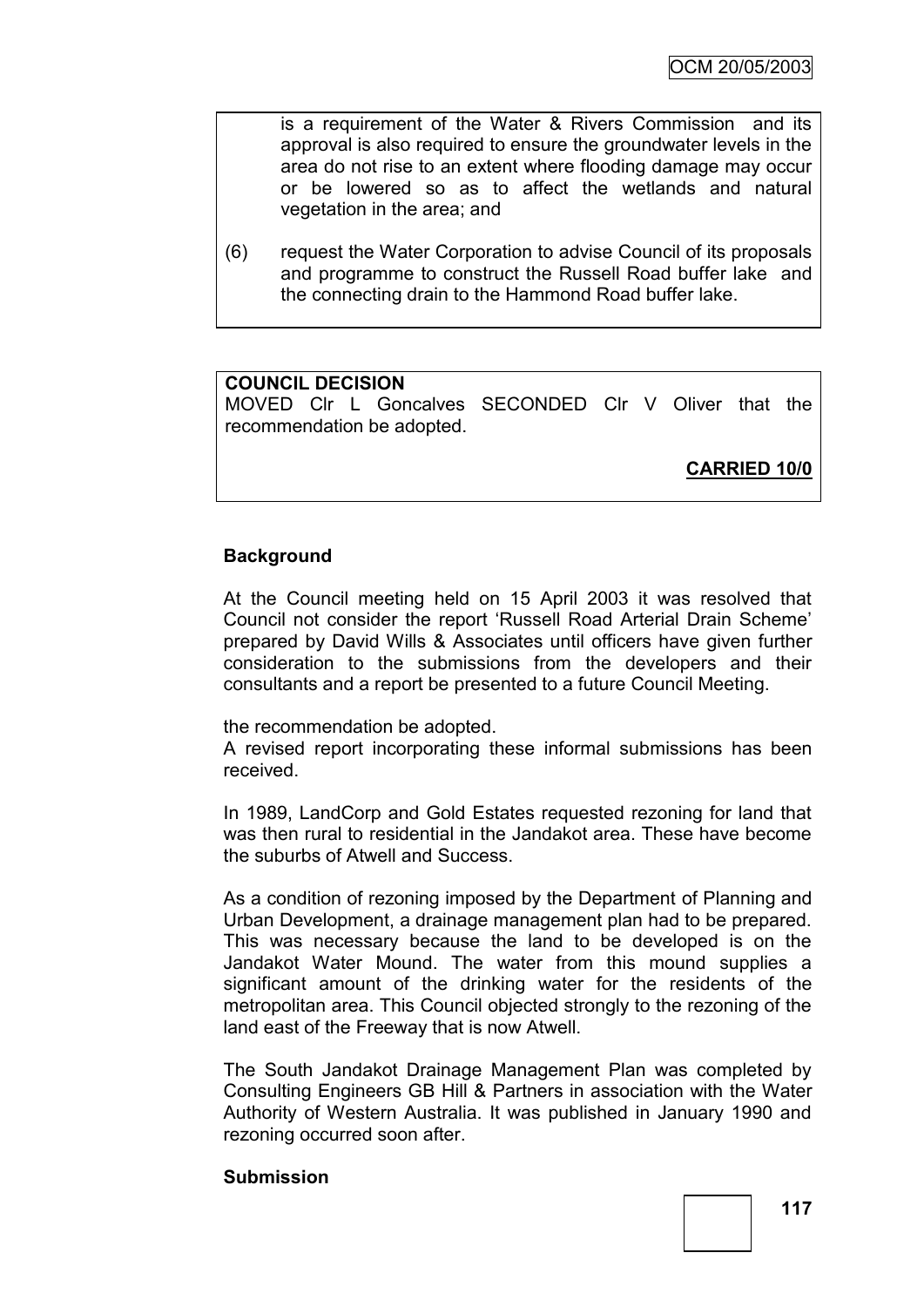Applications for subdivision are being lodged for land at the southern end of this catchment and one of the conditions to be complied with is:

*The subdivider shall prepare and implement a Drainage and Nutrient Management Plan for the subdivision which shall be consistent with the South Jandakot Drainage Management Plan and the Environmental Management Programme for the South Jandakot Drainage Scheme to the satisfaction of the Western Australian Planning Commission.*

### **Report**

When subdividers are submitting their plans and requesting Council staff to verify that their drainage management plans conform to the South Jandakot Drainage Management Plan, staff have found there is insufficient detail in the current South Jandakot Drainage Management Plan for this to occur.

To assist in this, Council staff commissioned a Consulting Engineer, David Wills, to prepare a report as an adjunct to the original report and show in more detail, a plan to handle the main drainage requirements in the area of Hammond Road South, Russell Road and Lyon Road south of Gibbs Road.

As this area is over the Jandakot Water Mound, the groundwater is to be maintained at a set level and because development is to occur it cannot rise much above that level because it may cause flooding of properties.

The staff in the Engineering Division do not have experience or expertise in designing regional drainage systems that control groundwater. Because of this, the consultant was employed to produce the drainage management plan. Previous to this, State Government agencies such as the Water Authority of WA performed this role.

The developers and their consultants that are affected by the report and plan have been consulted and have requested changes to the report. Their submissions have been assessed and taken into account in finalising the report.

The report has now been completed and it is recommended that all subdividers be advised that they need to comply with this report and that compliance be verified by a qualified consultant.

The implementation of this plan requires the Water Corporation to construct a drainage receival basin north of Russell Road and an open drain from this basin to the one at the intersection of Hammond and Bartram Roads. There is an outlet from there to Cockburn Sound so that stormwater in heavy rainfall years can be collected from the area to prevent flooding.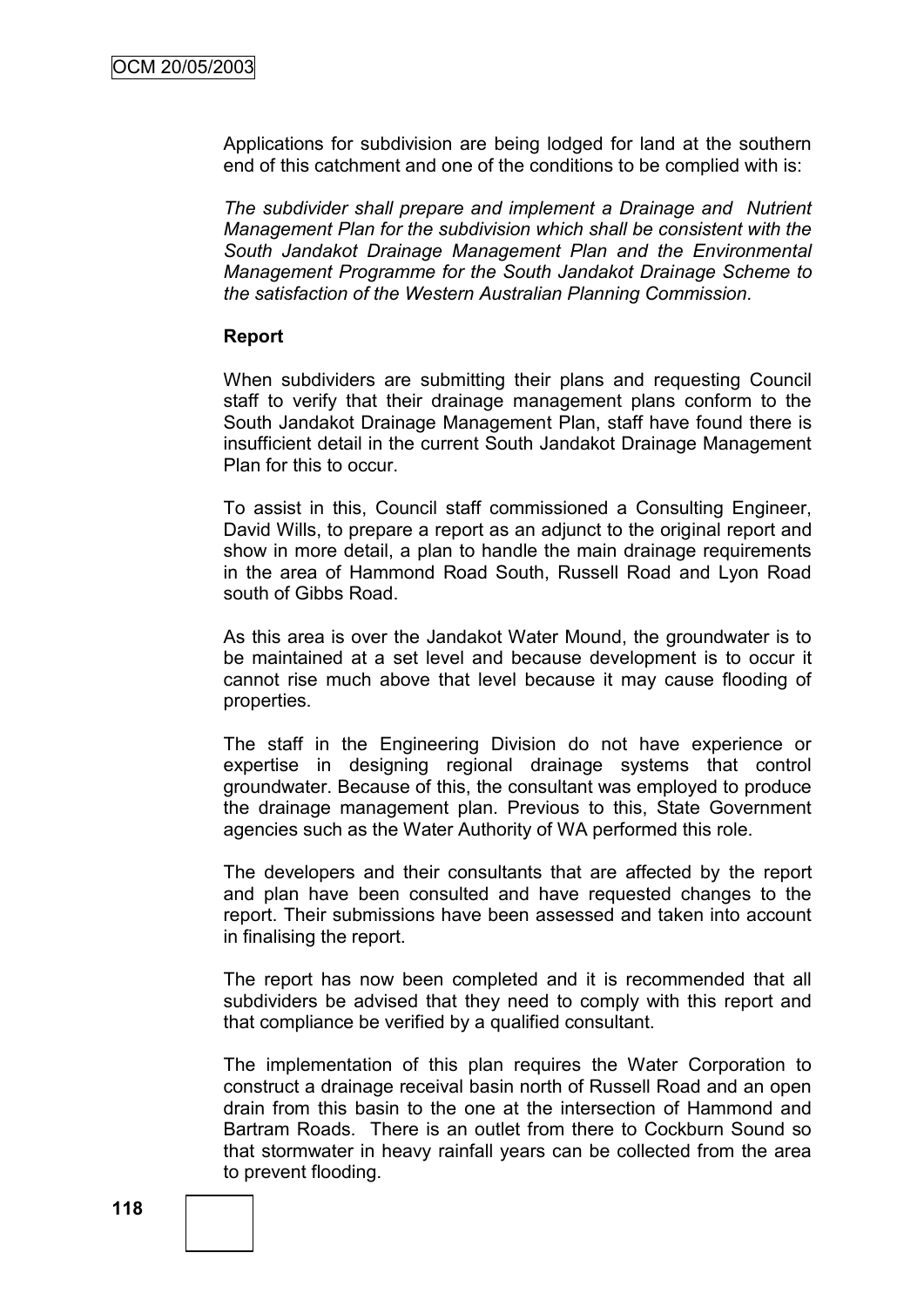The report also states that all landowners in the catchment area should contribute to the cost of the construction of the arterial drainage system. The method of how this is to be achieved has not been resolved to date.

A copy of the final report by David Wills & Associates titled "Southern Suburbs District Planning Area – Russell Road Arterial Drainage Scheme" dated April 2003 is available from the Director Engineering and Works.

# **Strategic Plan/Policy Implications**

N/A

# **Budget/Financial Implications**

There will be an ongoing cost for payment to David Wills as his services are required utilising funds from the appropriate consultancy account.

# **Legal Implications**

N/A

# **Community Consultation**

No formal consultation was undertaken. A presentation was given to the consultants of the major landowners affected by this report and their input has been incorporated into David Wills and Associates report.

# **Implications of Section 3.18(3) Local Government Act, 1995**

Nil.

# **16.4 (MINUTE NO 2041) (OCM 20/05/2003) - TENDER NO. 08/03 - SUPPLY AND INSTALLATION OF CAPPING SYSTEM TO HENDERSON LANDFILL (4900) (RNJ) (ATTACH)**

# **RECOMMENDATION**

That Council:

- (1) does not accept any tenders for Tender No. 08/03 Supply and Installation of Capping System to Henderson Landfill;
- (2) recalls the tender for earthworks and capping in August 2003; and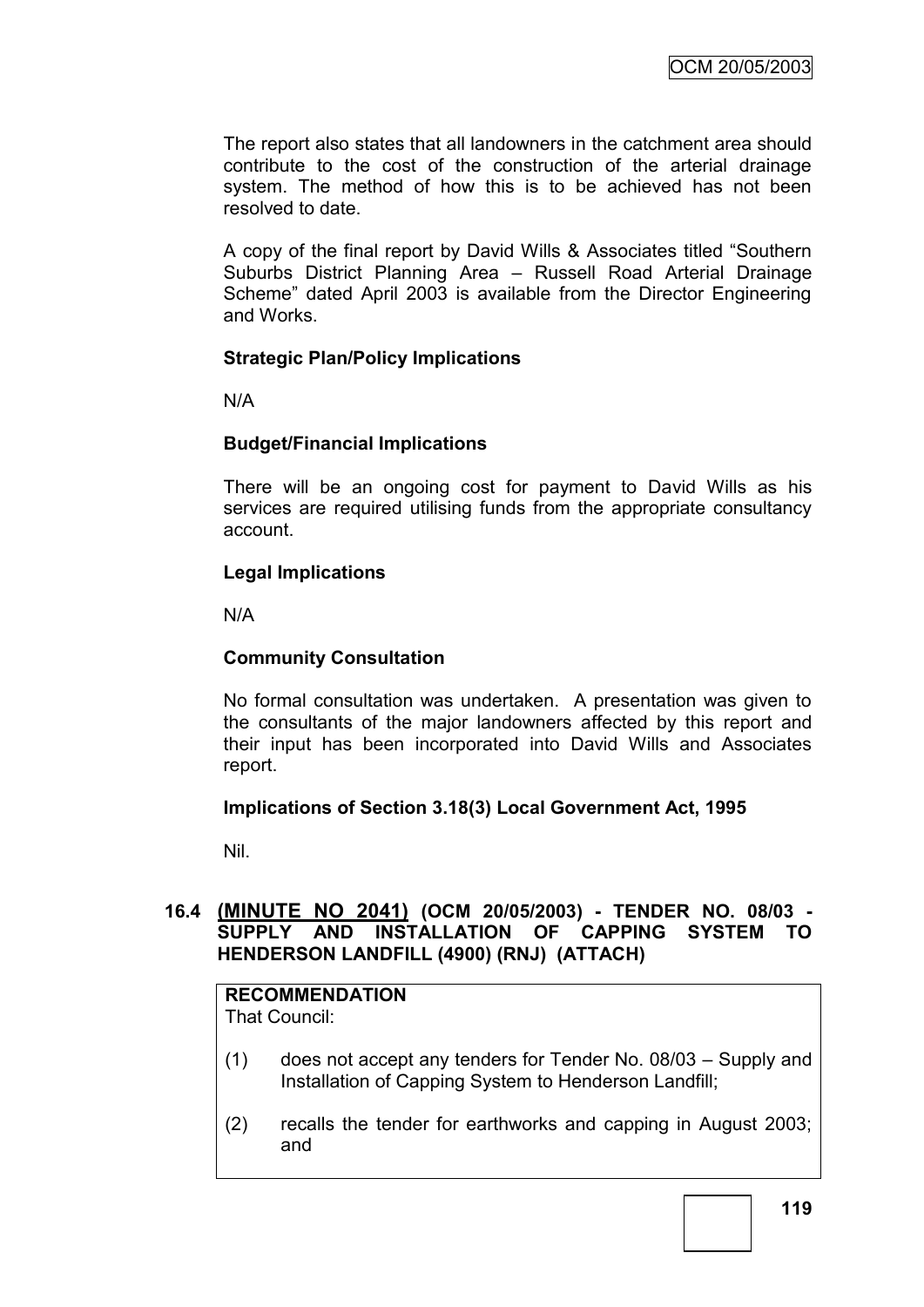(3) calls tenders for the purchase of the synthetic liner in August 2003.

# **COUNCIL DECISION**

MOVED Clr L Goncalves SECONDED Clr V Oliver that the recommendation be adopted.

# **CARRIED 10/0**

### **Background**

Tenders were called for the supply and installation of a capping system for Cell 3 at Henderson Landfill, closing Tuesday  $8<sup>th</sup>$  April 2003. This was done as part of Council's Waste Services Department's ongoing commitment to ensure there are no negative environmental impacts arising from the operation of Henderson Landfill. When each waste cell reaches its design level, it is earth-worked to give the appearance of a smooth hill and then capped off with an impermeable layer to seal in the methane and prevent the entry of moisture. Cell 1 was capped with a 500 thick clay liner in June 1999. Cell 2 was capped with a Geosynthetic Clay Liner (GCL) in July 2002. While the GCL has been down for less than 12 months, it appears to be providing a far superior moisture barrier to the waste in Cell 2 than the natural clay capping has for Cell 1.

Consequently, while the option of clay capping was considered for Cell 3, the preferred alternatives were GCL or possibly other equivalent synthetic liners. Apart from excluding moisture and trapping the methane, the liner will be required to withstand settlements of the order of 100-300mm pa and construction loadings from heavy earthmoving equipment placing a protective sand layer on side slopes of the order of 1:2.5 to 1:3.5.

#### **Submission**

3 tenderers submitted a total of 8 complying lump sum tenders for this project.

#### **Report**

| <b>TENDER EVALUATION SHEET</b>                                                                 |           |                          |      |  |
|------------------------------------------------------------------------------------------------|-----------|--------------------------|------|--|
| <b>Tender Price</b><br><b>Type of Capping</b><br>Score out of<br>Company<br><b>Name</b><br>100 |           |                          |      |  |
| Force                                                                                          | \$769,445 | Low Density Polyethylene |      |  |
|                                                                                                | \$882.195 | Geosynthetic Clay        | 67.2 |  |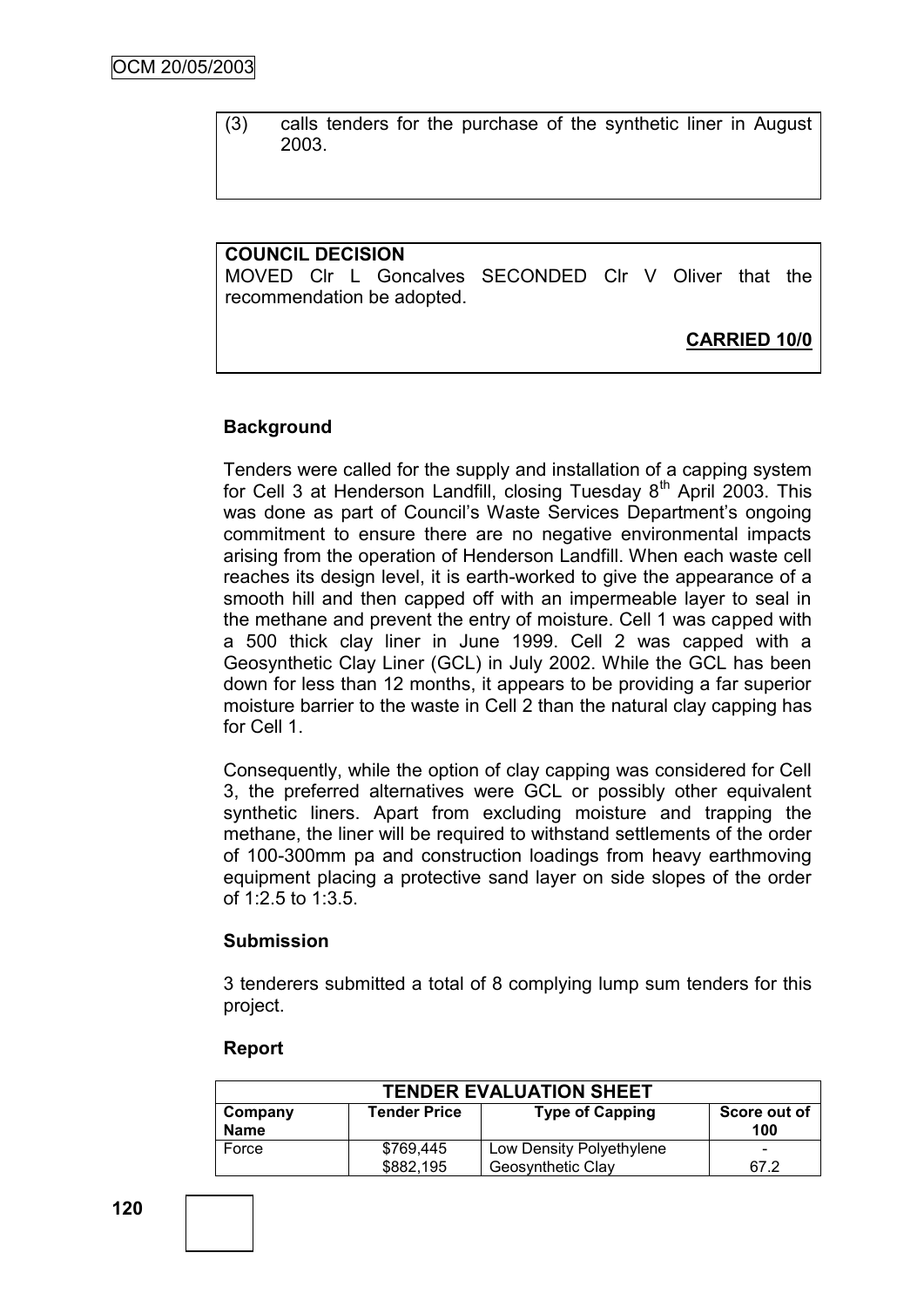OCM 20/05/2003

| <b>ATA</b>          | \$787,691 | Low Density Polyethylene |      |
|---------------------|-----------|--------------------------|------|
| Construction        | \$897,833 | <b>Compacted Clay</b>    |      |
|                     | \$919,184 | Geosynthetic Clay        | 69.5 |
| <b>Canning Vale</b> | \$862,197 | Low Density Polyethylene |      |
| Earthmoving         | \$984,676 | Geosynthetic Clay        | 58.8 |
|                     | \$991,705 | <b>Compacted Clay</b>    | -    |

### *TENDER EVALUATION*

The scores in the above table are based on the evaluation criteria set out in the tender documentation covering price, technical conformance, safety and quality management, experience and references.

Any of the tenders submitted could be accepted on the basis of the tenderer"s competency, experience and past performance in the construction industry. The lump sum prices have been checked to ensure the tenderer has allowed sufficiently for all the work specified.

Both ATA and Canning Vale Earthmoving have performed well on similar projects for the City of Cockburn in the past couple of years.

Force are principally an earthworking business providing plant and operators to large scale mining projects. They have experience in sea walls, channels, revetments etc, but none with the materials or conditions unique to this project, consequently they underscored in the criteria relating to technical ability. As their price for LLDPE was Less than \$20,000 below that of ATA, it was felt that ATA had the better overall offer. (Refer to attachments for full assessments breakdown).

While LLDPE was the cheaper alternative capping material offered by the tenderers, it does not offer the same factor of safety as GCL, particularly during construction, where it can be easily punctured during the application of the 500 depth of protection sand. Also with time, any stress points that have occurred can lead to cracking of the membrane in areas of settlement. As It is expected there will be settlements of the order of 5-10% over the next 10-15 years (1.5-2m), this is of significant concern. Similarly, the clay capping installed on Cell 1 has proved less than satisfactory, particularly with the ingress of moisture, arising from the watering of landscaping provided to this area in August last year.

Consequently the preferred capping material is GCL albeit at a \$130,000 premium, were Council to accept ATA's offer. Following discussions with the local supplier of GCL, "GeoFabrics Australia" it appears that significant cost savings are available, were Council to purchase this material direct from the supplier. Additional cost savings can be obtained by deleting the 100mm bedding sand (for GCL) which the supplier advises would not be necessary.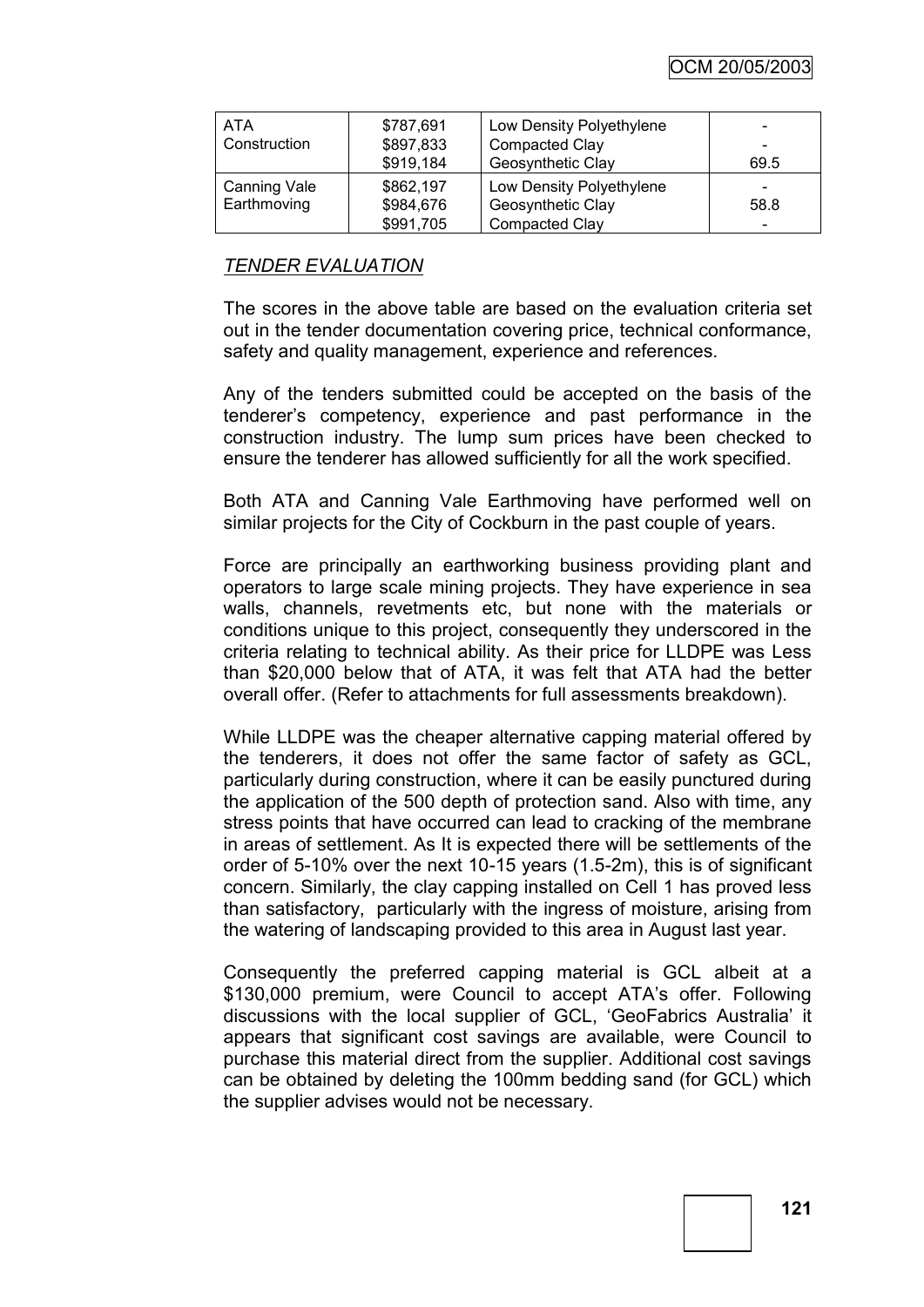If Council purchased the GCL there could be up to \$120,000 savings based on comparisons with the price submitted by the tenderers and an indicative supply cost supplied by the manufacturer of the liner.

A revised tender could then be called for the earthworks, laying of the GCL and supply and placing of the protective sand layer.

There is an attachment to the agenda that shows a breakdown and comparison of tender prices and purchase of the material separately.

There is also an advantage to deferring this project until September/ October 2003 to minimise the risk of wet weather delays and costs. At this time it is expected that the eastern side of Cell 4 will also be ready to be capped, so the extent of works could be increased to a total of approximately  $60,000m^2$ . Again, this would result in additional savings in the bulk purchase of the capping material and removing the need to remobilise earthwork and laying contractors.

Consequently it is recommended that tenderers be advised that no tender be accepted and that Council agree to purchase the GCL capping material direct from the supplier at an estimated cost of \$385,000 and tenders for the earthworks and installation of the GCL be recalled in August 2003.

#### **Strategic Plan/Policy Implications**

One of the objectives of the Strategic Plan is to have an environmentally sound management strategy for Council's disposal of waste.

#### **Budget/Financial Implications**

There is an allocation of \$600,000 for post closure and capping of waste cells at Henderson Landfill, this financial year.

#### **Legal Implications**

N/A

# **Community Consultation**

N/A

**Implications of Section 3.18(3) Local Government Act, 1995**

Nil.

### **16.5 (MINUTE NO 2042) (OCM 20/05/2003) - TENDER NO. 07/2003 - BRIDGE CONSTRUCTION AND ASSOCIATED ROADWORKS -**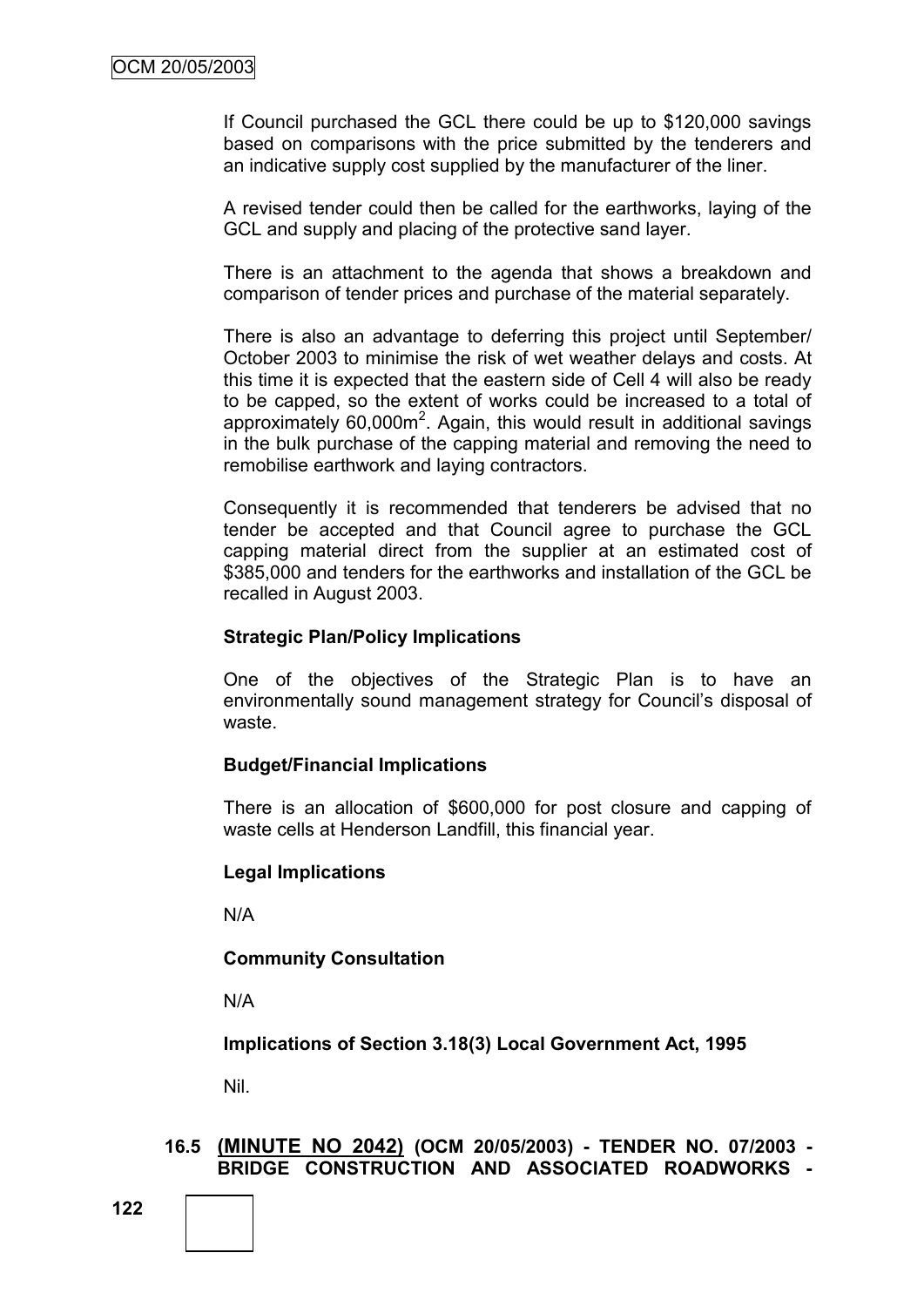# **SPEARWOOD AVENUE (YANGEBUP ROAD/BARRINGTON STREET) (450007) (JR)**

# **RECOMMENDATION**

That Council, subject to Main Roads WA confirming that an allocation of \$733,333.00 be placed on its 2003/04 Budget towards the regional road grant contribution for this project, Council:

- (1) accept the tender from Bocol Constructions Pty Ltd for Tender No. 07/2003 – Bridge Construction and Associated Roadworks – Spearwood Avenue (Yangebup Road/Barrington Street) in the sum of \$3,100,280.75, including GST, less negotiated adjustments based on unit rates for the corrected Bill of Quantities;
- (2) allocate \$366,667 on the 2003/04 Budget for the staged construction of Spearwood Avenue between Yangebup Road and Sudlow Road; and
- (3) initiate the closure of Miguel Road at the railway crossing on completion of the bridge and associated roadworks.

### **COUNCIL DECISION**

MOVED Clr I Whitfield SECONDED Clr M Reeve-Fowkes that the recommendation be adopted.

# **CARRIED BY ABSOLUTE MAJORITY OF COUNCIL 10/0**

#### **Background**

There is currently a remaining allocation of \$1,844,096 on the Budget for the staged construction of Spearwood Avenue between Yangebup Road and Sudlow Road. There is also an approved Metropolitan Regional Road Group grant of \$733,333 on the 2003/04 Budget, subject to a Council contribution of \$366,667, towards this project.

The first stage of the project involves the construction of a single carriageway road and a bridge over the railway line between Yangebup Road and Barrington Street. Once this is in place, Miguel Road be closed between Yangebup Road and Barrington Street.

Accordingly, a consultant has been engaged to prepare the necessary designs and tender documentation, and tenders called for the full construction of this first stage.

#### **Submission**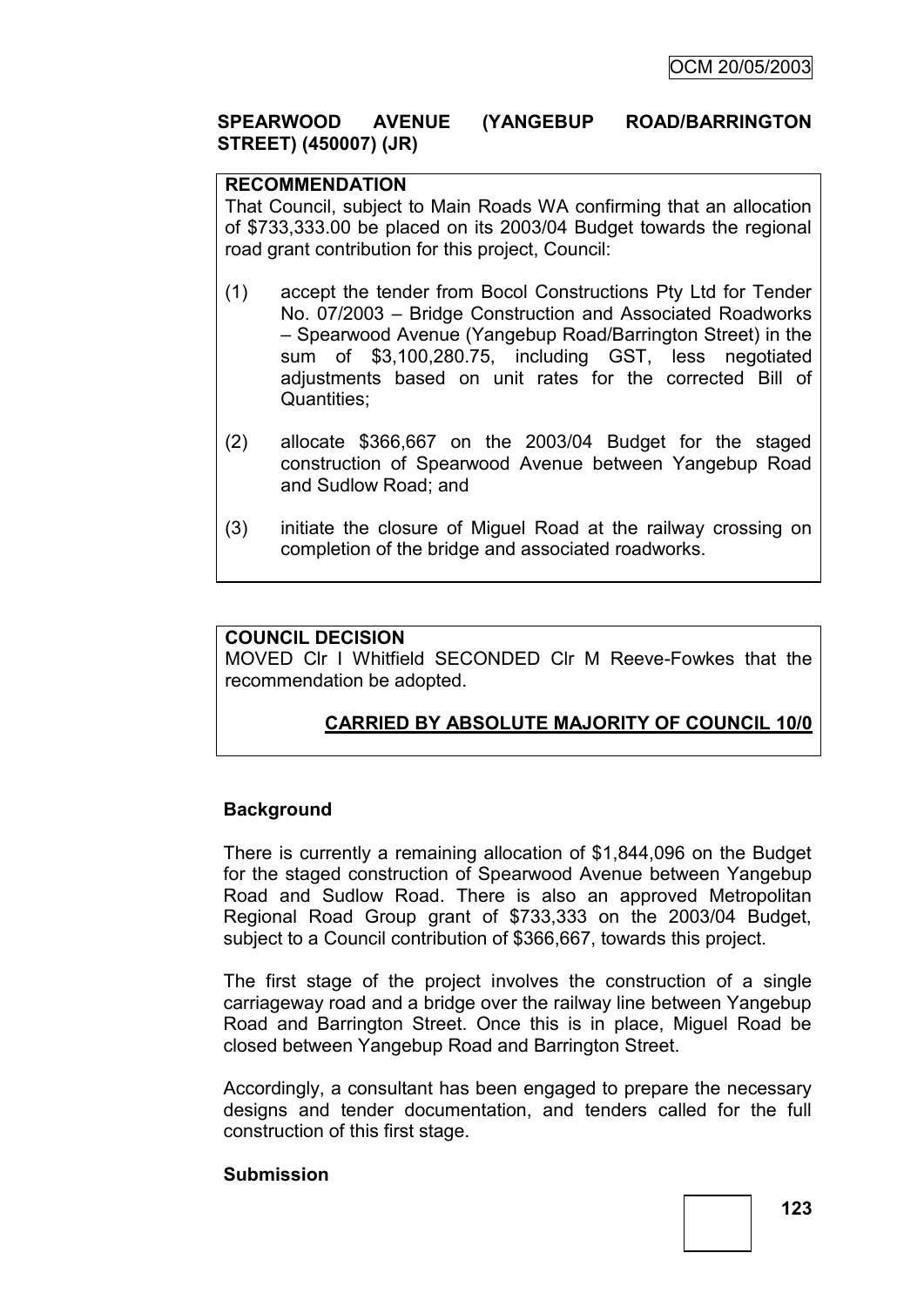Four (4) tenders were received as follows:

| • Bocol Constructions Pty Ltd<br>GST | \$3,100,280.75 | incl. |
|--------------------------------------|----------------|-------|
| • BGC Contracting Pty Ltd<br>GST     | \$3,128,864.20 | incl. |
| • Brierty Contractors<br>GST         | \$3,482,950.00 | incl. |

 J.J. McDonald & Sons Engineering Pty Ltd \$3,540,063.00 incl. GST

#### **Report**

Tenders were called on the basis that the first stage of the project, the construction of the road and bridge over the railway line in the Spearwood Avenue road reservation between Yangebup Road and Barrington Street, will be over two budgets due to grant limitations. The estimated cost for these works was \$2.3M plus GST. The tenders received were in the range \$2.8M to \$3.2M plus GST. The high tender prices can be attributed to:

- 1. Contractors having plenty of work at the moment, as is supported by only four submissions being received, resulting in bidding not being as competitive as would be desired.
- 2. A large Provisional Sum allowance of \$458,000 to cover principally Westnet Rail requirements (\$133,000), BP oil line protection (\$95,000), possible extraordinary earthworks (\$70,000), possible public utility alterations (\$30,000) and other possible unforeseen contingencies (\$125,000). These were not identified in the original estimate. Only the Westnet Rail and BP expenditures are certain at this stage.
- 3. A large Dayworks provision of \$145,000 to cover extra civil works over and above the tender specifications required of the contractor at their tendered unit rates. This may not even be required, particularly with provision already for unforeseen contingencies of the tender specifications.
- 4. Errors in the Bills of Quantities (as prepared by consultants) supplied to the tenderers where the areas of roadworks were appreciably over-stated. As a Schedule of Rates was supplied by tenderers, this should result in savings in the vicinity of \$90,000.

All the tenderers were required to meet Main Road WA prequalification requirements and were assessed utilising an independent consultant against various compliance criteria and the following qualitative criteria:-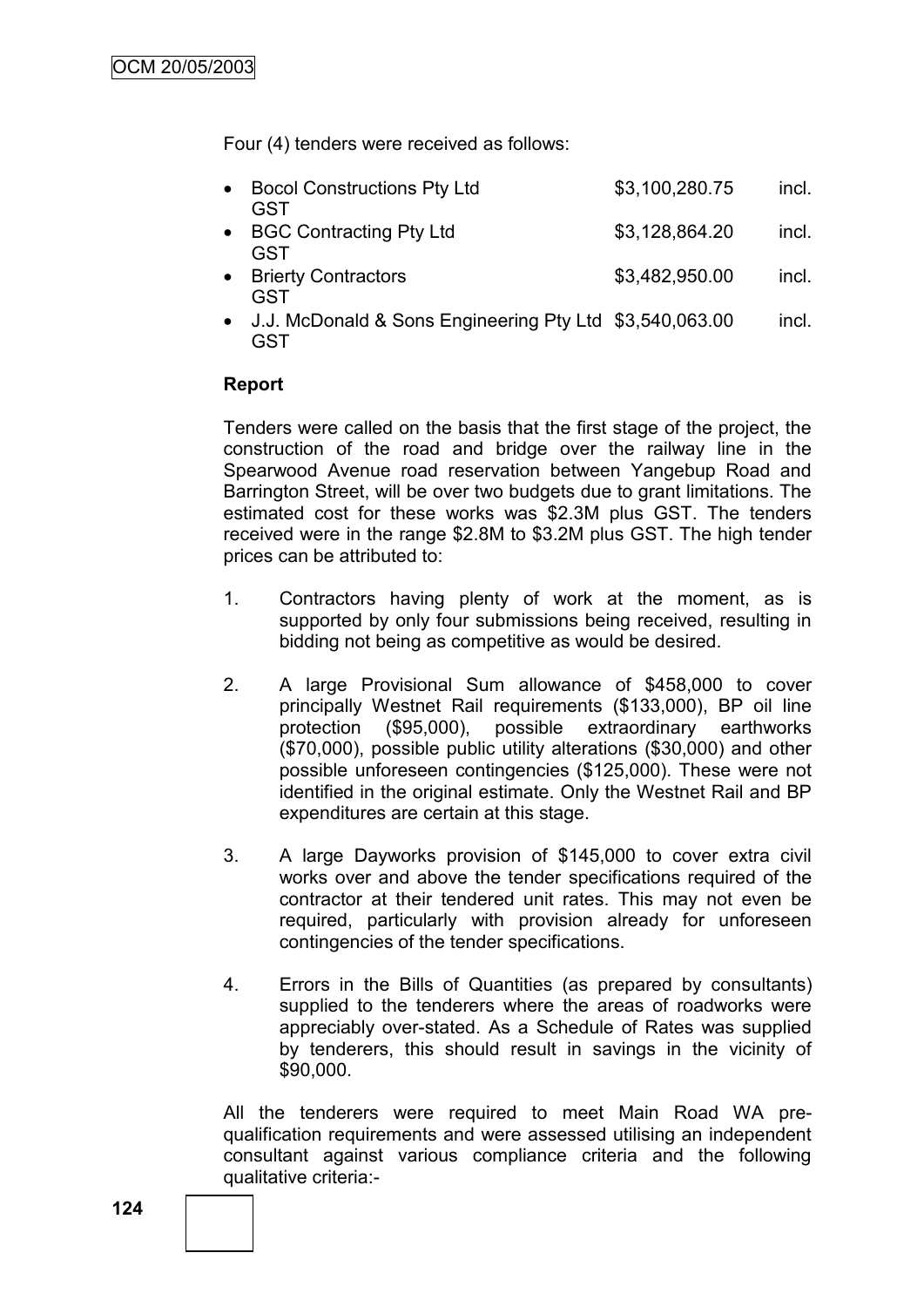OCM 20/05/2003

| • Demonstrated experience in<br>completing similar projects | 30%  |
|-------------------------------------------------------------|------|
| • Skills and experience of key personnel                    | 10%  |
| • Tenderer's resources                                      | 15%  |
| • Methodology                                               | 5%   |
| • Tendered price                                            | 40%  |
|                                                             | 100% |

All the tenderers adequately met the compliance criteria and were evaluated as follows in the qualitative criteria:-

| • Bocol Constructions | 90% |
|-----------------------|-----|
| • BGC Contracting     | 88% |
| • Brierty Contractors | 89% |
| • JJ McDonald & Son   | 80% |

In view of the assessment, the contract should be awarded to Bocol Constructions Pty Ltd.

# **Strategic Plan/Policy Implications**

One of the commitments in the Strategic Plan is:

 *"To construct and maintain roads, which are the responsibility of the Council, in accordance with recognised standards, and convenient and safe for use by vehicles, cyclists and pedestrians."*

# **Budget/Financial Implications**

The project can be completed with funds available on the current Budget and Council committing to allocating funds additional to grant funds on the next Budget in accordance with State Road Funds to Local Government requirements for MRRG grants.

# **Legal Implications**

N/A

# **Community Consultation**

Residents in the immediate vicinity of the roadworks have been advised of the project and will be consulted with as required as the project proceeds.

# **Implications of Section 3.18(3) Local Government Act, 1995**

Nil.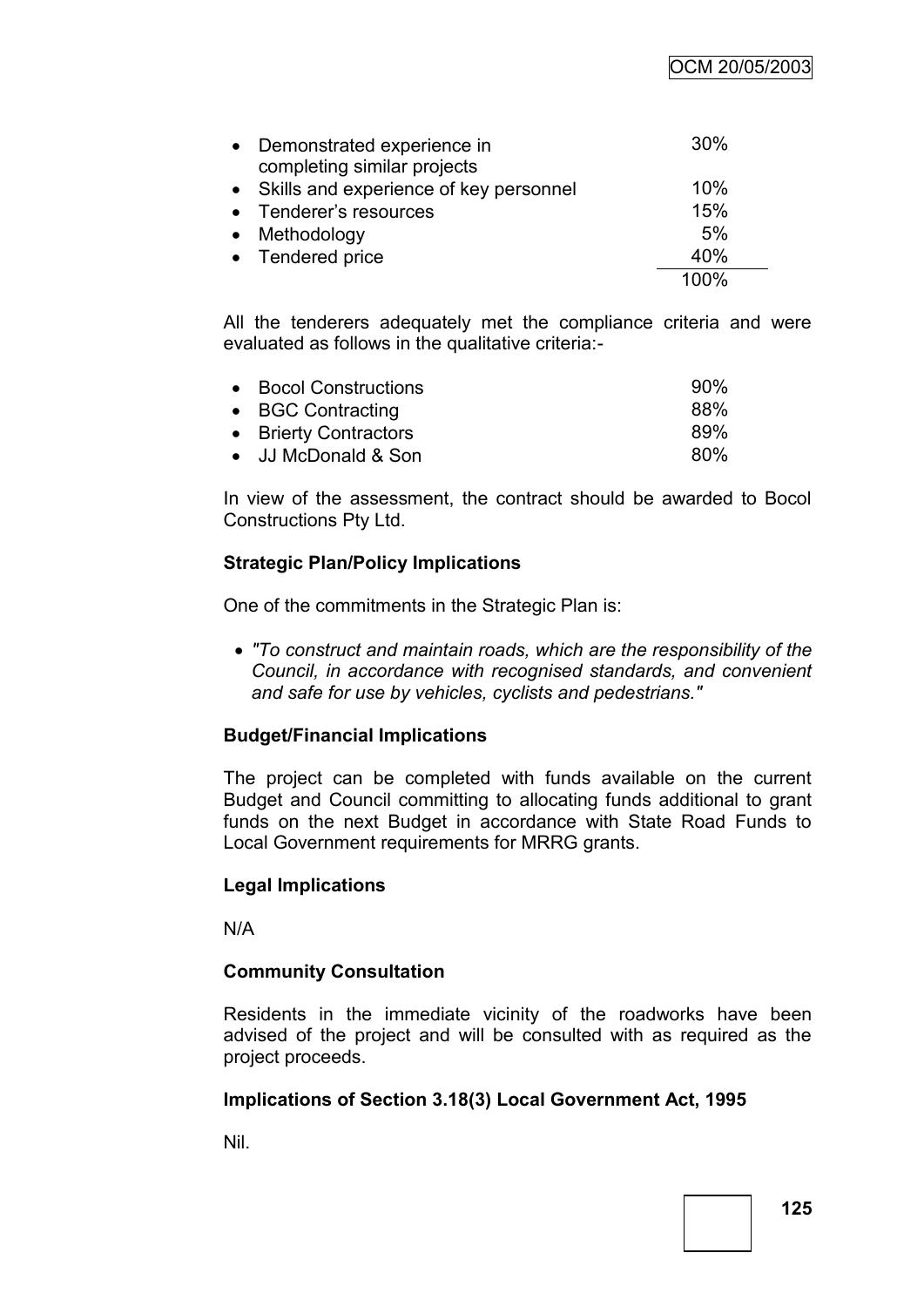### **17. COMMUNITY SERVICES DIVISION ISSUES**

# **17.1 (MINUTE NO 2043) (OCM 20/05/2003) - MARKETING POSITION STATEMENT (1077) (CHE) (ATTACH)**

# **RECOMMENDATION**

That Council

- 1) adopt "Wetlands to Waves" as its marketing positioning statement for promotional purposes; and
- 2) use sample logo number 4, attached to the Agenda, as the preferred combination of current corporate logo and "Wetlands to Waves" for promotional purposes.

### **COUNCIL DECISION**

MOVED Clr S Limbert SECONDED Clr L Goncalves that the recommendation be adopted.

**CARRIED 10/0**

# **Background**

Council has over the past years been utilising promotional campaigns directed towards new residents, tourists and business in the District. However there has not been a slogan or positioning statement to be the focus of marketing campaigns. The marketing position statement will highlight the unique and appealing nature of the City.

Council at its Ordinary Meeting on 18 June 2002 resolved the following:

*"that Council establish a Working Party comprised of Mayor Lee, Deputy Mayor Graham, Clr Whitfield and council staff appointed by the Chief Executive Officer, to develop a position statement for use in a future marketing campaign to promote the District."*

The City"s mission statement – "to make Cockburn the most attractive place to live, work and visit in the metropolitan area" – is broad. "Attractive" means many things and all things, and can relate to customer service, taking care of the environment, safety, and so on. This mission statement has meant Council"s last branding campaign had to cover a number of topics, including investment; safety; tourism; environment; and housing.

What is needed is a marketing positioning statement that reflects the nature or character of the City. The marketing positioning statement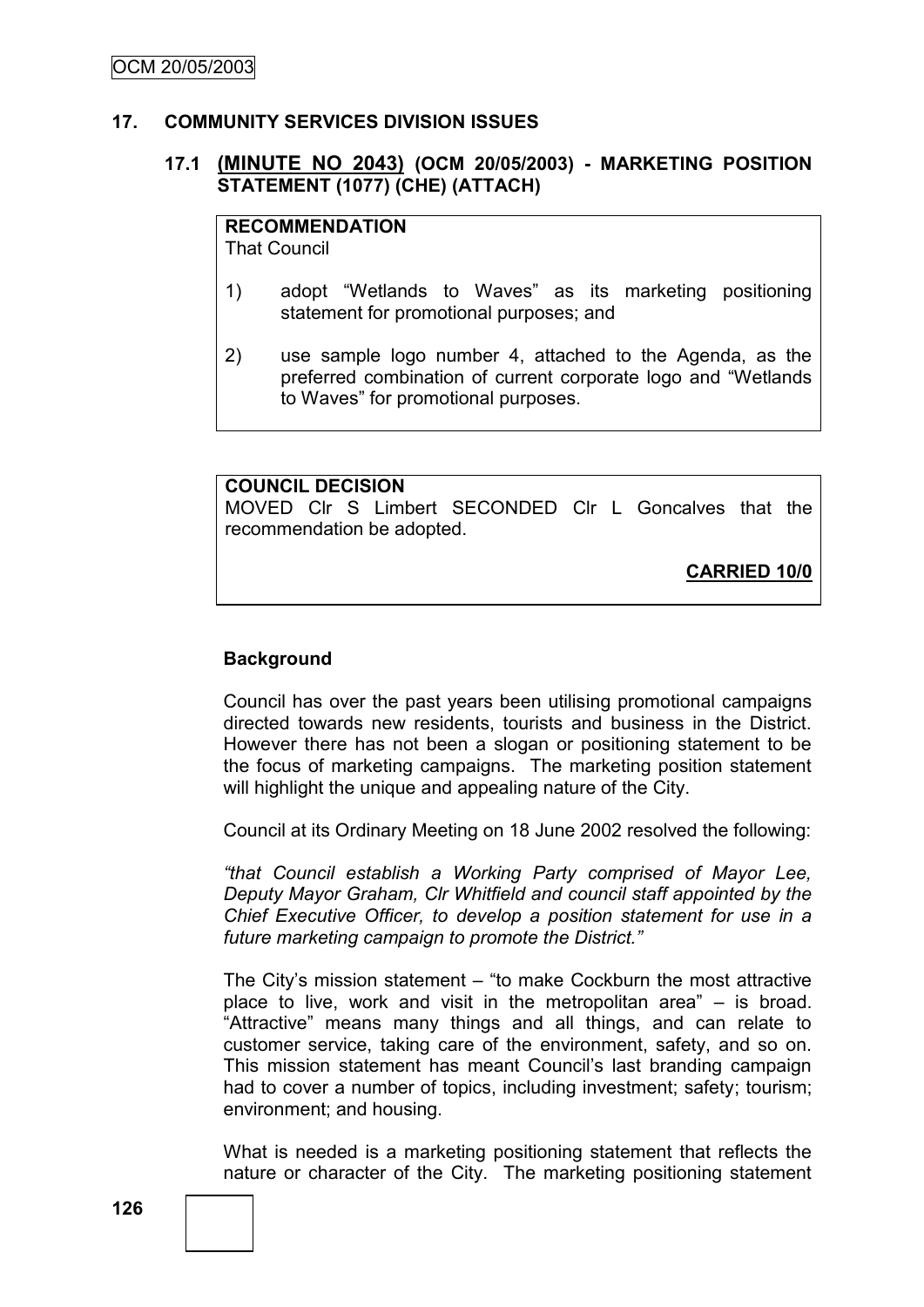will not replace the mission statement or key result areas. The marketing positioning statement complements the mission statement and provides a slogan on which future marketing campaigns will be centred.

Market positioning is the arranging for a product to occupy a clear, distinctive and desirable place relative to competing products in the minds of target consumers; formulating competitive positioning for a product and detailed marketing mix. (Kotler et al, 2001)

#### **Submission**

N/A

# **Report**

At its first meeting the Positioning Statement Working Party decided to hold a contest among residents of the district, through *Cockburn Soundings*, asking entrants what they felt was special about Cockburn. The purpose of the contest was to identify the unique element(s) that set Cockburn apart from other districts and would become a part of the proposed marketing positioning statement.

The contest was published in the October / November 2002 edition of *Cockburn Soundings.* Twenty two entries were received.

At its second meeting, the Positioning Statement Working Party chose three winners of the contest and identified common elements in the majority of the entries. The most common element identified, as "what"s special about Cockburn" was the environment, with emphasis on the wetlands and beaches.

With this in mind, the Working Party created a list of draft positioning statements. At the direction of the Working Party, Council's Communications Manager engaged MJB & B Advertising and Marketing agency to develop the draft positioning statement further.

At its third meeting, the Marketing Positioning Statement Working Party met with representatives from MJB & B Advertising and Marketing who presented a selection of potential positioning statements. The Working Party unanimously chose "Wetlands to Waves" at this meeting.

By identifying what is unique about Cockburn - the environment, wetlands and beaches, the Working Party has developed a marketing position statement for the district that reflects the nature and character of the City, "Wetlands to Waves." The proposed marketing positioning statement also creates a desirable and distinctive image of the City in relation to others in the metropolitan area.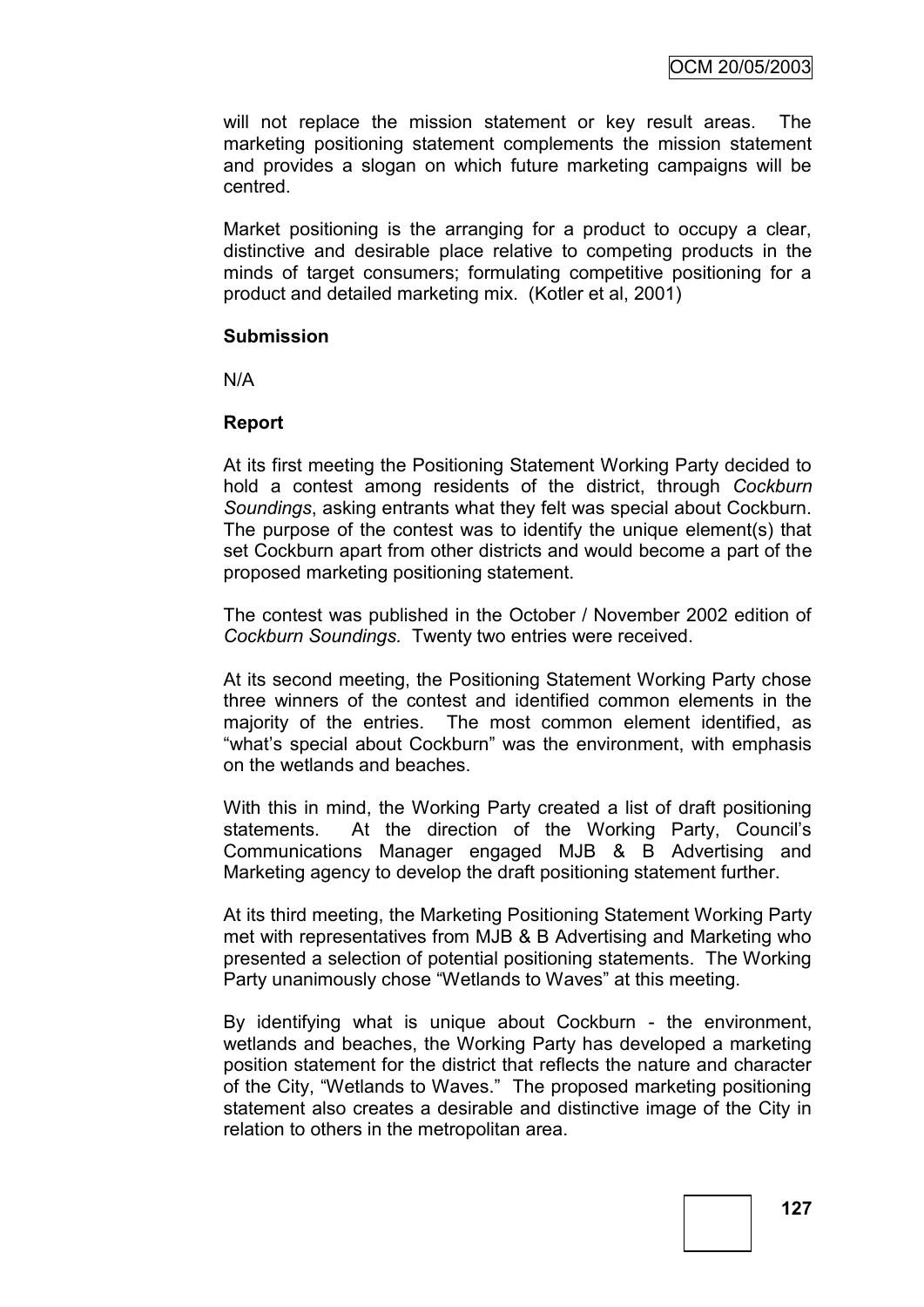Samples of the marketing positioning statement incorporated with the corporate logo are in the attachments to the Agenda.

# **Strategic Plan/Policy Implications**

The development of a marketing position statement assists to enhance the achievement of the City"s Mission.

# **Budget/Financial Implications**

Approximately \$10,000 in the City Advertising Campaign budget could be used to promote / launch the new market positioning statement.

# **Legal Implications**

N/A

# **Community Consultation**

Public opinion on a Positioning Statement was solicited through "Cockburn Soundings".

# **Implications of Section 3.18(3) Local Government Act, 1995**

Nil

# **17.2 (MINUTE NO 2044) (OCM 20/05/2003) - BEELIAR (PANORAMA GARDENS) SECURITY PATROLS (9519) (RA)**

# **RECOMMENDATION**

That Council:

- 1. call tenders for a (1) one year 35 hour per week security patrol contract for the area known as Panorama Gardens Beeliar for the period 1 July 2003 to the 1 $\mathrm{^{st}}$  January 2004 made up of an initial (6) six month contract with the option to extend by periods for up to an additional (18) eighteen months; and
- 2. impose a service charge on the affected landowners, equivalent to the total cost of the tender, divided equally among the landowners receiving the service, pursuant to Section 6.38 of the Local Government Act, 1995.

**COUNCIL DECISION** MOVED Mayor S Lee SECONDED Clr A Tilbury that Council:

(1) call tenders for a one(1) year 35 hour per week security patrol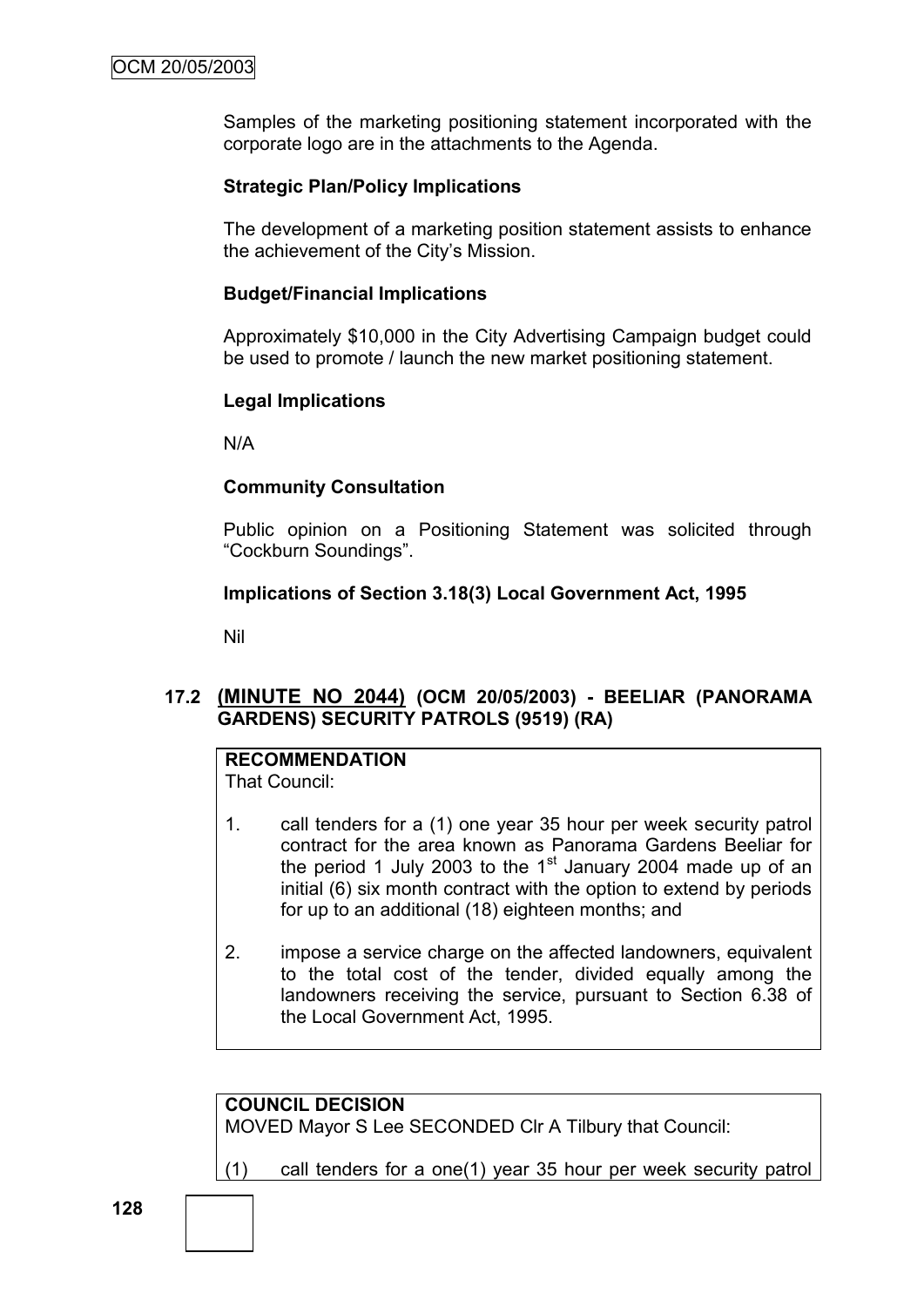contract for the area known as Panorama Gardens Beeliar, for the period 1 July 2003 to 1 January 2004, made up of an initial six(6) month contract with the option to extend in three monthly periods for up to an additional eighteen(18) months; and

(2) impose a service charge on the affected landowners, equivalent to the total cost of the tender, divided equally among the landowners receiving the service, pursuant to Section 6.38 of the Local Government Act, 1995.

**CARRIED 10/0**

# **Explanation**

As a result of the survey recently conducted, Council may be introducing a security patrol for the whole of the City and as such, it will need to be able to do it at a time that is convenient to Council and a three month contract gives us some flexibility.

# **Background**

The current contract for the provision of a security service to Beeliar (Panorama Gardens) is due to expire on  $30<sup>th</sup>$  June 2003. Council Administration is currently investigating safety/security issues of which a security service to cover all of the City area is an option. As there has been no Council decision on such a service it is proposed to enter a new contract for the Beeliar Patrols, which has the flexibility to be reviewed, when a Council decision is made.

# **Submission**

N/A

# **Report**

The Beeliar Residents Action Group (BRAG) reports that it supports the patrols continuing in their current format for the time being and do not believe the residents would accept anything other than a short period without the patrols if necessitated by Council introducing a 24/7 expanded whole of Cockburn security patrol.

The proposed contract agreement would be in the most part identical to the current agreement with provisions for early cessation of the contract or the ability to extend for an additional 12 months beyond the initial 12 month period if required.

# **Strategic Plan/Policy Implications**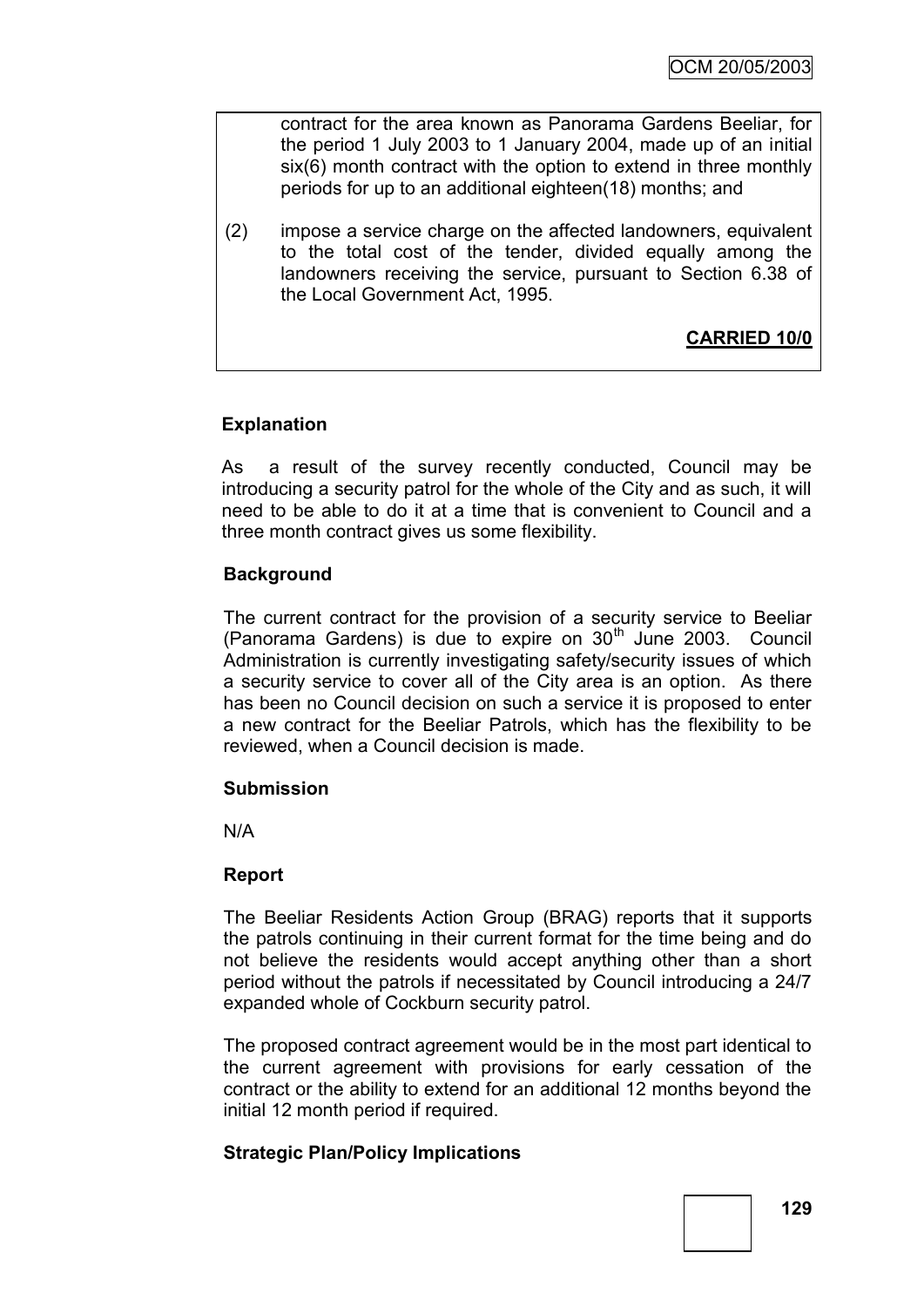Strategic Plan Item 5.3 refers to "Municipal Law and Public Safety".

#### **Budget/Financial Implications**

The security patrol contract is cost neutral due to a service charge being imposed on the ratepayers of the patrolled area pursuant to Section 6.38 of the Local Government Act, 1995.

#### **Legal Implications**

Part 4 of the Local Government (Functions and General) Regulations refer.

### **Community Consultation**

The proposal has the support of the Beeliar Residents Action Group (BRAG) on behalf of the community affected by the service.

#### **Implications of Section 3.18(3) Local Government Act, 1995**

The Western Australian Police Force currently has responsibility for the protection of life and property, the prevention and detection of crime and crime prevention. Local Government supports these initiatives through Safer WA, Community Policing and Neighbourhood Watch.

### **17.3 (MINUTE NO 2045) (OCM 20/05/2003) - PROPOSED DONATION - KWINANA HERITAGE GROUP (1032) (DMG)**

#### **RECOMMENDATION**

That Council approves of the proposal by the Historical Society of Cockburn to donate the diorama of the Kwinana BP Refinery and Oil Tanker to the Kwinana Heritage Group, in recognition of the  $50<sup>th</sup>$ Anniversary of the Town of Kwinana, subject to the Kwinana Heritage Group making arrangements for the relocation of the diorama of the Kwinana BP Refinery Oil Tanker.

#### **COUNCIL DECISION**

MOVED Clr L Goncalves SECONDED Clr K Allen that Council defer consideration of this item until the June 2003 Council Meeting, to enable Elected Members to view the diorama at the June Agenda briefing.

**CARRIED 9/1**

**Explanation**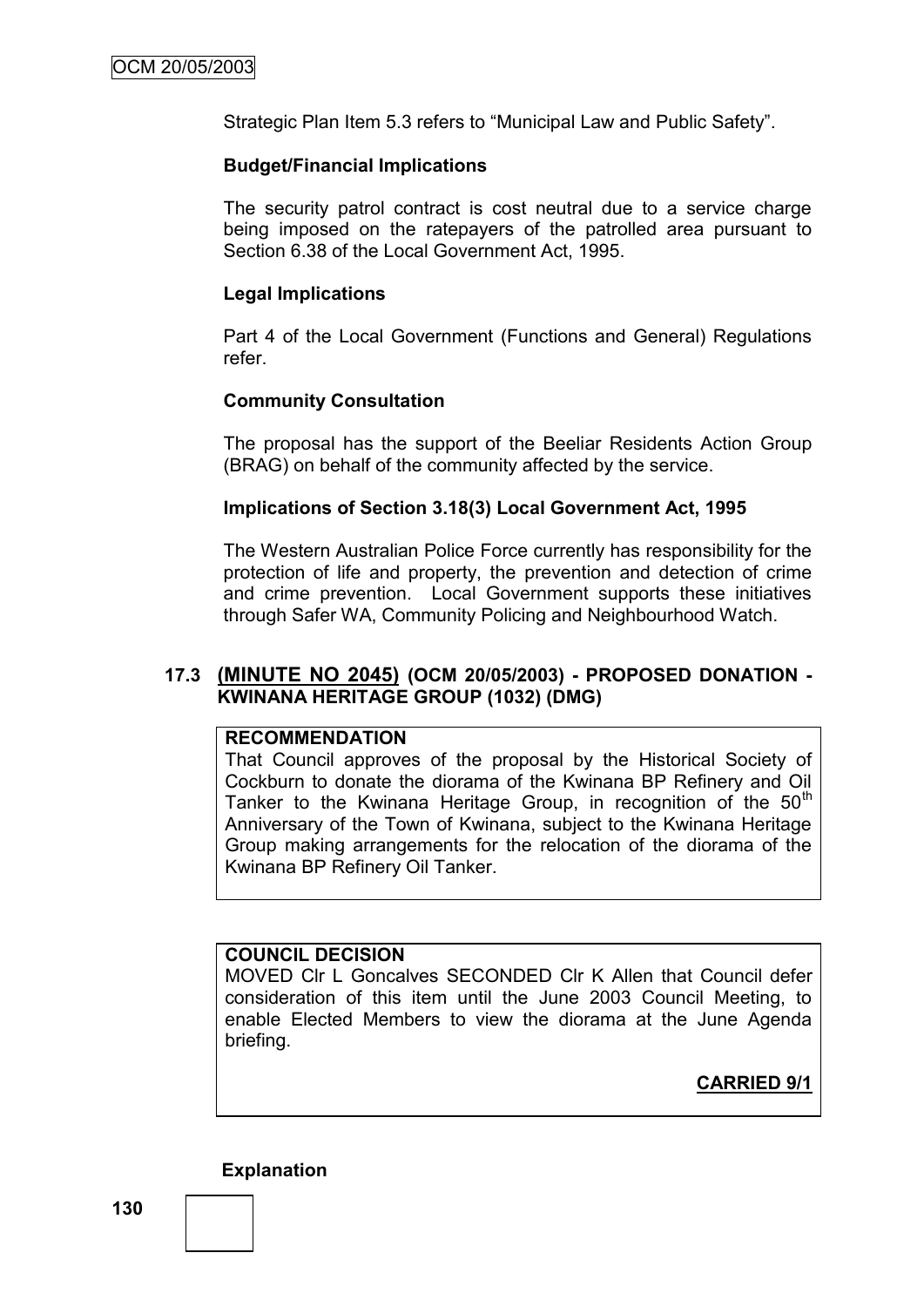Many Elected Members may not be familiar with the subject works and deferring this item for a month would allow time for the administration to arrange a convenient time for Elected Members to view it.

# **Background**

Around 1979, Council was presented with a diorama from BP depicting the Kwinana Oil Refinery and a tanker in recognition of its status as a City. The diorama was displayed at the Spearwood Library for some years, before being donated to the Cockburn Historical Society and relocated to the Azelia Ley Museum.

# **Submission**

The Historical Society is keen to recognise the Kwinana Heritage Group, which will be opening a museum in 2004, to correspond with the Town of Kwinana 50<sup>th</sup> Anniversary.

### **Report**

The Historical Society of Cockburn, as custodians of the BP Diorama, see this as an appropriate gesture to recognise the Kwinana Heritage Group, by gifting it a memento of particular relevance to the history of Kwinana.

The piece has only slight significance to the history of the Cockburn district and was simply a deed of goodwill on behalf of a corporate neighbour at the time it was donated.

Accordingly, it is suggested that Council approves of the Historical Society of Cockburn presenting the diorama to the Kwinana Heritage Group to enable the works to be housed in a more relevant environment.

# **Strategic Plan/Policy Implications**

Key Result Area "Facilitating the Needs of Your Community" refers.

# **Budget/Financial Implications**

N/A

# **Legal Implications**

N/A

# **Community Consultation**

N/A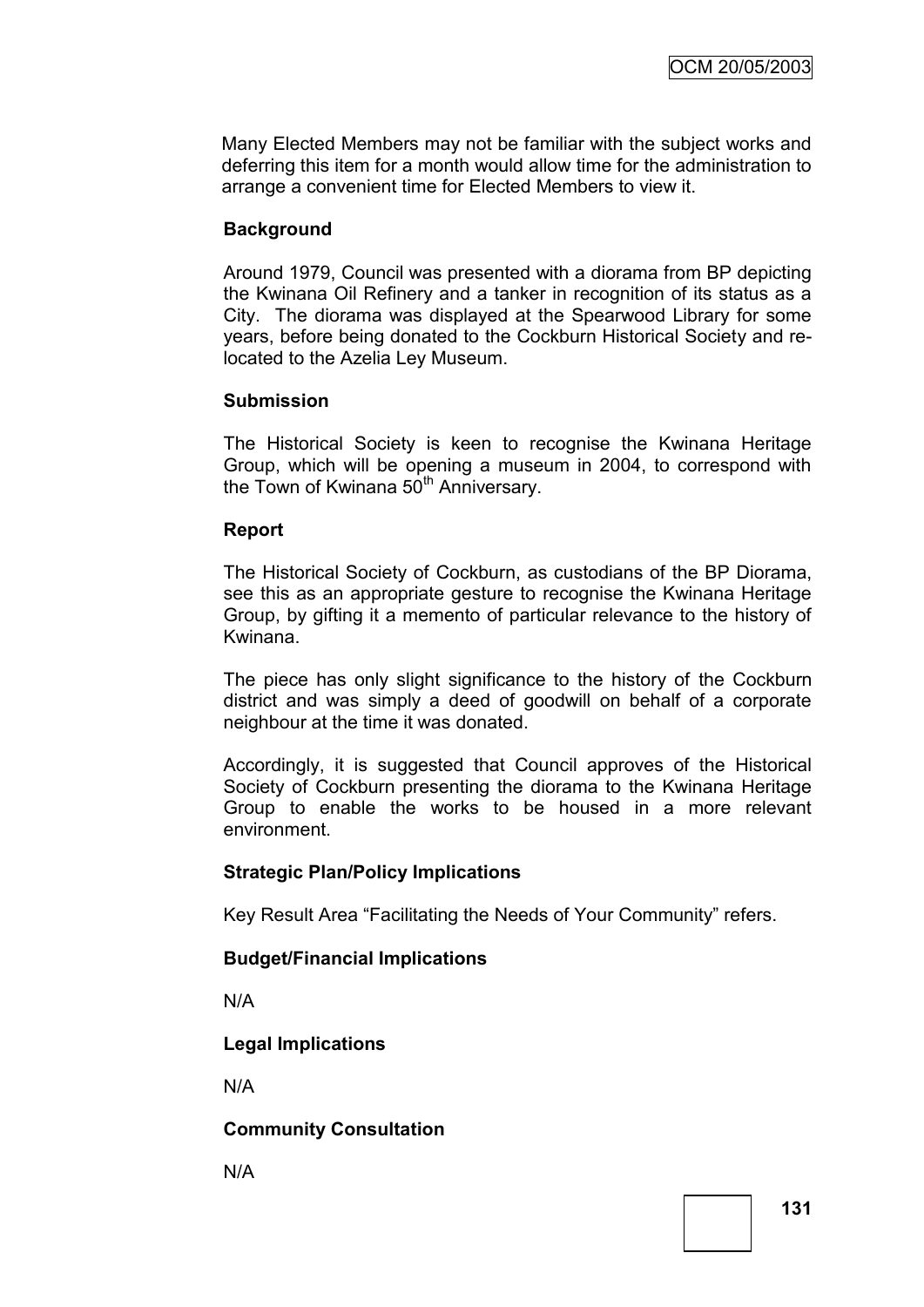# **Implications of Section 3.18(3) Local Government Act, 1995**

Nil

# **17.4 (MINUTE NO 2046) (OCM 20/05/2003) - NOTICE OF MOTION: SENIORS DROP IN CENTRE - CIVIC CENTRE LESSER HALL (2201726) (RA)**

### **RECOMMENDATION**

That Council require a report be presented to the June 2003 meeting of Council which provides for a drop in centre for senior citizens to achieve the following outcomes:

- 1) donate the use of the Civic Centre lesser hall one day per week for a drop in centre for seniors;
- 2) provision of tea/coffee and biscuits with expenses being met by Council; and
- 3) review of the use of the lesser hall after a six month trial period on the level and nature.

# **COUNCIL DECISION**

MOVED Clr V Oliver SECONDED Clr K Allen that the recommendation be adopted.

**CARRIED 10/0**

# **Background**

Clr Val Oliver has given a notice of motion as follows:

"that a report be presented to the June Meeting of Council which provides direction for Council to achieve the following outcomes.

- 1) donated use of the civic centre lessor hall one day per week for a drop in centre for seniors.
- 2) provision of tea/coffee and biscuits with expenses being met by Council.
- 3) review of the use of the lesser hall after a six month trial period."

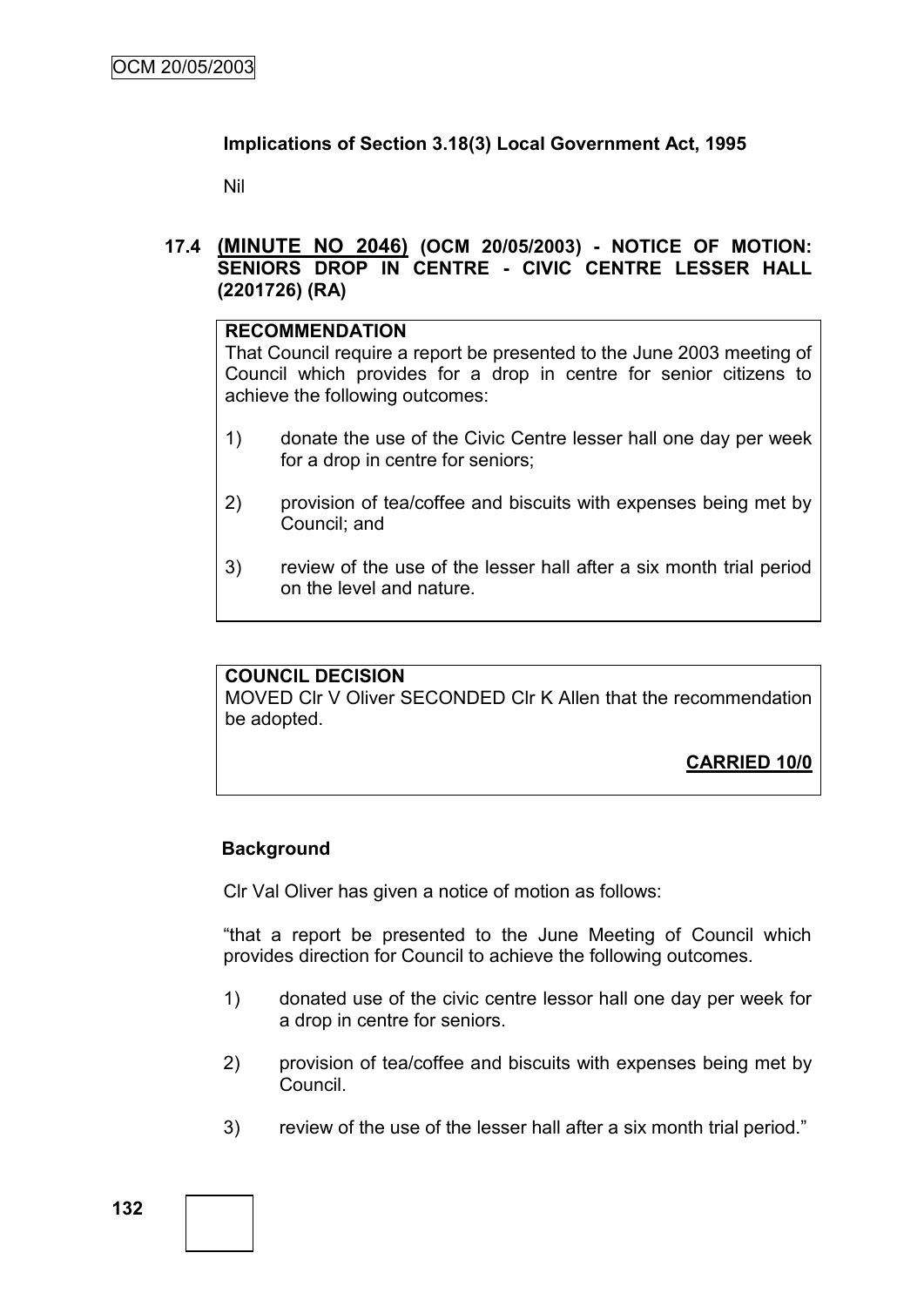Clr Oliver advises that there has been a number of seniors approach her on the need for a seniors drop in centre. A trial will allow the need for such a service to be assessed after a six month period.

### **Submission**

N/A

# **Report**

There are a range of issues that need to be considered by council in its deliberations on the establishment of a seniors drop in centre operating from the lesser hall of the Civic Centre. A report will address in addition to the identified outcomes, matters such as who will deal with day-to-day operating of the centre, insurance cover by operators, costs associated with the operating centre and cleaning.

# **Strategic Plan/Policy Implications**

To facilitate and provide an optimum range of community services.

# **Budget/Financial Implications**

The actual costs associated with such a service will be identified in the report.

# **Legal Implications**

Matters such as Public Liability Insurance need to be established.

# **Community Consultation**

Clr Oliver advises that the need for the service has been identified by people contacting her seeking a seniors drop in centre.

# **Implications of Section 3.18(3) Local Government Act, 1995**

There are several other seniors centres and services operating in the area, such as the Cockburn Senior Citizens, Young Place, Hamilton Hill, the Seniors Centre operating from St. Jerome's Church and the Pensioners League, Hamilton Hill.

# **(MINUTE NO 2047) (OCM 20/05/2003) - EXTENSION OF TIME**

# **COUNCIL DECISION**

MOVED Deputy Mayor R GRAHAM SECONDED Clr A EDWARDS that pursuant to the duration of time as set out in the Standing Orders,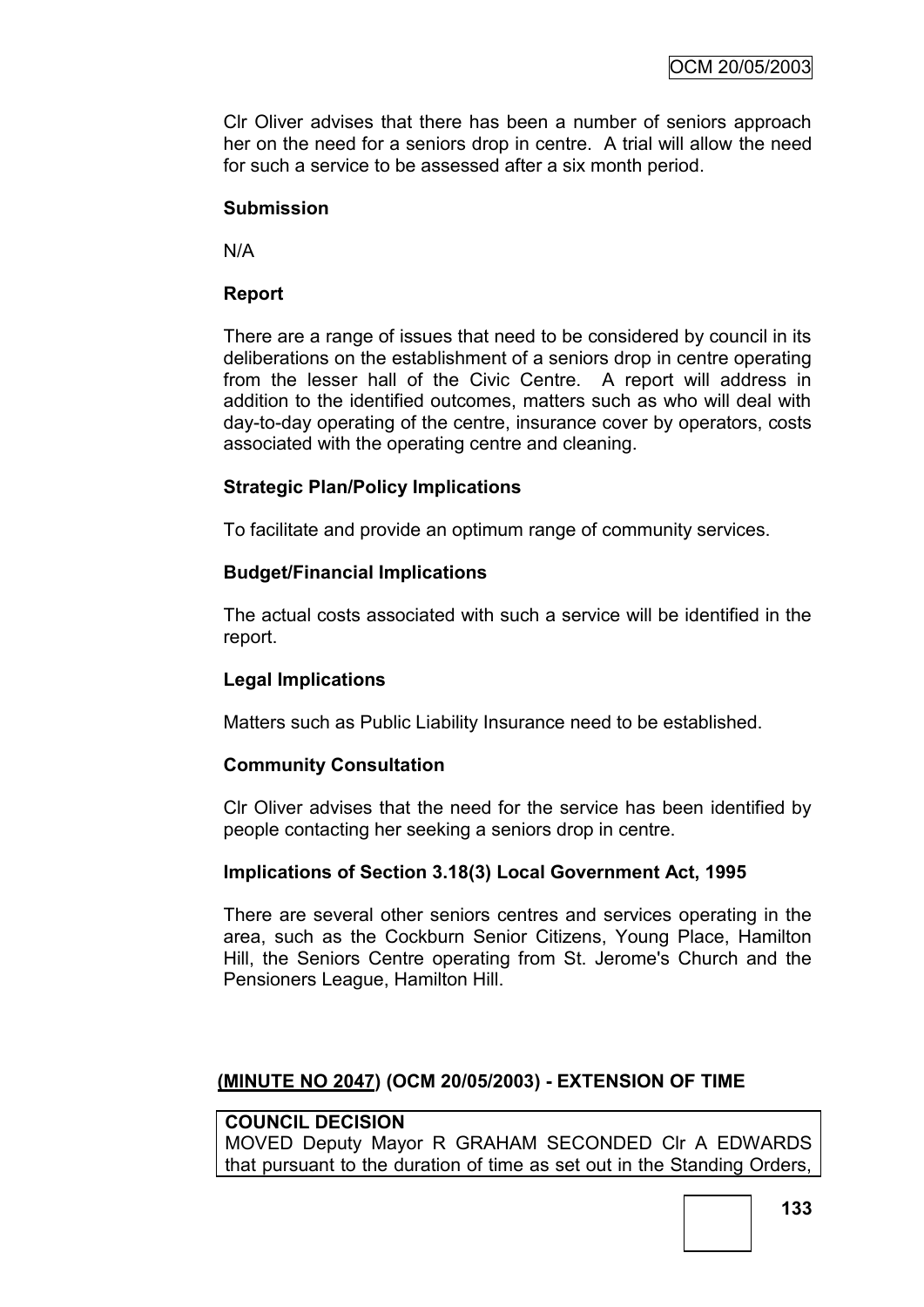the meeting time be extended to 9.30pm.

**CARRIED 10/0**

# **17.5 (MINUTE NO 2048) (OCM 20/05/2003) - SOUTH LAKE LEISURE CENTRE FEE STRUCTURE 2003/04 (8143) (SH)**

### **RECOMMENDATION**

That Council adopt the proposed fees and charges, including GST for South Lake Leisure Centre for the 2003/2004 financial year.

# **COUNCIL DECISION**

MOVED Clr S Limbert SECONDED Clr M Reeve-Fowkes that the recommendation be adopted.

# **CARRIED BY ABSOLUTE MAJORITY OF COUNCIL 10/0**

# **Background**

The South Lake Leisure Centre is the City of Cockburn's premier recreation venue. The Centre has calculated a general price increase based on the increasing costs to provide services and also being cognisant of the need for a competitive price structure in the market place.

#### **Submission**

N/A

# **Report**

The pricing structure for South Lake Leisure Centre caters for all services, offering a variety of payment options for many services. The current and proposed pricing structure for the Centre is as follows.

**NB**: Current and proposed fee is inclusive of GST

#### **Room Hire**

|                                     | <b>Current</b><br>Fee | <b>Proposed</b><br>Fee |
|-------------------------------------|-----------------------|------------------------|
| Recreation Room Day (until 5 pm)    | 16.50                 | 18.00                  |
| Recreation Room Evening (after 5pm) | 27.50                 | 27.50                  |
| <b>Recreation Room Bond</b>         | 220.00                | 220.00                 |
| Sports Stadium Day                  | 25.00                 | 26.00                  |
| Sports Stadium Evening (after 5pm)  | 35.00                 | 35.00                  |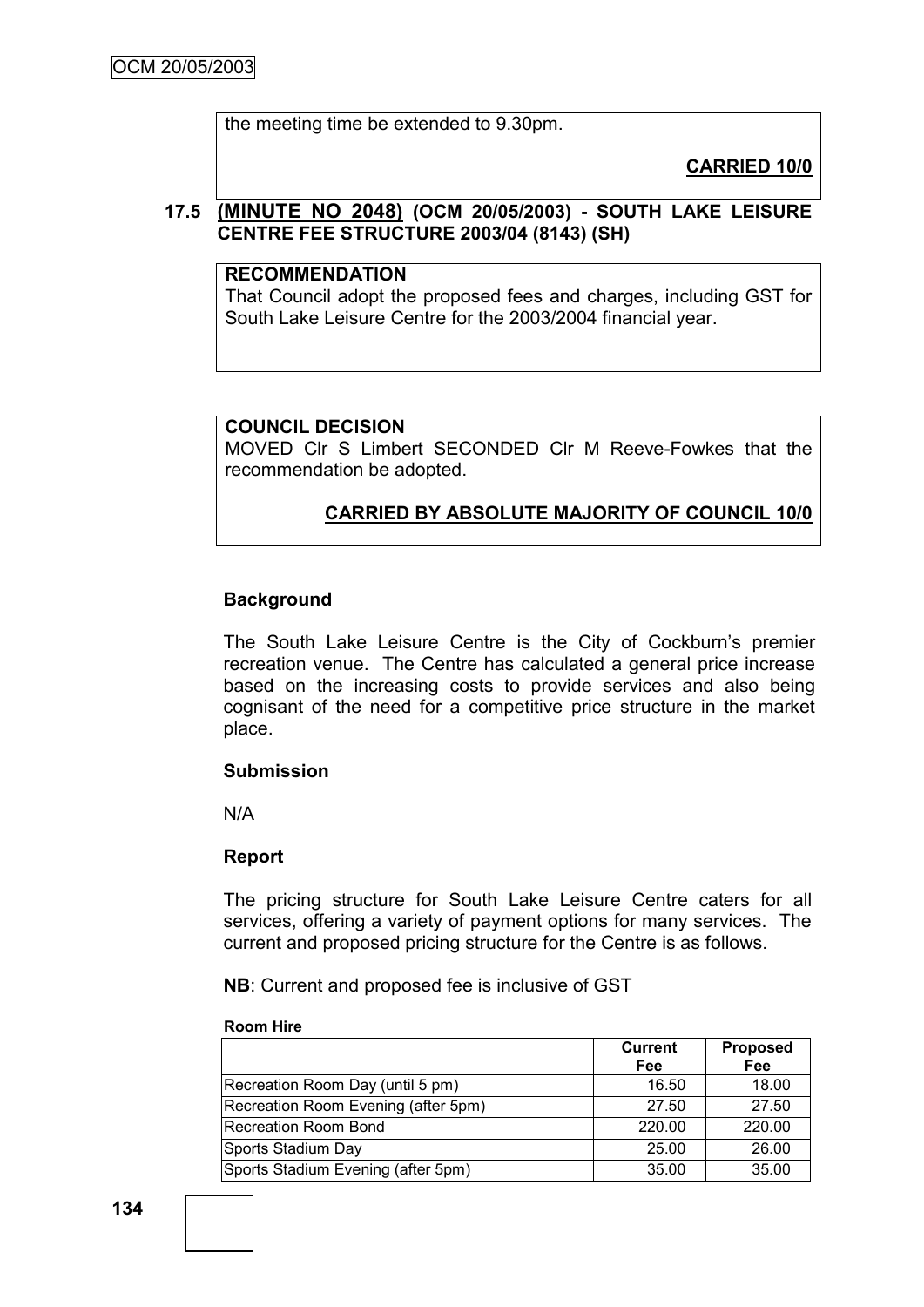| Sports Stadium Bond                                                  | 550.00 | 550.00 |
|----------------------------------------------------------------------|--------|--------|
| Crèche / Studio 2                                                    | 12.50  | 12.50  |
| Youth Room Day                                                       | 12.50  | 16.50  |
| Youth Room Evening (after 5pm)                                       | 12.50  | 20.00  |
| Equipment Hire per item (Tables, chairs (10), sporting<br>equipment) | 3.50   | 3.00   |

| <b>Swimming Lessons</b>                  | <b>Current</b><br>Fee | <b>Proposed</b><br>Fee |
|------------------------------------------|-----------------------|------------------------|
|                                          |                       |                        |
| Adult Swimming Lesson (up front payment) | 95.00                 | 100.00                 |
| Preschool Swimming Lesson (up front)     | 87.00                 | 90.00                  |
| School age inc GST (up front)            | 95.00                 | 99.00                  |
| School age GST free (up front)           | 87.00                 | 90.00                  |
| Parent - Child Lessons                   | 88.00                 | 90.00                  |
| Individual Lesson - 15 minute (up front) | N/A                   | 120.00                 |
| Casual Lesson                            | N/A                   | 15.00                  |

# **Aquatics**

| Adult entry                         | 3.50   | 3.60   |
|-------------------------------------|--------|--------|
| <b>Adult combined</b>               | 5.70   | 6.00   |
| <b>Student Entry</b>                | 2.50   | 2.60   |
| Student combined                    | 4.10   | 4.30   |
| Pensioner entry                     | 2.30   | 2.40   |
| Spectator                           | 1.30   | 1.40   |
| School entry                        | 1.40   | 1.50   |
| Vacation 1 child                    | 32.65  | 34.00  |
| Vacation 2 children                 | 53.30  | 55.50  |
| Vacation 3 children                 | 73.95  | 77.00  |
| Vacation 4 children                 | 94.80  | 98.60  |
| Vacation 5 children                 | 113.20 | 117.80 |
| Vacation 6 children                 | 130.60 | 135.90 |
| Adult 10                            | 33.30  | 34.20  |
| Adult 20                            | 63.00  | 64.80  |
| Adult 50                            | 148.75 | 153.00 |
| Student 10                          | 22.50  | 23.40  |
| Student 20                          | 45.00  | 46.80  |
| Student 50                          | 105.00 | 110.50 |
| Pensioner 10                        | 21.85  | 22.80  |
| Pensioner 20                        | 41.40  | 43.20  |
| Pensioner 50                        | 97.75  | 102.00 |
| Spa/sauna                           | 6.50   | 6.70   |
| Pensioner Spa/sauna                 | 5.50   | 5.70   |
| Lane Hire                           | 15.00  | 15.00  |
| Dolphin 100                         | 196.00 | 204.00 |
| Dolphin 200                         | 343.00 | 357.00 |
| Family Swim (2 adults & 2 children) | 10.00  | 10.50  |

#### **Programs**

| Senior Team Registration (AM) | 74.00 |  |
|-------------------------------|-------|--|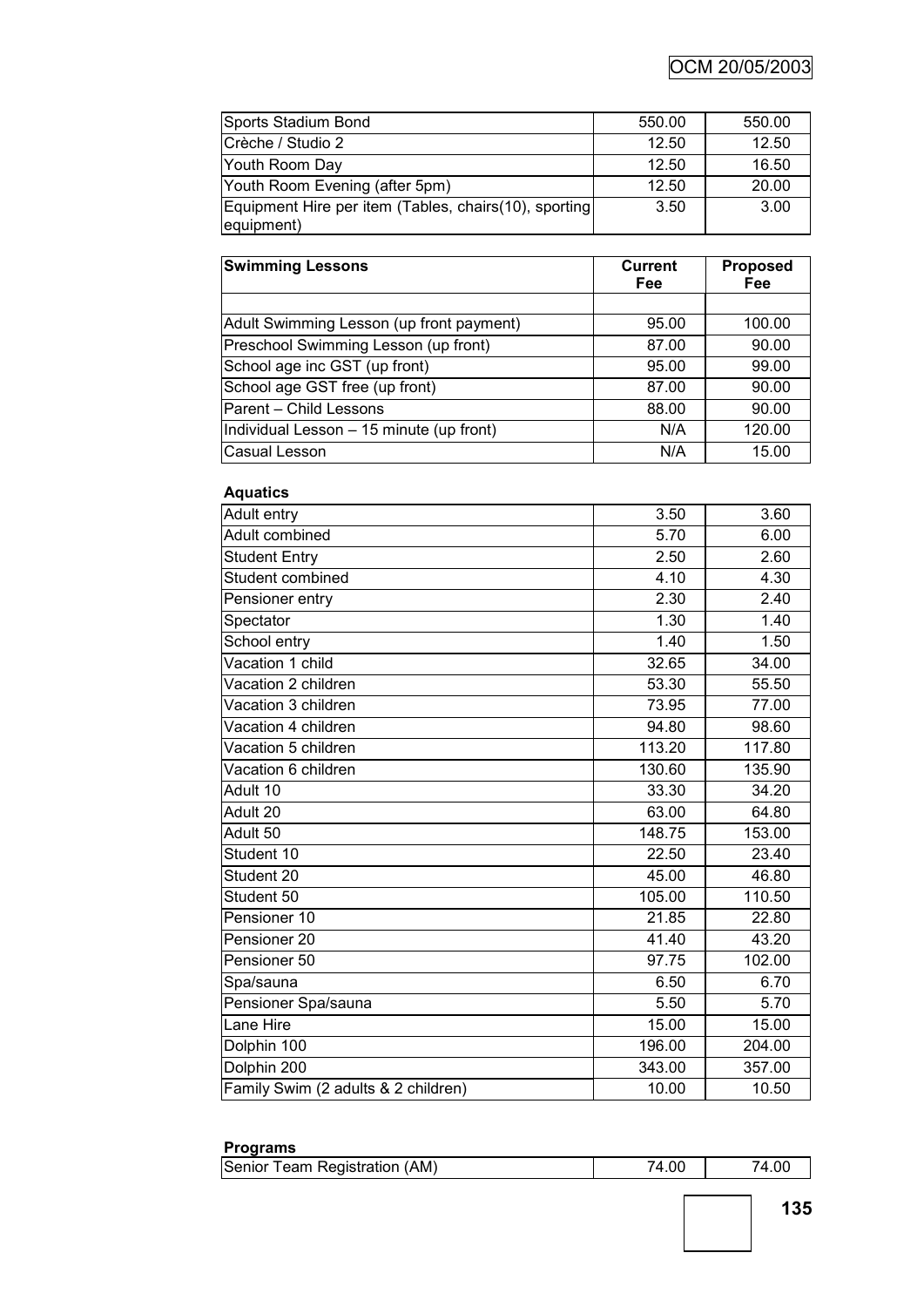| Senior Team Registration (PM)                   | 94.00 | 94.00 |
|-------------------------------------------------|-------|-------|
| Weekly Team Fees (AM)                           | 28.00 | 29.00 |
| Weekly Team Fees (PM)                           | 35.00 | 36.00 |
| <b>Weekly Team Fees (Soccer)</b>                | 27.00 | 28.00 |
| Weekly Team Fees (Hockey)                       | 27.00 | 29.00 |
| Junior Team Registration (per player)           | 8.00  | 8.50  |
| Junior Team Competition                         | 24.20 | 25.00 |
| Adult Courses/term (excluding Yoga and<br>Craft | 68.00 | 70.00 |
| Classes)                                        |       |       |
| Junior Courses/term (excluding art & ballet)    | 52.25 | 54.00 |

#### **Crèche**

| Crèche (1 <sup>st</sup> child) 1.5 hours               | 2.20  | 2.30  |
|--------------------------------------------------------|-------|-------|
| Crèche (additional child) 1.5 hours                    | 1.10  | 1.20  |
| Crèche (1 <sup>st</sup> child) 2 hours                 | 2.70  | 2.80  |
| Crèche (additional child) 2 hours                      | 1.40  | 1.50  |
| Crèche 10 Voucher (1 <sup>st</sup> child) 1.5 hours    | 19.00 | 20.70 |
| Crèche 10 Voucher (1 <sup>st</sup> child) 2 hours      | 23.30 | 25.20 |
| Childcare facilities are for South Lake Leisure Centre |       |       |
| patrons only.                                          |       |       |

Crèche Opening Hours: Monday to Friday – 8.45am –1.00pm

#### **Fitness**

| 8.50   | 9.00   |
|--------|--------|
| 6.50   | 6.50   |
| 5.00   | 5.20   |
| 45.00  | 46.80  |
| 58.50  | 58.50  |
| 110.50 | 110.50 |
| 60.00  | 63.00  |
| 145.00 | 152.00 |
| 255.00 | 268.00 |
| 380.00 | 399.00 |
| 35.00  | 37.00  |
| 70.00  | 74.00  |
| 160.00 | 168.00 |
| 290.00 | 305.00 |
| 440.00 | 462.00 |
| 39.00  | 41.00  |
| 80.00  | 84.00  |
| 175.00 | 184.00 |
| 310.00 | 326.00 |
| 490.00 | 515.00 |
| 43.00  | 45.00  |
| 90.00  | 95.00  |
| 205.00 | 215.00 |
| 330.00 | 347.00 |
| 535.00 | 562.00 |
| 46.00  | 48.00  |
| 50.00  | 53.00  |
| 120.00 | 126.00 |
|        |        |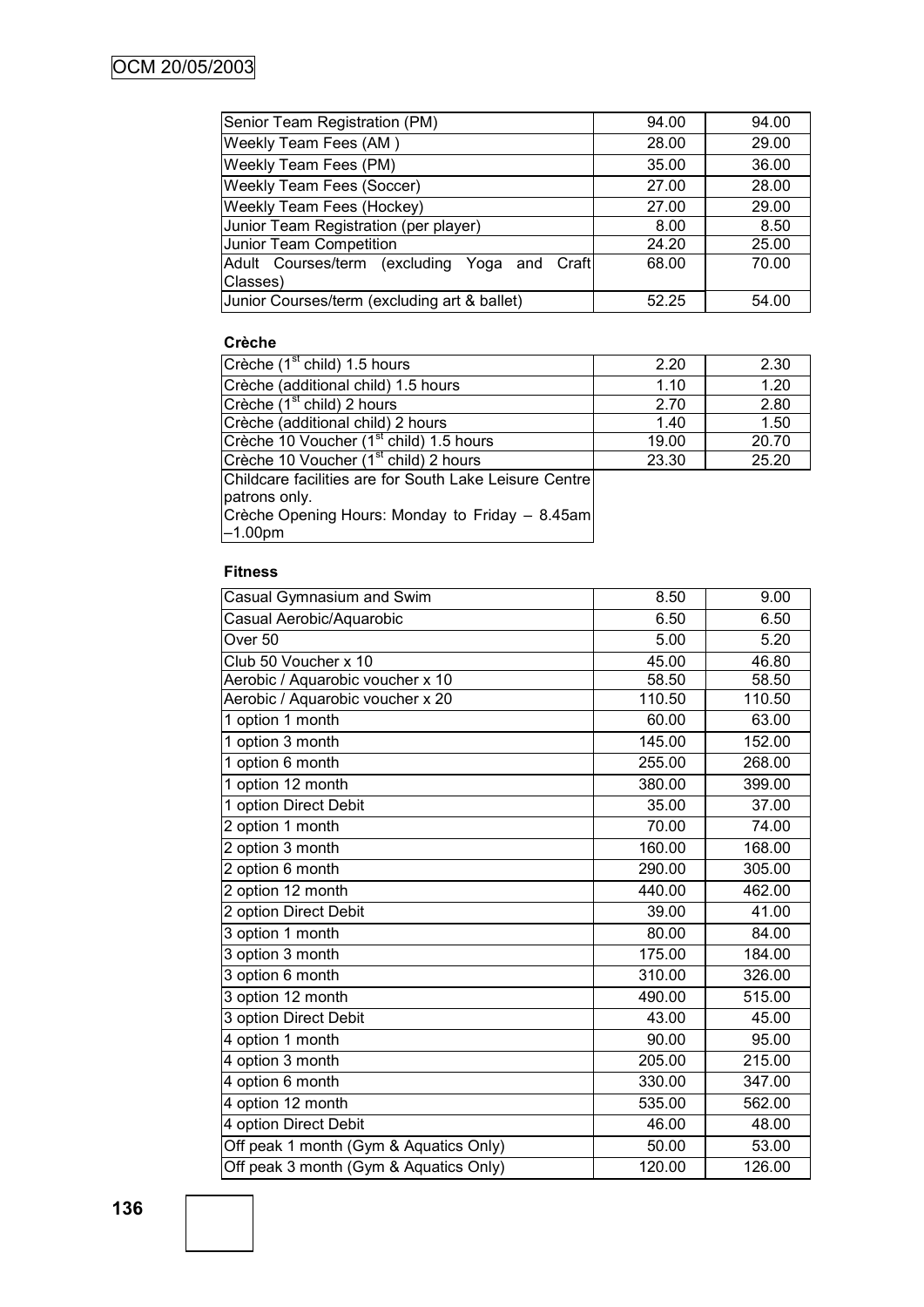| Off peak 6 month (Gym & Aquatics Only)      | 200.00               | 210.00               |
|---------------------------------------------|----------------------|----------------------|
| Off peak 12 month (Gym & Aquatics Only)     | 320.00               | 336.00               |
| Off peak Direct Debit (Gym & Aquatics Only) | 30.00                | 32.00                |
| Joining Fee (Varies per m/ship options)     | 1 month DD<br>m/ship | 1 month DD<br>m/ship |
| <b>Direct Debit Cancellation Fee</b>        | 100.00               | 100.00               |
| Membership Suspension Fee                   | 11.00                | 11.00                |

# **Strategic Plan/Policy Implications**

To deliver services and to manage resources in a way that is cost effective without compromising quality.

# **Budget/Financial Implications**

The income budgets for 2003/2004 financial year will be based on the above fees. Any reduction in the proposed fees will result in a decrease in the projected income budget. The adoption of the fee schedule will allow for the full operating budget for the financial year 2003/04 for the centre to be developed.

# **Legal Implications**

N/A

# **Community Consultation**

N/A

# **Implications of Section 3.18(3) Local Government Act, 1995**

Nil.

# **18. EXECUTIVE DIVISION ISSUES**

Nil

# **19. MOTIONS OF WHICH PREVIOUS NOTICE HAS BEEN GIVEN**

Nil

# **20. NOTICES OF MOTION GIVEN AT THE MEETING FOR CONSIDERATION AT NEXT MEETING**

Nil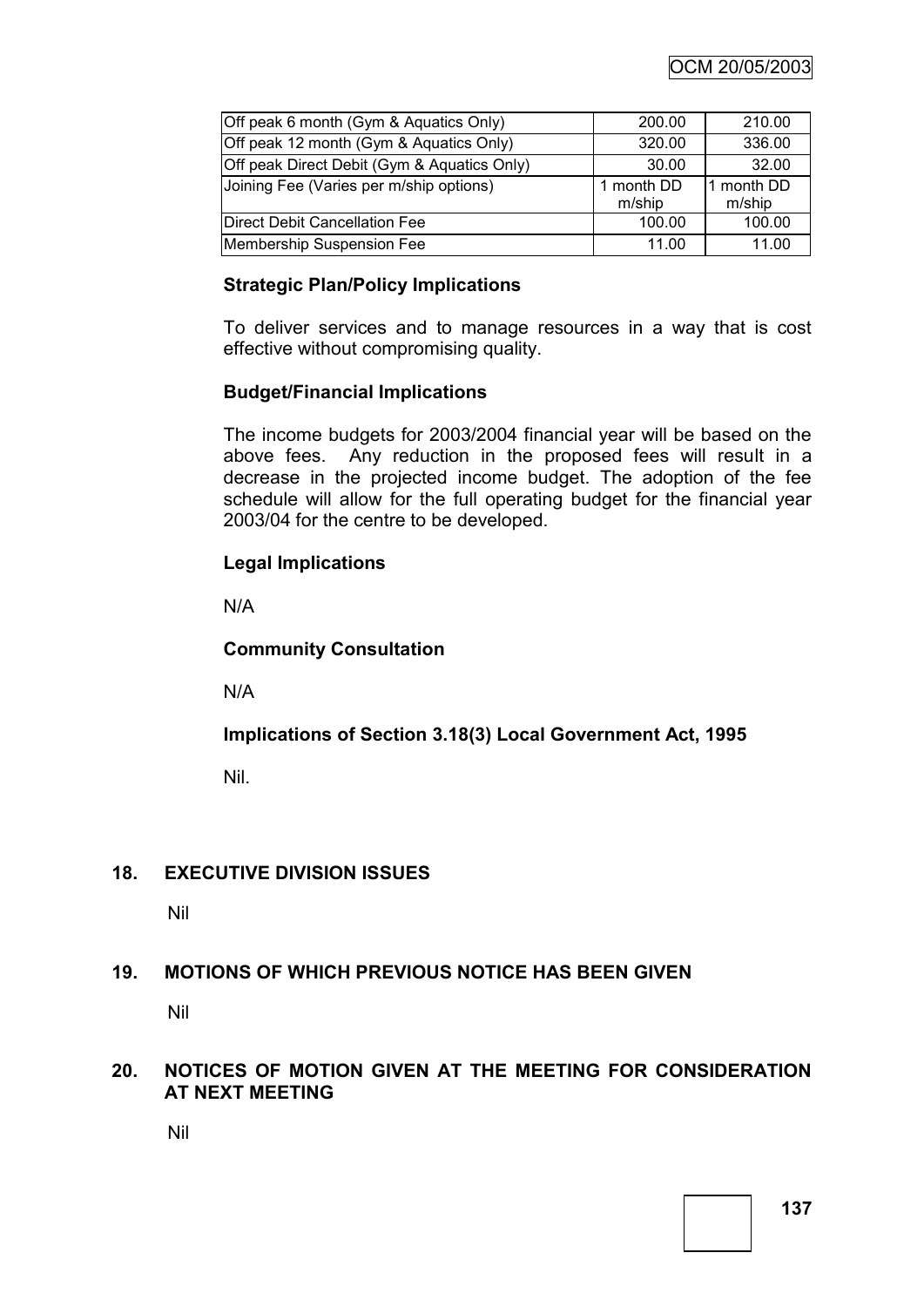# **21. NEW BUSINESS OF AN URGENT NATURE INTRODUCED BY DECISION OF MEETING BY COUNCILLORS OR OFFICERS**

**21.1 (MINUTE NO 2049) (OCM 20/05/2003) - PROPOSED OFFICE &**  WAREHOUSE - **(MARINE INDUSTRY TECHNOLOGY PARK AUSTRALIAN MARINE COMPLEX) - LOTS 1 & 30 COOGEE ROAD, LOTS 2 & 3 RUSSELL ROAD, MUNSTER (3411021) (MR) (ATTACH)**

**RECOMMENDATION** That Council:

- (1) receive the report;
- (2) refer the proposal to the Western Australian Planning Commission in accordance with the Notice of Delegation to Local Government (gazetted on 20 September 2002) on Plan 649/1 – Category 2 Road where the development has the potential to increase traffic onto Russell Road and for the Commission to be requested to issue a separate determination under the Metropolitan Region Scheme accordingly;
- (3) determine under clause 6.2.4.2 of Town Planning Scheme No. 3, that Council is satisfied the approval of the proposed development will not prejudice the specific purposes and requirements of Development Area No. 6 – Marine Industry Technology Park;
- (4) grant variations to the development under clause 5.6.2 of the Scheme in respect to the requirements specified under Schedule 4 – SU9 and Schedule 11 – DA6 in respect to building setbacks, to facilitate the development, subject to the variation not having an adverse effect upon the occupiers or users of the development, the inhabitants of the locality or the likely future development of the locality;
- (5) approve the proposed Office & Warehouse on Lots 1 & 30 Coogee Road, Lots 2 & 3 Russell Road, Munster subject to the following conditions:-

# STANDARD CONDITIONS

- 1. Development may be carried out only in accordance with the terms of the application as approved herein and any approved plan.
- 2. Nothing in the approval or these conditions shall excuse compliance with all relevant written laws in the commencement and carrying out of the development.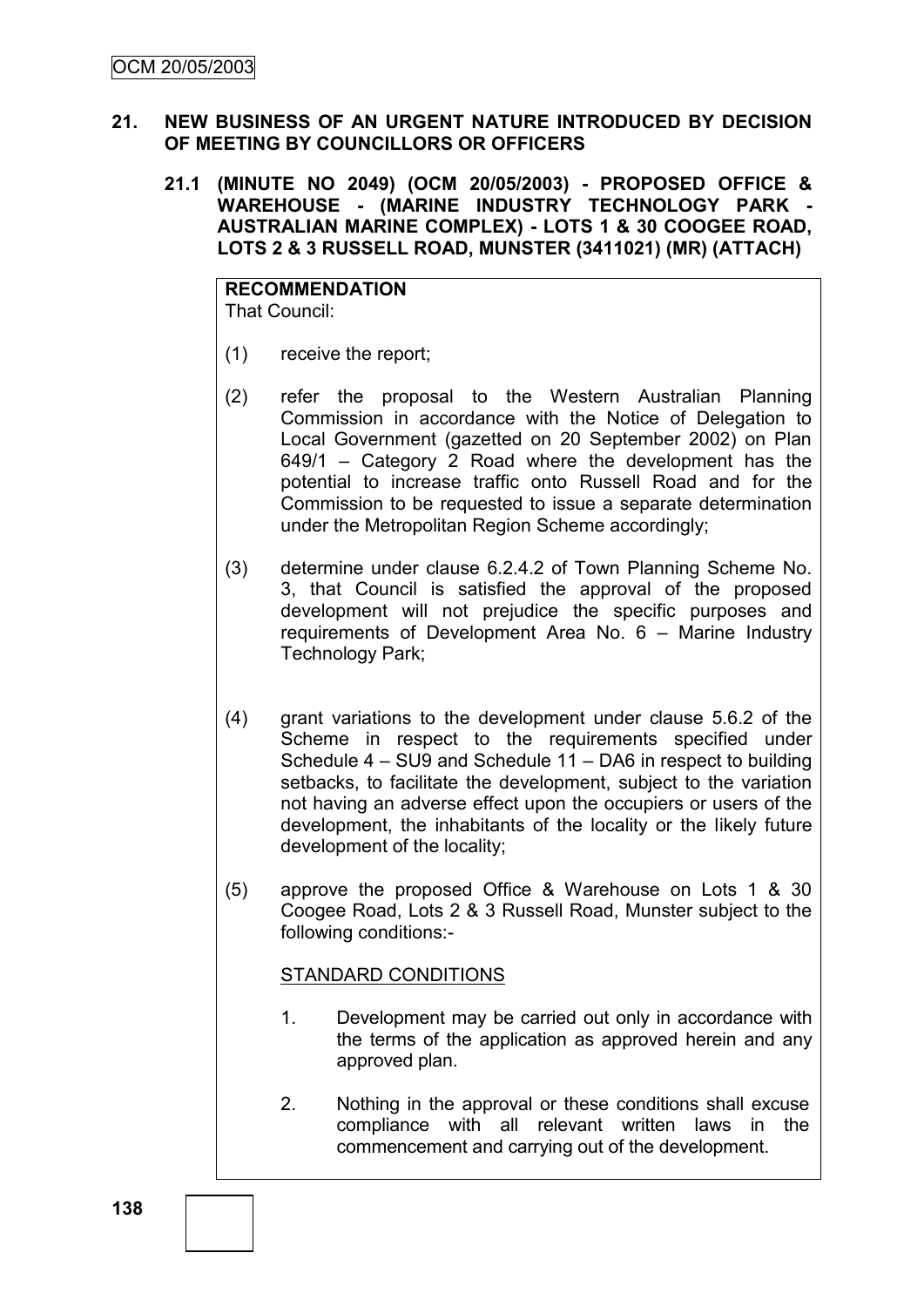- 3. A plan or description of all signs for the proposed development (including signs painted on a building) shall be submitted to and approved by the Council as a separate application. The application (including detailed plans) and appropriate fee for a sign licence must be submitted to the Council prior to the erection of any signage on the site/building. Signs painted on the proposed buildings are not exempt from this requirement.
	- 4. Retaining wall(s) being constructed in accordance with a suitably qualified Structural Engineer's design and a building licence being obtained prior to construction.
	- 5. The premises shall be kept in a neat and tidy condition at all times by the owner/occupier to the satisfaction of the Council.
	- 6. Notwithstanding the detailed specifications required to be submitted for a Building Licence approval, a separate schedule of the colour and texture of the building materials shall be submitted and approved to the satisfaction of the Council prior to applying for a Building Licence, and before the commencement or carrying out of any work or use authorised by this approval.
	- 7. The provision of bicycle parking facilities in accordance with the attached specifications is to be provided in the locations marked on the approved plans, prior to the development first being occupied.
	- 8. Landscaping and tree planting to be undertaken in accordance with the approved plan prior to the occupation of the site.
	- 9. The landscaping installed in accordance with the approved detailed landscape plan, must be reticulated or irrigated and maintained to the satisfaction of the Council.
	- 10. No development or building work covered by this approval shall be commenced until the landscape plan has been submitted and approved, by the Council.
	- 11. No wall, fence or landscaping greater than 0.75 metres in height measured from the natural ground level at the boundary, shall be constructed within 1.5 metres of a vehicular accessway unless the wall, fence or landscaping is constructed with a 2.1 metre truncation, as depicted on the approved plan.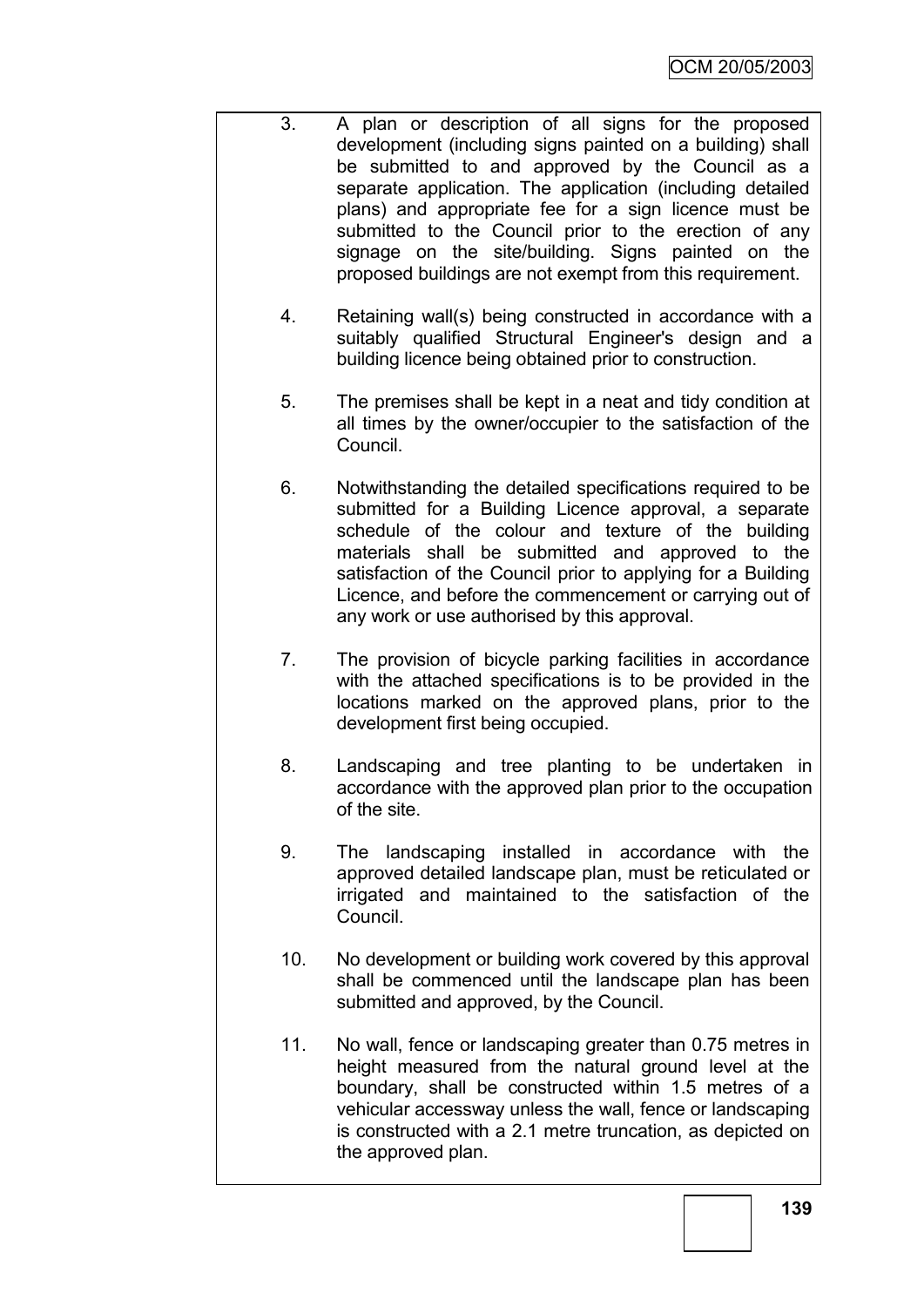- 12. Earthworks over the site and batters must be stabilised to prevent sand or dust blowing, and appropriate measures shall be implemented within the time and in the manner directed by the Council in the event that sand or dust is blown from the site.
	- 13. All stormwater being contained and disposed of on-site.
	- 14. Works depicted on the approved parking plan shall be maintained to the satisfaction of the Council.
	- 15. The vehicle parking area shall be sealed, kerbed, drained and line marked in accordance with the approved plans and specifications certified by a suitably qualified practicing Engineer to the satisfaction of the Council.
	- 16. The parking bay/s, driveway/s and points of ingress and egress to be designed in accordance with the Australian Standard for Offstreet Carparking (AS2890) unless otherwise specified by this approval and are to be constructed, drained and marked in accordance with the design and specifications certified by a suitably qualified practicing Engineer and are to be completed prior to the development being occupied and thereafter maintained to the satisfaction of the Council.
	- 17. Carbay grades are not to exceed 6% and disabled carbays are to have a maximum grade 2.5%.
	- 18. Landscaping is to be undertaken in the street verges adjacent to the Lot(s) in accordance with the approved plans and be established prior to the occupation of the building; and thereafter maintained to the Council's satisfaction.
	- 19. All road widenings and truncations must be surrendered or granted free of cost to the Council prior to the issuance of a Certificate of Classification, or before the development is occupied or used.
	- 20. The development site being connected to the reticulated sewerage system and reticulated water system of the Water Corporation before commencement of any use.
	- 21. The developer to erect a temporary sign on the site to the satisfaction of the Council depicting the approved use of the site, the date of approval by the Council and expected date of development by the owner of the land.
	- 22. Lots 1 & 30 Coogee Road, Lots 2 & 3 Russell Road being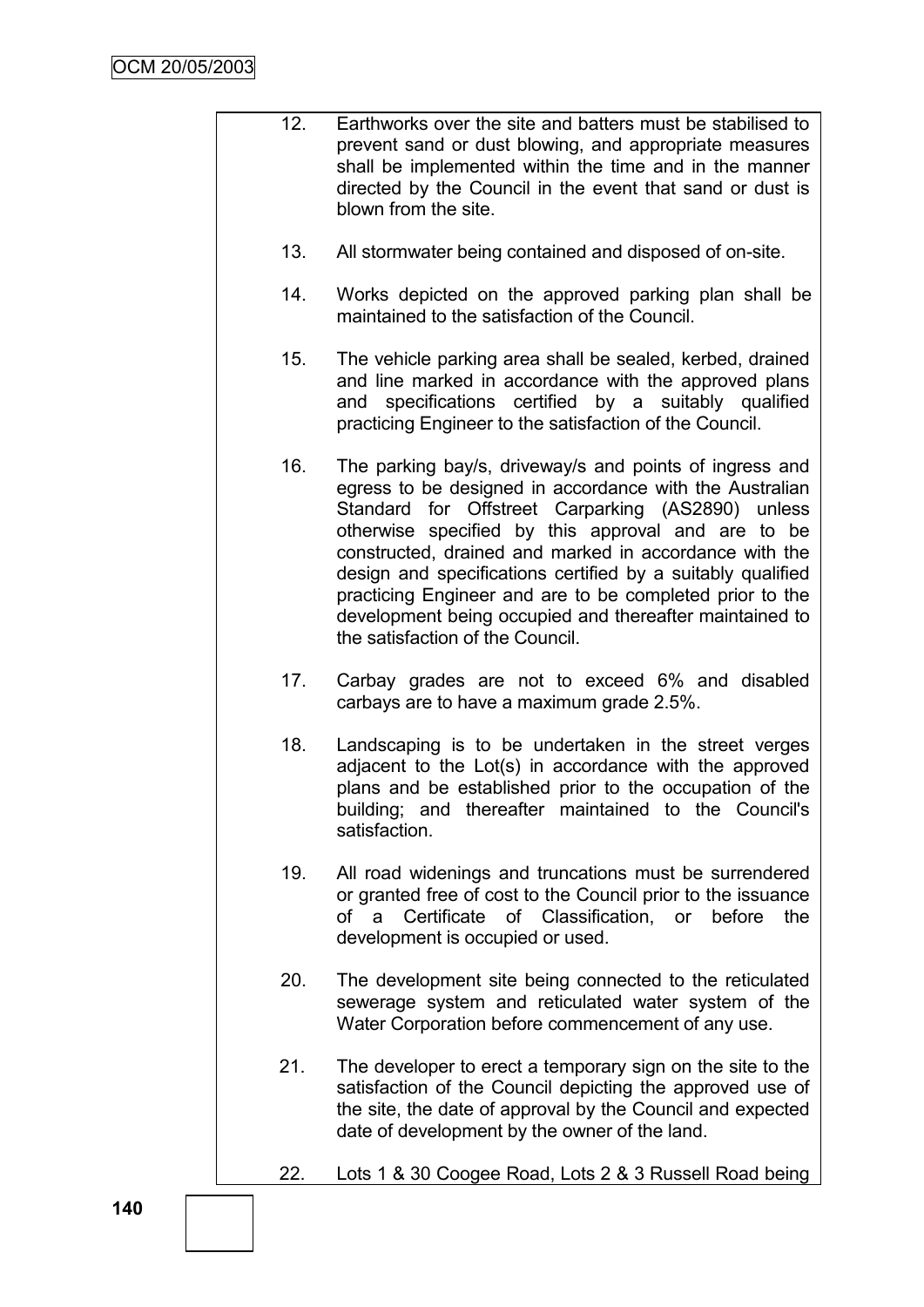#### amalgamated.

### CONDITIONS TO BE COMPLIED WITH PRIOR TO APPLYING FOR A BUILDING LICENCE

- 23. All stormwater drainage shall be designed in accordance with the document entitled "Australian Rainfall and Runoff" 1987 (where amended) produced by the Institute of Engineers, Australia, and the design is to be certified by a suitably qualified practicing Engineer, and designed on the basis of a 1:100 year storm event.
- 24. Submission of mechanical engineering design drawings and specifications, together with certification by the design engineer that satisfy the requirements of the Australian Standard 3666 of 1989 for Air Handling and Water Systems, is to be submitted in conjunction with the Building Licence application. Written approval from the City"s Health Services for the installation of air handling system, water system or cooling tower is to be obtained prior to the installation of the system.
- 25. A landscape plan using native species must be submitted to the Council and approved, prior to applying for building licence and shall include the following:-

(a) the location, number and type of existing and proposed deciduous trees and shrubs, including calculations for the landscaping area;

- (b) any lawns to be established;
- (c) any natural landscape areas to be retained;
- (d) those areas to be reticulated or irrigated; and verge treatments.

### SPECIAL CONDITIONS

- 26. Compliance with the Minister for Environment's Statement (No. 000546 published on 30 May 2000) that the MITP may be implemented subject to the following conditions:- (a) Environmental Management Plan, (b) Drainage and Nutrient Management Plan and (c) Site Contamination Management Plan being prepared prior to commencement of site works or where otherwise agreed to by the Department of Environment and Water Catchment Protection ("DEWCP"). The above requirements shall be applied as appropriate to Lots 1 and 30 Coogee Road and Lots 2 and 3 Russell Road, and implemented accordingly.
- 27. Satisfactory arrangements being made for the construction of an additional driveway and crossover to link across the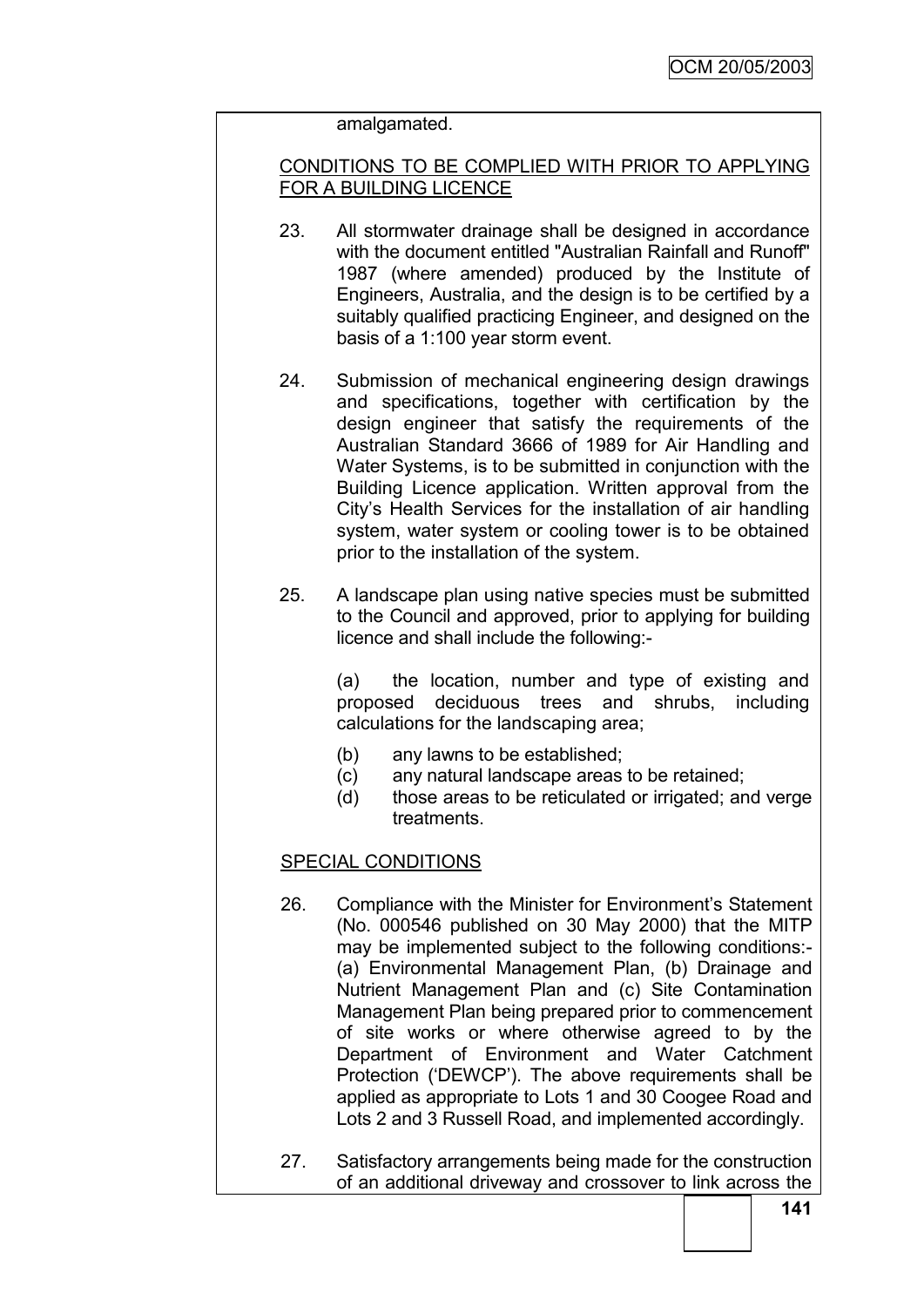northern boundary of the site upon the construction of a future subdivisional road.

- 28. Vehicle parking and servicing areas being screened from the street and either located behind the building or the 3 metre wide landscape strip.
- 29. The provision of safe movement of vehicular and pedestrian traffic within the development.
- 30. The building must exhibit a high degree of architectural integrity and design and shall reflect the nature of the Marine Technology Park.
- 31. Signage is to complement the architectural proportion and scale of the building. Roof signs are not permitted.
- 32. The planting and maintenance of a minimum of fifteen (15) shade trees.
- 33. The land uses to be undertaken in the proposed office and warehouse to be in accordance with Schedule 4 – SU9 of the City of Cockburn Town Planning Scheme No. 3.
- 34. Security fencing around the site to be 1.8 metre high black P.V.C. coated or galvanised link mesh plus 3 strands of barbed wire and all gate posts and associated fittings to be painted black.

## FOOTNOTES

- 1. The development is to comply with the requirements of the Building Code of Australia.
- 2. The SU9 classification describe under Schedule 4 of the Town Planning Scheme means *"Marine Industry Technology Park – includes land and buildings used for the purpose of the research and development, technological development, training and education of persons involved in ship design, building, repair and engineering located within a purpose built industrial park planned and developed in accordance with an adopted Structure Plan and design and development guidelines which provides for the construction of high quality buildings located within an attractive landscaped setting and where all emissions and hazards are contained on site. Etc.."*
- 3. Access and facilities for disabled persons is to be provided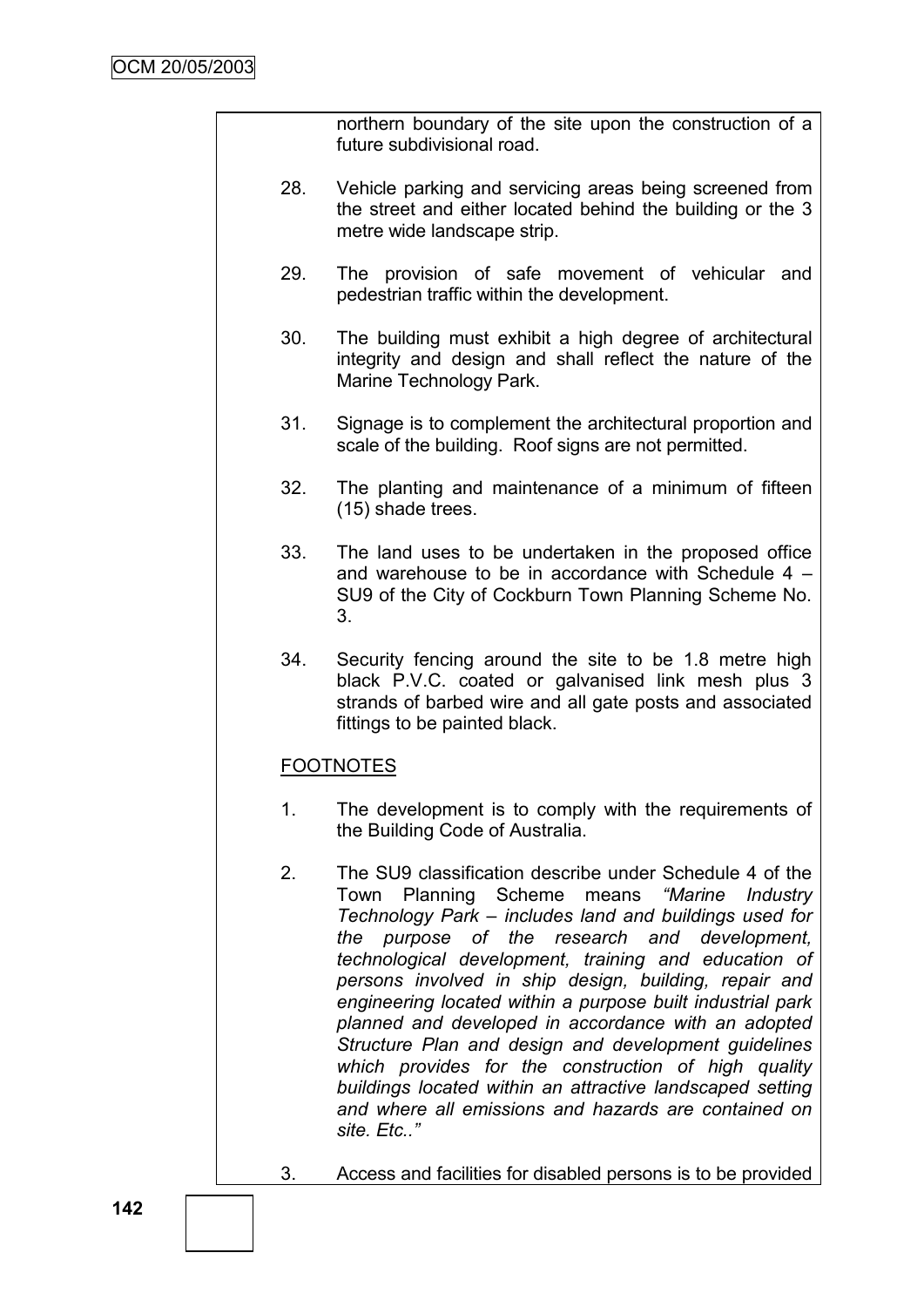in accordance with the requirements of the Building Code of Australia.

- 4. The approval of the Environmental Protection Authority may be required prior to development under the provisions of the Environmental Protection Act 1986.
- 5. Where petrol, benzine or other inflammable or explosive substances or grease, oil or greasy/oily matter may be discharged, a sealed washdown area and a petrol/oil trap (gravity separator) must be installed and connected to the sewer, with the approval of the Water Corporation and Department of Environment, Water and Catchment **Protection**
- 6. The development is to comply with the *Environmental Protection Act 1986* which contains penalties where noise limits exceed the prescribed by the *Environmental Protection (Noise) Regulations 1997*.
- 7. Bin storage facilities to be provided to the satisfaction of the Council's Health Service. Such facilities are to be enclosed, graded to a central drain, connected to the sewer and provided with a hose cock, and shall be effectively screened from view from Coogee and Russell Roads.
- 8. Uncovered parking bays shall be a minimum of 5.5 x 2.5 metres, clearly marked on the ground and served by a 6 metre wide paved accessway.
- 9. Covered car parking bays shall be a minimum of 5.5 x 3.0 metres, served by a 6 metre wide paved accessway.
- 10. The development site must be connected to the reticulated sewerage system of the Water Corporation before commencement of any use.
- 11. This approval is issued by the Council under Town Planning Scheme No. 3, and approvals or advice by other agencies may be required, and it is the responsibility of the applicant to ensure that all other approvals/advice are issued prior to commencing development or use of the land, and a copy of the approval/advice is provided to the Council.
- 12. Until the Council has issued a Certificate of Classification under Regulation 20 of the Building Regulations 1989, there shall be no approval to use the building for the purposes of the development herein conditionally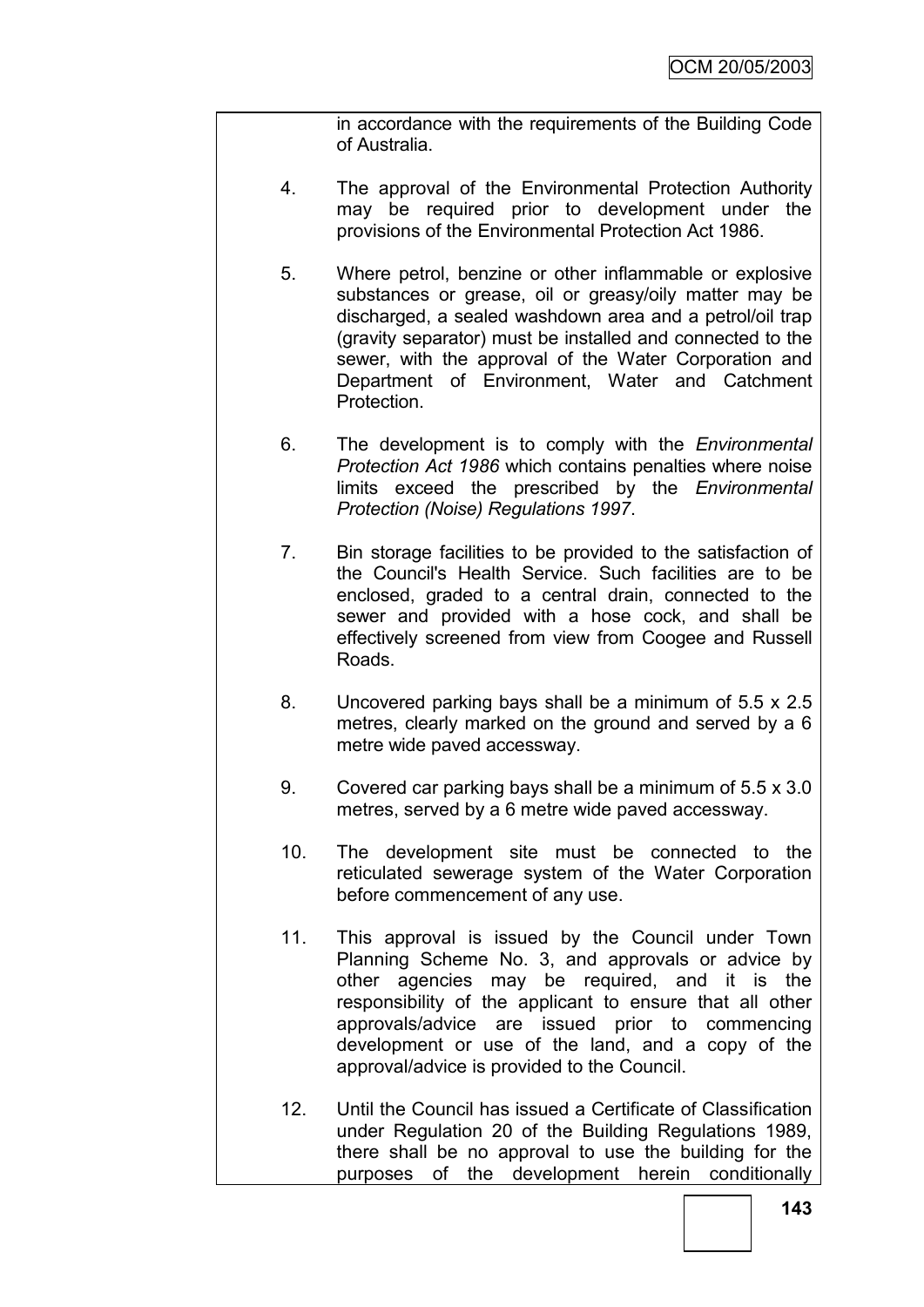approved and the land shall not be used for any such purpose.

- 13. Submission of mechanical engineering design drawings and specifications, together with certification by the design engineer that satisfy the requirements of the Australian Standard 3666 of 1989 for Air Handling and Water Systems, should be submitted in conjunction with the Building Licence Application. Written approval from the Council"s Health Services for the installation of air handling system, water system or cooling tower is to be obtained prior to the installation of the system.
- 14. The applicant is reminded to ensure adequate time is available for the Council and other agencies to review the draft management plans required in Special Condition 26 prior to the commencement of site works.
- 15. The owner is to provide the Council with a letter of undertaking confirming the amalgamation will be completed prior to occupation of the building. In addition the owner shall demonstrate the arrangement is substantially underway in order for Council to assess compliance for the time being with Condition 22.
- (6) issue a Schedule 9 Notice of Determination on Application for Planning Approval valid for a period of 2 years.

## **COUNCIL DECISION**

MOVED Clr K Allen SECONDED Clr I Whitfield that the recommendation be adopted.

**CARRIED 10/0**

### **Background**

| ZONING:           | MRS:                                                 | Urban                                           |  |  |  |  |
|-------------------|------------------------------------------------------|-------------------------------------------------|--|--|--|--|
|                   |                                                      | TPS3: Special Use 9 ("SU9") - Marine Technology |  |  |  |  |
|                   |                                                      | Park and Development Area 6 (DA6)               |  |  |  |  |
| <b>LAND USE:</b>  | Vacant                                               |                                                 |  |  |  |  |
| APPLICANT:        | <b>Clough Property</b>                               |                                                 |  |  |  |  |
| OWNER:            | Western Australian Land Authority ('LandCorp')       |                                                 |  |  |  |  |
| LOT SIZE:         | 2.4573 ha                                            |                                                 |  |  |  |  |
| <b>USE CLASS:</b> | Research and Development 'P'                         |                                                 |  |  |  |  |
|                   | Product or process development and improvement 'P'   |                                                 |  |  |  |  |
|                   | Supply of technology based products and services 'P' |                                                 |  |  |  |  |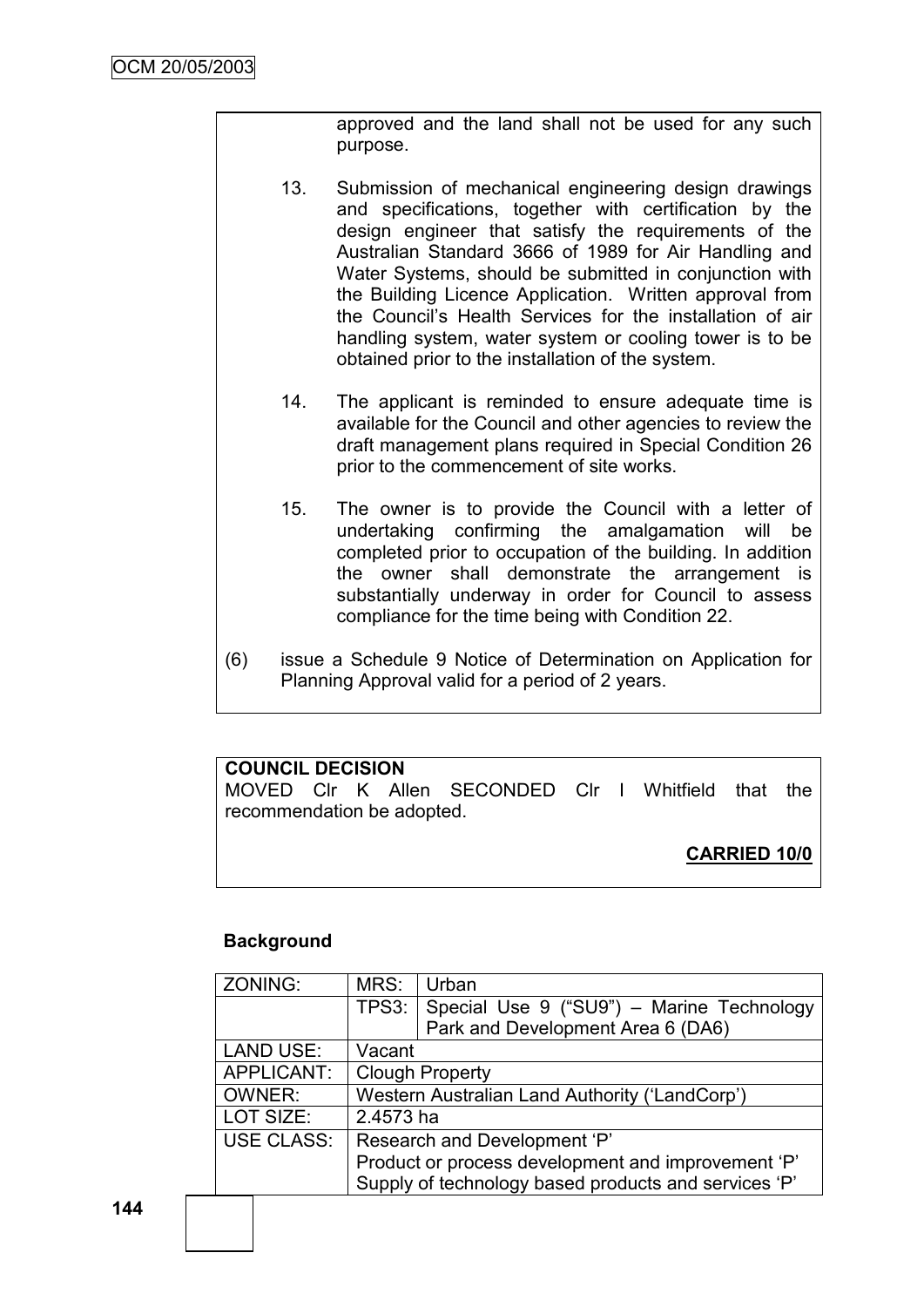| <b>Provision of specialist services to increase the</b> |  |  |  |  |  |  |  |  |
|---------------------------------------------------------|--|--|--|--|--|--|--|--|
| ' capability of companies in technology industries 'D'  |  |  |  |  |  |  |  |  |
| Office Administration 'P'                               |  |  |  |  |  |  |  |  |

The land the subject of the application was originally part of the site proposed for the Marine Skills Training Centre. This project has to date not eventuated.

There is now a proposal to establish Raytheon, an international company which manufactures and services high technology marine equipment.

A meeting was held on 15 May 2003 with representatives of LandCorp, the construction company and the architects responsible for the project, at which the development application was lodged and the need for a Council decision made urgent, because construction would need to commence in mid-June to achieve the occupancy date of 31 October 2003.

Because the project is being proposed within a Development Area (DA) where a Structure Plan is supposed to be prepared and adopted prior to development and subdivision taking place, it is necessary to refer the matter to Council in order for it to decide under clause 6.2.4.2 of the Scheme, that approval of the development will not prejudice the specific purposes and requirements of Development Area 6.

### **Submission**

A copy of a letter in support of the application, from LandCorp dated 16 May 2003 is attached to the Agenda, and information provided by Clough on 19 May 2003.

## **Report**

The subject site is situated over 4 lots on the north-western corner of Russell Road and Coogee Road, in the locality of Munster.

A draft Structure Plan has been prepared by planning consultants acting on behalf of LandCorp, who now own most the land within the future Marine Technology Park. The purpose of the Structure Plan is to guide the future subdivision and development of the Marine Technology Park which forms one of four main precincts of the Australian Marine Complex. However, the Structure Plan which has been advertised for public comment, has not yet been adopted by Council or endorsed by the WAPC.

The Raytheon Development is an important development to Western Australia and will be strategically located at the main entrance of the Marine Technology Park. The development programme fits within a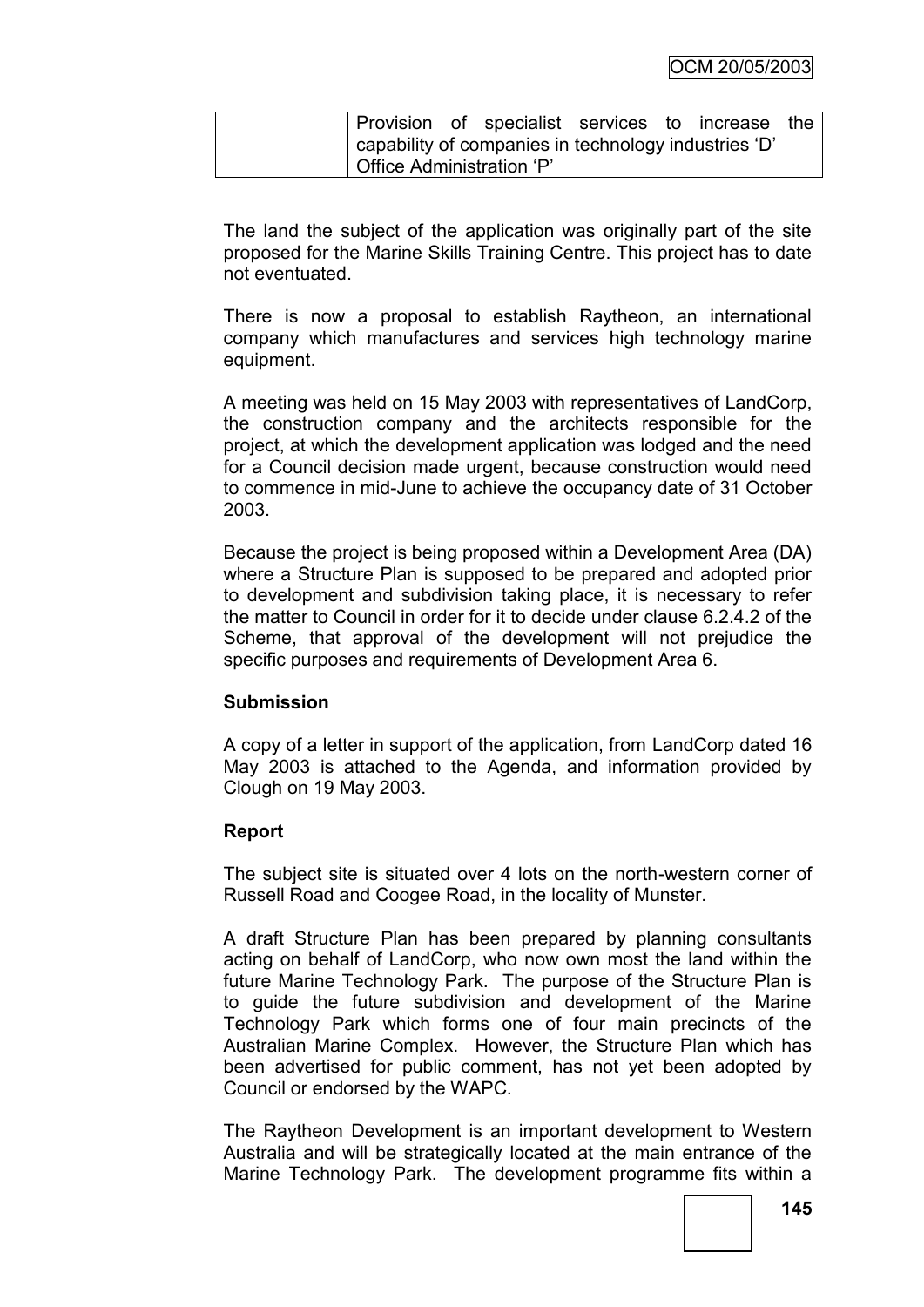truncated time frame as the project is expected to have all of the necessary statutory approvals to allow building construction to quickly progress for the development to be completed by October 2003. The Structure Plan itself has been progressed to advertising and will not be finalised in time by the Council and endorsed by the Western Australian Planning Commission as required under clause 6.2.9 of the Scheme. LandCorp on behalf of the State Government have sought assistance from the Council to expedite the approvals process to facilitate the development. Raytheon will provide an important support role to the Australian Marine Complex in terms of advancement in technology, and the promotion of employment and economic growth to the region.

Clause 6.2.4.2 of TPS3 permits the Council to approve development prior to the adoption of a Structure Plan. Given the location of the development is on the periphery of the Development Area and addressing the main entrance of the Development Area it is believed that the proposal will not prejudice future development of the area. Rather, the proposal being the first development to take place, will signify the start of development within the Marine Industry Technology Park within the Australian Marine Complex and could generate interest from other developers.

Notwithstanding the above, the finalisation of the Structure Plan remains an important imperative for the orderly and proper planning of the MITP for other parts of the Development Area that are dependant upon addressing significant local and regional planning issues relating to infrastructure, environmental and social issues. LandCorp have given Council an assurance that the Structure Plan process will be continued to finality along with any conditions or requirements which may arise from the endorsement of the Structure Plan. Furthermore LandCorp have agreed that the Raytheon Project will be the only development sought prior to the adoption of the Structure Plan.

There are specific environmental imperatives that must be completed by LandCorp to facilitate the MITP. Environmental Management Plans and requirements must be prepared as a condition to the zoning under the MRS. The specifications set out in the Minister for the Environment"s Statement that the Scheme may be implemented (No 000546 published on 30 May 2000) subject to:-

- 1. Environmental Management Plan being prepared for the MITP to protect Lake Coogee ("EMP");
- 2. Drainage and Nutrient Management Plan ("DNMP") being prepared; and
- 3. Site Contamination Management Plan ("SCMP").

The above reports have not been completed and are unlikely to be within the time-frame sought by the applicant. While all of these reports are of importance items 2 and 3 could conceivably be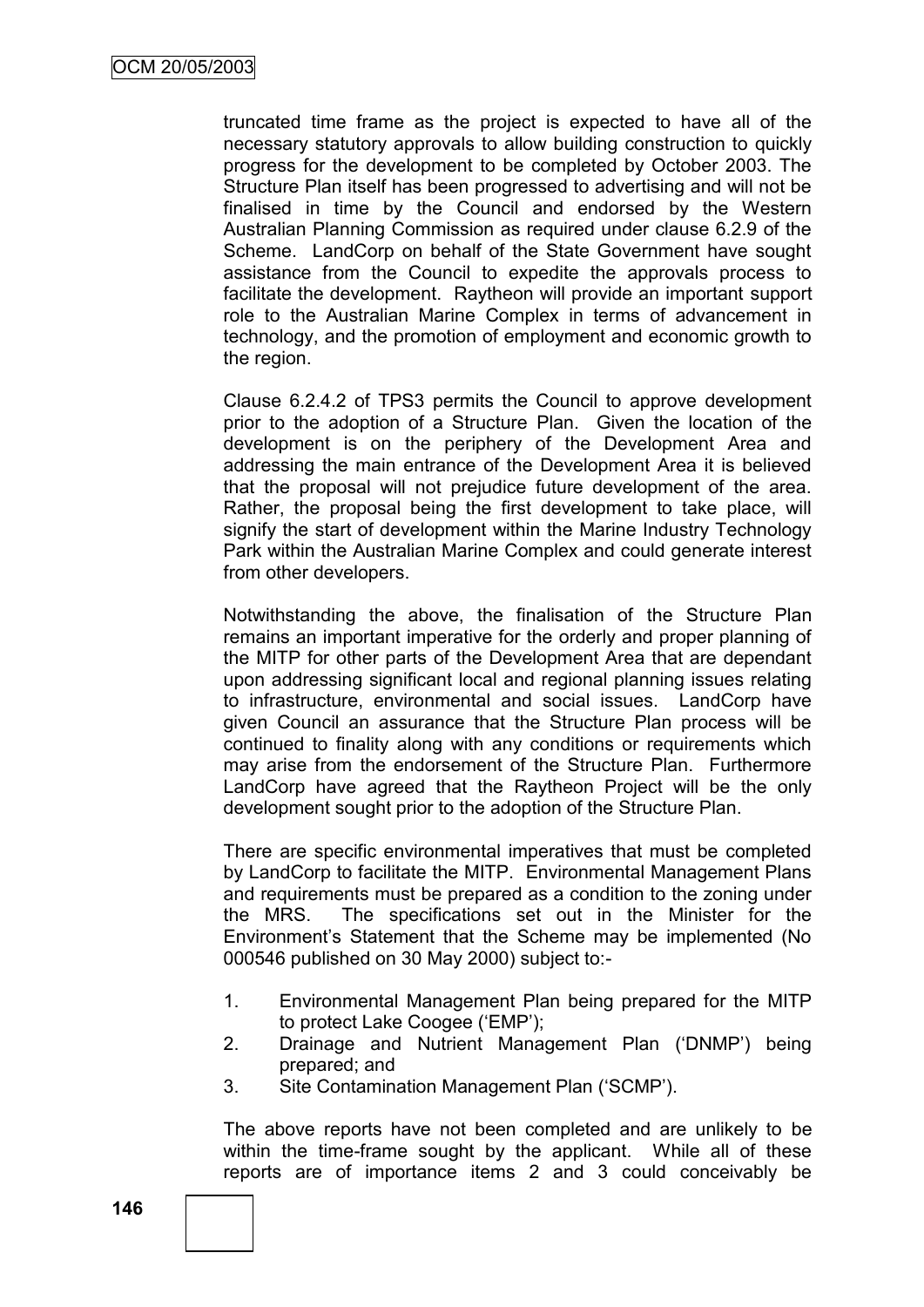completed within the next month as a condition of development approval if specifically related to the subject land rather than the whole MITP area. If there are matters that demand further works arising from the EMP it is recommended that the Council allow for this possibility within special conditions of approval.

The specific environmental requirement within the MITP is the protection of Lake Coogee and surrounding environment which is recognised as an ecologically important salt water lake, significant in flora and fauna with the following recognition:-

- (i) Conservation Category Wetland;
- (ii) Environmental Protection Policy Wetland (EPP)
- (iii) Interim List of Register of the National Estate
- (iv) Bush Forever

The environmental conditions have not yet been finalised by the Water and Rivers Commission and Department of Environmental Protection (now DEWCP). Drainage and stormwater management impacts on groundwater through infiltration at source and can transport pollutants, together with groundwater abstraction. The WRC have objected to the finalisation of the Structure Plan until the conditions set by the Minister for the Environment have been satisfied. Regardless of the decision of Council to approve the proposed development as recommended all of the environmental conditions are to be addressed by LandCorp preferably prior to commencement of construction or where otherwise agreed to by the DEP and WRC. These environmental imperatives can be addressed as special conditions of approval.

The site abuts Russell Road which is reserved as an Important Regional Road in the MRS and TPS3. The Notice of Delegation from the Commission to Local Governments under the MRS, requires the Council not to grant approval to development on land on or abutting a regional road reservation. Russell Road is classified as a Category 2 Road, where a referral to the Commission is required, for comment and recommendation before being determined by the Council as the application has the potential to significantly increase traffic indirectly using Russell Road via Coogee Road. In this case it is recommended that the application be dealt with as a Clause 32 (MRS) call-in, so that two approvals are issued. One by the Council and the other by the WAPC. This should be a quicker outcome for the applicant, because LandCorp can deal with the WAPC directly to expedite the approval.

Prior to the issue of a building licence by the Council, all four of the subject lots need to be amalgamated onto one certificate of title or have titles in order for dealing to enable the development to comply with the Building Code of Australia. LandCorp could apply to the Commission to amalgamate the land, which is not a complicated process, and this could be completed close to when the developers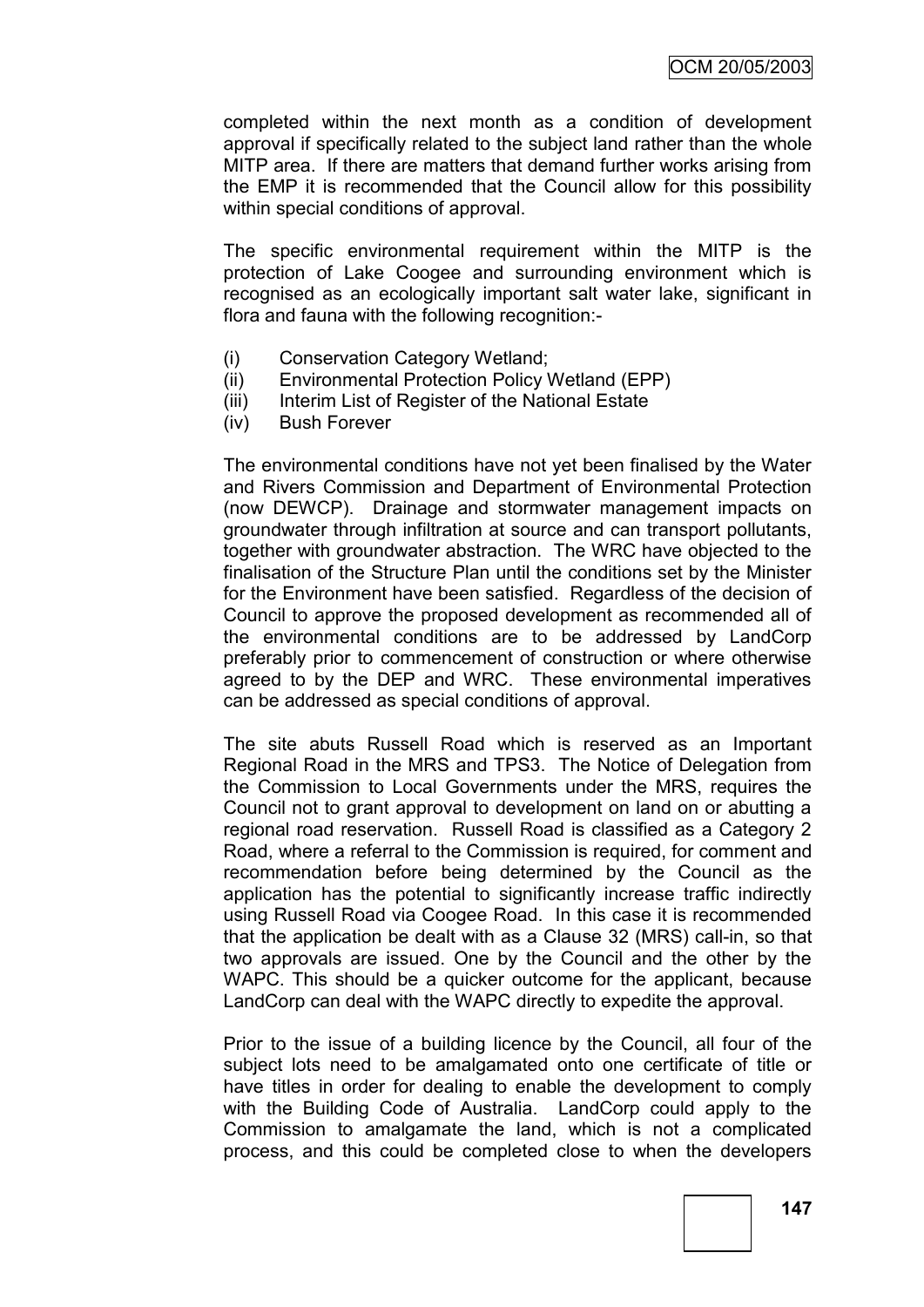seek to commence construction, or otherwise provide a letter of undertaking at the time the amalgamation is lodged for titles at DOLA.

The proposal complies with the six TPS3 objectives that apply to the MITP namely:-

- *"(a) the promotion of the purposes and functions of the Technology Development Act 1983 (as amended);*
- *(b) the encouragement of research and development;*
- *(c) the encouragement of pleasant and efficient facilities;*
- *(d) the consideration and improvement of appropriately located development within the zone;*
- *(e) the safe movement of vehicular and pedestrian traffic; and*
- *(f) the protection of the amenity of areas adjacent to the zone."*

TPS3 requires that development within the MITP comply with Industrial Estate Guidelines to facilitate a high standard in the design, orientation and parkland landscaping of sites. These guidelines are only in a conceptual form at this point. The proposal generally complies with the envisaged guidelines for the front building elevation to address the street, simplicity in form, unified image, side loading area, visitor parking and landscaping. The development fails to comply with the required front building setback of 20 metres with the 5 metre minimum front setback provided to Russell Road (following the anticipated road widening) and 3 metres to Coogee Road. These TPS3 variations are considered acceptable given wide width of the Russell Road reserve and the extra 6 metres of land that is expected to be resumed for road widening to facilitate the construction of a dual use path on the northern side of Russell Road. The design also needs to accommodate traffic control devices planned for the intersection of Coogee Road and Russell Road.

Having regard to the issues this proposal raises, while significant in the context of the overall development of the Marine Industry Technology Park, they are considered to be manageable in relation to the development site. The development will mark the commencement of the MITP and is expected to make a significant overall contribution to development of the Australian Marine Complex. It is recommended that Council agree to the scheme variations and approve the proposal subject to conditions.

### **Strategic Plan/Policy Implications**

The Corporate Strategic Plan Key Result Areas which apply to this item are:-

2. Planning Your City

*"To ensure that the planning of the City is based on an approach which has the potential to achieve high levels of convenience for its citizens."*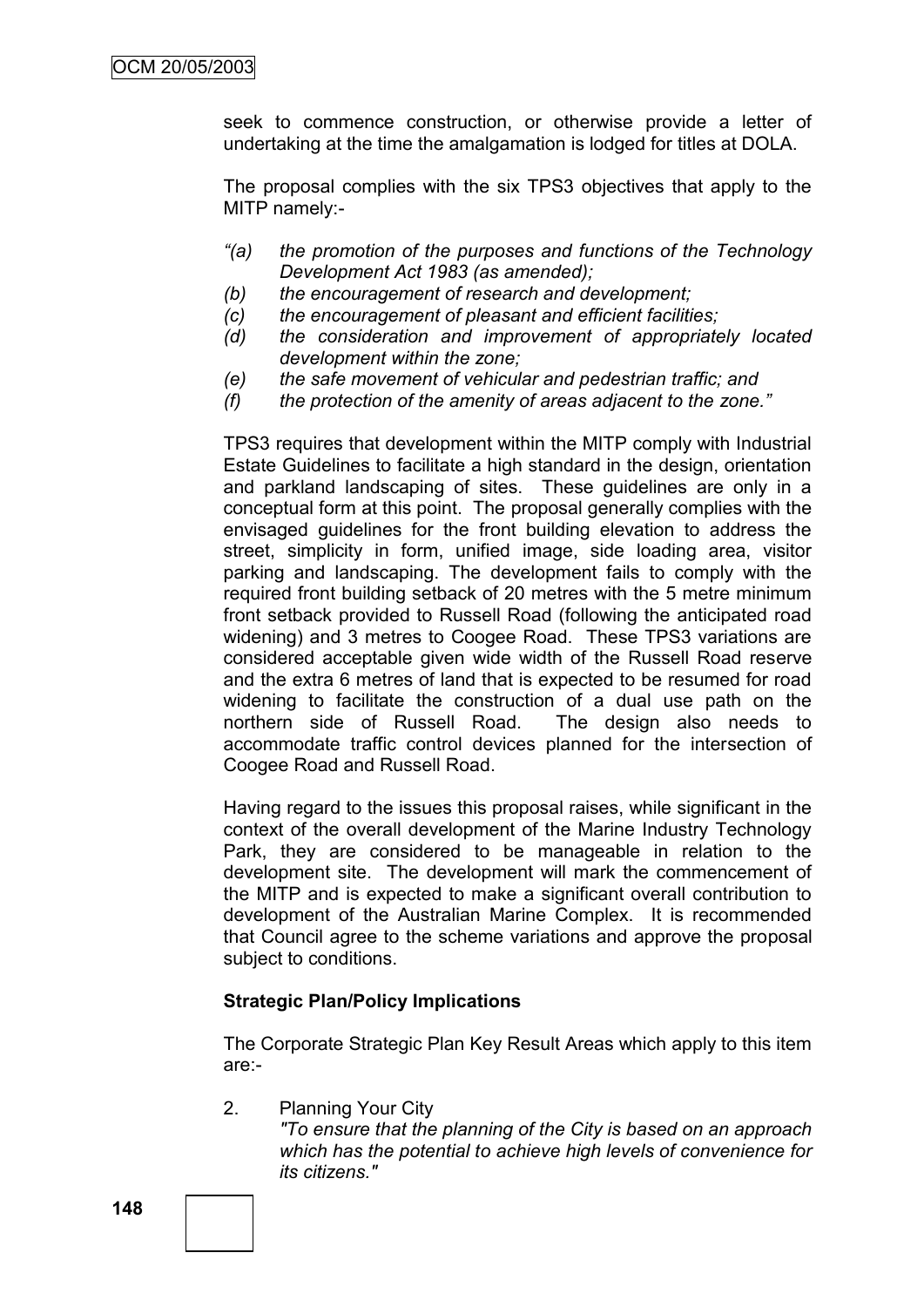## **Budget/Financial Implications**

Council's decision is appealable. Legal representation will be required if an appeal is lodged with the Tribunal.

### **Legal Implications**

N/A

### **Community Consultation**

Community consultation was carried out as part of the Structure Plan process but not as part of the consideration of the proposed development. This is not a mandatory requirement of TPS3 yet remains an option open for the Council prior to granting approval to the development.

### **Implications of Section 3.18(3) Local Government Act, 1995**

Nil.

### **21.2 (MINUTE NO 2050) (OCM 20/05/2003) - EARTHWORKS - CITY OF COCKBURN - LAND EXCHANGE PORTION LOT 9050 BARTRAM ROAD, SUCCESS - GOLD ESTATES OF AUSTRALIA (1903) (KJS)**

**RECOMMENDATION** That Council:

- (1) authorise the Chief Executive Officer to negotiate with Gold Estates, a price to undertake bulk earthworks on the City"s land exchange area at Lot 9050 Bartram Road Success; and
- (2) transfer funds from the Land Development Reserve Fund to cover the cost of the works.

# **TO BE CARRIED BY ABSOLUTE MAJORITY OF COUNCIL**

### **COUNCIL DECISION**

MOVED Clr S Limbert SECONDED Clr L Goncalves that the recommendation be adopted.

## **CARRIED BY ABSOLUTE MAJORITY OF COUNCIL 10/0**

### **Background**

Council at its meeting held on 21 December 1999, resolved to:-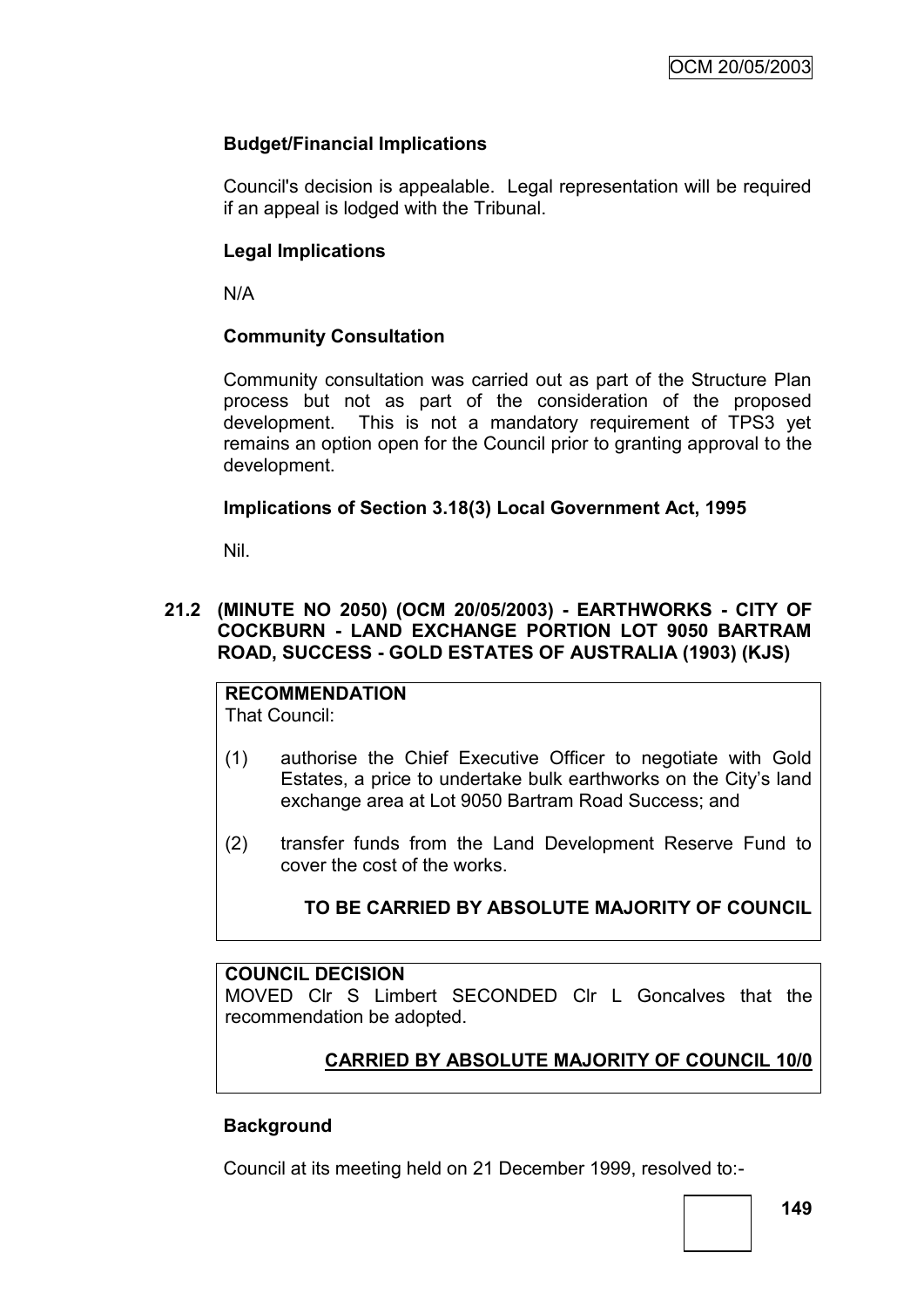- *"(1) advertise its intention to swap Lot 12 Bartram Road area 5,562 sq.m. for an equal value portion of JAA Lot 214 area 5,562 sq.m. pursuant to Section 3.58 (3) of the Local Government Act 1995;*
- *(2) proceed to effect the land swap in (1) above subject to there being no objections as a result of statewide advertising;*
- *(3) realign the land area within JAA 214 to accommodate any change in the alignment of the future entry road into the future housing estate, south of Bartram Road;*
- *(4) undertake to develop the land to synchronise with the development and sales program undertaken by Gold Estates;*
- *(5) develop the land as residential land; and*
- *(6) not object to any entry statement walls being built on Gold Estate land and adjoining the exchange land provided that these entry statement walls conform to the accepted standard."*

#### **Submission**

By fax dated 14 May 2003, Gold Estates' agent Richard Noble & Associates have sought a contribution to the bulk earthworks being undertaken in respect of the exchange area and other land owned by Gold Estates. A response has been requested by 26 May 2003.

#### **Report**

Item 4 of the resolution of 21 December 1999, committed Council to synchronising the development of the exchange land with adjoining Gold Estates' land development.

The City"s exchange land pursuant to this undertaking will result in the development of 9 residential lots in approximately 3 years time.

Bulk earthworks are typically undertaken over the larger development area to economically take sand from one area and place the material in areas requiring filling.

Gold Estates have entered into a contract for a large area comprising future stages of subdivision known as Magnolia Gardens. The contract itemises the various components based on unit rates and areas. Council officers will be able to utilise the supplied schedule to determine a fair contribution to the total. The estimated cost is \$16,000.

#### **Strategic Plan/Policy Implications**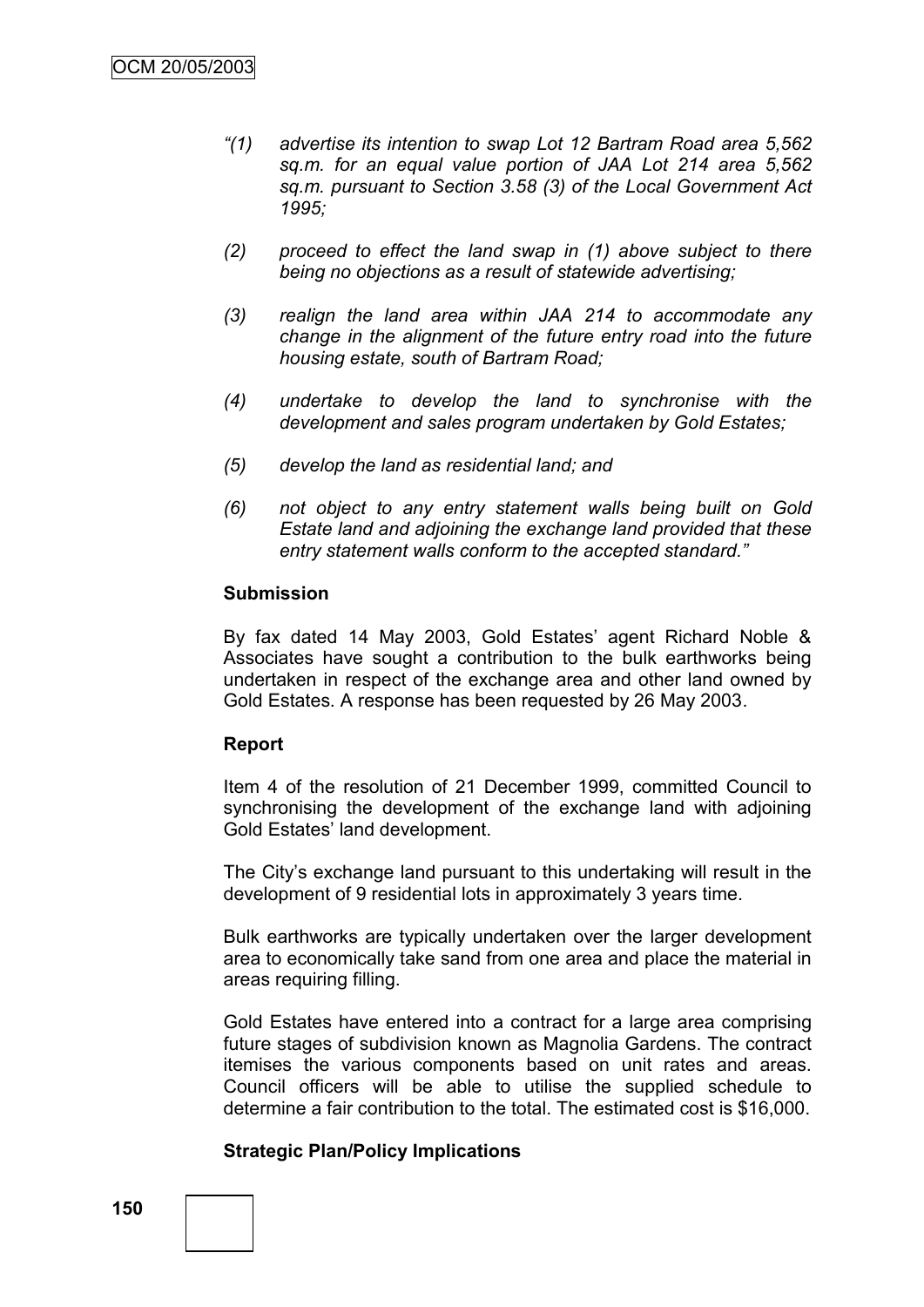The Corporate Strategic Plan Key Result Areas which apply to this item are:-

- 2. Planning Your City
	- *"To ensure that the planning of the City is based on an approach which has the potential to achieve high levels of convenience for its citizens."*

### **Budget/Financial Implications**

Sufficient funds are available in the Land Development Reserve Account.

### **Legal Implications**

N/A

### **Community Consultation**

N/A

**Implications of Section 3.18(3) Local Government Act, 1995**

Nil.

## **22. MATTERS TO BE NOTED FOR INVESTIGATION, WITHOUT DEBATE**

Nil

### **23. CONFIDENTIAL BUSINESS**

Nil

### **24. (MINUTE NO 2051) (OCM 20/05/2003) - RESOLUTION OF COMPLIANCE (SECTION 3.18(3), LOCAL GOVERNMENT ACT 1995)**

#### **RECOMMENDATION**

That Council is satisfied that resolutions carried at this Meeting and applicable to items concerning Council provided services and facilities, are:-

- (a) integrated and co-ordinated, so far as practicable, with any provided by the Commonwealth, the State or any public body;
- (b) not duplicated, to an extent Council considers inappropriate, services or facilities as provided by the Commonwealth, the State or any other body or person, whether public or private; and